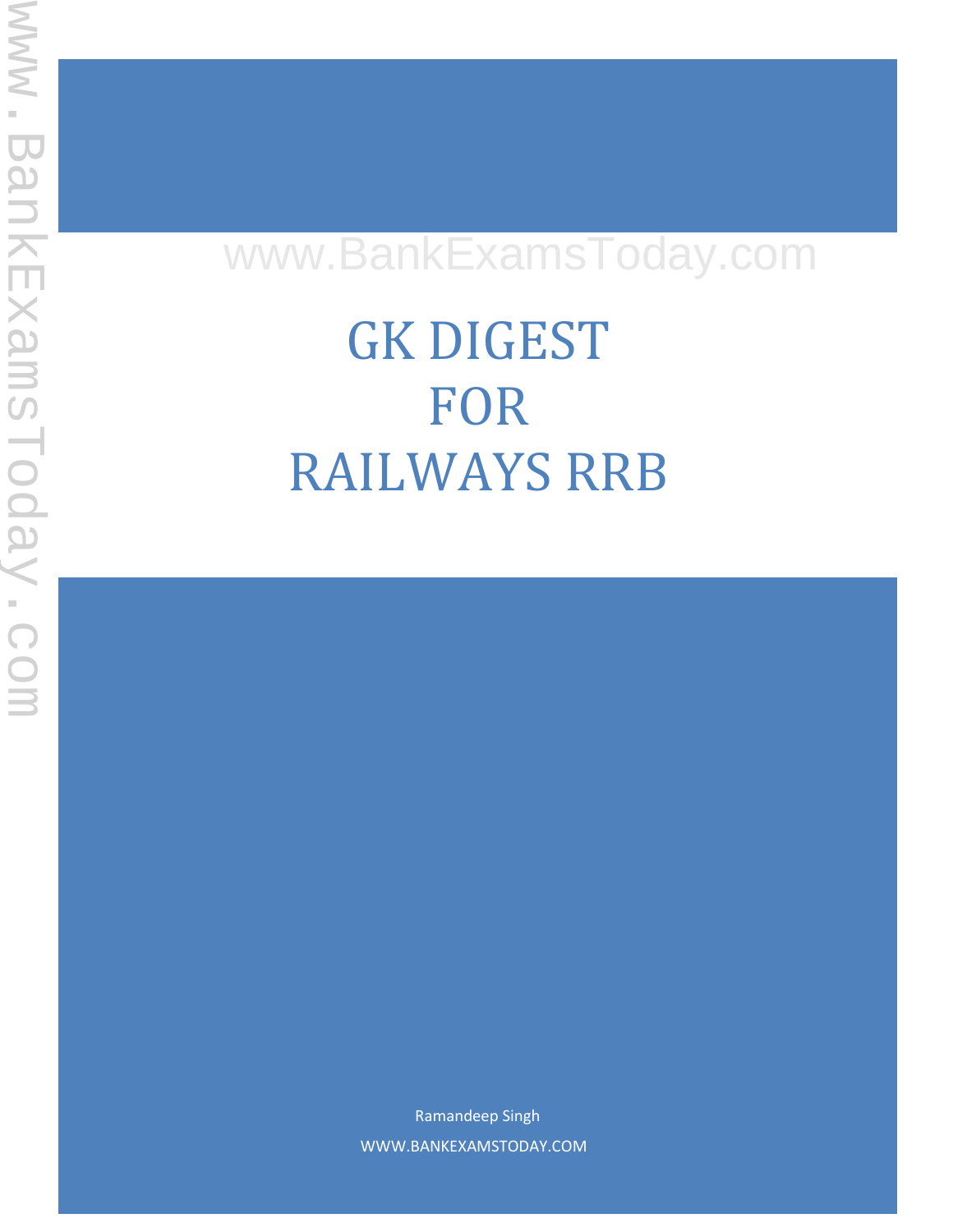| -K Diges |
|----------|
|          |

| <b>S. No.</b>  | <b>Particulars</b>                | Page No.  |
|----------------|-----------------------------------|-----------|
|                |                                   |           |
|                | <b>History:</b>                   |           |
|                | > Ancient History                 | $2 - 9$   |
|                | $\triangleright$ Medieval History | $10 - 23$ |
|                | $\triangleright$ Modern History   | $24 - 36$ |
| $\overline{2}$ | Polity                            | $36 - 44$ |
| 3              | Geography                         | $44 - 52$ |
| $\overline{4}$ | <b>Boundry Lines</b>              | 53        |
| 5              | <b>India Facts</b>                | $53 - 54$ |
| 6              | <b>Continents of the World</b>    | $54 - 55$ |
| $\overline{7}$ | <b>General Science</b>            | $56 - 63$ |
| 8              | <b>Current Affairs</b>            | $63 - 70$ |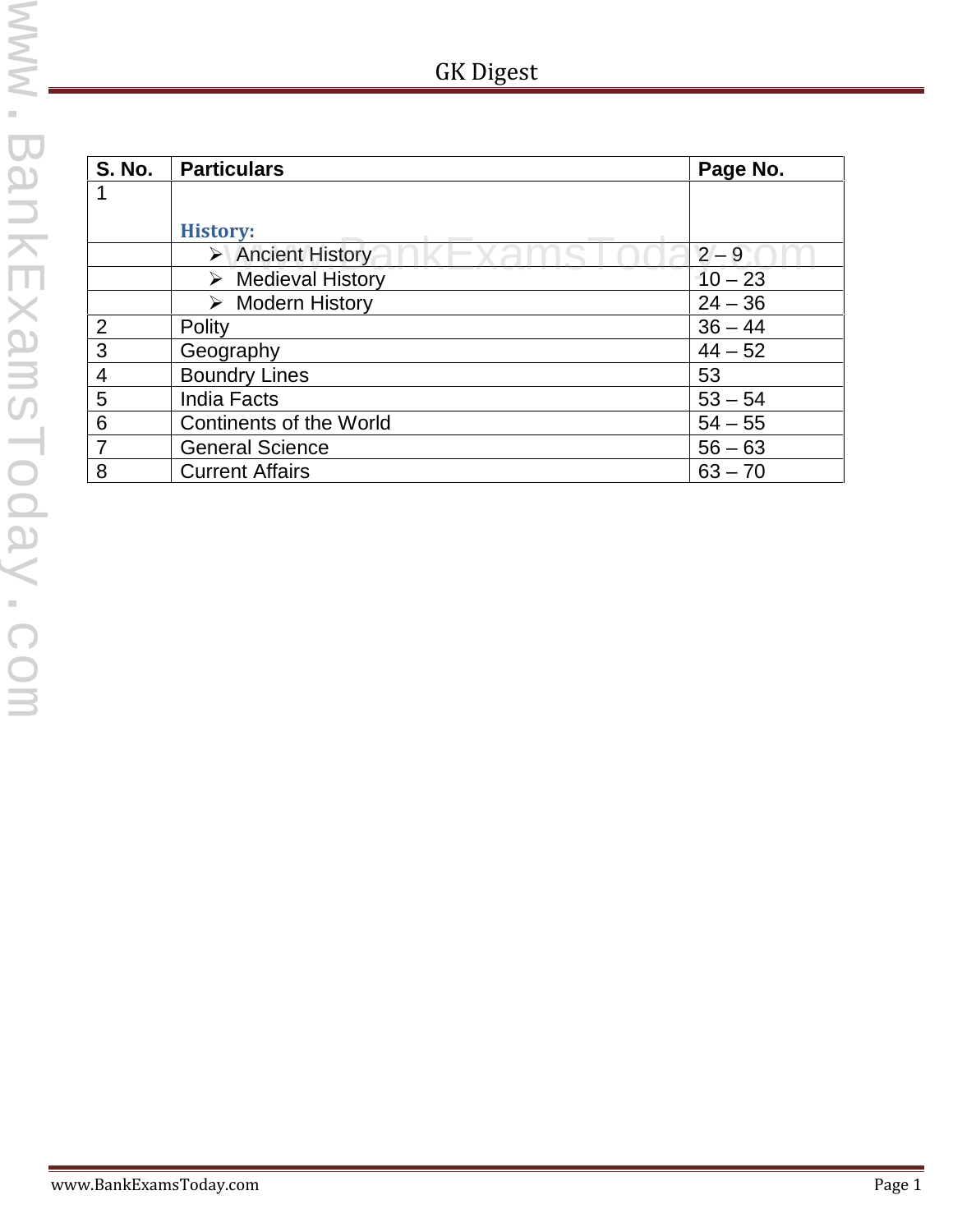

# **ANCIENT HISTORY**

**INDUS VALLEY CIVILIZATION**

The Indus Valley civilization was an ancient civilization thriving along the Indus river and the Ghaggar-Hakra river in what is now Pakistan and north-western India. Among other names for this civilization is the Harappan civilization in reference to the first excavated city of Harappa.

• An alternative term for the culture is Saraswati- Sindhu civilization

• R.B. Dayaram Sahni first discovered Harappa (on Ravi) in 1921.

R.D. Banerjee discovered Mohenjodaro in 1922. Sir John Marshal played a crucial role in both these. • Mediterranean, Proto-Australoid, Mongoloids and Alpines formed the bulk of the population

• More than 100 sites belonging to this civilization have been excavated.

• According to radio-carbon dating, it spread from the year 2500-1750 B.C.

• Copper, bronze, silver and gold were known but not iron.

• Covered parts of Punjab, Sindh, Baluchistan, Gujarat, Rajasthan and some parts of Western U.P & J&K. It extended from Manda in Jammu in the north to Daimabad in the south and from Alamgirpur in western U.P. to Sutkagendor in Baluchistan in the west.

• The towns were divided into two parts: Upper part or Citadel and the Lower part.

The Citadel was an oblong artificial platform some 30-50 feet high and about some 200-400 yards in area. It was enclosed by a thick (13 m in Harappa) crenellated mud brick wall. The Citadel comprised of public buildings whereas the lower part comprised of public dwellings.

• In Mohenjodaro, a big public bath (Great Bath) measuring 12 m by 7 m and 2.4 m deep has been found. The Great Bath was probably used for ritual bathing.

• The Indus people sowed seeds in the flood plains in November, when the flood water receded, and reaped their harvests of wheat and barley in April, before the advent of the next flood.

**ENT HISTORY**<br>LIFY CIVILIZATION **OF A LIFY CONDUCT A** The people grew wheat, barley, rai, peas, sesamum, mustard, rice (in Lothal), cotton, dates, melon, etc. The Indus people were the first to produce cotton in the world.

> Horses weren't in regular use but elephant was for transportation.

• Well-knit external and internal trade. There was no metallic money in circulation and trade was carried through Barter System.

• Weights and measures of accuracy existed in Harappan culture (found at Lothal). The weights were made of limestone, steatite, etc. and were generally cubical in shape.

- 16 was the unit of measurement (16, 64, 160, 320).
- Flint tool-work, shell-work, bangle-making (famous in Kalibangan), etc. were practiced.

• The Harappan culture belongs to the Bronze Age and bronze was made by mixing tin and copper. Tools were mostly made of copper and bronze.

#### **Religious Life**

• The main object of worship was the Mother Goddess or Shakti.

• Many trees (peepal), animals (bull), birds (dove, pigeon) and stones were worshipped. Unicorns were also worshipped. However no temple has been found at that time.

• At Kalibangan and Lothal fire altars have been found.

#### **Script**

• The script is not alphabetical but pictographic. (about 600 undeciphered pictographs).

• The script has not been deciphered so far, but overlaps of letters show that it was written from right to left in the first line and left to right in the second line. This style is called \_Boustrophedon'.

#### **End/Decay**

• The Harappan culture lasted for around 1000 years.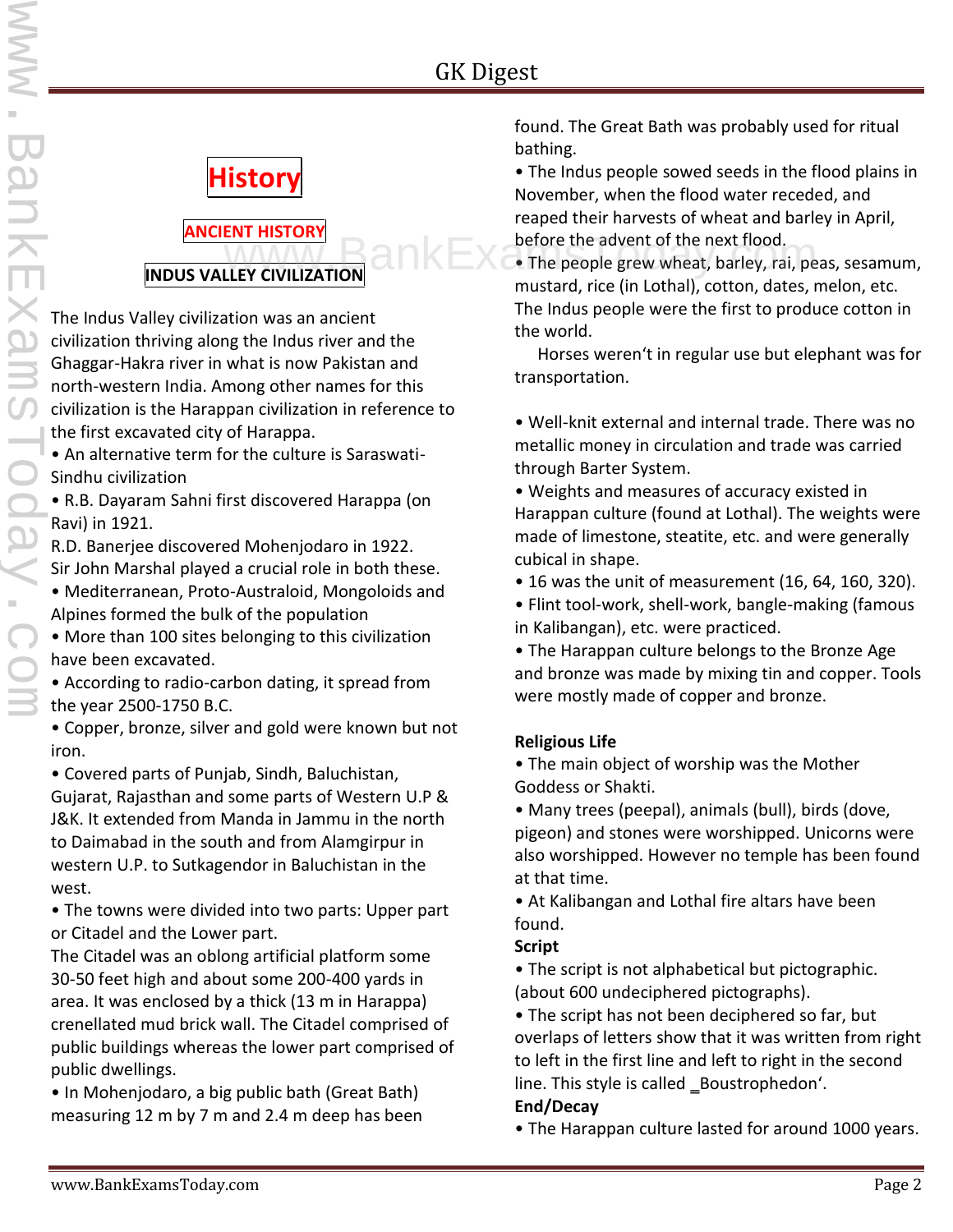• The invasion of the Aryans, recurrent floods (7 floods), social breakup of Harappans, Earthquakes, successive alteration in the course of the river Indus and the subsequent drying up of the areas in and around the major cities, etc. are listed as possible

#### **Important Sites of the Indus Valley Civilization**

#### **1. Harappa**

It is situated in Montgomery district of Punjab (Pakistan).

• Evidence of coffin burial and cemetery \_H' culture.

• The dead were buried in the southern portion of the fortified area, called cemetery R-37.

#### **2. Mohenjo-daro**

Also known as the \_Mound of the dead', it lies in Larkana district of Sindh (Pakistan).

Some of the specific findings during the excavations of Mohenjodaro include:

- A college, a multi-pillared assembly hall.
- The Great Bath
- A large granary (the largest building of Mohenjodaro) which suggests extreme centralization as the ruling authorities must have first brought the agricultural produce here and then redistributed it.

#### **3. Alamgirpur**

• The famous Harappan site is considered the eastern boundary of the Indus culture. Findings suggest that Alamgirpur developed during the late-Harappan culture.

• The site is remarkable for providing the impression of cloth on a trough.

#### **4. Kalibangan**

Kalibangan was an important Harappan city. The word Kalibangan means \_black bangles'. A ploughed field was the most important discovery of the early excavations. Later excavations at Kalibangan made the following specific discoveries:

• Seven fire altars in a row on a platform suggesting the practice of the cult of sacrifice.

• A tiled floor which bears intersecting designs of circles.

#### causes for the decline of the Indus Valley Civilization.<br>
WWW.BankToday.com **5. Kot-Diji**

Kot-Diji is known more as a pre Harappan site. Houses were made of stone.

#### **Rig Vedic Age (1500-1000 B.C.)**

The source of information of this period includes the archeological evidences as well as the literary source i.e. Rig Veda. It is an important source of information for this period.

#### **Concepts about Rig Vedic Age**

• Rig Vedic society was much simple as compared to that of the Indus Valley. The main occupation of Rig Vedic people was cattle rearing. It was only in the later Vedic Age that they adhered to the sedentary agriculture

- There is no sign of urbanization during this period.
- It was altogether a rural-tribal economy.
- Horse and cow were the two most important animals during this period.
- There has been no evidence of horse in the Indus Valley Civilization, however the horse was the important animal of this age.
- Indira, Agni and Som were the important gods which were worshipped. There is no evidence of worship of mother goddess or proto-Shiva as in the case of Indus Valley Civilization.

#### **Religious movements (6th Century B.C)**

The sixth century B.C. was the age of religious unrest in the history of India. This was the time when Vedic religion and philosophy witnessed churnings and reactions from within and without. The churning from within the Vedic religion was in the form of Upnishads which gave a serious jolt to the cult of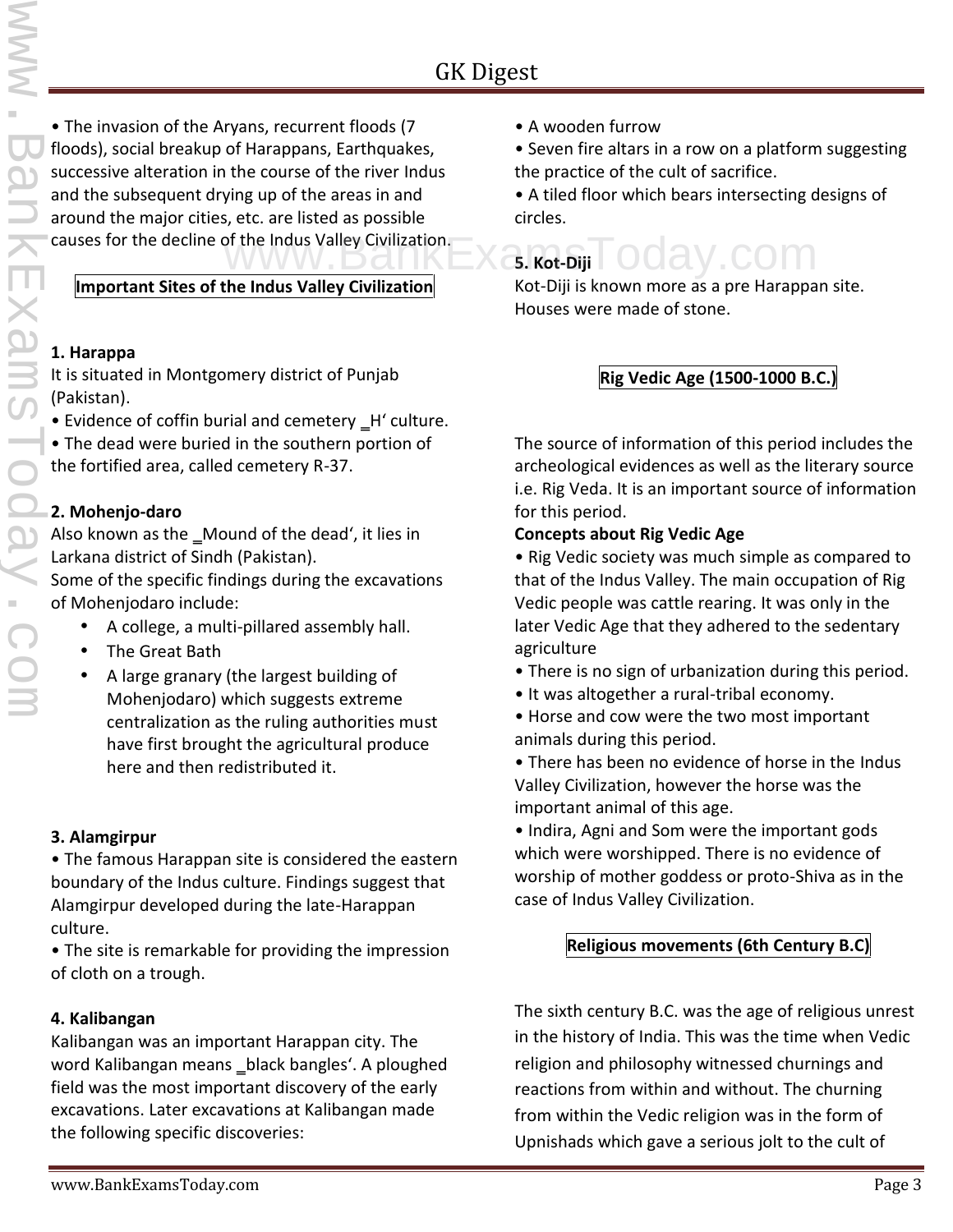sacrifices; and gave emphasis on the knowledge as a vehicle to achieve God. On the other hand Jainism, Buddhism and various other heterodox sects emerged during this period as a reaction to the Vedic religion and philosophy. While the Upnishads philosophy was aimed to rectify the Vedic religion  $\mathsf{Ex}$  The Sutra Pitaka:  $\mathsf{day}$  COM and thus strengthen it, the aim of Jainism, Buddhism and various other heterodox sects was to dismantle it.

#### **Buddhism**

- Gautama, the Buddha also known as Siddhartha, Sakyamuni and Tathagata.
- Born in 563 BC (widely accepted), at Lumbini, near Kapilvastu, capital of the Sakya republic.
- Left home at the age of 29 and attained Nirvana at the age of 35 at Bodh Gaya.
- Delivered his first sermon at Sarnath.
- He attained Mahaparinirvana at Kusinara in 483 BC.

The first Council was held in 483 BC at Sattapanni cave near Rajagriha to compile the Sutta Pitaka and Vinaya Pitaka.

The second council was held at Vaisali in 383 BC.

The third council was held at Pataliputra during the reign of Ashoka. 236 years after the death of Buddha. It was held under the Presidentship of Moggliputta Tissa to revise the scriptures.

The fourth council was held during the reign of Kanishka in Kashmir under the Presidentship of Vasumitra and Asvaghosha and resulted in the division of Buddhists into Mahayanists and Hinayanists.

The Vinaya Pitaka:

 mainly deals with rules and regulations, which the Buddha promulgated

- it describes in detail the gradual development of the Sangha.
- An account of the life and leaching of the Buddha is also given.

# The Sutra Pitaka:

- Consists chiefly of discourses delivered by Buddha himself on different occasions.
- Few discourses delivered by Sariputta, Ananda. Moggalana and others are also included in it.
- It lays down the principles of Buddhism.

#### The Abhidhamma Pitaka:

- Contains the profound philosophy of the Buddha's teachings.
- It investigates mind and matter, to help the understanding of things as they truly are.

#### The Khandhakas:

- contain regulations on the course or life in the monastic order and have two sections - the Mahavagga and the Cullavagga. The thud part - the Parivara is an insignificant composition by a Ceylonese monk.
- Among the non-canonical literature Milindapanho, Dipavamsa and Mahavamsa are important. The later two are the great chronicles of Ceylon.

#### Major Events of Buddha's Life and their Symbols

- Birth: Lotus and Bull
- Great Renunciation: Horse
- Nirvana: Bodhi tree
- First Sermon: Dharmachakra or wheel
- Parinirvana or Death: Stupa

#### Four Noble Truths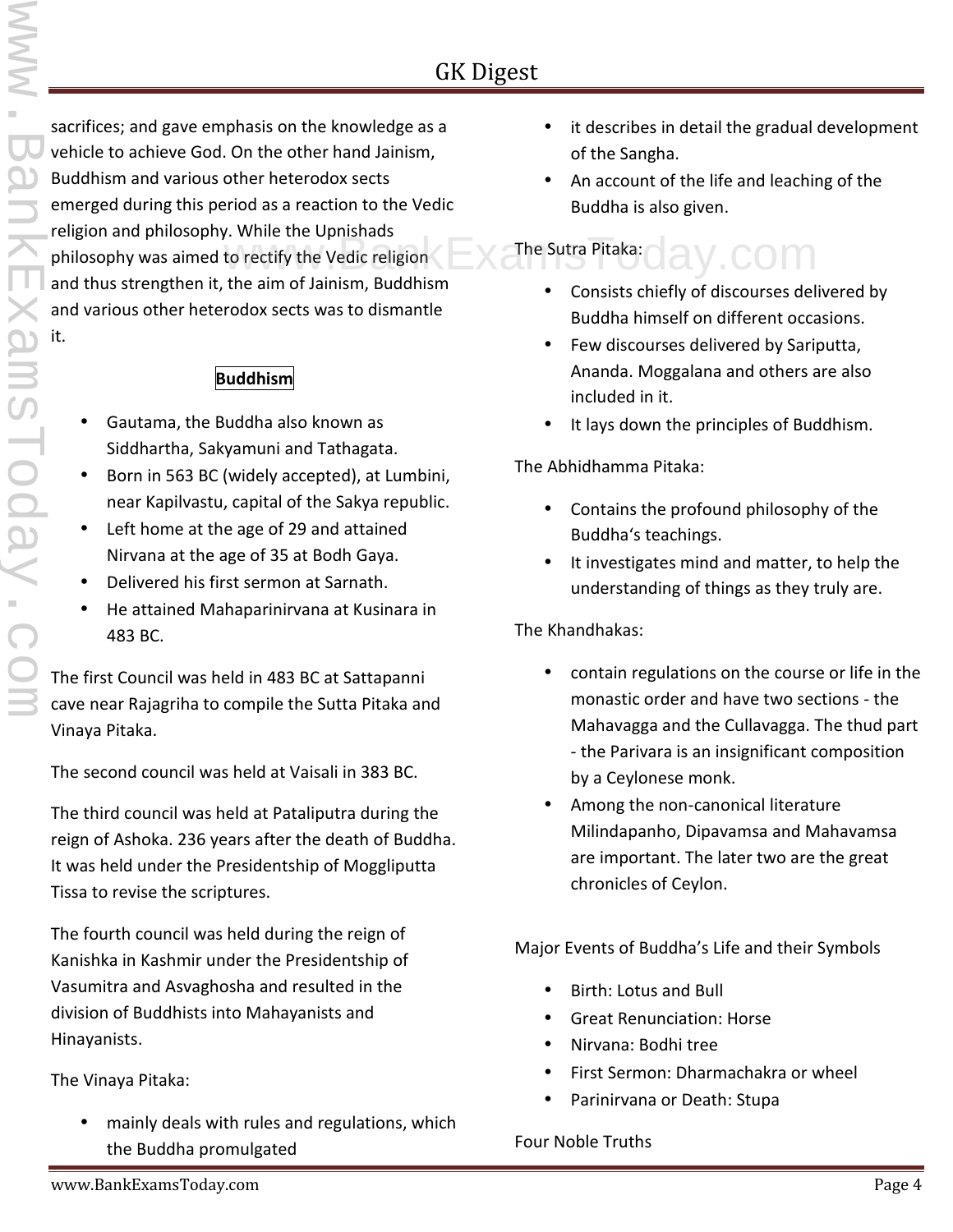- The world is full of sorrows.
- Desire is root cause of sorrow.
- If Desire is conquered, all sorrows can be removed. Desire can be removed by
- following the eight-fold path. ght-fold path.<br>WWW.BankExamaragupta Maurya y COM

#### **Jainism**

#### **Life of Mahavira**

- Born in 540 BC at Kundagrama near Vaisali.
- Siddhartha was his father: Trisala his mother, Yasoda his wife and Jameli was the daughter.
- Attained Kaivalya at Jrimbhikagrama in eastern India at the age of 42.
- Died at the age of 72 in 468 BC at Pavapuri near Rajagriha.
- He was called Jina or Jitendriya, Nirgrantha and Mahavira.

#### **Way to Nirvana (Three Ratnas)**

- Right faith (Samyak vishwas)
- Right knowledge (Samyak jnan
- Right conduct (Samyak karma)

#### **The Principles of Jainism as Preached by Mahavira**

- Rejected the authority of the Vedas and the Vedic rituals.
- Did not believe in the existence of God.
- Believed in karma and the transmigration of soul.
- Laid great emphasis on equality.

#### **Five Main Teachings**

- Non-injury (ahimsa)
- Non-lying (saryai)
- Non-stealing (asateya)
- Non-possession (aparigraha)
- Observe continence (Bralmmcharya).

#### **Dynasties**

#### **The Mauryan Empire (325 BC -183 BC)**

#### **Chandragupta Maurya**

- In 305 BC Chandragupta defeated Seleucus Nikator, who surrendered a vast territory.
- Megasthenese was a Greek ambassador sent to the court of Chandragupta Maurya by Seleucus.
- Chandragupta became a Jain and went to Sravanbelgola with Bhadrabahu, where he died by slow starvation (Sale/than).
- Trade flourished, agriculture was regulated, weights and measures were standardized and money came into use.

#### **Bindusara**

 Bindusara extended the kingdom further and conquered the south as far as Mysore.

#### **Asoka**

- Asoka usurped the throne alter killing his 99 brothers and spared Tissa, the youngest one.
- Radhagupta a Minister of Bindusar helped him in fratricidal struggle.
- Under Asoka, the Mauryan Empire reached its climax. For the first time, the whole of the subcontinent, leaving out the extreme south, was under imperial control.
- Asoka fought the Kalinga war in 261 BC in the 9th years of his coronation. The king was moved by massacre in this war and therefore abandoned the policy of physical occupation in favour of policy of cultural conquest. In oilier words, Bherighosha was replaced by Dhammaghosha.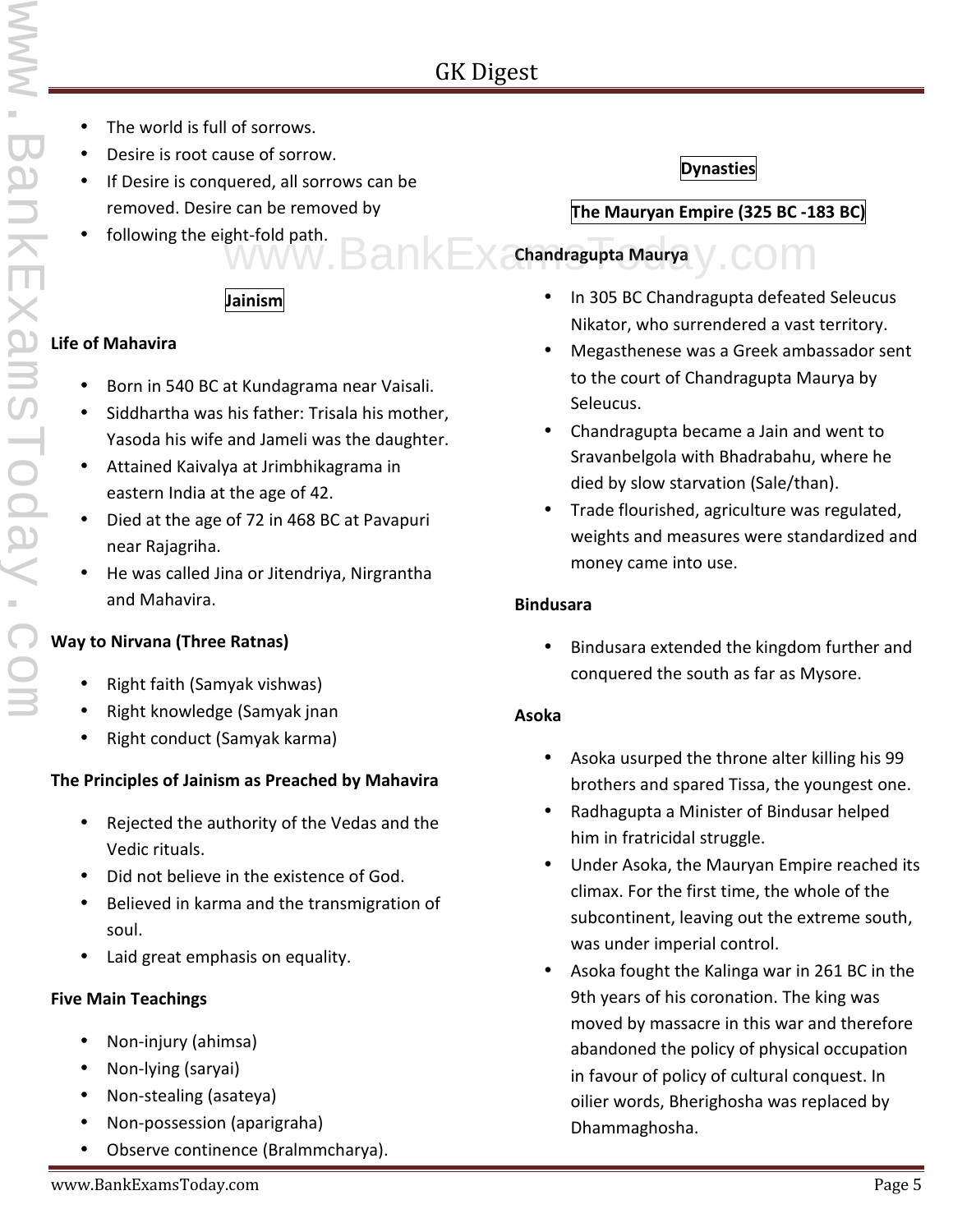#### **Facts about Mauryas**

- During Mauryan period, the punch marked coins (mostly of silver) were the common units of transactions.
- Tamralipti m the Gangetic delta was the most prosperous port on the East Coast of India. Four lion capital at Rampurva.<br>The East Coast of India.
- Megasthenes in his Indies had mentioned 7 castes in Mauryan society. They were philosophers, farmers, soldiers, herdsmen, artisans, magistrates and councilors.

#### **The Mauryan Administration**

#### **The King**

 The Mauryan government was a centralised bureaucracy of which the nucleus was the king.

#### **The Mantri Parishad**

- The king was assisted by Mantri Parishad, whose members included -
- The Yuvaraj, the crown prince
- The Purohita, the chief priest
- The Senapati. the commander-in-chief of the army a few other ministers.

#### **Art & Architecture**

- The Mauryas introduced stone masonry on large scale.
- Fragments of stone pillars and slumps indicating the existence of an 80-pillared hall have been discovered at Kumarhar on outskirts of Patna.
- The pillars represent the Masterpiece of Mauryan sculpture. Each pillar is made of single piece of sandstone. only their capitals which are beautiful pieces of sculpture in

form of lion or bulls are joined with pillar on the top.

- Single Lion capital at Rampurva and Lauriya Nandangarh.
- Single bull capital at Rampurva.
- 
- A carved elephant at Dhauli and engraved elephant at Kalsi.
- The Mauryan artisans also started the practice of hewing out caves from rocks for monks to live in. the earliest example are Barabar caves in Gaya.
- Stupas were built throughout the empire to enshrine (he relics of Buddha. Of these, the most famous are at Sanchi and Bui hut

#### **The Decline**

- The Mauryan Empire lasted a little over a century and broke up fitly years after the death of Asoka. Slowly, the various princes of the empire began to break away and set up independent kingdoms. In 185 BC. theMauryan king was overthrown by Pushyamitra Shunga, an ambitious Commander-in-Chief of armed forces. He started the Shunga dynasty in Magadha. The Mauryan Empire ushered in a dream that was to survive and echo again and again in centuries to come. Some probable causes of decline of the Mauryan Empire:
- Brahmanical reaction
- Financial crisis
- Oppressive rule
- Neglect of north-west frontier.
- Weak successors
- Pacific policy of Asoka
- New knowledge in outlying areas- Dissemination of knowledge of manufacturing Iron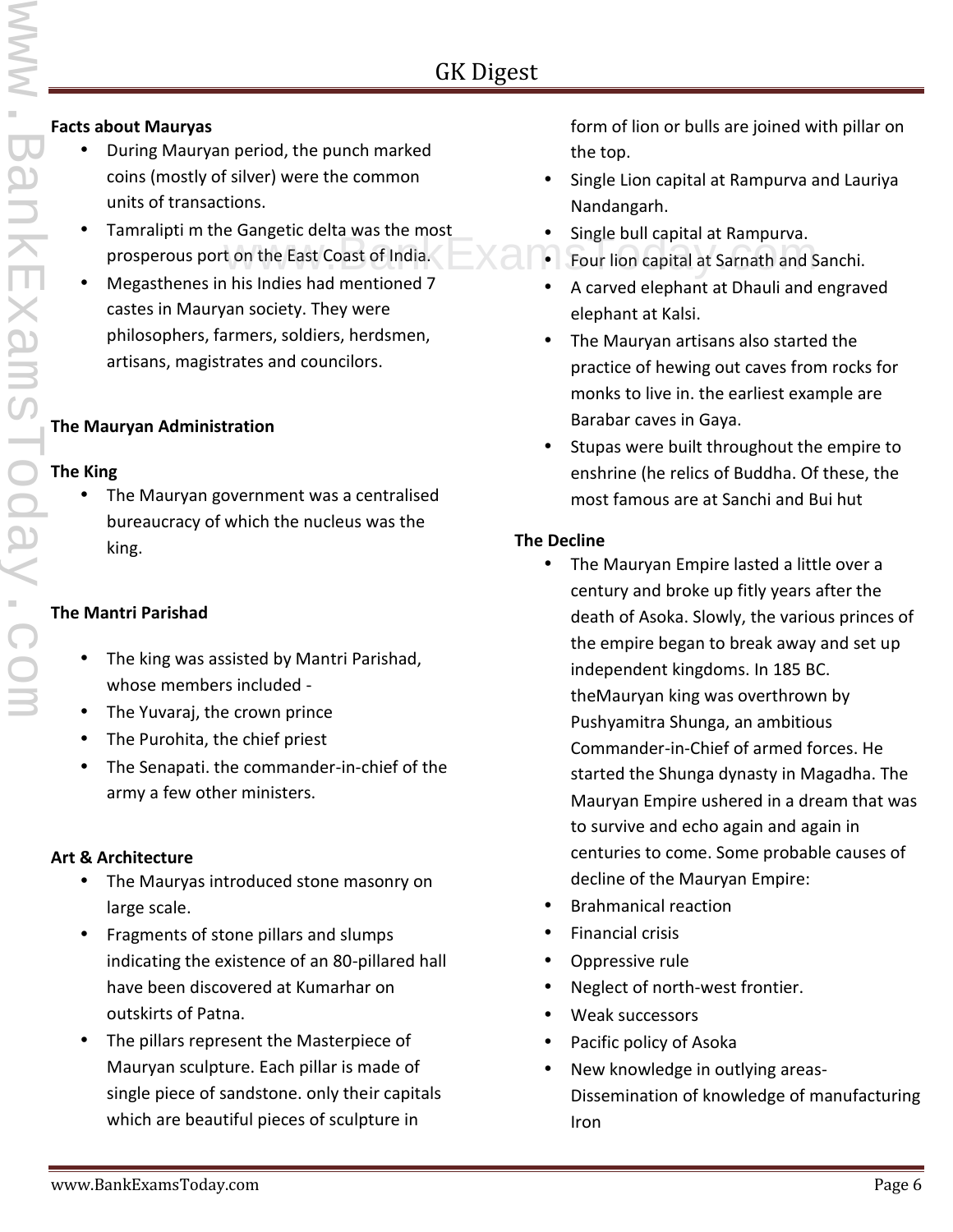## **Sunga dynasty: (185–73 B.C.)**

- Sunga Dynasty was established by Pushymitra Sunga, a Brahmin Commander-in-Chief of last
- The capital of Sungas was Videsa in modern Madhya Pradesh.
- Pushyamitra didn't adopt any royal title and ruled with the name of Senani
- The great Buddhist Stupa at Bharhut (in M.P.) was built during the reign of Sungas.
- The Greek king Antialcidas sent his ambassador named Herodotus to the court of Sungas. Herodotus constructed a pillar ―Garudadhwaj in the honour of God Vasudeva

#### **Kanva Dynasty: (73 to 28 B.C.)**

- In 73 BC, Devabhuti, the last ruler of the Sunga dynasty, was murdered by his minister Vasudeva, who usurped the throne and founded the Kavana dynasty.
- The dynasty was confined to Magdha only
- The period of Kanva rule came to an end in 28 BC when their kingdom was annexed by Satvahanas.

#### **Satavahana Dynasty: (60 B.C. to 225 A.D.)**

- The most important of the native successors of the Mauryas in the Deccan and Central India were the Satvahanas.
- Their capital was Pratishtana or Paithan while Bhrauch was the most important port city.
- The early Satvahana kings appeared not in Andhra but in Maharashtra but most of their early inscriptions have been found in Andhra.

 Simuka (60 BC – 37 BC) was the founder of the Satvahana dynasty. He was immediate successor of Ashoka in this region.

#### Mauryan ruler named Brihadratha in 185 BC.<br>The capital of Sungas was Videsa in modern Wallem STO Chedi Dynasty **Chedi Dynasty**

- After Mauryas, the Chedi dynasty emerged in the Kalinga region, i.e. modern Odisha
- The capital city of this dynasty was **Sisupalgarh**
- The important ruler of this dynasty was Kharwela.
- Kharvela patronized Jainism and the Hatigumpha inscription gives a reference of his victories.

## **The Sakas**

- The Sakas, also known as Scythians, replaced the Indo-Greeks in India.
- Among the five branches of Sakas with their seats of power in different parts of India, the most important was the one which ruled in Western India till the 4th Century AD.
- The five seats of power or Satraps were: 1. Kapisa (Afghanistan)
	- 2. Taxila (Pakistan)
	- 3. Mathura (Uttar Pradesh)
	- 4. Upper Deccan 5. Ujjain
- The most famous Saka ruler in India was Rudradaman (130 AD -150 AD). He is famous not only for his military conquests but also for his public works.
- He repaired the famous Sudarsan lake of the Mauryan period and gave patronage to Sanskrit language
- The Junagarh inscription in Gujarat is attributed to Rudradaman is first ever inscription written in Sanskrit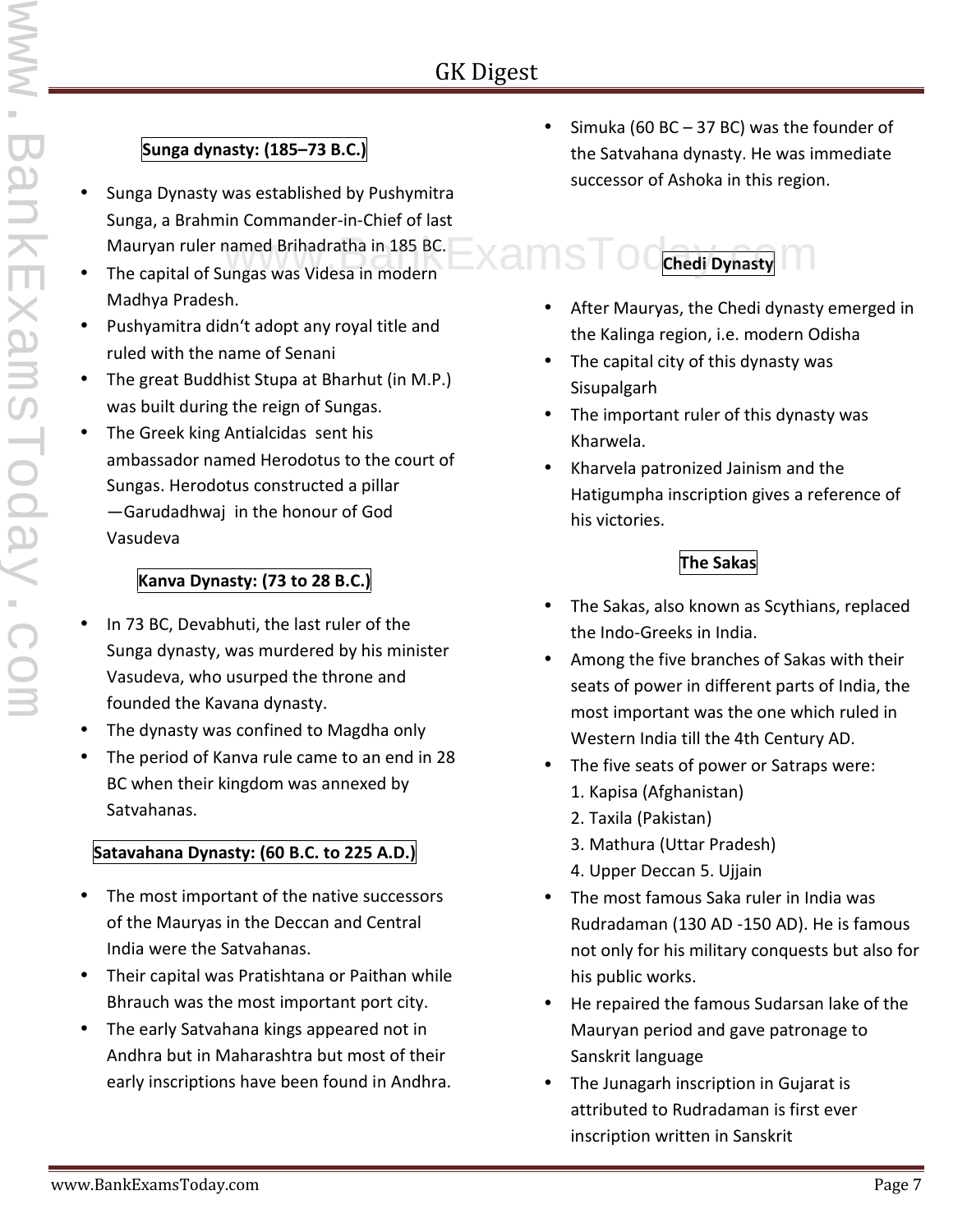- Other important Saka rulers in India were Nahapana, Ushavadeva, Ghamatika, Chashtana etc.
- In about 58 BC a king of Ujjain, Vikramaditya is supposed to have fought effectively against is supposed to have lought enectively against the same of the last great Kushan ruler was vertex to the Sakas. An era called Vikrama Samvat is reckoned from 58 B.C.

#### **The Kushans (1st to 3rd Century A.D.)**

- The Kushans were one of the five Yeuchi clans of Central Asia.
- They replaced the Parthians in North-Western India and then expanded to the lower Indus basin and the upper and middle Gangetic basin.
- The Kushans controlled famous silk route starting from China, passing through their empire on to Iran & Western Asia. This route was a source of great income to the Kushans.
- The dynasty was founded by Kadphises I or Kujul Kadhphises.
- The Kushans were the first rulers in India to issue gold coins on a wide scale.
- The second king was Kadphises II or Vema Kadphises was the first king who issued the gold coins.
- The most famous Kushan ruler was Kanishka  $(78 AD - 101 AD)$ , also known as \_Second Ashoka'. He started an era in 78 AD which is now known as the Saka era and is used officially by the Government of India.
- The empire of Kanshika was spread over a large area in the portion of five countries i.e. Russia, Afghanistan, Iran, Pakistan and India.
- His capital was Peshawar
- Kanishka was a great patron of Mahayana Buddhism. In his reign 4th Buddhist council was held in Kundalavana, Kashmir where the

doctrines of the Mahayana form of Buddhism were finalized.

- Large size headless statue of Kanishka is found at Mathura
- The last great Kushan ruler was Vasudeva I.

#### **Gupta Period**

 SriGupta (240-280 AD) was ruling a small Hindu kingdom called Magadha from Vaishya community near Ganga river, a prayag based feudatory of Kushanas. He and his son Ghatotkach' (ruled from c. AD 280-319) was having hold over Patliputra' and nearby areas. Ghatotkacha (280 – 319 AD) became the successor of Sri Gupta.

#### **Chandragupta I**

- He was the first Gupta ruler to assume the title of Maharajadhiraja.
- He started the Guptan era i.e. 320 A.D.
- His marriage to Lichchhvi princess Kumaradevi, brought an enormous power, resources and prestige. He took advantage of the situation and occupied the whole of fertile Gangetic Valley.
- After the marriage he issued the special type of coins called ―Chandragupta I-kumaradevi type.
- Chandragupa I was able to establish his authority over Magadha, Prayaga & Saketa.

#### **Samudragupta (335 – 380 A.D.)**

- Samudragupta was the greatest king of Gupta dynasty.
- He took the title Lichchhvidhutra as his mother was Lichchhvi princess.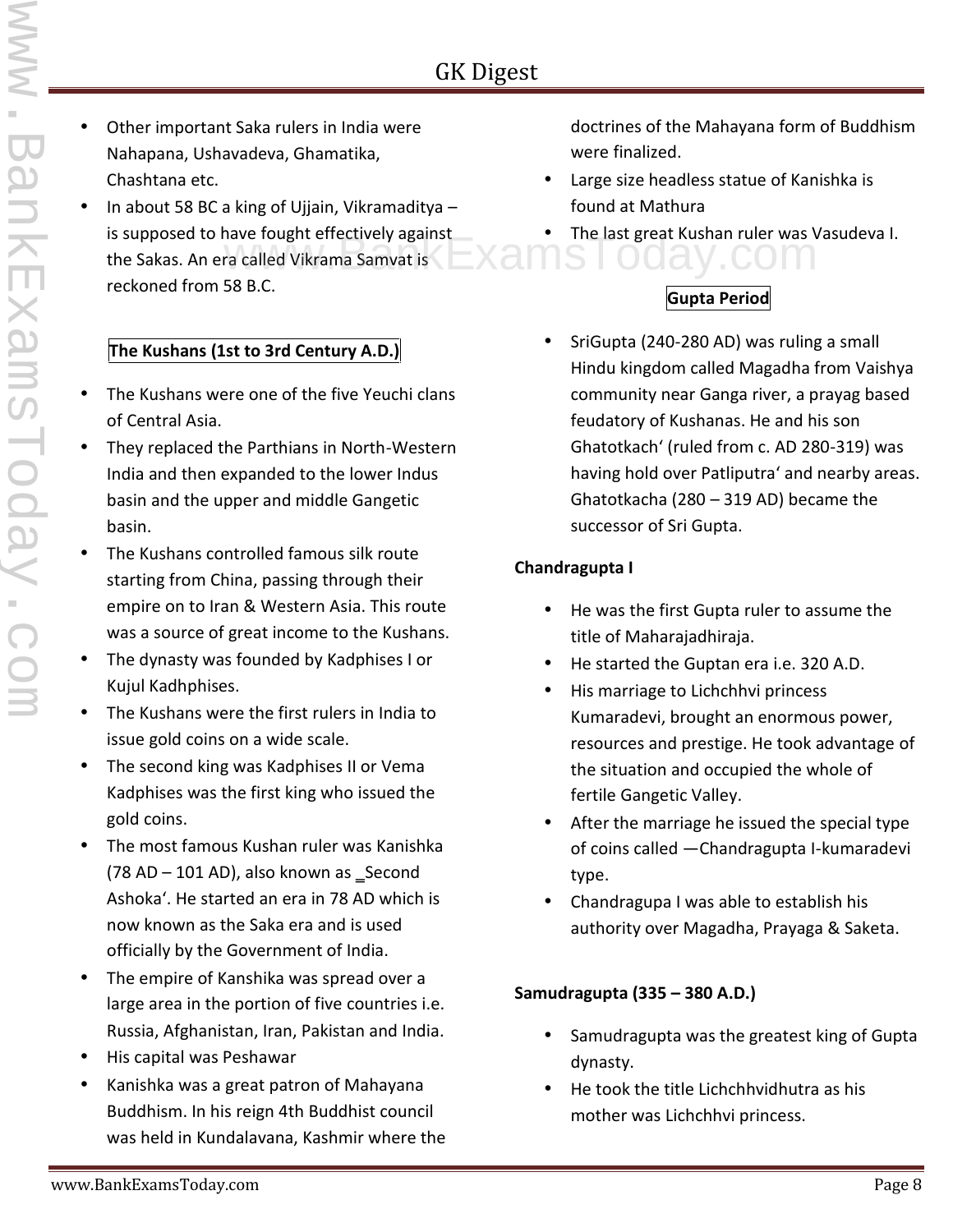- He is also described as a monarch with sharp intellect and polished poetry skills, for this he is described as Kaviraj.
- In the Gangetic Valley & Central India, Samudragupta annexed the territories of the defeated monarchs, but in South India he remained content with victories alone- he did not annex the territories of the conquered rulers.
- Samudragupta's military compaigns justify description of him as the **Napoleon of India' by V.A. Smith.**

#### **Ramgupta**

- Samudragupta was succeeded by Ramgupta.
- Ramgupta ruled for a very short period. He was the only Gupta ruler to issue copper coins'.
- Ramagupta, a coward and impotent king, agreed to surrender his queen Dhruvadevi to Saka invader. But the prince Chandragupta II, the younger brother of the king, resolved to go to the enemy's camp in the guise of the queen with a view to kill the hated enemy. Chandragupta II succeeded in killing the Saka ruler.

#### **Chandragupta II 'Vikramaditya (380-414 A.D.)**

- Chandragupta II also succeeded in killing Ramagupta, and not only seized his kingdom but also married his widow Dhruvadevi.
- He issued the silver coins in the memory of victory over Sakas.
- He was the first Gupta ruler to issue silver coins and adopted the titles Sakari & Vikramaditya. Ujjain seems to have been made the second capital by Chandragupta II.

 Chinese pilgrim Fa-Hien visited India during his regime.

#### **Kumargupta I: 415-455 AD**

- annexed the territories of the  $\sim$   $\sim$   $\sim$   $\sim$  Chandragupta II was succeeded by his son Kumaragupta I. Kumargupta took the titles like Mahindraditya, Mahendra Singh and Ashvamedha Mahendrah Kumaragupta was the worshipper of god Kartikeya.
	- He founded the Nalanda Mahavihara which developed into a great centre of learning.
	- Towards the end of his reign, the Gupta Empire was threatened from the North by the Huns, which was temporarily checked by his son Skandagupta.

#### **Skandagupta : 455-467 AD**

- Skandagupta, the last great ruler of the Gupta dynasty. During his reign the Gupta Empire was invaded by the Huns.
- He succeeded in defeating the Huns.
- The continuous attacks of the Huns weakened the empire and adversely affected its economy.
- The gold coinage of Skandagupta bears testimony to this.

#### **The Huns: (500-530 A.D.)**

- Huns were primitive pastoralists owing herds of cattle & horses but knowing nothing of agriculture.
- They roamed in the Steppe in search of pasture & water. From the Oxus, the white Huns came into Afghanistan, destroyed the local power and after establishing themselves, began to pour into India in 458 AD.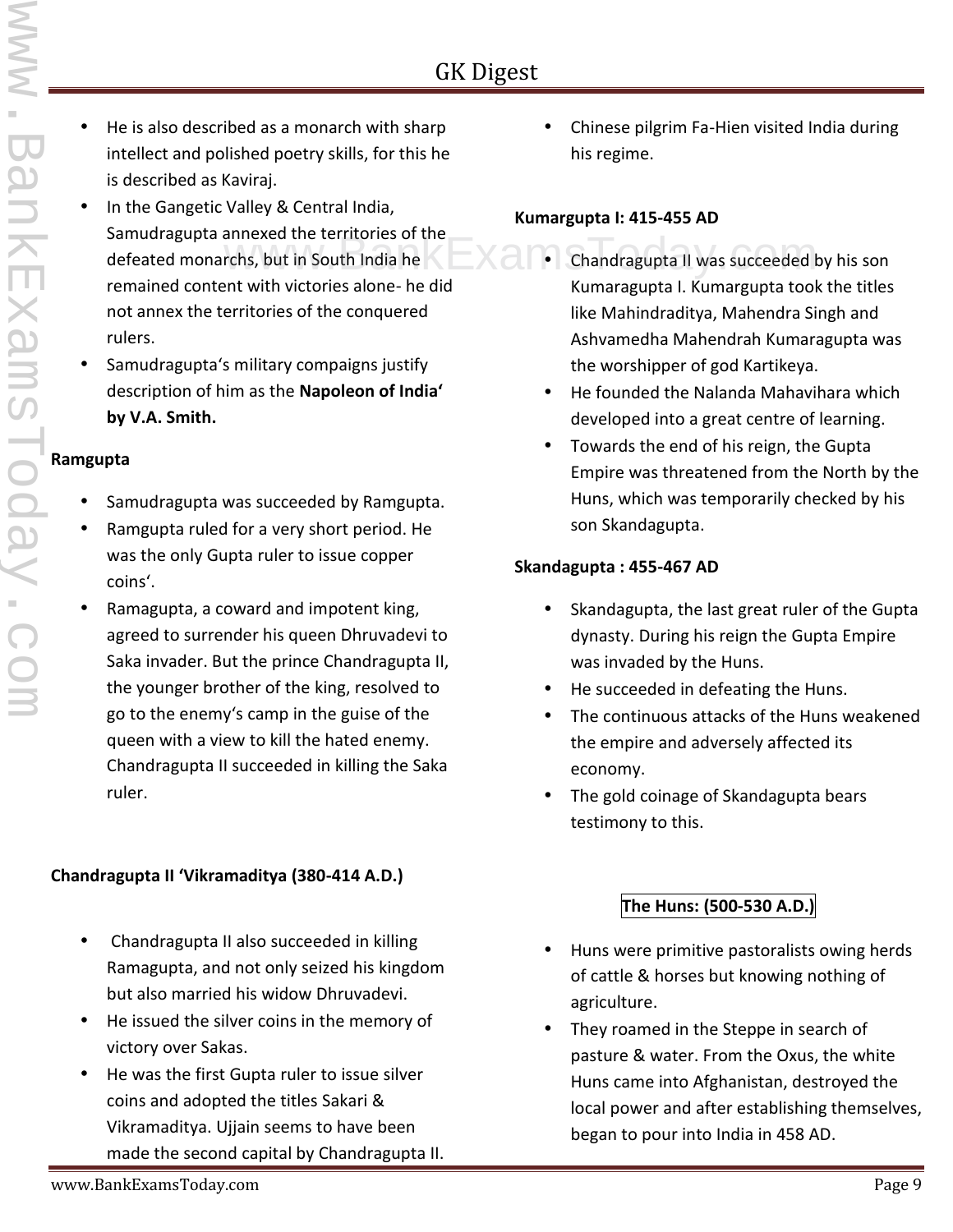## **MEDIEVAL HISTORY**

The period between AD 750 and AD 1200 is referred to as an early medieval period of Indian History.

## **PALLAVA DYNASTY**

- The Pallava dynasty emerged in South India at a time when the Satavhana dynasty was on the decline.
- Shivaskandavarman is said to have been the founder of the Pallava dynasty.
- During their reign, the Pallava rulers made Kanchi their capital.
- The noteworthy rulers during this period were: Simhavarama I, Sivaskkandavarma I, Veerakurcha, Shandavarma II, Kumaravishnu I, Simhavarma II, and Vishnugopa.
- Vishugopa is said to have been defeated in battle by Samudragupta after which the Pallavas become weaker.
- It was Simhavishnu, the son of Simhavarma II, who eventually crushed the Kalabhras' dominance in 575 AD and re-established his kingdom.
- In 670, Parameshwaravarma I came to the throne and restricted the advance of the Chlukyan king Vikramaditya I. However, the Chalukyas joined hands with the Pandya king Arikesari Maravarma, another promients enemy of the Pallavas, and defeated Parameshwaravarma I.
- Parameshwaravarma I died in 695 and was succeeded by Narasimhavarma II, a peace living ruler.He is also remembered for building the famous **Kailashanatha temple** at Kanchi. He died grieving his elder son's accidental death in 722.
- His youngest son, Parameshwaravarma II, came to power in 722.He died in 730 with no heirs to the throne, which left the Pallava kingdom in a state of disarray.
- Nandivarma II came to power after some infighting for the throne among relatives and officials of the kingdom. Nandivarma married the Rashtrakuta princess Reetadevi, and re established the Pallava kingdom.
- He was succeeded by Dantivarma (796-846) period of Indian History.<br>
Who ruled for 54 long years. Dantivarma was defeated by the Rastrakuta king, Dantidurga, and subsequently by the Pandyas. He was succeeded by Nandivarma III in 846.
	- Nandivarma III was succeeded by Nrupatungavarma, who had two brothers, Aparajitavarma and Kampavarma.
	- The Chola king provoked Aprajitavarman into waging a civil war in the Pallava kingdom. Subsequently, Aprajita Varma captured the throne.

## **THE CHALUKYAS**

History of the Chalukyas, the Karnataka rulers, can be classified into three eras:

1) The early western era (6th -8th century), the Chalukyas of Badami(vatapi);

2) The later western era (7th - 12th century), the Chalukyas of Kalyani;

3) The eastern chalukya era (7th - 12th century), the chalukyas of Vengi.

1) Pulakesin I (543-566) was the first independent ruler of Badami with Vatapi in Bijapur as his capital. 2) Kirthivarma I (566-596) succeeded him at the throne. When he died, the heir to the throne, Prince Pulakesin II, was just a baby and so the king's brother, Mangalesha (597-610), was crowned the caretaker ruler. Over the years, he made many unsuccessful attempts to kill the prince but was ultimately killed himself by the prince and his friends.

3) Pulakesin II (610-642), the son of Pulakesin I, was a contemporary of Harshavardhana and the most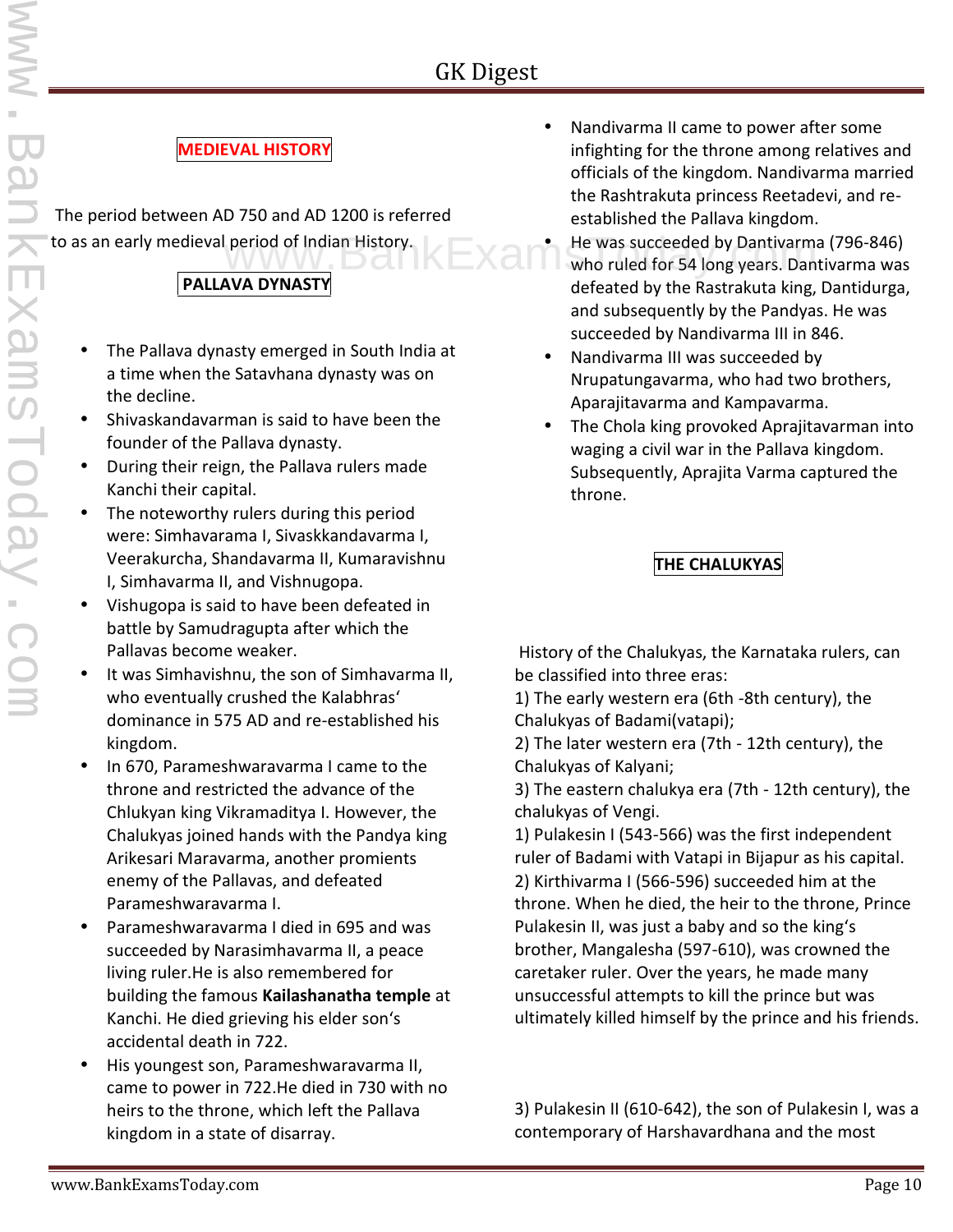famous of the Chalukyan kings.His reign is remembered as the greatest period in the history of Karnataka. He defeated Harshavardhana on the banks of the Narmada.

4) After conquering the Kosalas and the Kalingas, and eastern Chalukyan dynasty was inaugurated by his(Pulakeshin II) brother Kubja Vishnuvardana.

5) By 631, the Chalukyan empire extended from sea to sea. However, Pulkeshin II was defeated and probably killed in 642, when the Pallavas under Narsimhavarma I attack on their capital & captured the chalukyan capital at Badami.

6) The Chalukyas rose to power once again under the leadership of Vikramaditya I (655-681), who defeated his contemporary Pandya, Pallava, Cholas and Kerala rulers to establish the supremacy of the Chalukyan empire in the region.

7) Vikramaditya II (733-745) defeated the Pallava king Nandivarma II to capture a major portion of the Pallava kingdom.

8) Vikramaditya II's son, Kirtivarma II (745), was disposed by the Rastrakuta ruler, Dhantidurga, who established the Rashtrakuta dynasty.

## **THE CHOLAS (9TH TO 13TH CENTURY)**

1) The Chola dynasty was one of the most popular dynasties of south India which ruled over Tamil Nadu and parts of Karnataka with Tanjore as its capital. 2) Early Chola rulers were the Karikala Cholas who ruled in the 2nd century.

3) In 850, Vijayalaya captured Tanjore during the Pandya-Pallava wars. To commemorate his accession, he built a temple at Tanjore. The giant statue of Gomateswara at Shravanbelagola was also built during this period.

4) Vijayalaya's son Aditya I (871-901) succeeded him to throne.

5) It was Rajaraj I (985-1014) during which the CHOLAS reached at its zenith. He snatched back lost territories from the Rashtrakutas and become the most powerful of the Chola rulers. Rajaraja' is also famous for the beautiful shiva temple which he

constructed at Thanjavur(TN). It is called Rajarajeswara after his name.

6) Rajendra Chola (1014-1044), son of Rajaraja I, was an important ruler of this dynasty who conquered Orissa, Bengal, Burma and the Andaman and Nicobar asty was inaugurated by **Island.** The Cholas dynasty was at its zenith also<br>er Kubja Vishnuvardana. during his reign.

He also conquered Sri Lanka.

7) Kulottunga I (1070-1122) was another significant Chola ruler. Kulottunga I united the two kingdom of the eastern Chalukyas of Vengi and the Cholas of Thanjavur. After a long reign of about half a century, Kulottunga I passed away

sometime in 1122 and was succeeded by his son, Vikrama Chola, surnamed Tyagasamudra.

8) The last ruler of the Chola Dynasty was Rajendra III (1246-79).He was a weak ruler who surrendered to the pandyas. Later, Malik Kafur invaded this Tamil state in 1310 and extinguished the Chola empire.

#### **THE RASHTRAKUTA**

1) Dhantidurga (735-756) established this kingdom. They overthrew the Chalukyas and ruled up to 973 ad.

2) Dhantidurga was succeeded by his son Krishna I (756-774). Krishna I is credited to have built the Kailasa temple at Ellora.

3) Other kings of this dynasty were Govinda II (774- 780), Dhruva (780-790), Govinda III (793-814) and Amoghavarsa Nrupatunga I (814-887).

4) **Amoghavarsa** was the greatest king of this dynasty & he was the son of GOVINDA III. The extend of the Amoghavarsa's empire can be estimated from the accounts of the Arabian traveller, Sulaiman, who visited his court in 851 and wrote in his book that his kingdom was one of the four great empires of the world at that time.'

5) The Arab traveler Al-Mashdi, who visited India during this period, calls the Rashtrakuta king the, greatest king of India.'

The dynasty of the Chalukyas of Kalyani was founded by Taila I after overthrowings the Rashtrakutas in 974-75,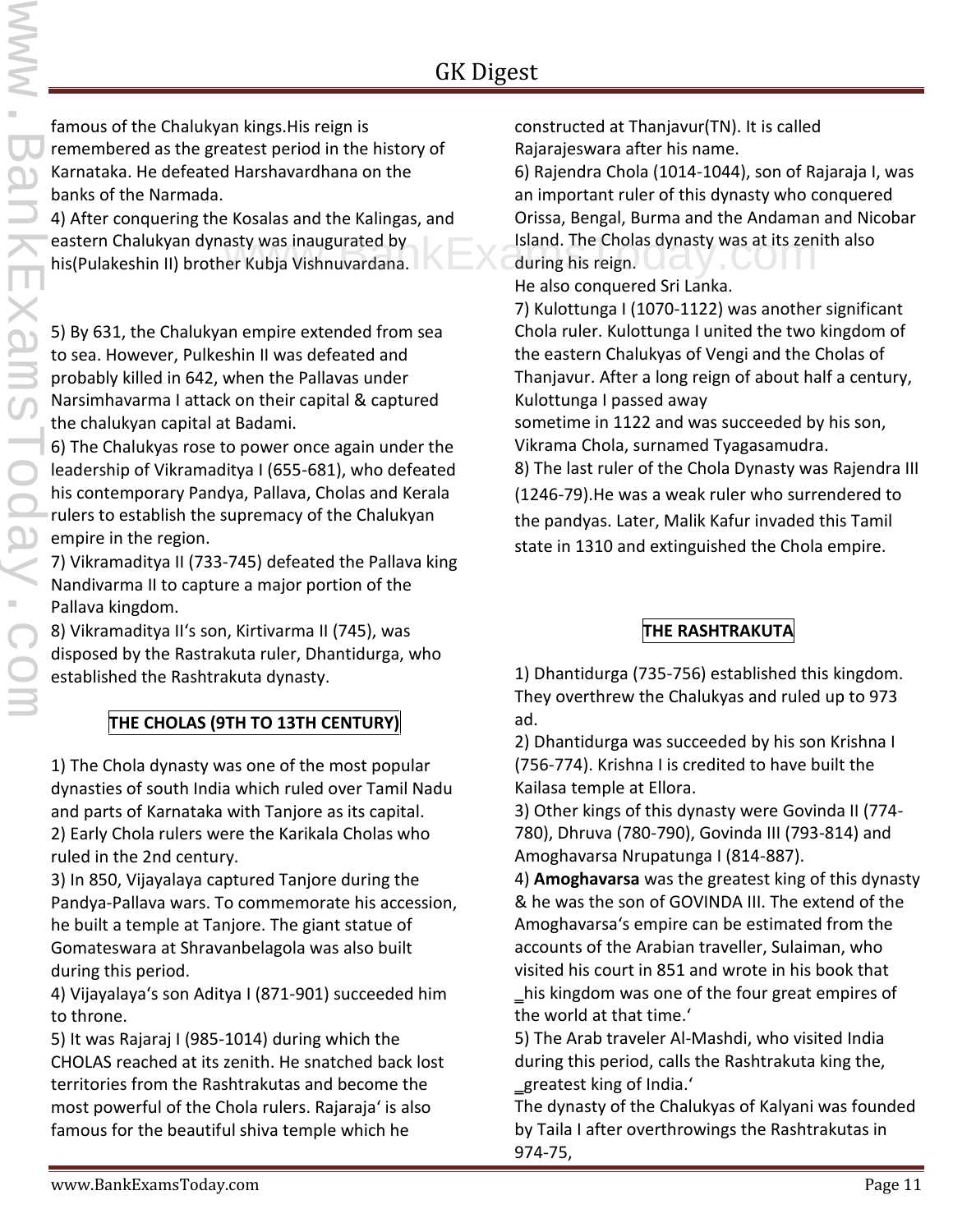6)The dynasty founded by him, with its capital at Kalyani (Karnataka), is known as the later Chalukyas of the Chalukyas of Kalyani (the early Chalukyas being the Chalukyas of Badami). Tailapa ruled for twenty three years form 974 to 997.

#### **THE PRATIHARAS (8TH TO 10TH CENTURY)**

a) The Pratiharas were also called Gurjar Pratihars probably because they originated from Gujarat or Southwest Rajasthan.

b) Nagabhatta I, defended western India from the Arab incursions from Sindh into Rajasthan.

c) After the Nagabhatta I, the Pratiharas suffered a series of defeats mostly at the hands of the Rashtrakutas.

d) The Pratihara power regained its lost glory only after only after the succession of Mihirbhoja, popularly known as Bhoja.

e) His eventful career drew the attention of the Arab traveler, Sulaiman .

f) Mihirbhoja was succeeded by his son

Mahendrapala I whose most notable achievement was the conquest of Magadha and northern Bengal. The most brilliant writer in his court was Rajasekhara who has to his credit a number of literary works-

1) Karpuramanjari, 2) Bala Ramayana,

3) Bala and Bharta, 4) Kavyamimamsa.

g) Mahendrapala's death was followed by a scramble for the possession of the throne. Bhoja II seized the throne, but step brother, Mahipala soon usurped the throne.

The withdrawal of Indra III to the Deccan enabled Mahipala to recover from the fatal blow.

Mahendrapala II, son and successor of mahipala, was able to keep his empire intact.

#### **THE PALAS (8TH TO 11TH CENTURY)**

1) Sulaiman, an Arab merchant who visited India in the 9th century has termed the Pala empire as Rhumi.

2) The Pala Empire was founded by Gopala in 750 AD.Gopala was an ardent Buddhist and is supposed to have

3) He built the monastery at Odantapuri (Sharif district of Bihar).

4) Gopala was succeeded by his son Dharmapala who raised the Pala kingdom to greatness. The kingdom expanded under him and it comprised the whole of Bengal and Bihar.

5) After a reign of 32 years Dharmapala died, leaving (8TH TO 10TH CENTURY) his extensive dominions unimpaired to his son<br>Devapala. 6) Devapala ascended the throne in 810 Devapala. 6) Devapala ascended the throne in 810 and Ruled for 40 years. He extended his control over Pragjyotishpur (Assam), parts of Orissa and parts of Modern Nepal.

> 7) He patronised Haribhadra, one of the great Buddhist authors. Devapala's court was adorned with the Buddhist poet Vijrakatta, the author of Lokesvarasataka.

#### **ESTABLISHMENT AND EXPANSION OF THE DELHI SULTANATE**

#### **The First Battle of Tarain (AD 1191)**

In the first battle fought at Tarain in AD 1191, Ghori's army was routed and he narrowly escaped death. Prithviraj conquered Bhatinda but he made no efforts to garrison it effectively. This gave Ghori an opportunity to re-assemble his forces and make preparations for another advance into India.

#### **The Second Battle of Tarain (AD 1192)**

This battle is regarded as one of the turning points in Indian History. Muhammad Ghori made very careful preparations for this conquest. The Turkish and Rajput forces again came face to face at Tarain. The Indian forces were more in number but Turkish forces were well organized with swift moving cavalry. The bulky Indian forces were no match against the superior organisation, skill and speed of the Turkish cavalry. The Turkish cavalry was using two superior techniques. The first was the horse shoe which gave their horses a long life and protected their hooves. The second was, the use of iron stirrup which gave a good hold to the horse rider and a better striking power in the battle. A large number of Indian soldiers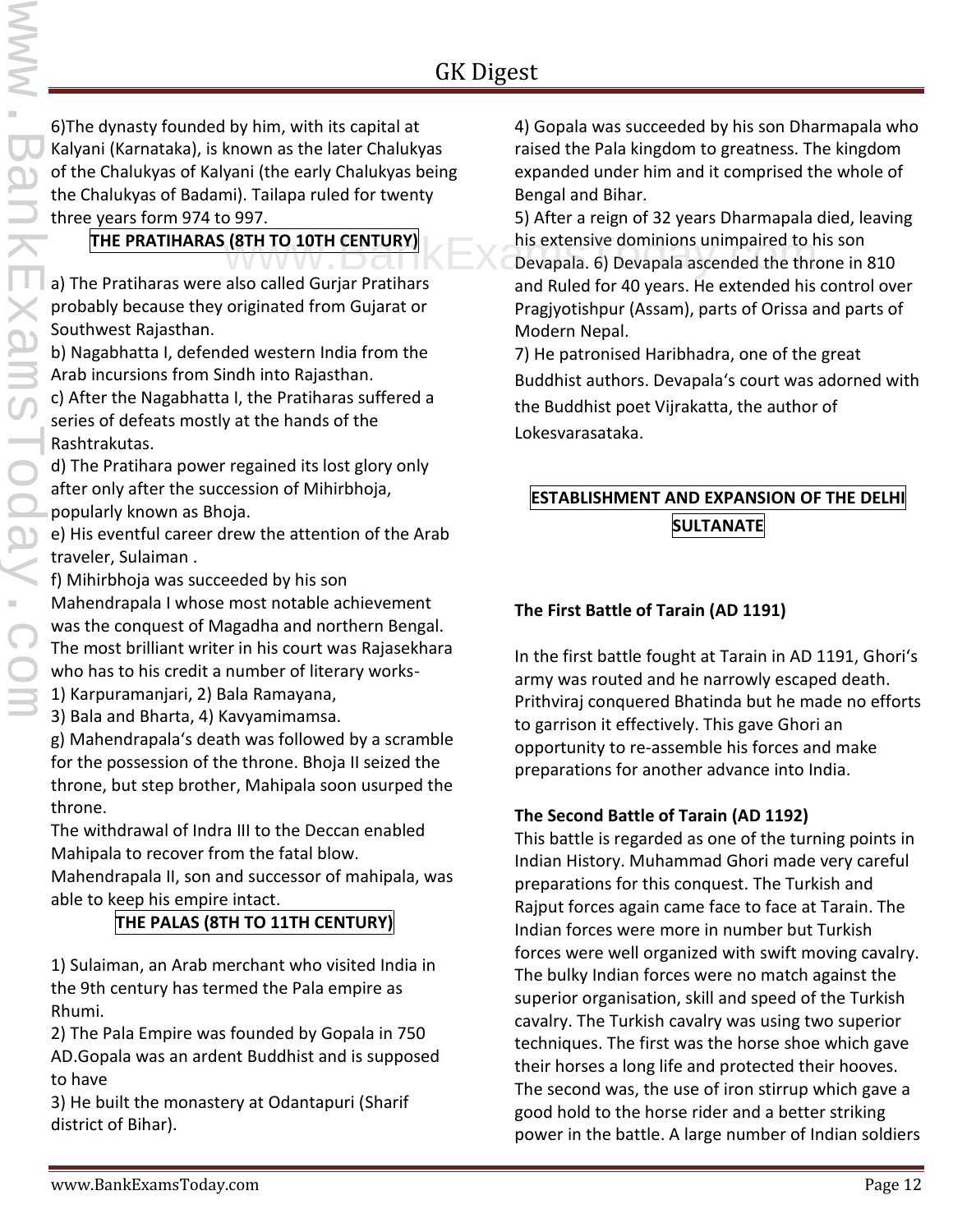were killed. Prithviraj tried to escape but was captured near Sarsuti. The Turkish army captured the fortresses of Hansi, Sarsuti and Samana. Then they moved forward running over Delhi and Ajmer. After Tarain, Ghori returned to Ghazni, leaving the affairs of India in the hand of his trusted slave general Qutbuddin Aibak.

In AD 1194 Muhammad Ghori again returned to India. He crossed Yamuna with 50,000 cavalry and moved towards Kanauj. He gave a crushing defeated Jai Chand at Chandwar near Kanauj.

Thus the battle of Tarain and Chandwar laid the foundations of Turkish rule in Northern India. His death in AD 1206 did not mean the withdrawal of the Turkish interests in India. He left behind his slave General Qutbuddin Aibak who became first Sultan of the Delhi Sultanate.

#### **Delhi Sultanate**

After the assassination of Muhammad Ghori, **Qutubuddin Aibek got the control over Delhi This period can be divided into 5 distinct periods viz.**

- 1. The Slave Dynasty (1206-90)
- 2. The Khilji Dynasty (1290-1320)
- 3. The Tughlaq Dynasty (1320-1414)
- 4. The Sayyid Dynasty (1414-51)
- 5. The Lodhi Dynasty (1451-1526).

#### **The Slave Dynasty**

#### **Qutubuddin Aibak (1206-10)**

- A Turkish slave by origin, he was purchased by Mohammad Ghori who later made him his Governor.
- After the death of Ghori, Aibak became the master
- of Hindustan and founded the Slave Dynasty in 1206.
- The capital during his reign was not Delhi but **Lahore**.
- For his generosity, he was given the title of **Lakh Bakhsh** (giver of lakhs).
- He died in 1210 while playing Chaugan or Polo.
- He constructed two mosques i.e. Quwat-ul-Islam at Delhi and Adhai din ka Jonpra at Ajmer.
- He also began the construction of Qutub Minar, in the honour of famous Sufi Saint Khwaja Qutibuddin Bakhtiyar Kaki.
- his trusted slave general **by Bakhtiyar Kaki.**<br> **Aibak was great patron of learning and patronized** and patronized writers like Hasan-un-Nizami, author of \_Taj-ul-Massir' and Fakhruddin, author of \_Tarikh-i-Mubarak Shahi'.

#### **Aram Shah (1210)**

• He was the son of Aibak, who was defeated by Illtutmish in the battle of Jud.

#### **Shamsuddin Illtutmish (1210-36)**

- He was a slave of Qutubuddin Aibak of Mamluke tribe and occupied the throne of Delhi in 1211.
- Illtutmish began his career as Sar-e Jandhar or royal bodyguard.
- He was a very capable ruler and is regarded as the \_real founder of the Delhi Sultanate'.
- He made Delhi the capital in place of Lahore.
- He saved Delhi Sultanate from the attack of Chengiz Khan, the Mongol leader, by refusing shelter to Khwarizm Shah, whom Chengiz was chasing.
- He introduced the silver coin (**tanka**) and the copper coin (**jital**).
- He organized the **Iqta System** and introduced reforms in civil administration and army, which was now centrally paid and recruited.
- He set up an official nobility of slaves known as Chahalgani/ Chalisa (group of forty).
- He completed the construction of Qutub Minar which was started by Aibak.
- He patronized Minhaj-us-Siraj, author of Tabaqati-Nasiri'.

#### **Ruknuddin : 1236**

- He was son of Illtutmish and was crowned by her mother, Shah Turkan, after death of Illtutmish.
- He was deposed by Razia, daughter of Illtutmish.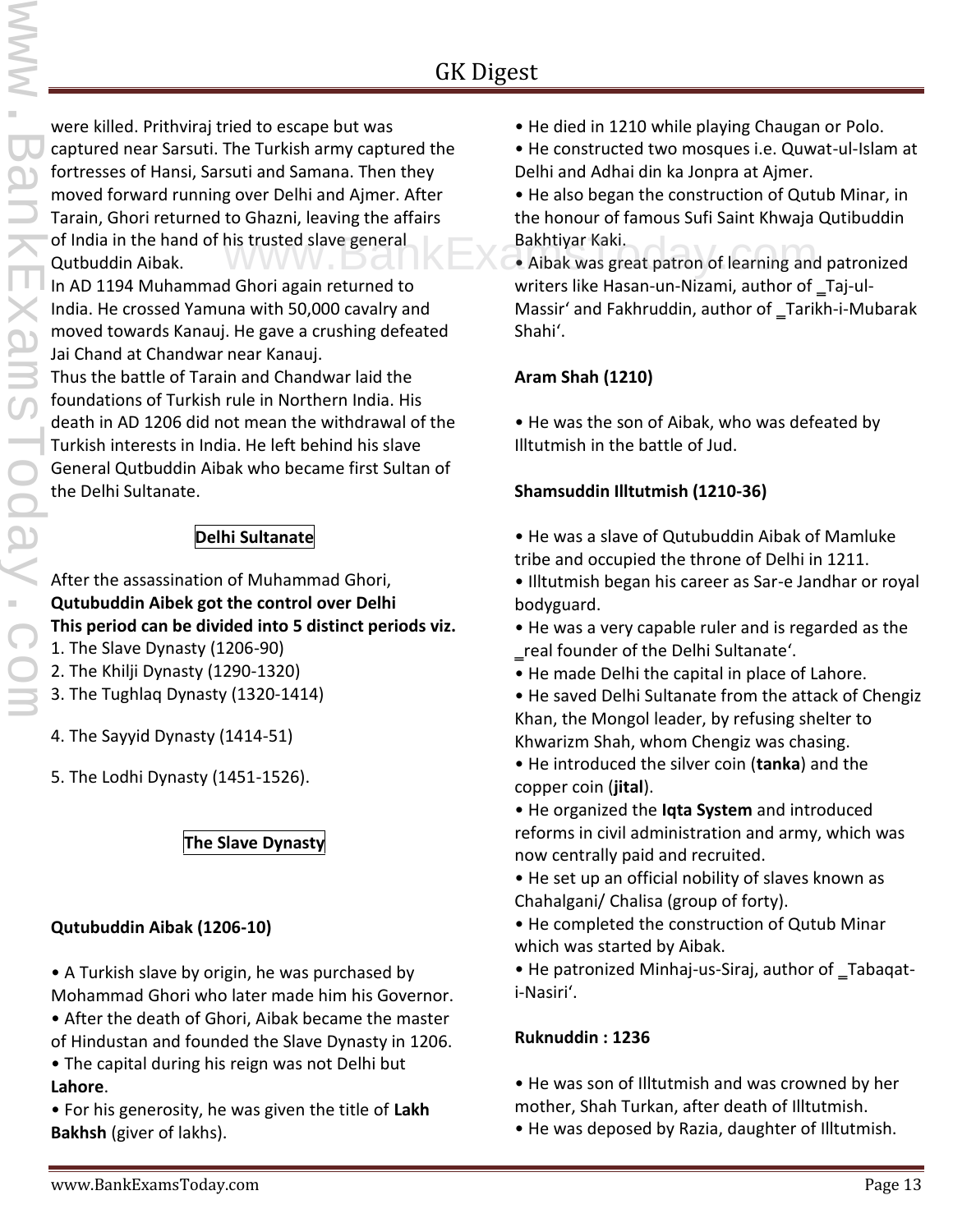#### **Razia Sultana: (1236 – 40)**

• Iltutmish had nominated his daughter Razia as the successor, the nobles placed Ruknuddin Feroz on the throne.

• She was the first and only Muslim lady who ever ruled India'.

• She use to rule without the veil

• She further offended the nobles by her preference for an Abyssian slave Yakut.

• The wazir of Illtutmish Junnaidi revolted against her but was defeated.

• There was a serious rebellion in Bhatinda, Altunia, governor of Bhatinda refused to accept suzerainity of Razia. Razia accompanied by Yakut marched against Altunia.

• However, Altunia got Yakut murdered and imprisoned Razia.

• Subsequently, Razia was married to Altunia and both of them marched towards Delhi as nobles in Delhi raised Bahram Shah (3rd son of Illtutmish) to throne.

• In 1240 AD, Razia became the victim of a conspiracy and was assassinated near Kaithal (Haryana).

#### **Bahram Shah: 1240-42**

• Iltutamish's third son Bahram Shah was put on throne by powerful Turkish council Chalisa.

• He was killed by Turkish nobles.

#### **Allauddin Masud Shah: 1242-46**

• He was son of Ruknuddin Feroz.

• He was disposed after Balban and Nasiruddin Mahmud's Mother, Malika-e-Jahan, conspired against him and established Nasiruddin Mahamud as the new Sultan.

#### **Nasiruddin Mahmud 1246-66**

- He was the eldest son of Illtutmish.
- Minaj-us-Siraj has dedicated his book Tabaquat-i- Nasiri to him

#### **Ghiyasuddin Balban : 1266-87**

• After the death of Nasiruddin; Balban ascended the throne in 1266.

• He broke the power of Chalisa and restored the d only Muslim lady who ever<br>prestige of the crown. He made kingship a serious<br>profession. profession.

• The Persian court model influenced Balban's conception of Kingship. He took up the title of Zil-i-Ilahi (Shadow of God).

• He introduced **Sijda** (prostration before the monarch) and **Paibos** (kissing the feet of monarch) as the normal forms of salutation.

• Divine right of the king was emphasized by calling himself Zil-i-Ilahi.

• He gave great emphasis on justice and maintaining law and order.

• He established the military department Diwan-i- Arz.

• In his last days he overlooked Sultanate affairs due to death of his eldest and most loving son,

Muhammad, and rebellion by his closest and most loved slave, Tughril. Muhammad died fighting Mongolians in 1285 and Tughril was captured and beheaded.

#### **Kaiqubad: 1287-90**

- He was the grandson of Balban was established on the throne by Fakruddin, the Kotwal of Delhi
- But Kaiqubad was killed by nobles Kaimur
- He was the minor son of Kaiqubad who came to throne at an age of 3
- He was the last Illbari ruler
- The Khalji nobles revolted against him and he was killed within three months.

#### **The Khilji dynasty (1290-1320 A.D.)**

#### **Jallauddin Khalji**

- Jalaluddin Khilji founded the Khilji dynasty.
- He was a liberal ruler and adopted the policy of religious toleration
- His son-in-law and nephew was Allauddin Khalji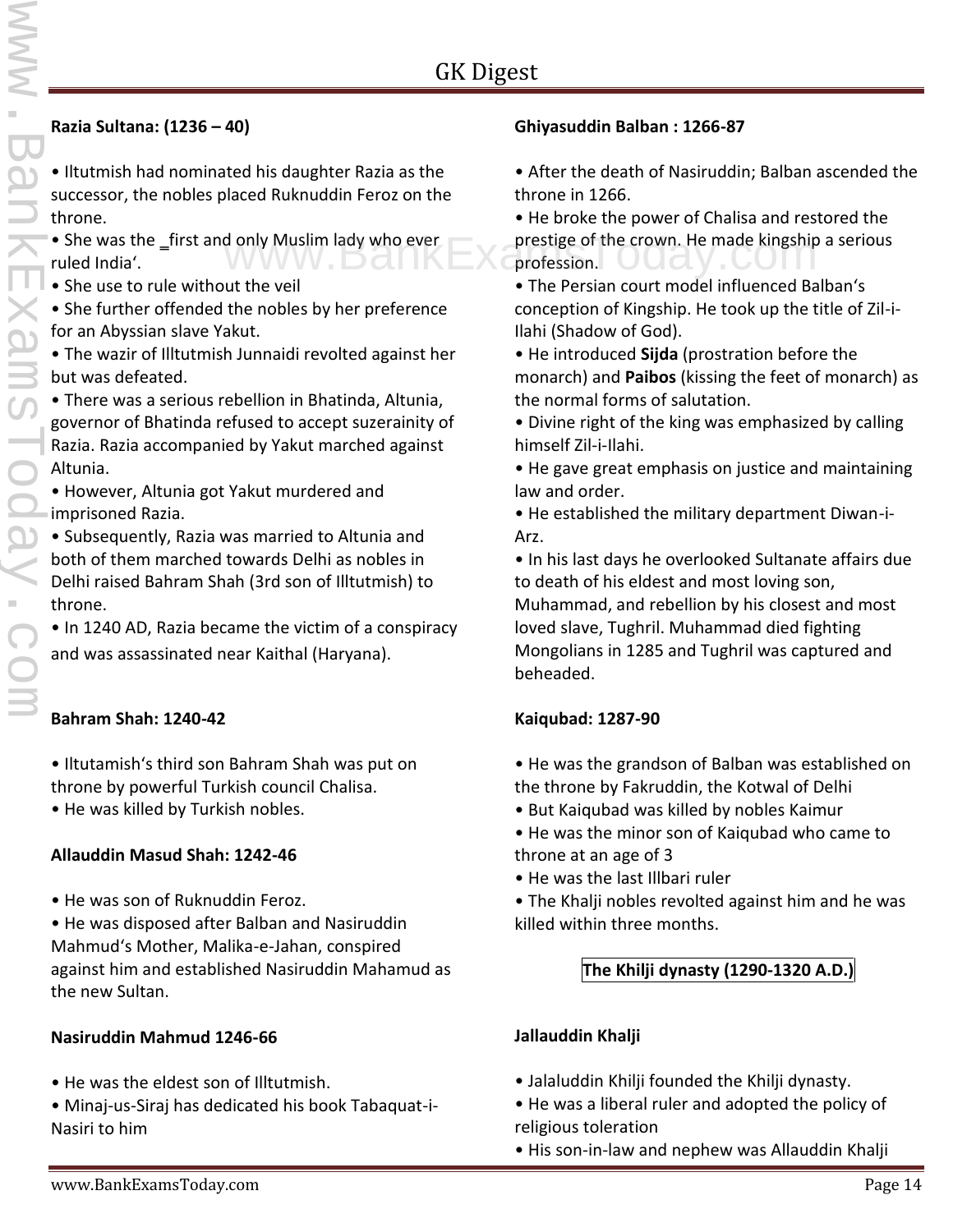#### **Allauddin Khalji**

- He was the first Turkish Sultan of Delhi who separated religion from politics. He proclaimed
- ‗**Kingship knows no Kinship'**.
- During the reign of Jallauddin Khalji, he was the governor of Kara
- He adopted the title Sikander-e-Saini or the second Alexander
- Alauddin annexed Gujarat (1298), Ranthambhor (1301), Mewar (1303), Malwa (1305), Jalor (1311).
- In Deccan, Aluddin's army led by Malik Kafur defeated Ram Chandra (Yadava ruler of Devagiri), Pratap Rudradeva (Kakatiya
- ruler of Warangal), Vir Ballal III (Hoyasala ruler of Dwarsamudra) and Vir Pandya (Pandya ruler of Madurai).
- Malik Kafur was awarded the title Malik Naib

#### **Shiabuddin Umar (1316)**

- He was the minor son of Jhitaipali who was raised to throne after the death of Allauddin.
- He became victim of the court politics and was later blinded.

#### **Mubarak Khalji (1316-20)**

- He released 18,000 prisoners
- He reversed all the administrative and market reforms of Allauddin Khalji.
- During his time Devgiri was annexed.

#### **The Thuglaq Dynasty**

#### **Ghiyasuddin Tughlaq**

- Ghazi Malik or Ghiyasuddin Tughlaq of Qaurana tribe was the founder of Tughlaq dynasty.
- He was the governor of Dipalpur before coming to power as Sultan
- He died in the collapse of the victory pavilion near Delhi

#### **Mohammad Bin Tughlaq (1325-51)**

- Prince Jauna, son of Ghiyasuddin Tughlaq ascended the throne in 1325.
- He gained the title Ulugh Khan, he was most
- nship'.<br>Illauddin Khalji, he was the **Witter and Contract of all the Sultans of the Delhi Sultanate**<br>References a department Diwan-e-Amir-e-Kohi for • He created a department Diwan-e-Amir-e-Kohi for the improvement of the agriculture
	- He distributed Sondhar i.e. agriculture loans advanced for extension of agriculture of barren land
	- He encouraged cash crops in place of cereals

#### **Jalaluddin Ahsan Shah**

1336: Foundation of Vijayanagar by Harihar and Bukka; and Warangal became independent under Kanhaiya.

#### **The five experiments**

• **Taxation in the Doab** : The Sultan made an ill advised financial experiment in the Doab between the Ganges and Yamuna. He not only increased the rate of taxation but also revived and created some additional Abwabs or cesses.

The Sultan crated a new department of Agriculture called Diwan-i-Kohi. The main object of this department was to bring more land under cultivation by giving direct help to peasants.

• **Transfer of Capital**: The most controversial step which Mohammad-bin Tughlaq under took soon after his accession was the so called transfer of capital from Delhi to Devagiri. He ordered mass exodus from Delhi to Devgiri. Devagiri had been a base for the expansion of Turkish rule in South India. It appears that the Sultan wanted to make Devagiri second capital so that he would be able to control South India better. Devagiri was thus named Daulatabad.

**• Introduction of Token Currency:** Mohammad-bin- Tughlaq decided to introduce bronze coins, which were to have same value as the silver coins. Mohammad-bin-Tughlaq might have been successful if he could prevent people from forging the new coins. He was not able to do so and the new coins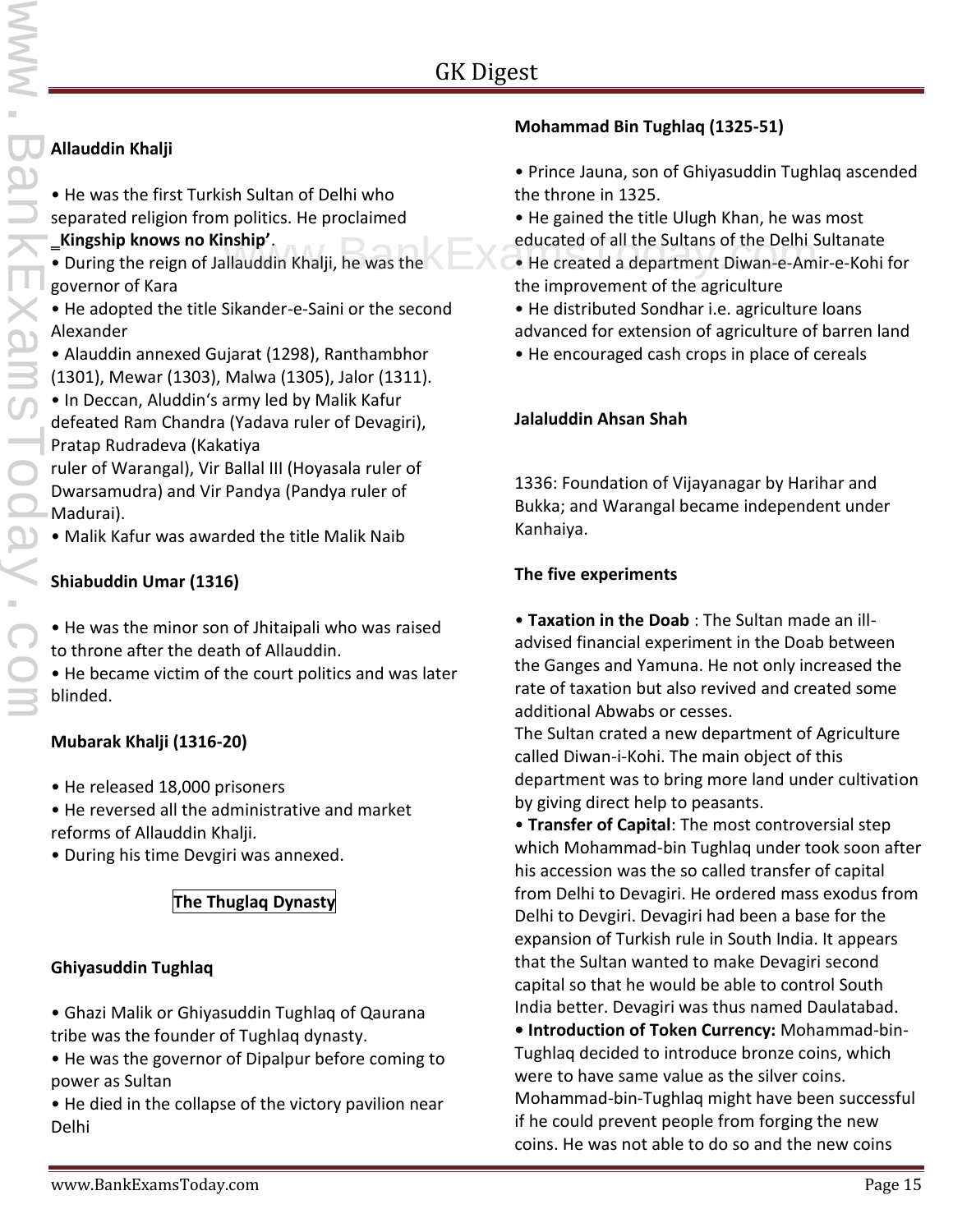began to be greatly devalued in markets. Finally Mohammadbin- Tughlaq decided to withdraw the token currency. He promised to exchange silver pieces for bronze coins.

**• Proposed Khurasan Expedition:** The Sultan had a vision of universal conquest. He decided to conquest Khurasan and Iraq and mobalised a huge army for the purpose. He was encouraged to do so by Khurasani nobles who had taken shelter in his court. Moreover there was instability in Khurasan on account of the unpopular rule of Abu Said. This project was also abandoned because of the change in political scenario

in Khurasan.

**• Qarachil Expedition:** This expedition was launched in Kumaon hills in Himalayas allegedly to counter Chinese incursions.It also appears that the expedition was directed against some refractory tribes in Kumaon-Garhwal region with the object of bringing them under Delhi Sultanate. The first attack was a success but when the rainy season set in, the invaders suffered terribly.

• He died in Thatta while campaigning in Sindh against Taghi, a Turkish slave.

#### **Feroz Shah Tughlaq (1351-88)**

• He was a cousin of Mohammad-bin Tughlaq.

• He adopted the policy of appeasement with the nobility, the army and theologians

• The new system of taxation was according to quran. Four kinds of taxes sanctioned by the Quran were imposed and those were Kharaj, Zakat, Jizya and Khams. Kharaj was the land tax, which was equal to 1/10 of the produce of the land, Zakat was 2% tax on property, Jizya was levied on non-Muslims and Khams was 1/5 of the booty captured during war.

• Firoz tried to ban practices, which the orthodox theologians considered non Islamic. Thus he prohibited the practice of Muslim women going out to worship at graves of saints and erased paintings from the

palace.

• It was during the time of Firoz that Jizya became a separate tax.

• In order to encourage agriculture, the Sulatan paid a lot of attention to irrigation. Firoz repaired a number of canals and imposed Haque-i-Sharb or water tax

quest. He decided to conquest **the set of the was a great builder as well**; to his credit are<br>mobalised a huge army for the cities of Fatehabad, Hisar, Jaunpur and Firozabad. cities of Fatehabad, Hisar, Jaunpur and Firozabad.

• The two pillars of Ashoka, one from Topra (Haryana) and other from Meerut (U.P.) were brought to Delhi.

• The Sultan established at Delhi, a hospital described as Dar-ul-Shifa.

• A new department of Diwan-i-Khairat was set up to make provisions for marriage of poor girls.

• However his rule is marked by peace and tranquility and credit for it goes to his Prime Minister Khan-i- Jahan Maqbul.

• He died in 1388.

#### **The Sayyaid dynasty**

- Khizr Khan (1414-21)
- Mubarak Shah (1421-34)
- Muhammad Shah (1434-43)

• Alam Shah (1443-51)--He was the last Sayyid king descended in favour of Bahlol Lodhi and he retired. Thus began the Lodhi dynasty.

**The Lodi Dynasty**

#### **Bahlol Lodhi : 1451-88**

• Bahlol Lodhi was one of the Afghan sardars who established himself in Punjab after the invasion of Timur.

• He founded the Lodhi dynasty.

• Jaunpur was annexed into Delhi Sultanat during his reign

**Sikandar Lodhi : 1489-1517**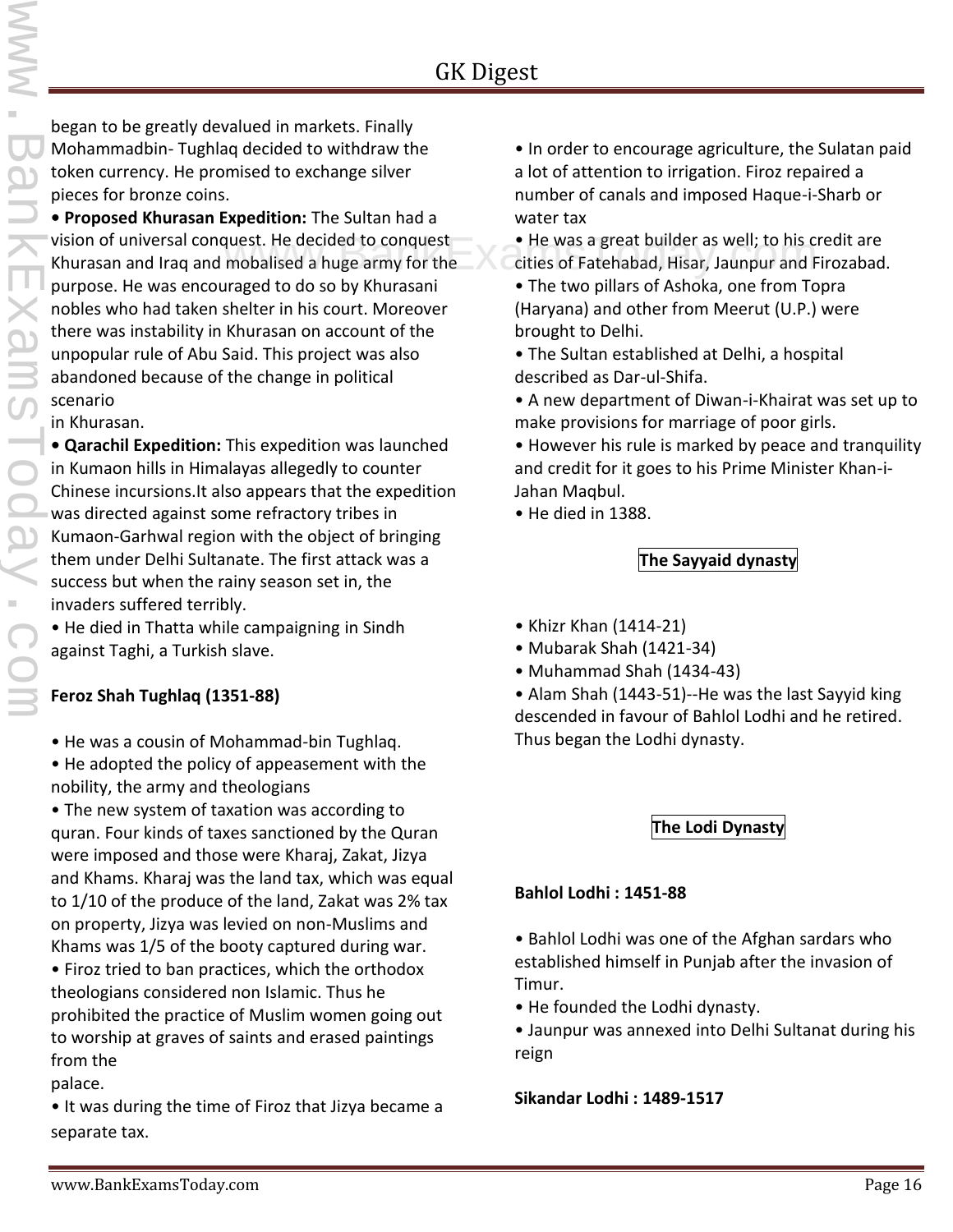- Sikandar Lodi was the son of Bahlol Lodhi who conquered Bihar and Western Bengal.
- Agra city was founded by him.

• Sikandar was a fanatical Muslim and he broke the sacred images of the Jwalamukhi Temple at Nagar Kot and ordered the temples of Mathura to be destroyed.

- He reimposed Jaziya tax on non muslims
- He use to write poems with the pen name ―Gulrukhi‖

• He took a keen interest in the development of agriculture. He introduced the Gaz-i-Sikandari (Sikandar's yard) of 32 digits for measuring cultivated fields.

#### **Ibrahim Lodhi : 1517-26**

- He was the last king of the Lodhi dynasty and the last Sultan of Delhi.
- He was the son of Sikandar Lodhi.
- At last Daulat Khan Lodhi, the governor of Punja invited Babur to overthrow Ibrahim Lodhi.
- Babur accepted the offer and inflicted a crushing defeat on Ibrahim Lodhi in the first battle of Panipat in 1526.
- He was the only Sultan who died in battle field

#### **2.2 Administration under Sultanate**

• There were four pillars of the state i.e.: Diwan-i-Wizarat or finance department Diwan-i-Risalat or department of religious matters and appeals

Diwan-i-Arz or department of military affairs Diwan-i-Insha or department of royal correspondence

#### **2.3 Art and architecture under Delhi Sultanate**

- The new features brought by the Turkish conquerors were :
- The dome
- The lofty towers
- The true arch unsupported by beam The vault.

• Aibak built a Jami Masjid and Quwwatul Islam mosque, he also began the construction of Qutub Minar

- Aibak also built the Adhai-din ka Jhonpra at Ajmer mples of Mathura to be<br>Albak also built the Adhai-din ka Jhonpra at Ajmer<br>Thas a beautiful prayer hall, an exquisitely carved Mehrab of white marble and a decorative arch screen.
	- The first example of true or arch is aid to be the tomb of Ghiyasuddin Balban in Mehrauli (Delhi).
	- Allauddin Khalji began the work of Alai minar to rival Qutab Minar, but this could'nt be completed because of his death
	- Some notable Tughlaq monuments are the fort of Tughlaquabad, the tomb of Ghiyasuddin Tughlaq which marked a new phase in Indo-Islamic architecture.

#### **Mughal period**

#### **Babur**

- The foundation of the Mughal rule in India was laid by Babur in 1526.
- He was a descendant of Timur (from the side of his father) and Chengiz Khan (from the side of his mother).
- Babur was invited by Daulat Kahna Lodi and Alam Khan Lodi against Ibrahim Lodi
- Babur defeated Ibrahim Lodhi in the first battle of Panipat on April 21, 1526 and established Mughal dynasty.
- In 1527, he defeated Rana Sanga of Mewar at Khanwa.
- In 1528, he defeated Medini Rai of Chaneri at Chanderi.
- In 1529, he defeated Muhammad Lodhi (uncle of Ibrahim Lodhi) at Ghaghra.
- In 1530, he died at Agra. His tomb is at Lahore. The tomb of only two Mughal emperors are outside India i.e. Babur and Bahadur Shah Zafar
- He was the first to use gunpowder and artillery in India.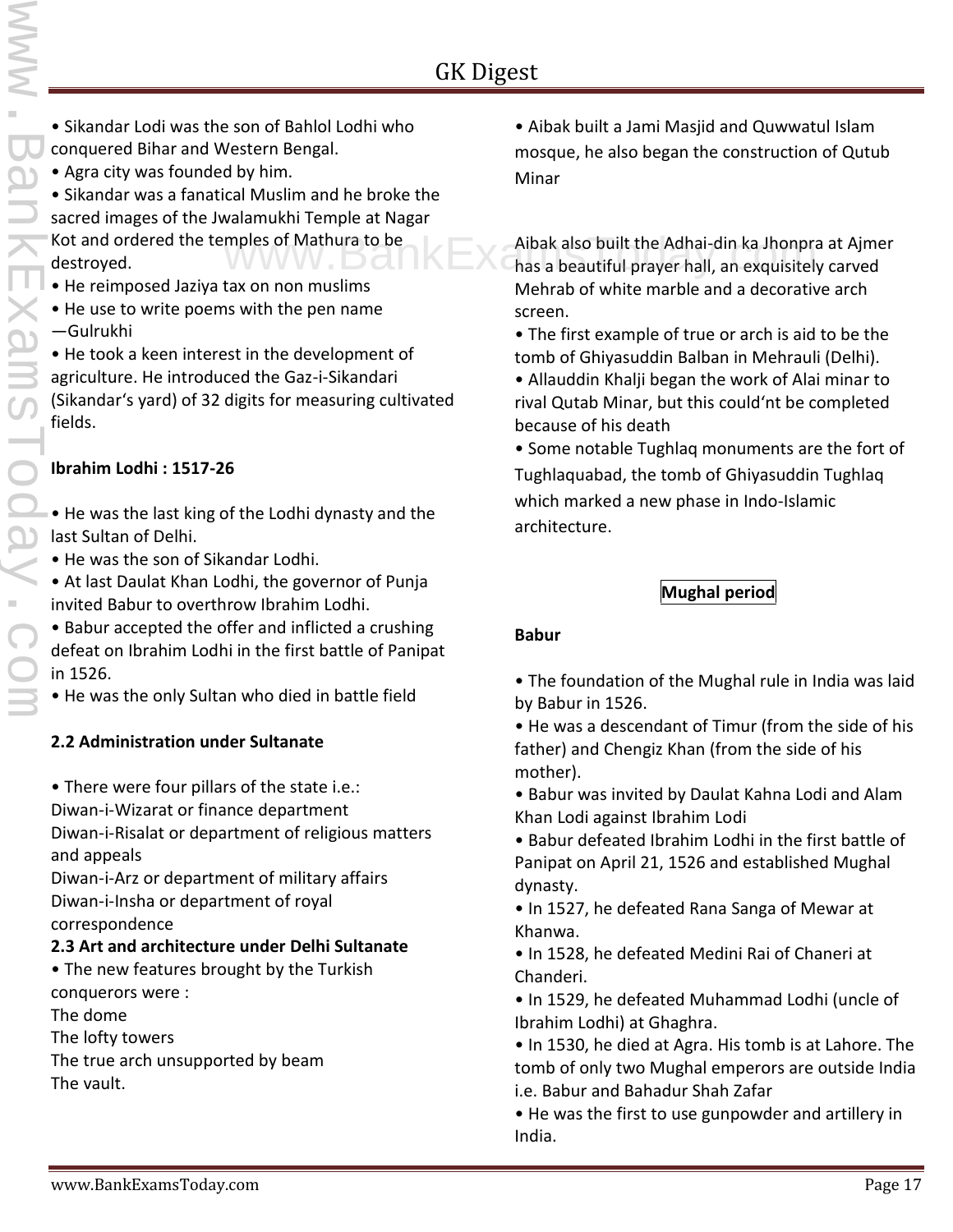• Two gun masters Mustafa and Ustad Ali were in his army

• He wrote his autobiography Tuzuk-i-Baburi in Turki

.• Tuzuk-i-Baburi was translated in Persian (named Baburnama) by Abdur Rahim Khan-e-khana and in English by Madan Bebridge.

• He compiled two anthologies of poems, Diwan (in Turki) and Mubaiyan (in Persian). He also wrote Risali-Usaz or letters of Babur.

#### **Humayun (1530-40 and 1555-56)**

• He was the son of Babur and ascended the throne in 1530. His succession was challenged by his brothers Kamran, Hindal and Askari along with the Afghans.

• In 1532 he established Tabl-e-adl at Agra.

• He fought two battles against Sher Shah at Chausa (1539) and at Kannauj/Bilgram (1540) and was completely defeated by him.

• He escaped to Iran where he passed 12 years of his life in exile.

• After Sher Shah's death Humayun invaded India in 1555 and defeated his brothers the Afghans. He once again became the ruler of India.

• He died while climbing down the stairs of his library (at Din Panah) in 1556 and was buried in Delhi.

- Abul Fazal calls him Insan-e-Kamil.
- His sister, Gulbadan Begum wrote his biography Humayunama.
- He built Din Panah at Delhi as his second capital.

#### **Suri Empire (Second Afghan Empire) 1540-55**

#### **Sher Shah: 1540-45**

• He was the son of Hasan Khan, the Jagirdar of Sasaram.

- In 1539, he defeated Humayun in the battle of Chausa and assumed the title Sher Shah as emperor.
- As an emperor, he conquested Malwa (1542), Ranthambhor (1542), Raisin (1543), Rajputana

annexation of Marwar (1542), Chittor (1544) & Kalinjar (1545).

He died in 1545 while conquesting Kalinjar.

- Purana Quila was built during his reign
- During his brief reign of 5 years he introduced a Rahim Khan-e-khana and in **the brilliant administration, land revenue policy and**<br>idge. several other measures to improve economic conditions of his subjects.

• He issued the coin called **Rupiah** and fixed standard weights and measures all over the empire.

• He also improved communications by building several highways. He built the Grand Trunk Road (G.T. Road), which runs from Calcutta to Peshawar. The other roads built during his reign were:

#### **Agra to Mandu Agra to Jodhpur and Chittor Lahore to Multan**

• He set up cantonment in various parts of his empire and strong garrison was posted in each cantonments.

• According to Abul Fazal the empire of Sher Shah was divided into 63 sarkars or districts.

- The unit of land measurement was —bigha
- He like Allauddin Khalji introduced Dagh and Chera in the army
- Zamindars were removed and the taxes were directly collected.
- He was buried in Sasaram.

#### **Akbar**

• Akbar, the eldest son of Humayun, ascended the throne under the title of Jalaluddin Muhammad Akbar Badshah Ghazi at the young age of 14.

• His coronation took place at Kalanaur.

• Second Battle of Panipat (5 Nov., 1556) was fought between Hemu (the Hindu General of Muhammad Adil Shah) and Biram Khan (the regent of Akbar). Hemu was defeated, captured and slain by Bairam Khan.

• In the initial years of his rule Akbar was first under the influence of his reagent Bairam and then under her mother Maha Manga.

• The period of influence of Maham Anga on Akbar i.e. form 1560-62 is known as the period of Petticoat government.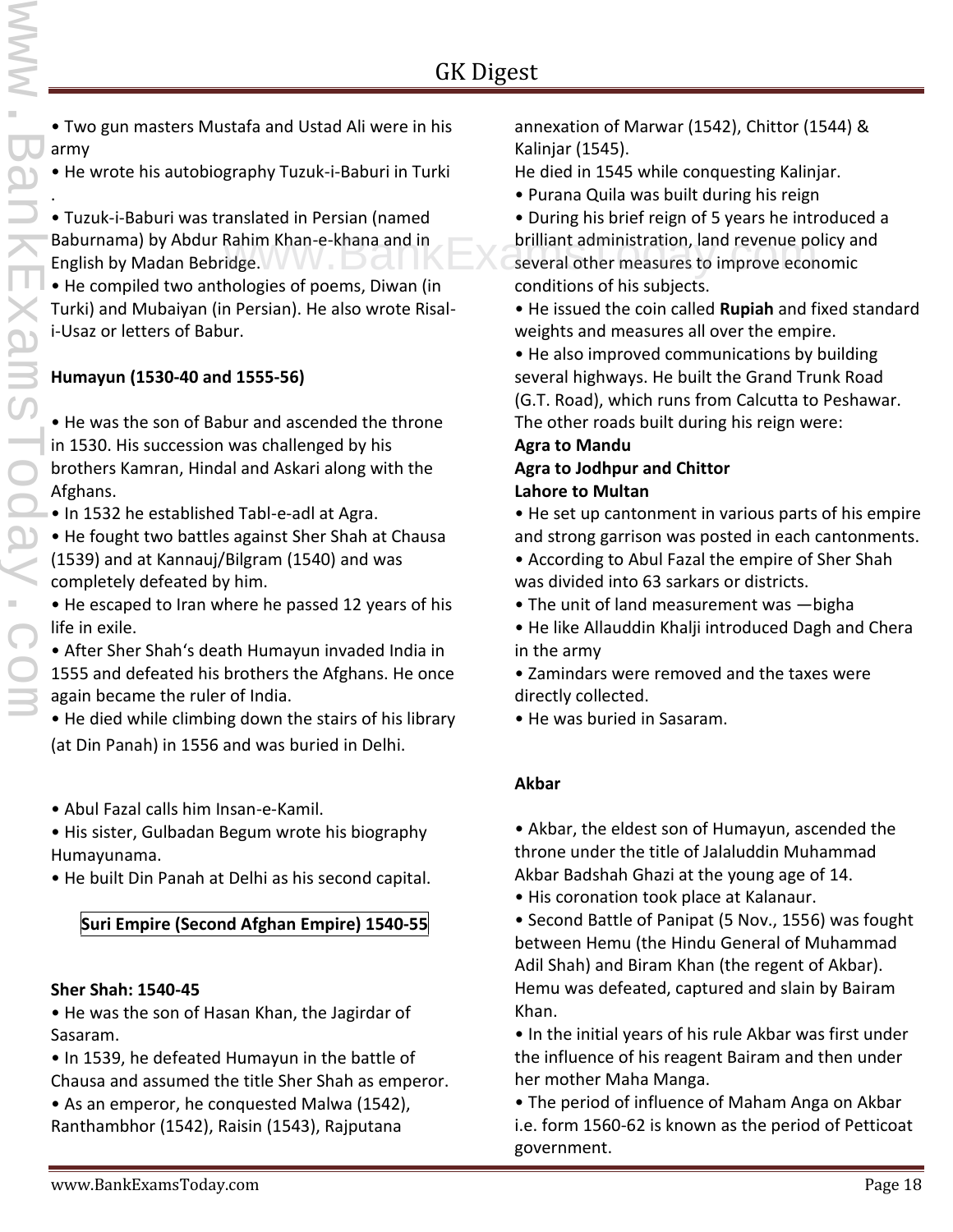• Akbar entered into matrimonial alliance with various Rajput kingdoms like Amber, Bikaner, Jaisalmer and Jodhpur

• Other important reforms that were undertaken by Akbar were:

Age of marriage for boys and girls was increased to 16 years and 14 years respectively

#### **Sati was prohibited**

• In his 24th year Akbar introduced Dashala system for the collection of land revenue by the state.

• The Mansabdari system under Akbar, divided the

Mansabdars into 66 categories. **This system fixed the following service conditions:**

#### **Rank and status**

# **Salary** www.BankExamsToday.com

#### **Number of sawars (horsemen)**

• As a revolt against the orthodoxy and bigotry of religious priests, Akbar proclaimed a new religion, Din-i-Ilahi, in 1581. Birbal was the only Hindu who followed this new religion.

• Din-i-Ilahi, however, did not become popular.

• Akbar built Fatehpur Sikri, Agra Fort, Lahore Fort and Allahabad Fort and Humayun's Tomb at Delhi. Fatehpur Sikri, place near Agra-it said that Akbar had no son for a long time. Sheikh Salim Chisti, a Sufi saint blessed Akbar with a son who was named Salim/Sheikho Baba (Jahangir). In honour of Salim Chisti, Akbar Shifted his court from Agra to Fatehpur Sikri.

• Tulsidas (author of Ramcharitmanas) also lived during Akbar's period.

• When Akbar died, he was buried at Sikandara near Agra.

• Birbal was killed in the battle with Yusufzai Tribe (1586).

• Abul Fazl was murdered by Bir Singh Bundela (1601).

• Akbar gave Mughal India one official language (Persian).

#### **Jahangir (1605-27)**

• Salim, son of Akbar, came to the throne after Akbar's death in 1605.

• He established Zanjir-i-Adal (i.e. Chain of Justice) at Agra Fort for the seekers of royal justice.

• In 1611, Jahangir married Mihar-un-nisa, widow of Sher Afghan, a Persian nobleman who was sent on ys and girls was increased to Sher Afghan, a Persian nobleman who was sent on<br>espectively expedition to Bengal. Later on she was given the title Nurjahan.

• Nurjahan excercised tremendous influence over the state affairs. She was made the official Padshah Begum.

• Jahangir issued coins jointly in Jurjahan's name and his own.

• Jahangir also married Jodha Bai of Marwar.

• In 1608, Captain William Hawkins, a representative of East India Company came to Jahangir's court. In 1615 Sir Thomas Roe, an ambassador of King James I of England also came to his court.He granted permission to the English to establish a trading port at Surat.

• His reign was marked by several revolts. His son Khusrau, who received patronage of 5th Sikh Guru Arjun Dev, revolted against Jahangir (1605). Arjun Dev was later sentenced to death for his blessing to the rebel prince (1606).

• During his last period, Khurram (Shanjahan), son of Jahangir, and Mahavat Khan, military general of Jahangir also revolted (Khurram: 1622-25 and Mahavat Kha : 1626-27).

• He wrote his memories Tuzuk-i-Jahangiri in Persian.

• He was buried in Lahore.

#### **Shah Jahan**

• His real name was Khurram, he was born to Jodha Bai (daughter of Raja Jagat Singh).

• Shahjahan ascended the throne in 1628 after his father's death.

• Three years after his accession, his beloved wife Mumtaj Mahal (original name- Arzumand Bano) died in 1631. To perpetuate her memory he built the Taj Mahal at Agra in 1632-53.

• He continued applying tika (tilak) on the fore-head

• He introduced the Char-Taslim in the court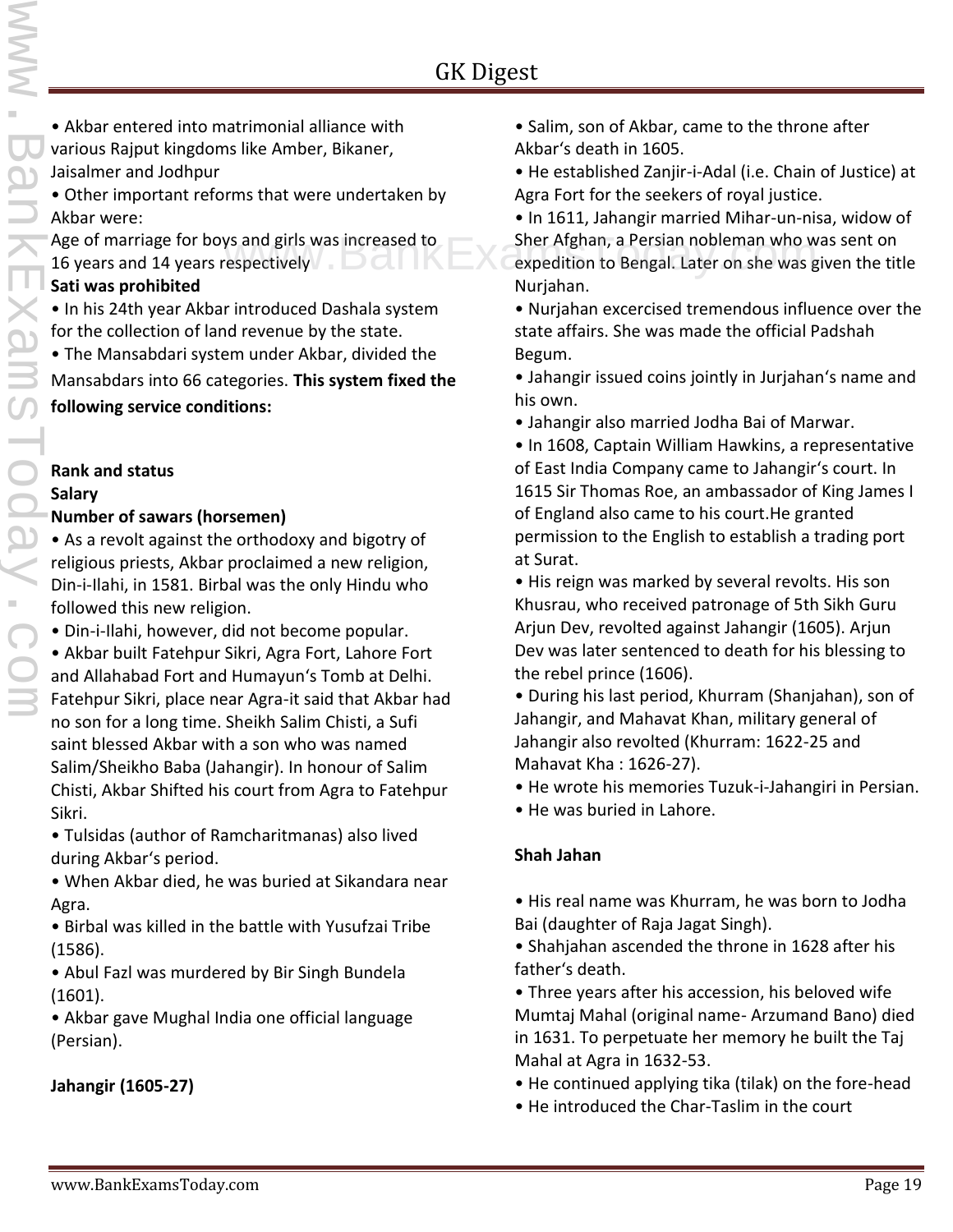• In addition to Jahangir's empire, Nizam Shahi's dynasty of Ahmadnagar was brought under Mughal control (1633) by Shahjahan.

• Shahjahan's reign is described by French traveler Bernier and Tavernier and the Italian traveler Nicoli Manucci. Peter Mundi described the famine that  $\mathbb{E}$   $\mathbb{E}$  against Mughals. COM occurred during Shahjahan's time.

• The Red Fort, Jama Masjid and Taj Mahal are some of the magnificent structures built during his reign.

• Shahjahan's failing health set off the war of succession among his four sons in 1657.

• Aurangzeb emerged the victor who crowned himself in July 1658. Shahjahan was imprisoned by his son Aurangzeb in the Agra Fort where he died in captivity in 1666. He was buried at Taj (Agra).

#### **Aurangzeb**

• The war of succession took place in the later stage of the Shah Jahan reign.

• His four sons Dara Shikoa, Aurangzeb, Shah Shuja and Murad were in the state of war for the throne.

• His daughters also supported one son or the other in the tussle for throne Janah Ara supported Dara. Roshan Ara supported Aurangzeb. Guhara supported Murad.

• Aurangzeb was coroneted twice, he was the only Mughal king to be coroneted twice

• Barnier was the foreign visitor who saw the public disgrace of Dara after he was finally deafeated in war at Deorai.

• During the first 23 years of the rule (1658-81) Aurangazeb concentrated on North India. During this period the Marathas under Shivaji rose to power and were a force to reckon with.

• Highest numbers of Hindu Mansabdars were there in the service of Mughals during the reign of Aurangzeb.

• Aurangzeb captured Guru Teg Bahadur, the 9th Guru of Sikhs in 1675 and executed him when he refused to embrace Islam.

• The 10th and last Sikh Guru, Guru Gobind Singh, son of Guru Teg Bahadur, organized his followers into militant force called Khalsa to avenge the murder of his father.

• Guru Gobind Singh was, however murdered in 1708 by an Afghan in Deccan. Banda Bahadur, the militant successor of Guru Gobind Singh continued the war against Mughals.

**Religious policy of Aurangzeb:**

- He was called Zindapir or living saint
- Muhatasibs were appointed for regulation of moral conduct of the subjects
- He forbade singing in the court, but allowed musical instruments. He himself played Veena
- He ended Jhoraka darshan started by Akbar
- He ordered that no new Hindu temples were to be built. Old temples were allowed to be repaired

• The Viswanath temple at Kashi and the Keshav Rai temple of Bir Singh Bundela at Mathura were destroyed

• In 1679 he re-imposed Jaziya tax

#### **CLASH WITH MARATHAS**

• Shivaji was the most powerful Maratha king and an arch enemy of Aurangzeb.

• When Aurangzeb could not eliminate him, he conspired with Jai Singh of Amber, a Rajput, to eliminate Shivaji in 1665.

• On the assurance given by Jai Singh, Shivaji visited Aurangzeb's court. Shivaji was imprisoned by Aurangzeb but he managed to escape and in 1674 proclaimed himself an independent monarch.

• Shivaji died in 1680 and was succeeded by his son Sambhaji, who was executed by Aurangzeb in 1689. Sambhaji was succeeded by his brother Rajaram and after his death in 1700, his widow Tarabai carried on the movements.

#### **Mughal administration**

Mansabdari system:

• Each Mughal officer was assigned a mansab (rank), there were 66 categories of Mansabdars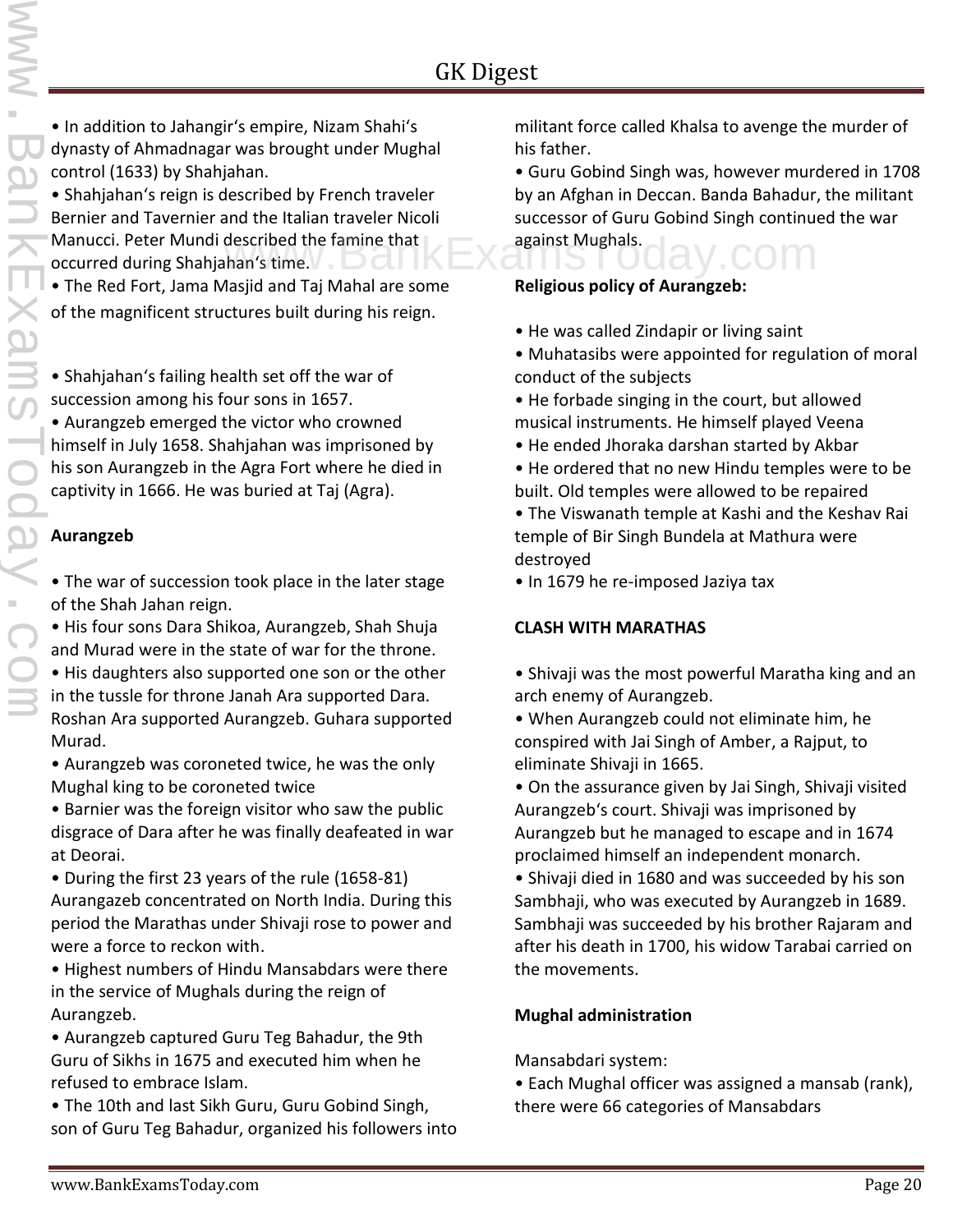• Jahangir introduced Du-Aspah-Sih-Aspah system whereby the specific noble was to maintain double the number of horsemen.

#### **The landmark events that took place during the reign of Akbar**

1562 Visited Ajmer first time 1562 Ban on forcible conversion of war-prisoners into slaves 1563 Abolition of Pilgrimage Tax 1564 Abolition of Jaziya 1571 Foundation of Fatehpur Sikri 1574 Mansabadari System introduced 1575 Ibadatkhana was built 1578 Parliament of Religions in Ibadatkhana 1579 Proclamation of 'Mazhar' (written by Faizi) 1580 Dahsala Bandobast introduced 1582 Din-i-Ilahi / Tauhid-i-Ilahi 1584 Ilahi Samvat i.e. Calender 1587 Ilahi Gaz i.e. Yard **Mughal Literature Akbar Nama--Abul Fazl Tobaqat-i-Akbari--Khwajah Nazamuddin Ahmad Baksh Iqbalnama-i-Jahangiri—Muhammad Khan Ain-i-Akbari --Abul Fazl Padshah Namah-- Abdul Hamid Lahori Shahjahan Namah-- Muhammad Salih Sirr-i-Akbar-- Dara Shikoh Safinat-ul-Auliya -- Dara Shikoh Majma-ul-Bahrain -- Dara Shikoh Raqqat-e-Alamgiri – Aurangzeb**

#### **Bahadur Shah 1 (1707-12)**

Muzam succeeded Aurungzeb after latter's death in 1707

He acquired the title of Bahadur Shah.

Though he was quite old (65) and his rule quite short there are many significant achievements he made He reversed the narrow minded and antagonistic policies of Aurungzeb Made agreements with Rajput states

Granted sardeshmukhi tMarathas but not Chauth Released Shahuji (son of Sambhaji) from prison (who later fought with Tarabai)

Tried to make peace with Guru Gobind Sahib by giving him a high Mansab.

hat took place during the **After Guru's death, Sikhs again revolted under the**<br>Rankin of Banda Bahadur. This led to a prolonged leadership of Banda Bahadur. This led to a prolonged war with the Sikhs.

> Made peace with Chhatarsal, the Bundela chief and Churaman, the Jat chief.

State finances deteriorated

#### **Jahandar Shah (1712-13)**

Death of Bahadur Shah plunged the empire into a civil war

A noted feature of this time was the prominence of the nobles

Jahandar Shah, son of Bahadur Shah, ascended the throne in 1712 with help from Zulfikar Khan

Was a weak ruler devoted only to pleasures

Zulfikar Khan, his wazir, was virtually the head of the administration

ZK abolished jizyah

Peace with Rajputs: Jai Singh of Amber was made the Governor of Malwa. Ajit

Singh of Marwar was made the Governor of Gujarat.

Chauth and Sardeshmukh granted to Marathas.

However, Mughals were to collect it and then hand it over to the Marathas.

Continued the policy of suppression towards Banda Bahadur and Sikhs

Ijarah: (revenue farming) the government began tcontract with revenue farmers and middlemen to pay the government a fixed amount of money while they were left free to collect whatever they could from the peasants

Jahandhar Shah defeated in January 1713 by his nephew Farrukh Siyar at Agra

#### **Farrukh Siyar (1713-19)**

Owed his victory to Saiyid Brothers: Hussain Ali Khan Barahow and Abdullah Khan Abdullah Khan: Wazir, Hussain Ali: Mir Bakshi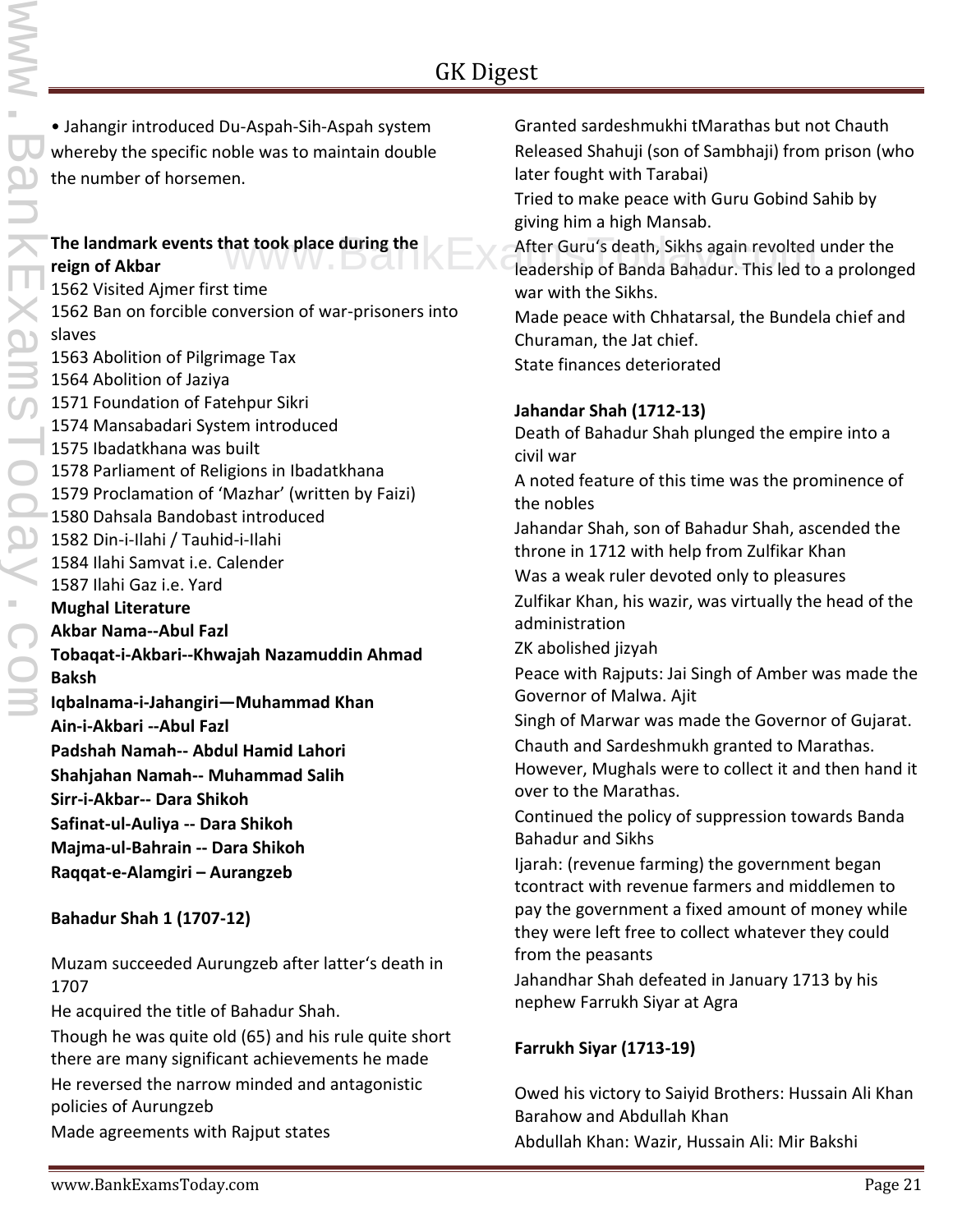FS was an incapable ruler. Saiyid brothers were the real rulers.

#### **Muhammad Shah 'Rangeela' (1719-1748)**

Weak-minded, frivolous and over-fond of a life of ease

Neglected the affairs of the state Intrigued against his own ministers Naizam ul Mulk Qin Qulik Khan, the wazir, relinquished his office and founded the state of Hyderabad in 1724 His departure was symbolic of the flight of loyalty and virtue from the Empire Heriditary nawabs arose in Bengal, Hyderabad, Awadh and Punjab Marathas conquered Malwa, Gujarat and Bundelkhand 1738: Invasion of Nadir Shah Nadir Shah's Invasion (1738) Attracted to India by its fabulous wealth. Continual campaigns had made Persia bankrupt Also, the Mughal empire was weak. Didn't meet any resistance as the defense of the north-west frontier had been neglected for years The twarmies met at Karnal on 13th Feb 1739.

Mughal army was summarily defeated. MS taken prisoner

Massacre in Delhi in response to the killing of some of his soldiers

Plunder of about 70 crore rupees. Carried away the Peacock throne and Koh-inoor

MS ceded thim all the provinces of the Empire west of the river Indus

Significance: Nadir Shah's invasion exposed the hidden weakness of the empire to the Maratha sardars and the foreign trading companies

#### **Ahmed Shah Abdali**

One of the generals of Nadir Shah

Repeatedly invaded and plundered India right down to Delhi and Mathura between 1748 and 1761. He invaded India five times.

1761: Third battle of Panipat. Defeat of Marathas. As a result of invasions of Nadir Shah and Ahmed Shah, the Mughal empire ceased to be an all-India empire. By 1761 it was reduced merely to the Kingdom of Delhi

# **Shah Alam II (1759)** and over-fond of a life of **EXAM** COMPLETED Shah Alam II (1759) and **Shah Alam II**

Ahmed Bahadur (1748-54) succeeded Muhammad Shah

Ahmed Bahadur was succeeded by Alamgir II (1754- 59)

1756: Abdali plundered Mathura

Alamgir II was succeeded by Shah Jahan III

Shah Jahan III succeeded by Shah Alam II in 1759 Shah Alam spent initial years wandering for he lived under the fear of his wazir.

In 1764, he joined forces with Mir Qasim of Bengal and Shuja-ud-Daula of Awadh in declaring a war upon the British East India company. This resulted in the Battle of Buxar

Pensioned at Allahabad.

Returned to Delhi in 1772 under the protection of Marathas.

#### **Decline of the Mughal Empire**

After 1759, Mughal empire ceased to be a military power.

It continued from 1759 till 1857 only due to the powerful hold that the Mughal dynasty had on the minds of the people of India as a symbol of the political unity of the country

In 1803, the British occupied Delhi

From 1803 to 1857, the Mughal emperors merely served as a political front of the British.

The most important consequence of the fall of the Mughal empire was that it paved way for the British to conquer India as there was no other Indian power strong enough to unite and hold India.

#### **The Marathas**

**Shivaji (1627-80)**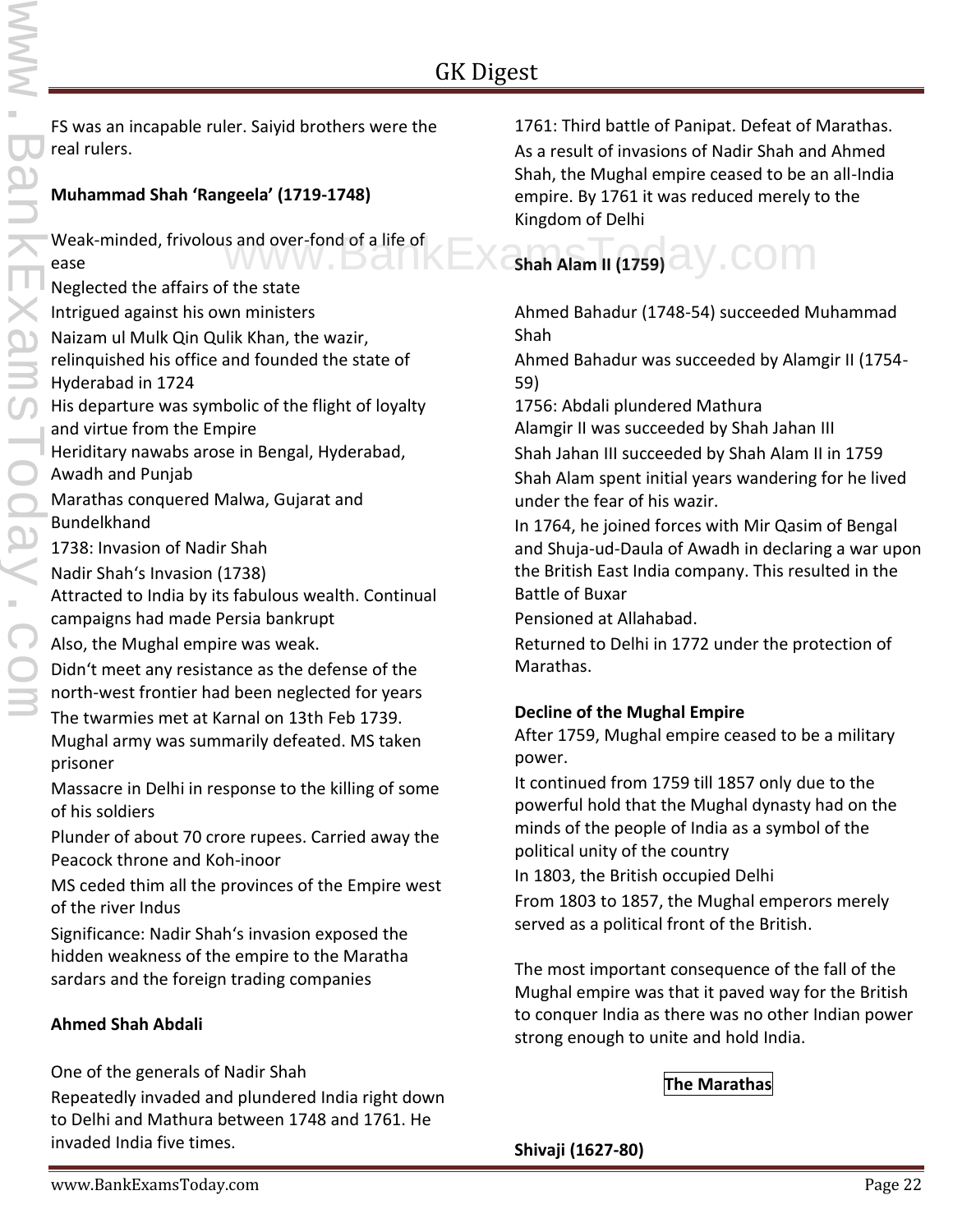- Shivaji was the son of Shahji and Jijabai and was born in the fort of Shivner.
- Shivaji inherited the Jagir of Poona from his father in 1637.
- His guru was Ramdas Samrath
- After the death of his guardian, Dadaji Kondadev, in 1647, he assumed full charge of his Jagir. version and Shambhaji: 1680-1689<br>Compare of his Jagir.
- He conquered many Forts viz.
- 1. Singh Garh/ Kondana (1643)
- 2. Rohind and Chakan (1644-45)
- 3. Toran (1646)
- 4. Purandhar (1648)
- 5. Rajgarh/ Raigarh (1656)
- 6. Supa (1656)
- 7. Panhala (1659).

• In 1657 Shivaji first confronted the Mughals, talking advantage of the Mughal invasion of Bijapur, he raided Ahamadnagar and plundered Junnar.

• In 1659-60, Afzal Khan was deputed by Adil Shah of Bijapur to punish Shivaji; but the later Afzal Khan was murdered by Shivaji in 1659. The famous

―baghnakh‖ episode is related with the death of Afzal Khan.

• In 1660, Shaista Khan, governor of Deccan, was deputed by Aurangzeb to check Marathas. Shivaji lost Poona, Kalyan and Chakan also suffered several defeats till he made a bold attack on Shaista Khan(1663) and plundered Surat (1664) and later Ahmadnagar.

• Raja Jai Singh of Amber and Diler Khan were then appointed by Aurangzeb to curb the rising power of Shivaji in 1665.

• Jai Singh succeeded in beseiging Shivaji in the fort of Purandhar. Consequently the treaty of Purandhar (1665) was signed according to which Shivaji ceded some forts to the Mughals and paid a visit to the Mughal court at Agra.

• In 1666, Shivaji visited Agra but there he was insulted

• In 1670, Shivaji captured most of the forts lost by the treaty of Purandhar.

• In 1674 Shivaji was coronated at capital Raigarh and assumed the title of Haindava Dharmodharak (Protector of Hinduism).

• His last expedition was against Ginjee and Vellore.

• Sambhaji, the elder son of Shivaji, defeated Rajaram, the younger son of Shivaji, in the war of succession.

• He provided protection and support to Akbar II, the rebellious son of Aurangzeb.

• He was captured at Sangameswar by a Mughal noble and executed(killed).

#### **Rajaram: 1689-1700**

• He succeeded the throne with the help of the ministers at Rajgarh.

• He fled from Rajgarh to Jinji in 1689 due to a Mughal invasion in which Rajgarh was captured along with Sambhaji's wife and son (Shahu) by the Mughals.

• Rajaram died at Satara, which had become the capital after the fall of Jinji to Mughal in 1698.

• Rajaram created the new post of Pratinidhi, thus taking the total number of minister to nine (Pratinidhi+Ashtapradhan).

#### **Tarabai: 1700-1707**

• Rajaram was succeeded by his minor son Shivaji II under the guardianship of his mother Tarabai.

• Tarabai continued the struggle with Mughals

#### **Shahu : 1707-1749**

• Shahu was released by the Mughal emperor Bahadur Shah.

- Tarabai's army was defeated by Shahu at the battle of Khed (1700) and Shahu occupied Satara.
- Shahu's reign saw the rise of Peshwas and transformation of the Maratha kingdom into an empire based on the principle of confederacy.

**Balaji Viswanath (1714-20): The First Peshwa**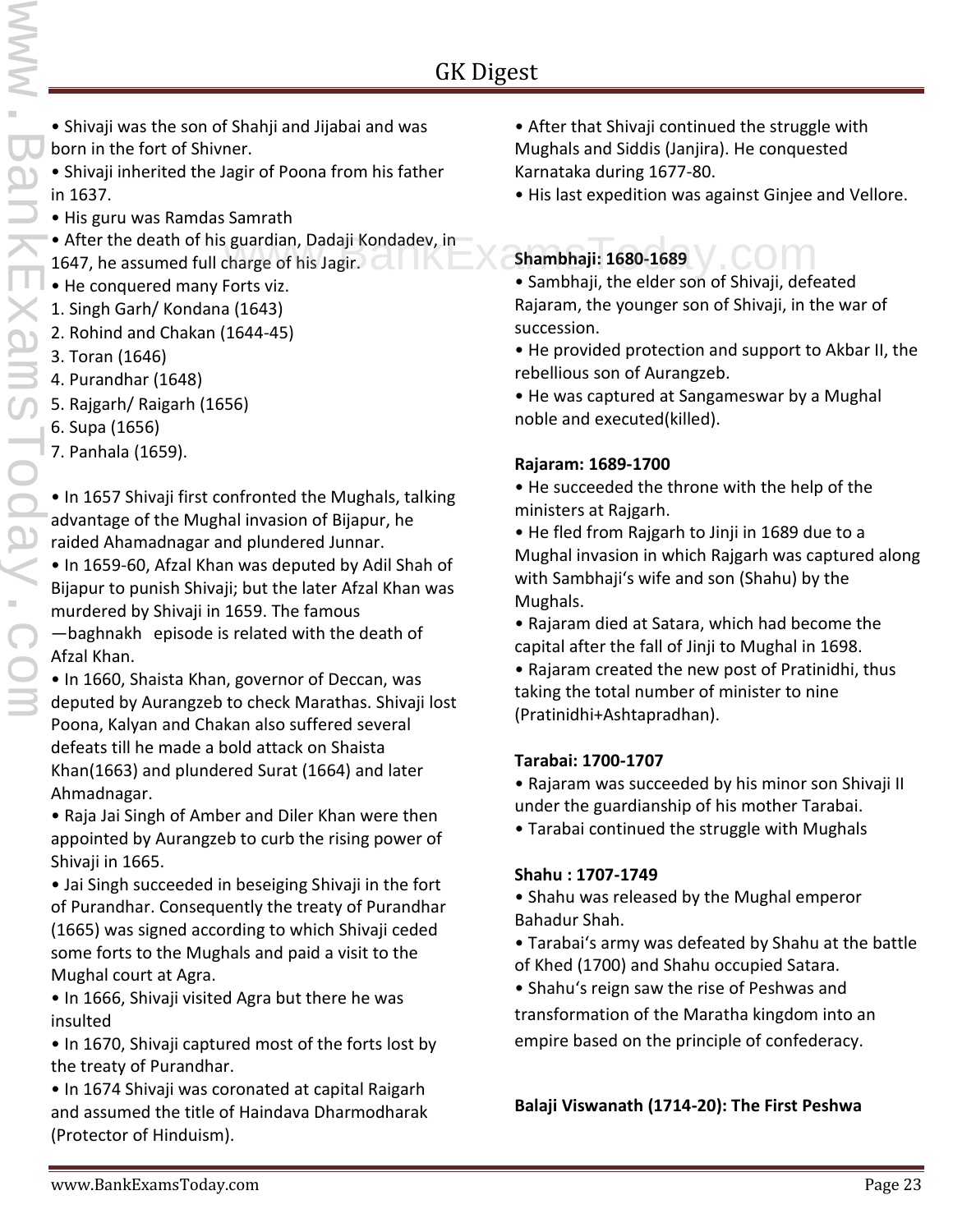• He began his carrier as a small revenue official and was given the title of Sena Karte (marker of the army) by Shahu in 1708.

• He became Peshwa in 1713 and made the post the most important and powerful as well as hereditary.

• He concluded an agreement with the Syed Brothers-King Maker (1719) by which the Mughal emperor Farrukhsiyar recognised Shahu as the king of the Swarajya.

#### **Baji Rao I: 1720-40**

• Baji Rao, the eldest son of Balaji Viswanath, succeeded him as Peshwa at the young age of 20. • He was considered the greatest exponent of guerrilla tactics after Shivaji and Maratha power

reached its zenith under him. • Under him several Maratha families became prominent and got themselves entrenched in different parts of India.

• He conquered Bassein and

#### **Salsette from the Portuguese (1739).**

• He also defeated the Nizam-ul-Mulk near Bhopal and concluded the treaty of Doraha Sarai by which he got Malwa and Bundelkhand from the latter (1738).

• He said about Mughals: Let us strike at the trunk of the withering tree and the branches will fall of themselves'.

#### **Balaji Baji Rao: 1740-61**

• Popularly known as Nana Saheb, he succeeded his father at the age of 20.

• After the death of Shahu (1749), the management of all state affairs was left in his hands.

• In an agreement with the Mughal emperor Ahmad Shah, the Peshwa was to protect the Mughal empire from internal and external enemies (like Ahmad Shah Abdali) in return for Chauth (1752).

• Third battle of Panipat (Jan 14, 1761) resulted in the defeat of the Marathas by Ahmad Shah Abdali and the death of Viswas Rao & Sadashiv Rao Bhau. This event shocked the Peshwa Balaji Baji Rao and after six month he also died. This battle ended the Maratha power.

#### **MODERN HISTORY**

#### **Portuguese**

**1)** Discovery of the New Sea Route The Cape route, ement with the Syed<br>
The Was discovered from Europe to India by Vasco da<br>
Was discovered from Europe to India by Vasco da Gama. He reached the port of Calicut on the May 17. 1498, and was received by the Hindu ruler of Calicut (known by the title of Zamorin). This led to the establishment of trading stations at Calicut, Cochin and Cannanore. Cochin was the early capital of the Portuguese in India.Later Goa replaced it.

> **2)** Alfonso d' Albuquerque arrived in India in 1503 as the governor of the Portuguese in India in 1509 (The first governor being Francisco de Almeida between 1503-09) . He captured Goa from the ruler of Bijapur in 1510.

#### **Other Governors**

Nino da Cunha (1529-38)— transferred his capital from Cochin to Goa (1530) and acquired Diu and Bassein (1534) from Bahadur Shah of Gujarat. Martin Alfonso de Souza (1542-45) —the famous Jesuit saint Francisco Xavier arrive in India with him. The Portuguese rule began to decline afterwards & in the end they left only with GOA, DAMAN & DIU which they retained till 1961.

#### **Dutch**

**1)** Formation of the Company in March. 1602, by a charter of the Dutch parliament the Dutch East India Company.was formed with powers to make wars, conclude treaties, acquire territories and build for tresses.

Establishment of Factories

**2)** The Dutch set up factories at Masulipatam (1605). Pulicat (1610)-. Surat (1616), etc Bimilipatam( 1641), K.arikal( 1645), Chinsura (1653).

Kasimbuzar.Baranagore,

Patna.Balasore.Negapatam(all in 1658) and Cochin (1663).

**3)** The Dutch replaced the Portuguese as the most dominant power in European trade with the East, including India.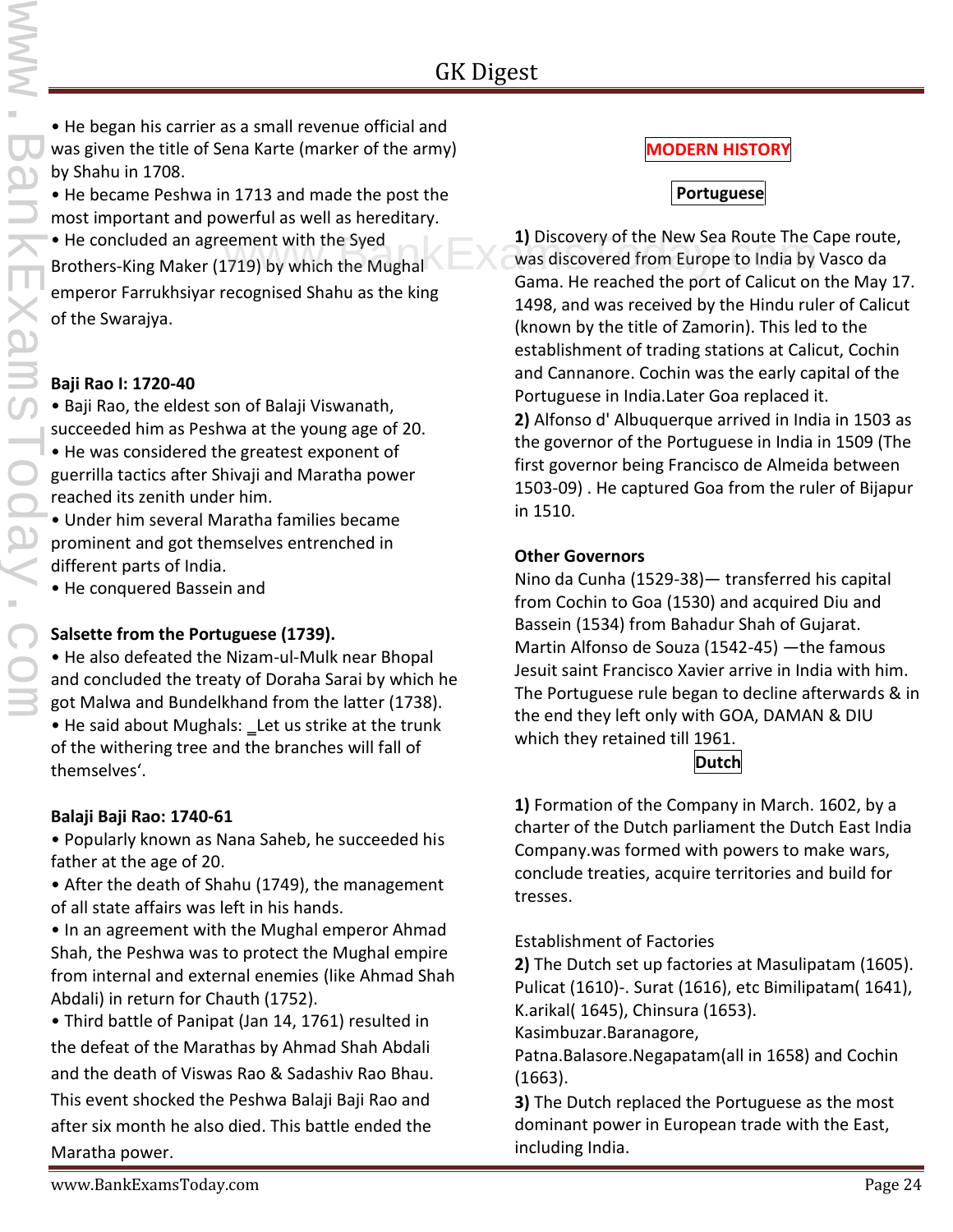**4)** Pulicat was their main centre in India till 1690, after which Negapatam replaced it. **5)** The Dutch conceded to English after their defeat in the Battle of Bedera in 1759.

Before the East India Company established trade in the India.,

1) John Mildenhall a merchant adventurer, was the first Englishman who arrived in India in 1599 by the land route, for the purpose of trade with Indian merchants.

2) Popularly known as the \_English East India Company'. It was formed by a group of merchants known as the ―Merchant Adventures' in 1599 & in 1600 the company was given rights to trade in the entire east by QUEEN ELIZABETH I.

Decision to open a factory at Surat

3) Following the decision of the East India Company to open a factory at Surat (1608). Captain Hawkins arrived at Jahangir's court (1609) to seek permission. A farman was issued by

Jahangir permitting the English to build a factory at Surat (1613).

4) Sir Thomas Roe came to India as ambassador of James I to Jahangir's court in 1615 to obtain the permission to trade and establish factories in different parts of the empire.

#### **Danish**

1. The Danes formed an East India Company and arrived in India in 1616. They established settlements at Tranquebar (in Tamil Nadu) in 1620 and at Serampore (Bengal) in 1676. Serampore was their headquarters in India.

2. They were forced to sell all their settlements in India to the British in 1854

**French**

1) The French East India Company was formed by Colbert in 1664.

2) The first French factory was established at Surat by Francois Caron in 1664. A factory at Masulipatam was set up in 1669.

English W.BankEx<sup>3)</sup> The French power in India was revived English 3) The French power in India was revived under Lenoir and Dumas (governors) between 1720 and 1742. They occupied Mahe in the Malabar, Yanam in Coromandal and Karikal in Tamil Nadu (1739).

> 4) The arrival of Dupleix as French governor in India in 1742 saw the beginning of Anglo-French conflict (Carnatic wars) resulting in their final defeat in India.

#### **EAST INDIA COMPANY**

1. The East India Company acquired Bombay from Charles II on lease. Gerald Aungier was its first governor from

1669 to 1677. The first factory was built at Surat in (1605). Later, Surat was replaced by Bombay as the headquarters of the Company on the west coast in 1687.

**2.** In 1639 Francis Day obtained the site of Madras from the Raja of Chandragiri with permission to build a fortified factory, which was named Fort St. George. Madras soon replaced Masulipatam as the headquarters of the English on the Coromandal coast.

**3.** In 1690 Job Charnock established a factory at Sutanuti and the zamindari of the three villages of Sutanuti, Kalikata and Govindpur was acquired by the British (1698). These villages later grew into the city of Calcutta. The factory at Sutanuti was fortified in 1696 and this new fortified settlement was named fort William' in 1700.

**4.** In 1694 the British Parliament passed a resolution giving equal rights to all Englishmen to trade in the East. A new rival company, known as the \_English Company of Merchants Trading to the East Indies' (1698) was formed The final amalgamation of the company came in 1708 under the title of 'The United Company of Merchants of England Trading to the East Indies'. This new company continued its existence till 1858.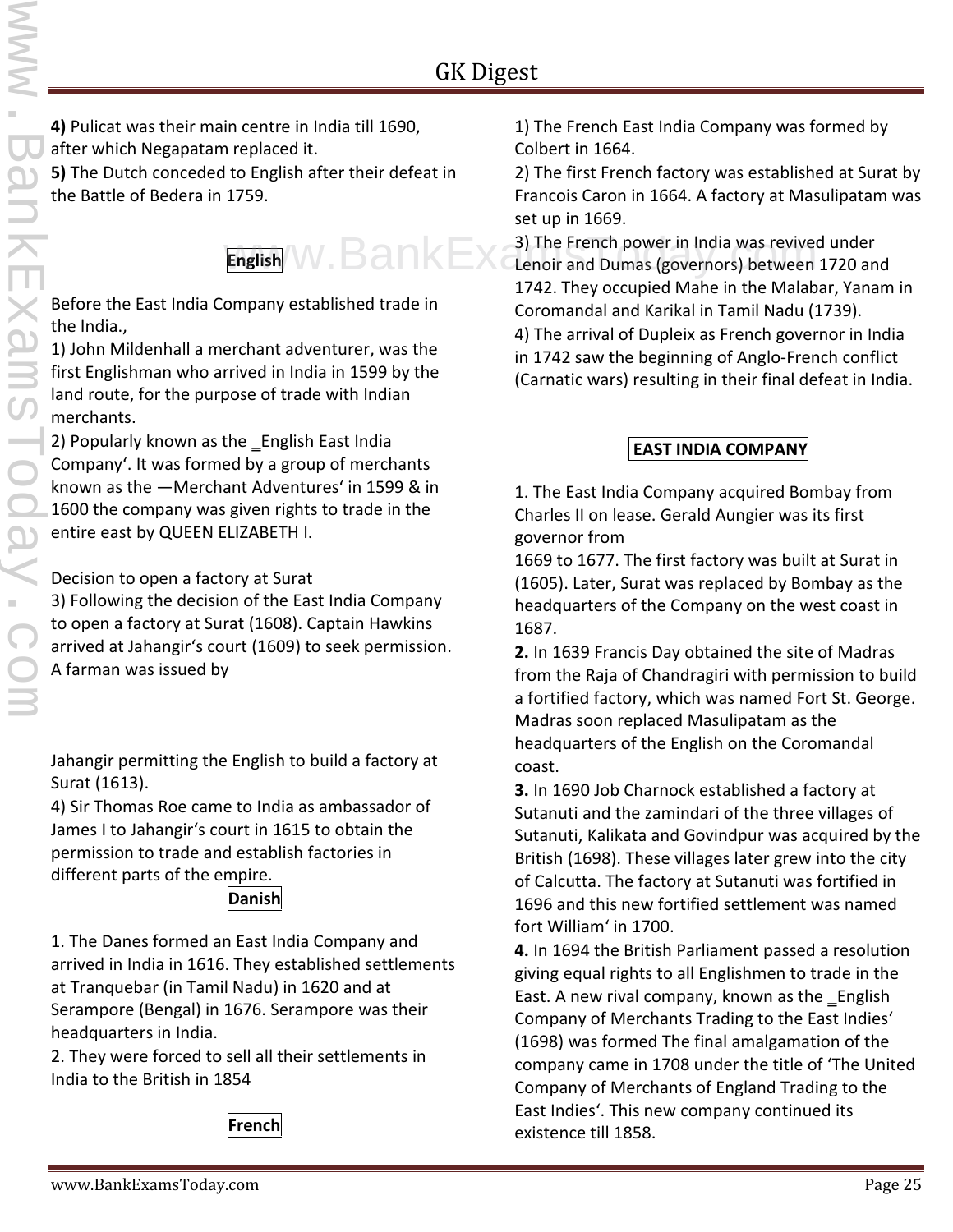#### **IMPORTANT BATTLES**

#### **First Anglo- Sikh War (1845-1846)**

The first battle between the Sikhs and the English was fought at Mudki on December 18, 1845.The Sikhs were defeated. The English again won the battle at Firozpur on December 21.The Sikhs under Ranjit Singh Majithia however defeated the English at Buddwal in 1846.But the Sikhs were again defeated at Aliwal. The decisive battle was fought at Sobraon in 1846 and Sikhs were routed. The English then crossed the Sutlej and captured the capital of Lahore. The war came to an end by the treaty of Lahore which was signed in 1846.This treaty left the Sikhs with no capacity for resisting the English. Another treaty was made with Sikhs in 1846 this treaty is known as Second treaty of Lahore or the treaty of Bhairowal.

#### **Second Anglo-Sikh War (1848-1849)**

The Sikhs considered their defeat in the first Sikh War a great humiliation. They had been accustomed to victories in the time of Ranjit Singh and this defeat gave a rude shock to their pride. The Sikhs wanted to restore the fallen fortunes of their kingdom. Lord Gough the British Commander in Chief reached Lahore with the grand army of Punjab. Multan surrendered in 1849 and the Sikhs suffered a defeat at Chillianwala a few weeks later. The final and decisive battle was won by the English at Gujarat and the whole of Punjab surrendered. The war resulted in the annexation of Punjab in 1849 by Lord Dalhousie and Dalip Singh was pensioned off and sent to England along with his mother Rani Jindan.The administration of the Punjab was entrusted to a Board of Commissioners. The annexation of Punjab extended the British territories in India up to the natural frontiers of India towards the north-west. Beside after the destruction of Sikh power there remained no active power which could pose a threat to the security of the English in India.

#### **The First Anglo-Mysore War (1767-69)**

The main causes of this war were Haider's ambition to drive the British away from the Carnatic and finally from India and the British realization of the threat

posed to them by Haider. A tripartite alliance was formed against Haider by the British, the Nizam and the Marathas. Haider's success in breaking the alliance and declaration of war on the British. The war ended with the defeat of British. The panic n the SIKIS and the English<br>
Stricken Madras government concluded the<br>humiliating Treaty of Madras in 1769 on the basis of humiliating Treaty of Madras in 1769 on the basis of mutual restitution of each other's territories and a defensive alliance between the two parties committing the English to help Hyder Ali in case he was attacked by another power.

#### **Treaty of Madras**

It was signed by Haider Ali and the allies consisting of the Company, the Raja of Tanjore, and the Malabar ruler. It provided that Mutual restitution of conquests takes place except for Karur and its districts which were to be retained by the Mysore ruler. In case either of the parties was attacked the other would rally to its assistance. All the captured employees of the Madras government were to be released by Haider Ali The trade privileges.

**The Second Anglo-Mysore War (1780-1784)**

The treaty of 1769 between Hyder Ali and the English company proved more in the nature of a truce and Hyder Ali accused the company of not observing the terms of the defensive treaty by refusing to help him when the Marathas attacked Mysore in 1771. Haider found the French more helpful than the English. Further in 1778 English in India seized the French settlements including Mahe a port which was very crucial for Haider Ali for the entry of supplies. Haider Ali tried to take Mahe port but in vain. He arranged a joint front with the Nizam and the Marathas against the common enemy -the English East India Company. The war lasted from 1780-1784. But he died in 1782 and was succeeded by his son Tipu Sultan. Tipu continued the war for another year but absolute success eluded both the sides. Tired of war the two sides concluded peace Treaty of Mangalore. By this Treaty it was decided that English would return Srirangapatnam to Tipu and Tipu would handover Fort of Badnur to English.

#### **The Fourth Anglo-Mysore War (1799)**

With his defeat in the third Anglo-Mysore war, Tipu was burning with revenge. He wanted to get back his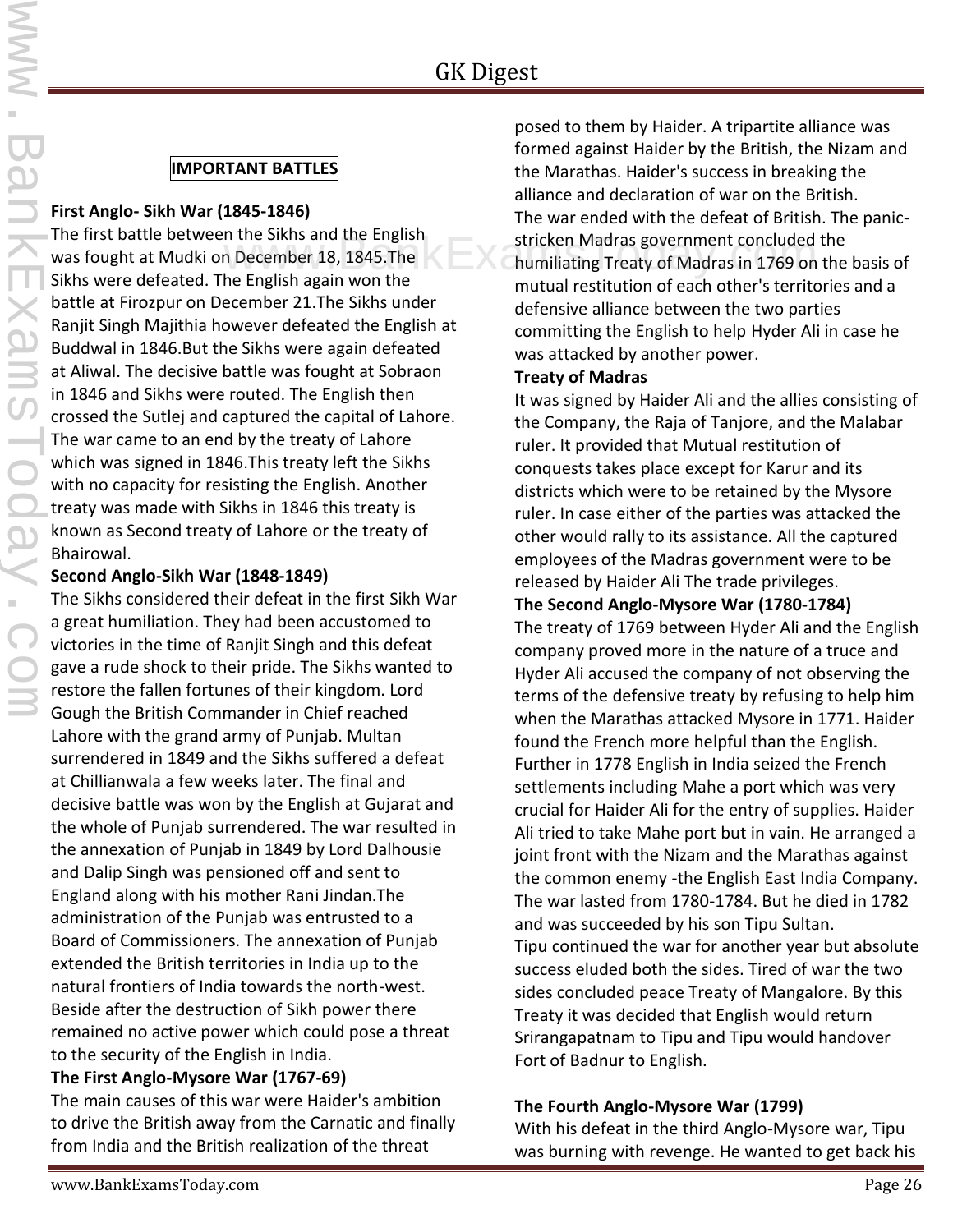territory and to achieve that objective he carried on negotiations with the French and Zaman Shah of Kabul. Tipu wanted his allies to expel the English. Lord Wellesley after making Subsidiary Alliance with the Nizam asked Tipu Sultan to accept the same but he refused. Mysore was attacked from two sides. The main army under General Harris supported by Nizam's subsidiary force under Arthur Wellesley attacked Mysore from the east while another army advanced from Bombay.

Tipu was at first defeated by the Bombay army and was later on defeated by the General Harris at Mallavalli. Tipu died fighting bravely. The members of his family were interned at Vellore. A boy of the earlier Mysore royal family was installed on the Gaddi of Mysore and a Subsidiary Alliance was imposed. Thus the fourth Mysore War destroyed the state of Mysore which was ruled by Haider Ali 33 years back.

#### **First Anglo Maratha War (1775-82)**

The internal problems of the Marathas and the growing ambition of the English brought the beginning of the Anglo-

Maratha struggle. The primary cause of the first Maratha war was the interference of the English government at Bombay in the internal affairs of the Marathas.Peshwa Madhav Rao died in 1772 and was succeeded by his younger brother Narain Rao.His uncle Raghoba wanted to become the Peshwa and got him murdered. The Maratha chiefs took up the cause of Madhav Rao Narain the son of Narain Rao.Ragobha approached British for help and signed the treaty of Surat hopping to gain the coveted Gaddi with the help of English subsidiary troops. By this treaty he also promised to cede Salsette and Bassein and refrain from entering into alliance with the enemies of the company.

In the war that followed nobody gained any success and two parties realized the futility of the struggle by concluding the Treaty of Salbai (1782). By the Treaty of Salbai, status quo was maintained which gave the British 20 years of peace with the Marathas. The treaty also enabled the British to exert pressure on Mysore with the help of the Marathas in recovering their territories from Haider Ali.

#### **Second Anglo- Maratha War (1803-1806)**

Second Anglo- Maratha War (1803-1806) The second Maratha war was fought at the time of Lord Wellesley who wanted the Marathas to accept his Subsidiary Alliance system. The Marathas refused to s attacked from two sides. The exaccept it but were tricked by Wellesley due to their<br>ral Harris supported by exactly some internal differences. The Treaty of Bassein made own internal differences. The Treaty of Bassein made conflict with the Marathas inevitable. The main provisions of the treated were the recognition of Peshwa's claim in Poona acceptance of Subsidiary Alliance by Baji Rao II and relinquishing of all rights of Surat by Baji Rao to the British.

> For Marathas Treaty of Bassein was loss of national honor.Holkar and Scindia stopped fighting .Scindia and Bhonsle combined but Holkar and Gaikwad remained aloof.Scindia and Bhonsle were asked by the English to withdraw their troops to the north of the Narmada River but they refused and it led to war. Both Scindia and Peshwar had accepted the sovereignty of the English. British turned their attention towards Holkar but Yashwant Rao Holkar proved more than a match for the British. Wellesley was recalled from India and the Company made peace with the Holkar in January 1806 by the Treaty of Rajghat giving back to the latter the greater part of the territories.

#### **Third Anglo-Maratha War (1817-1818)**

Third Anglo-Maratha War (1817-1818) Maratha made a desperate last attempt to regain their independence and prestige in 1817.This led in organizing a united front of the Maratha Chiefs and was taken over by the Peshwa who was uneasy under the rigid control exercised by the British Resident. However once again the Marathas failed to evolve any plan of action. The Peshwa attacked the British Residency at Poona in 1817, Appa Saheb of Nagpur attacked the Residency at Nagpur and Madhav Rao Holkar made preparations for war. The Maratha confederacy was altogether destroyed so many territories were taken from its various members that they were rendered powerless to do anything against the British. Thus the work was accomplished by Lord Hastings in 1818.Now the British Government became the supreme and paramount authority in India.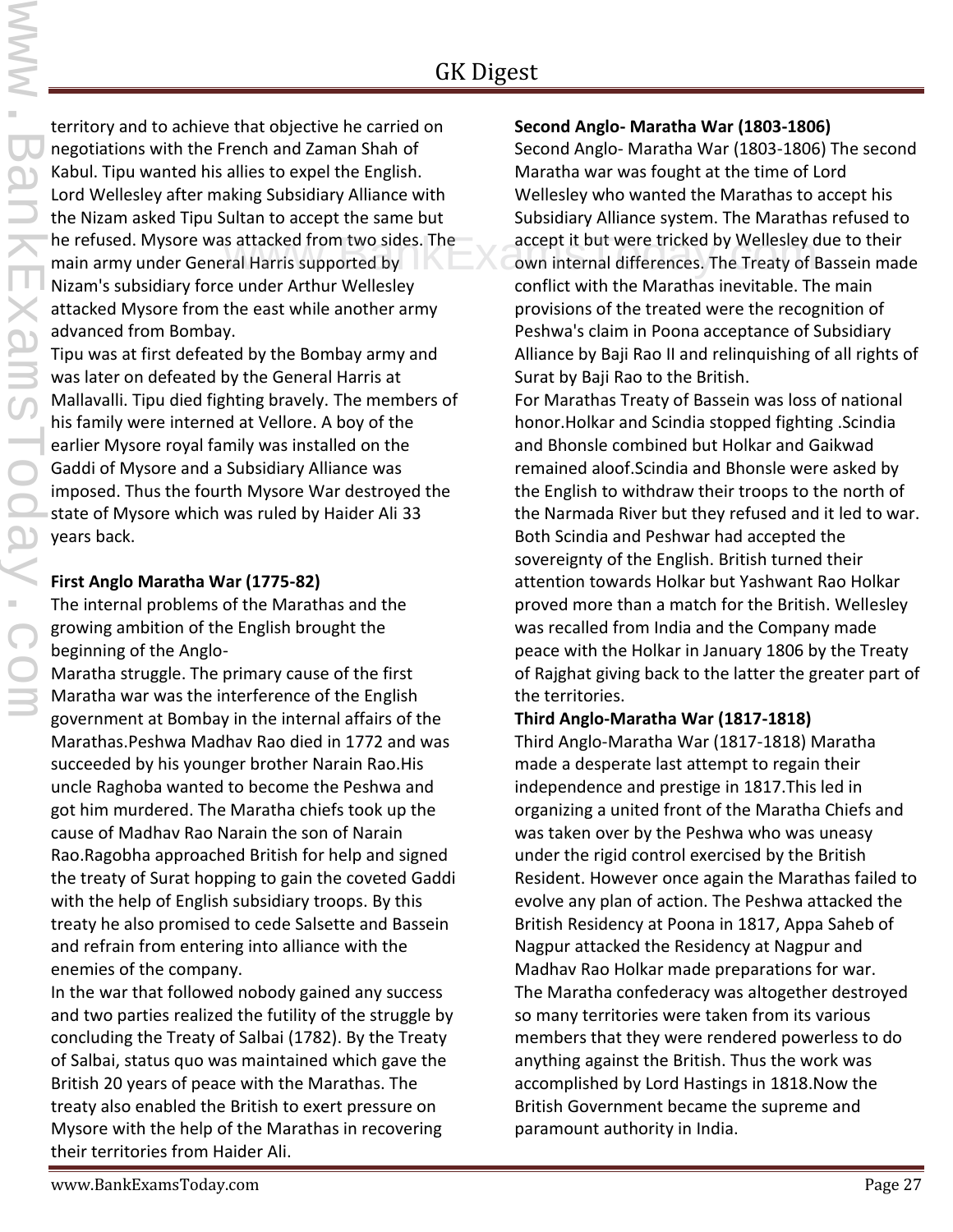#### **The Revolt of 1857**

The Revolt of 1857 is an important landmark in the history of India. As per the British historians it was the **-Sepoy Mutiny**||, it was the **-First war of independence‖**.

#### **Causes of the Revolt**

**Political—** The problem created during the reign of Lord Dalhausie. He annexed various states and Doctrine of Lapse became the most powerful instrument in annexation of Indian states. According to Doctrine of Lapse, an Indian state was annexed by British if the ruler had no natural heir.

**Economic--** The economic policy of the British Raj destroyed the Indian economy on all fronts. The high tax rates from the cultivators, introduction of new land revenue arrangements in India without proper understanding of the ground realities, forcibly evictions and cruel methods to extract the land revenue resulted in breakdown of traditional agrarian economy.

**Socio-religious--**The racial discrimination by British against Indians, forceful conversion to Christianity and social reforms like abolition of sati, 1829; legalization of widow remarriage, 1856 etc. offended the orthodox elements of Indian society. **Military--**British discriminated against the Indian soldiers and adopted the policy of exclusion in the service conditions and promotion by which the high and key posts were reserved only for the Europeans. **Immediate cause:** The introduction of Enfield greased rifles whose cartridges were said to have a greased cover made of beef and pork sparked off the revolt. It agitated both Hindu and Muslim soldiers and resulted in immediate launch of movement.

#### **The course of events**

• On March 29, 1857, an Indian sepoy of 34 Native Infantry, Mangal Pandey, killed two British officers- Hugeson and Baugh-on parade at Barrackpore (near Calcutta).

• The mutiny really started at Merrut on 10th May 1857. The 3rd Native Infantry revolted. The occasion was the punishment of some sepoys for their refusal to use the greased cartridges. The soldiers alongwith other groups of civilians, went on a rampage shouting Maro Firangi ko'. They broke open jails, murdered Europeans, burnt their houses and marched to Delhi after sunset.

• The appearance of the marching soldiers next morning (i.e. 11th May) in Delhi was a signal to the it was the **-First war of** morning (i.e. 11th May) in Delhi was a signal to the dividend of the city discommended to the city and proclaimed the 82-year old Bahadur Shah Zafar' , as Shahenshah-i-Hindustan (i.e. Emperor of India). • The British allies during the revolt were Sindhia, the Nizam of Hyderabad and the Begum of Bhopal.

#### **Impact of the Revolt of 1857**

1. The major impact of the revolt was the end of East India Company's rule in India. By the Government of India Act 1858, the British government took over the rule of India in its own hand. A minister of the British government, called the Secretary of state for India was made responsible for the governance of India. 2. The British Governor-General of India was now also given the title of Viceroy.

#### **LEADERS OF REVOLT OF 1857 IN INDIA**

**Mangal Pandey:** Mangal Pandey joined the sepoy force of the British East India Company in the year 1849 at the age of 22. Pandey was part of the 34th Bengal Native Infantry and is primarily known for his involvement in an attack on his senior British officers on 29th March 1857 at Barrackpore. This incident marked an opening stage ofSepoy Mutiny of 1857 or the First War of Indian Independence.

**Nana Sahib**--At Kanpur, the revolt was led by Nana Sahib, the adopted son of exiled Maratha Peshwa Baji Rao II.

**Rani Lakshmibai-**Rani Lakshmibai (Manikarnika) was married to Raja Gangadhar Rao Newalkar, the Maharaja of Jhansi in 1842, and became the queen of Jhansi. After their marriage, She gave birth to a son Damodar Rao in 1851.

**Tatya Tope**--Tatya Tope was Nana Sahib's close associate and general. During the Siege of Cawnpore in 1857, Nana Sahib's forces attacked the British entrenchment at Kanpur in June 1857.

**Veer Kunwar Singh**--Veer Kunwar Singh, the king of Jagdispur, currently a part of Bhojpur district, Bihar, was one of the leaders of the Indian revolt of 1857.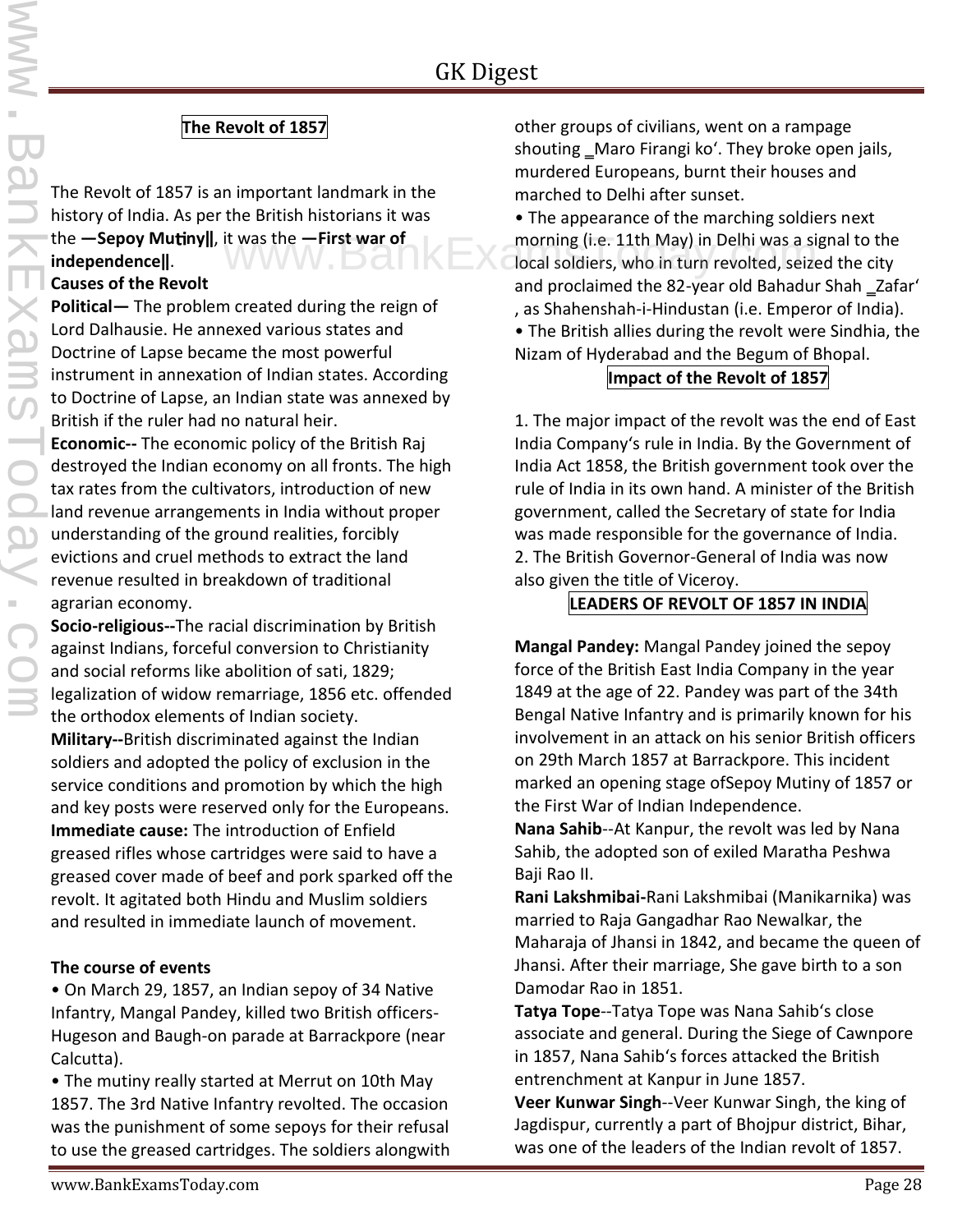**Shah Mal**--Shah Mal lived in a large village in pargana Barout in Uttar Pradesh. He mobilised the headmen and cultivators of chaurasee des, moving at night from village to village, urging people to rebel against the British.

**Maulvi Ahmadullah Shah**--Maulvi Ahmadullah Shah was one of the many maulvis who played an important part in the revolt of 1857. Educated in Hyderabad, he became a preacher when young. In 1856, he was seen moving from village to village preaching jehad (religious war) against the British and

urging people to rebel. When he reached Lucknow in 1856, he was stopped by the police from preaching in the city. Subsequently, in 1857, he was jailed in Faizabad.

**Delhi-**Mughal Emperor, Bahadur Shah, but real command lay with Bakht Khan (was from the Barreily unit of the army).

**Kanpur-**Nana Sahib (from Kanpur, along with Tantia Tope and Azimullah)

**Lucknow-**Begum Hazrat Mahal of Awadh (declared her son as the Nawab of Awadh).

**Bareilly--**Khan Bahadur

**Bihar (Arrah)--**Kunwar Singh, Zamindar of Jagdishpur.

**Jhansi - Rani LakshmI Bai**

**Allahabad - Liaquat ali**

#### **MODERN HISTORY (AFTER 1885)**

#### **The Indian National Congress**

- Formed in 1885 by A.O.Hume, an Englishman and a retired civil servant.
- First session in Bombay under W.C.Banerjee in 1885 (72 delegates attended it).

#### **Partition of Bengal:**

- By Lord Curzon on Oct 16, 1905, through a royal Proclamation, reducing the old province of Bengal in size by creating East Bengal and Assam out of rest of Bengal.
- The objective was to set up a communal gulf between Hindus and Muslims.

#### **Swadeshi Movement (1905):**

- Lal, Bal, Pal, and Aurobindo Ghosh played the important role.
- INC took the Swadeshi call first at the Banaras Session, 1905 presided over by G.K.Gokhale.
- ah--Maulvi Ahmadullah Shah<br>haulvis who played an **Example 2008** Santinus places. various places.

#### **Formation of Muslim League (1906)**

• In December, 1906, All India Muslim League was set up under the leadership of Aga Khan, Nawab Salimullah of Dacca and Nawab Mohsin-ul-Mulk at Dacca.

#### **Calcutta Session of INC (1906)**

 In Dec. 1906 at Calcutta, the INC under the leadership of Dada Bhai Naoroji adopted Swaraj' as the goal of Indian people.

#### **Surat Split (1907)**

- The INC split into the two groups i.e. the extremists and the moderates at the Surat session in 1907.
- The extremists were led by Tilak, Lajpat Rai and Bipin Chandra Pal
- The moderates were led by G.K. Gokhale.

#### **Alipore Bomb Case 1908**

- In 1908 a revolutionary conspiracy was intrigued to kill the Chief Presidency Magistrate D.H. Kingford of Muzaffarpur.
- The task was entrusted to Khudiram Bose and Prafulla Chaki. They threw the bombs on a vehicle coming out of the magistrate's home on April 30, 1908.

#### **Morley-Minto Reforms (1909)**

 Morley-Minto Reforms were introduced in 1909 during the period when Lord Minto was the Viceroy of India while Morley was the secretary of the state.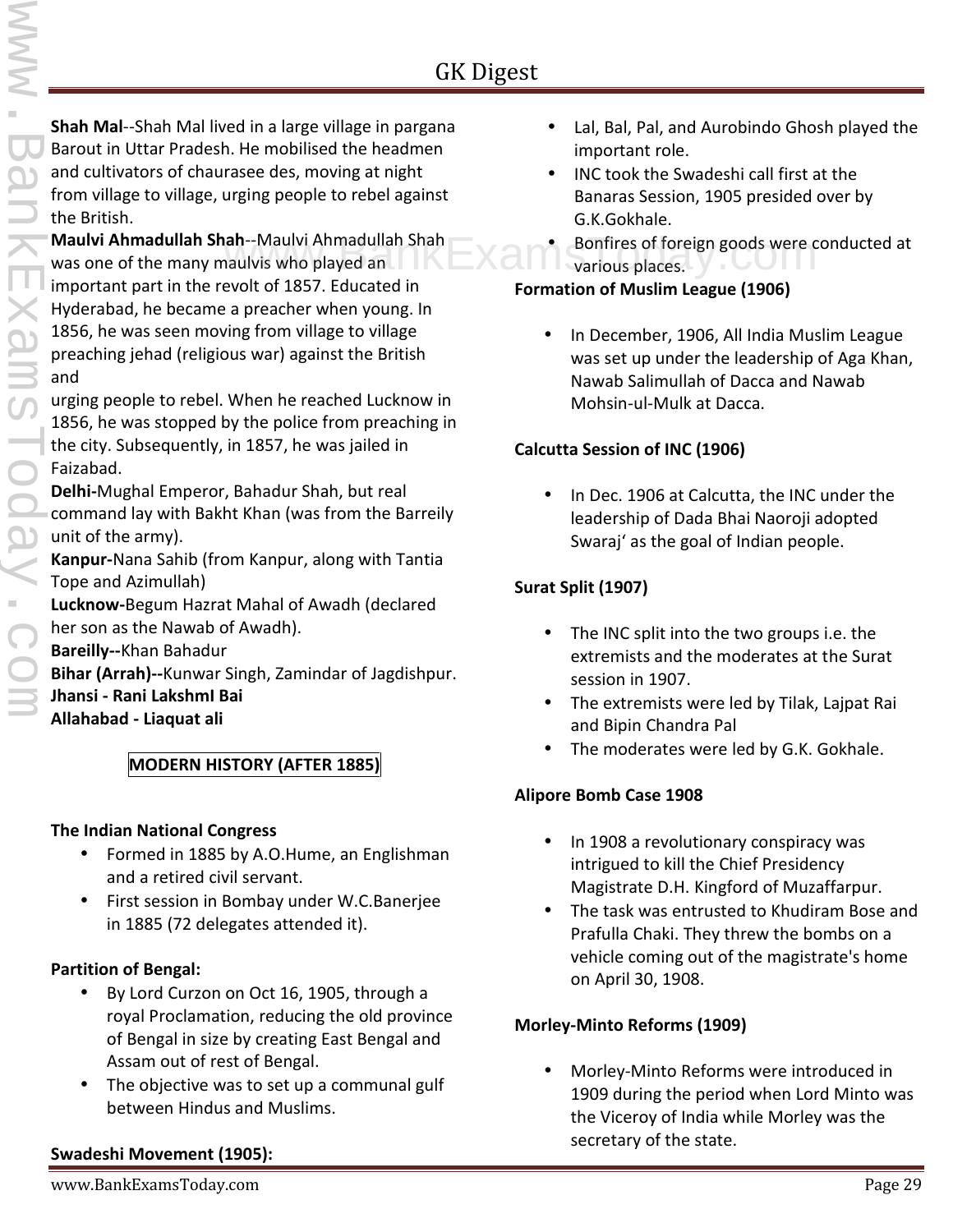As per the provisions of the reform Muslims could only vote for Muslim candidates.

#### **Arrival of Lord Hardinge 1910**

- From 1910 to 1916, Lord Hardinge served as India's Viceroy. **WV WV** DCL
- The important event during his tenure was the Delhi Durbar of 1911.

#### **Ghadar Party (1913):**

 Formed by Lala Hardayal, Taraknath Das and Sohan Singh Bhakna. HQ was at San Francisco.

#### **Home Rule Movement (1915-16)**

- B.G Tilak was released from the Mandlay jail in the year 1914. In 1915 he reentered INC. B.G. Tilak founded Indian Home Rule League at Pune on 28 April, 1916.
- Annie Besant, inspired by the Irish rebellion, started Home Rule Movement in India in Sep., 1916.
- She started two newspapers i.e. Young India and Commonwealth.
- The leagues advocated passive resistance and civil disobedience.

#### **Arrival of Lord Chelmsford 1916**

 On April 4, 1916, Lord Chelmsford took over as next Viceroy of India.

#### **Lucknow Pact-Congress-League Pact (1916)**

- An important step forward in achieving Hindu- Muslim unity was the Lucknow Pact (1916).
- Anti- British feelings were generated among the Muslims following a war between Britain and Turkey which opened way for Congress and Muslim League unity. Both the Congress and the Muslim League held session at Lucknow in 1916 and concluded the famous Lucknow pact.

 The congress accepted the separate electorate and both organizations jointly demanded \_dominion status' for the country.

#### **Montagu Declaration (August Declaration of 1917)**

- 916, Lord Hardinge served as **Montague made the landmark statement in**<br>the context of self rule in India in 1917. the context of self rule in India in 1917.
	- He said that the control over the Indian government would be transferred gradually to the Indian people. This was the result of Hindu-Muslim unity exhibited in Lucknow pact.

#### **The Champaran Satyagraha of 1917**

 was Mahatma Gandhi's first Satyagraha. Champaran and Kheda Satyagraha were the events which later put Gandhi on the front seat of Indian National Revolution and made Satyagraha a powerful tool.

#### **Rowlatt Act (March 18, 1919)**

• This gave unbridled powers to the govt. to arrest and imprison suspects without trial for two years maximum.

#### **Jallianwala Bagh Massacre (April 13, 1919):**

- People were agitated over the arrest of Dr. Kitchlu and Dr. Satyapal on April 9, 1919.
- General O' Dyer fires at people who assembled in the Jallianwala Bagh, Amritsar on 13th April 1919.
- Rabindranath Tagore returned his Knighthood (title) in protest.
- Sir Shankaran Nair resigned from Viceroy's Executive Council after this.
- Hunter Commission was appointed to enquire into it.
- On March 13, 1940, Sardar Udham Singh killed O'Dyer when the later was addressing a meeting in Caxton Hall, London.

#### **Hunter Committee Report**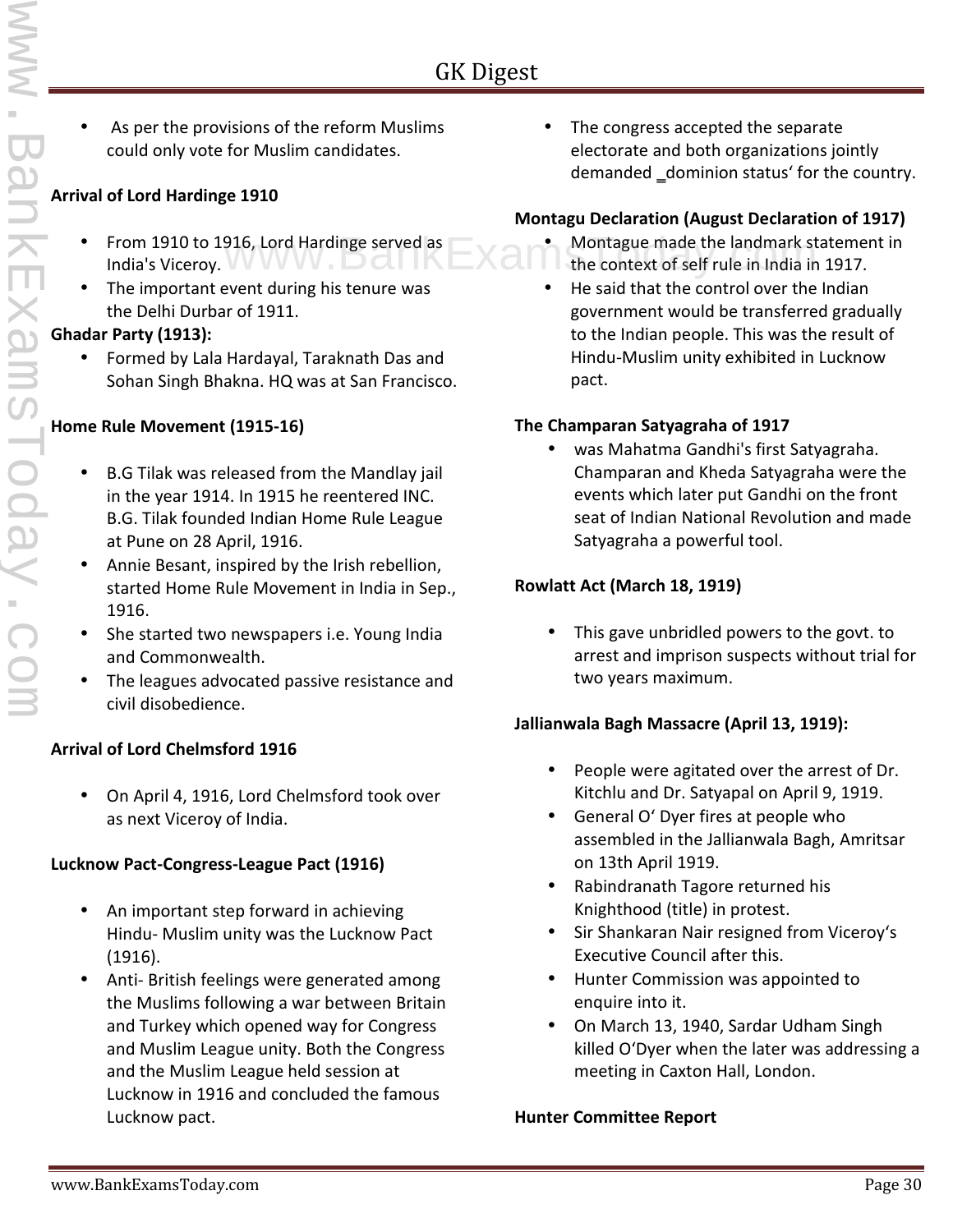The Jallianwala Bagh massacre was followed by establishment of a non-official enquiry committee the Government established a committee headed by Lord Hunter a Senator of the "College of justice of Scotland".

- On 5th February 1922, the Non Cooperation Movement was called off by Gandhi because of an unfortunate incidence at Chauri Chaura in Gorakhpur district of Uttar Pradesh.
- In this incidence the crowd participating in the Non Cooperation and Khilafat procession indulged into the violence with the police. As a result the crowd burnt a Police station and in the incidence 22 policemen were killed.

#### **The Sawraj party (1922)**

- During this time a new political strategy; to carry forward the struggle against the colonial rule; was advocated by C.R. Das and Motilal Nehru. C.R. Das and Motilal Nehru put forward the changed strategy in Gaya session (1922) of the Congress.
- There were leaders in Congress like Vallabhbhai Patel, Rajendra Prasad and C.Rajgopalacharya who opposed these changes of council entry. C.R. Das and Motilal Nehru resigned from the Congress and formed the Swaraj Party.

#### **Simon Commission (1927):**

- Constituted under John Simon, to review the political situation in India and to introduce further reforms and extension of parliamentary democracy.
- Indian leaders opposed the commission, as there were no Indians in it.
- At Lahore, Lala Lajpat Rai was severely beaten in a lathi‐charge. He died in 1928.

#### **14 Points of Jinnah (March 9, 1929)**

 Jinnah, the leader of Muslim League, did not accept the Nehru Report. Jinnah thereafter drew up a list of demands, which was called '14 points of Jinnah'.

#### **Lahore Session(1929)**

- **Chaura Chouri incidence (1922) W** .  $\textbf{B}$  and  $\textbf{k}$   $\textbf{K}$  and  $\textbf{s}$  at its annual session held in Lahc At its annual session held in Lahore in Dec. 1929, under the presidentship of Jawaharlal Nehru, the Indian National Congress passed a resolution declaring Poorna Swaraj' (Complete Independence) to be the goal of the national movement.
	- On Dec. 31, 1929, the newly adopted tricolor flag was unfurled and Jan 26 fixed as the Independence Day which was to be celebrated every year, pleading to the people not to submit to British rule any longer.

#### **First Round Table conference (1930):**

- It was the first conference arranged between the British and Indians as equals.
- It was held on Nov.12, 1930 in London to discuss Simon commission.
- Boycotted by INC, Muslim League, Hindu Mahasabha, Liberals and some others were there.

#### **Gandhi Irwin Pact (1931):**

- The two (government represented by Irwin and INC by Gandhiji) signed a pact on March 5, 1931.
- In this the INC called off the civil disobedience movement and agreed to join the second round table conference The government on its part released the political prisoners and conceded the right to make salt for consumption for villages along the coast.

#### **Second Round Table Conference(1931):**

- Gandhiji represented the INC and went to London to meet British P.M. Ramsay Macdonald.
- However, the session was soon deadlocked on the minorities issue and this time separate electorates was demanded not only by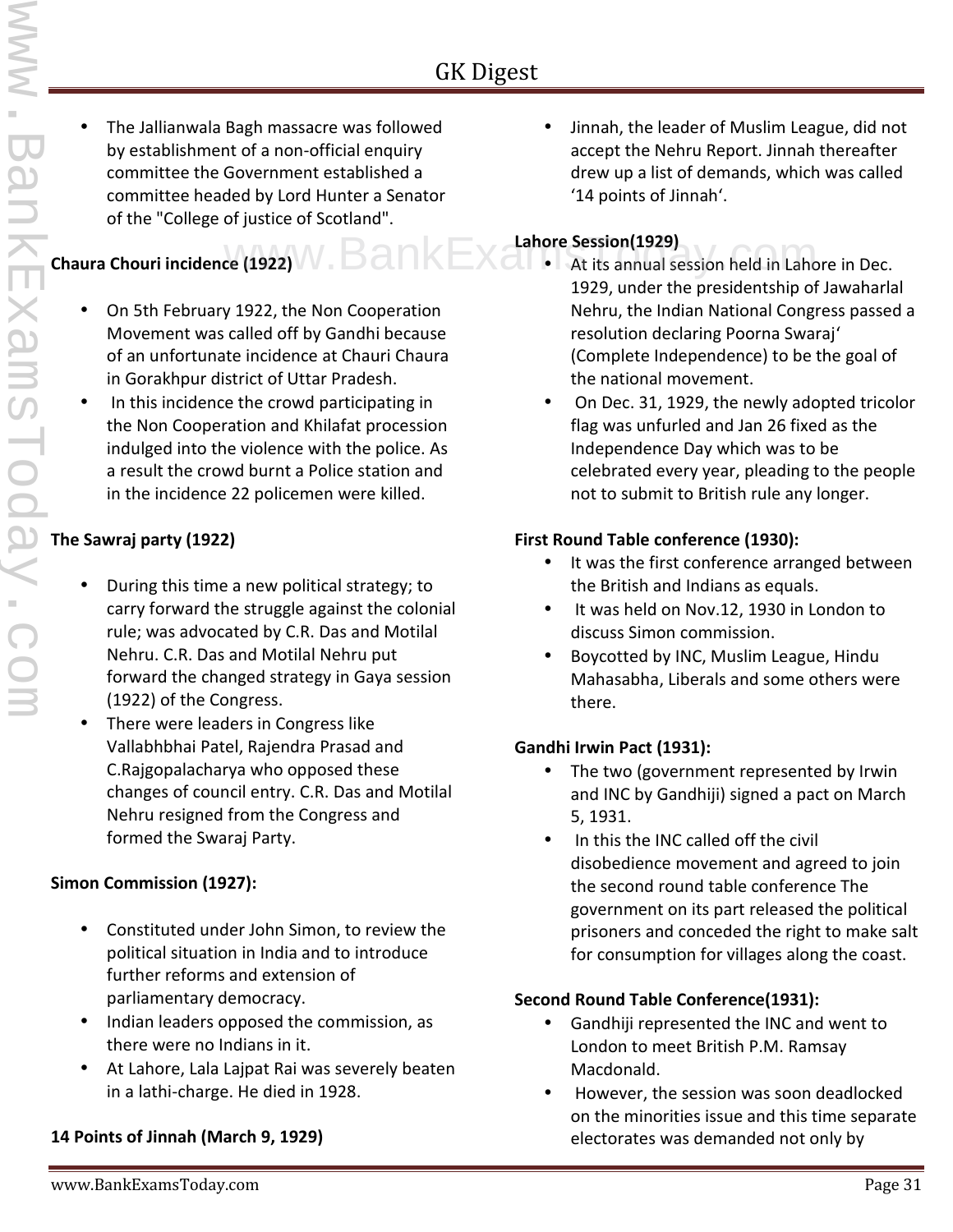Muslims but also by Depressed Classes, Indian Christians and Anglo – Indians.

#### **Poona Pact (September 25, 1932):**

- After the announcement of communal award and subsequent fast of Gandhiji, mass meeting took place almost everywhere.
- Political leaders like Madan Mohan Malviya, B.R.Ambedkar and M.C.Rajah became active.
- Eventually Poona pact was reached and Gandhiji broke his fact on the sixth day (Sept 25, 1932). In this, the idea of separate electorate for the depressed classes was abandoned, but seats reserved to them in the provincial legislature were increased.

#### **Third Round Table Conference (1932):**

• Proved fruitless as most of the national leaders were in prison. The discussions led to the passing of the Government of India Act, 1935.

#### **The Government of India Act, 1935**

- The Simon Commission report submitted in 1930 formed the basis for the Government of India Act, 1935. The new Government of India Act received the royal assent on Aug. 4, 1935.
- The continued and extended all the existing features of earlier constitutional reforms. But in addition there were certain new principle introduced. It provided for a federal type of government. Thus, the act:
- 1. Introduced provincial autonomy.
- 2. Abolished dyarchy in provinces

#### **Pakistan Resolution/Lahore Resolution (March 24, 1940)**

• It was 1930 that Iqbal suggested the union of the Frontier Province, Baluchistan, Sindh and Kashmir as Muslim state within the federations. The idealist Chaudhry Rehmat Ali developed this conception at Cambridge, where he inspired a group of young

Muslims and invented the term \_Pakstan' (later Pakistan') in 1935. The ideology of Iqbal, the vision of Rehamat Ali, and the fears of Muslims were thus united by the practical genius of Jinnah to blind Muslim together.The uncement of communal award<br>  $\blacksquare$  Lahore session of the Muslim League, held on<br>
March 24, 1940, passed Pakistan Resolution March 24, 1940, passed Pakistan Resolution and rejected the **Federal scheme** an envisaged in the government of India Act, 1935.

#### **Quit India Movement**

- The causes for the launch of Quit India Movement were:
- The failure of the Cripp's Mission was an eye opener for the nationalist.
- The news of Allied reverses in World War and British withdrawal from South-East Asia and Burma leaving local people at the mercy of Japanese.

#### **Course of Events**

- Quit India resolution was passed on 8th August 1942 at Bombay.
- The Congress envisaged a —mass struggle on the non-violent lines on the widest possible scale.
- Gandhi and all the leaders of the Congress working committee were arrested on the early hours of August 9, 1942.

#### **Mountbatten Plan (June 3, 1947):**

- On June 3, 1947, Lord Mountbatten put forward his plan which outlined the steps for the solution of India's political problem.
- India to be divided into India and Pakistan.
- Bengal and Punjab will be partitioned and a referendum in NEFP and Sylhet district of Assam would be held.
- There would be a separate constitutional assembly for Pakistan to frame its constitution.
- The Princely states would enjoy the liberty to join either India or Pakistan or even remain independent.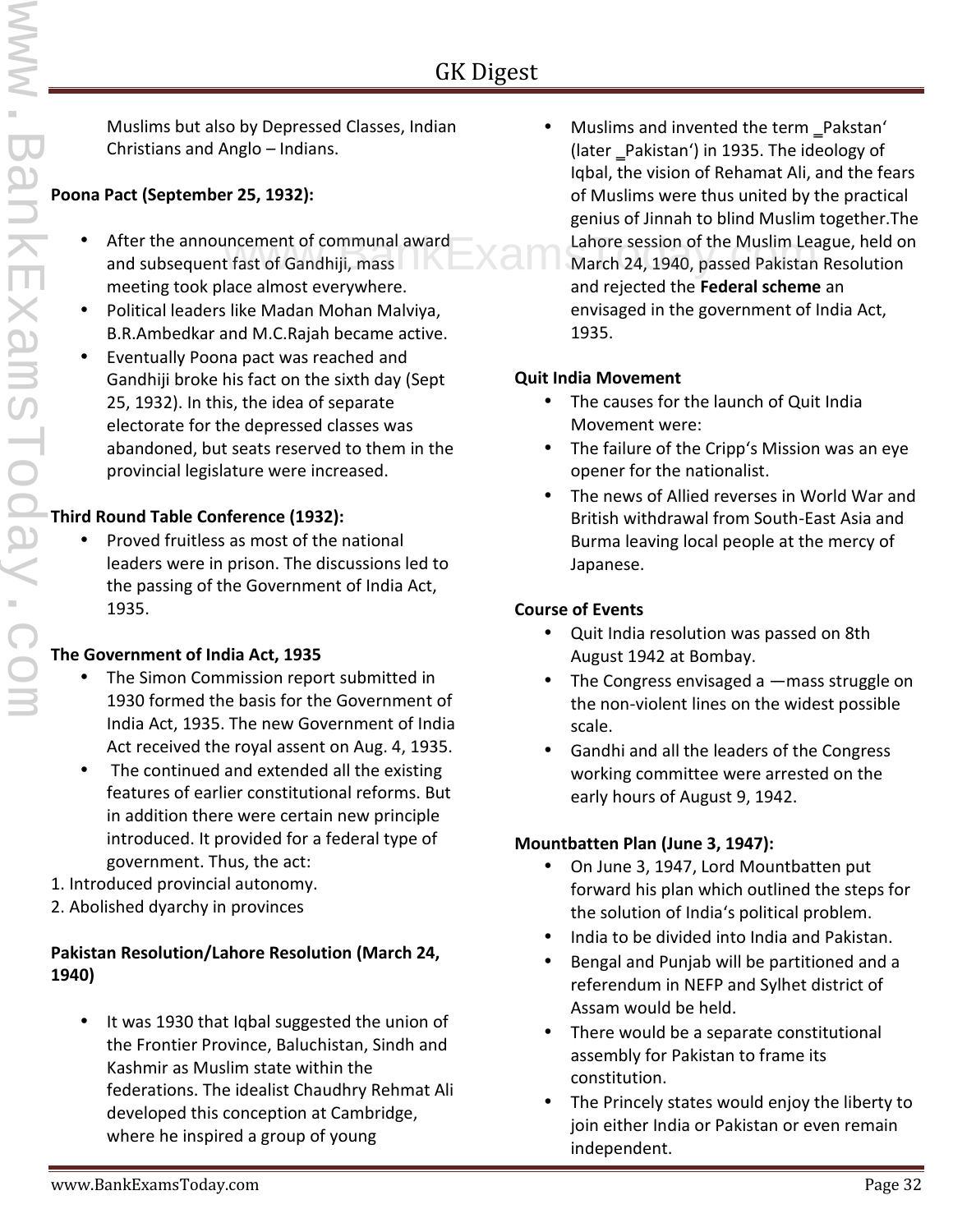- Aug 15, 1947 was the date fixed for handing over power to India and Pakistan.
- The British govt. passed the Indian Independence Act of 1947 in July 1947, which contained the major provisions put forward by the Mountbatten plan.

#### **Partition and Independence (Aug 1947):** All political parties accepted the Mountbatten plan.

- At the time of independence, there were 562 small and big Princely States in India.
- Sardar Vallabh Bhai Patel, the first home minister, used iron hand in this regard.
- By August 15, 1947, all the States, with a few exceptions like Kashmir, Hyderabad and Junagarh had signed the Instrument of Accession.
- Goa was with the Portuguese and Pondicherry with the French.

#### **British Viceroys in India**

#### **Lord Canning (1856 – 1862) :**

- The last Governor General and the first Viceroy.
- Mutiny(Revolt of 1857) took place in his time.
- On November, 1858, the rule passed on to the crown.
- Withdrew Doctrine of Lapse (introduced by Lord Dalhousie).
- The Universities of Calcutta, Bombay and Madras were established in 1857.
- Indian Councils Act was passed in 1861.

#### **Lord Elgin (1862 – 1863)**

#### **Lord Lawrence (1864 – 1869) :**

- Telegraphic communication was opened with Europe.
- High Courts were established at Calcutta, Bombay and Madras in 1865.
- Expanded canal works and railways.
- Created the Indian Forest department.

#### **Lord Mayo (1869 – 1872) :**

- Started the process of financial decentralization in India.
- Established the Rajkot college at Kathiarwar atten plan.<br>  $\blacksquare$   $\blacksquare$   $\blacksquare$   $\blacksquare$   $\blacksquare$   $\blacksquare$   $\blacksquare$  and Mayo College at Ajmer for the Indian princes.
	- For the first time in Indian history, a census was held in 1871.
	- Organised the Statistical Survey of India.
	- Was the only Viceroy to be murdered in office by a Pathan convict in the Andamans in 1872.

#### **Lord Northbrook (1872 – 1876) :**

#### **Lord Lytton (1876 – 1880) :**

- Known as the Viceroy to reverse characters.
- Organised the Grand \_Delhi Durbar' in 1877 to decorate Queen Victoria with the title of ‗Kaiser I Hind'.
- Arms act (1878) made it mandatory for Indians to acquire license for arms.
- Passed the infamous Vernacular Press act (1878).

#### **Lord Ripon (1880 – 1884) :**

- Liberal person, who sympathized with Indians.
- Repeated the Vernacular Press act (1882)
- Passed the local self-government act (1882)
- Took steps to improve primary & secondary education (on William Hunter Commission's recommendations).
- I Factory act, 1881, aimed at prohibiting child labour.
- Passed the libert Bill (1883) which enabled Indian district magistrates to try European criminals. But this was withdrawn later.

#### **Lord Dufferin (1884 – 1888) :**

 Indian National Congress was formed during his tenure.

#### **Lord Lansdowne (1888 – 1894) :**

 II Factory act (1891) granted a weekly holiday and stipulated working hours for women and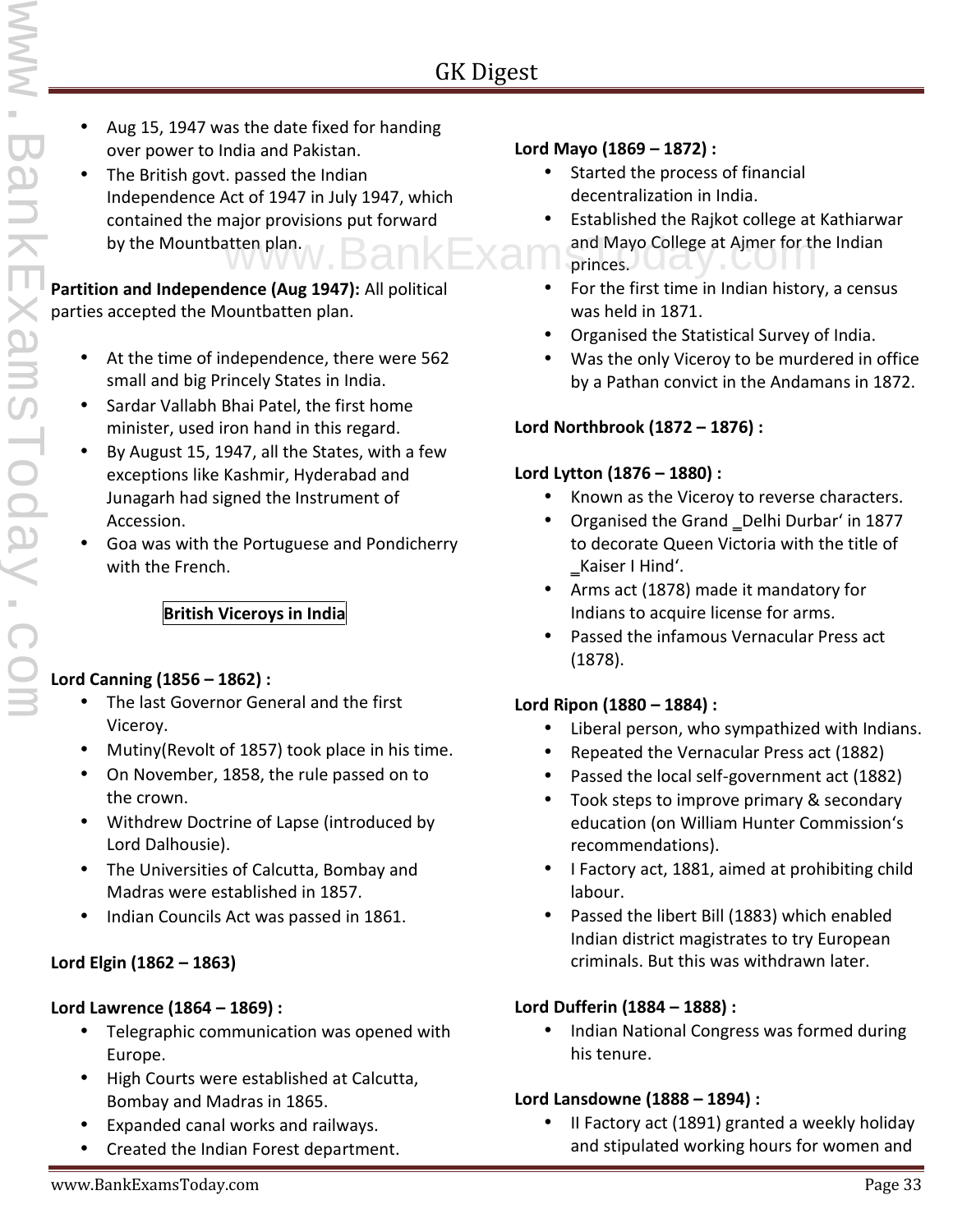children, although it failed to address concerns such as work hours for men.

- Categorization of Civil Services into Imperial, Provincial and Subordinate.
- Indian Council act of 1892 was passed.
- Appointment of Durand Commission to define the line between British India and Afghanistan. f Durand Commission to define<br>
m British India and Commission Capital shifted from Calcutta to Delhi (1912).

#### **Lord Elgin II (1894 – 1899) :**

- Great famine of 1896 1897.
- Lyall Commission was appointed.

#### **Lord Curzon (1899 – 1905) :**

- Passed the Indian Universities act (1904) in which official control over the Universities was increased.
- Partitioned Bengal (October 16, 1905) into two provinces Bengal (proper) & East Bengal & Assam.
- Appointed a Police Commission under Sir Andrew Frazer to enquire into the police administration of every province.
- The risings of the frontier tribes in 1897 98 led him to create the North Western Frontier Province (NWFP).
- Passed the Ancient Monuments Protection act (1904), to restore India's cultural heritage. Thus the Archaeological Survey of India was established.
- Passed the Indian Coinage and Paper Currency act (1899) and put India on a gold standard.
- Extended railways to a great extent.

#### **History of Lord Minto (1905 – 1910) :**

- There was great political unrest in India.
- Various acts were passed to curb the revolutionary activities.
- Extremists like Lala Laipat Rai and Ajit Singh (in May, 1907) and Bal Gangadhar Tilak (in July, 1908) were sent to Mandalay jail in Burma.
- The Indian Council act of 1909 or the Morley Minto Reforms was passed.

#### **Lord Hardinge (1910 – 1916) :**

- Held a durbar in December, 1911 to celebrate the coronation of King George V.
- Partition of Bengal was cancelled (1911),
- Capital shifted from Calcutta to Delhi (1912).
- unhurt (December 23, 1912).
- Gandhiji came back to India from South Africa (1915).
- Annie Besant announced the Home Rule Movement.

#### **Lord Chelmsford (1916 – 1921) :**

- August Declaration of 1917, whereby control over the Indian government would be gradually transferred to the Indian people.
- The government of India act in 1919 (Montague Chelmsford reforms) was passed.
- Rowlatt act of 1919; Jallianwala Bagh Massacre (April 13, 1919).
- Non Cooperation Movement.
- An Indian Sir S.P.Sinha was appointed the Governor of Bengal.
- A Women's university was founded at Poona in 1916.
- Saddler Commission was appointed in 1917 to envisage new educational policy.

#### **Lord Reading (1921 – 1926) :**

- Rowlatt act was repeated along with the Press act of 1910.
- Suppressed non cooperation movement.
- Prince of Wales visited India in November, 1921.
- Moplah rebellion (1921) took place in Kerala.
- Ahmedabad session of 1921.
- Formation of Swaraj Party.
- Vishwabharati University started functioning in 1922.
- Communist part was founded in 1921 by M.N. Roy.
- Kakory Train Robbery on August 9, 1925.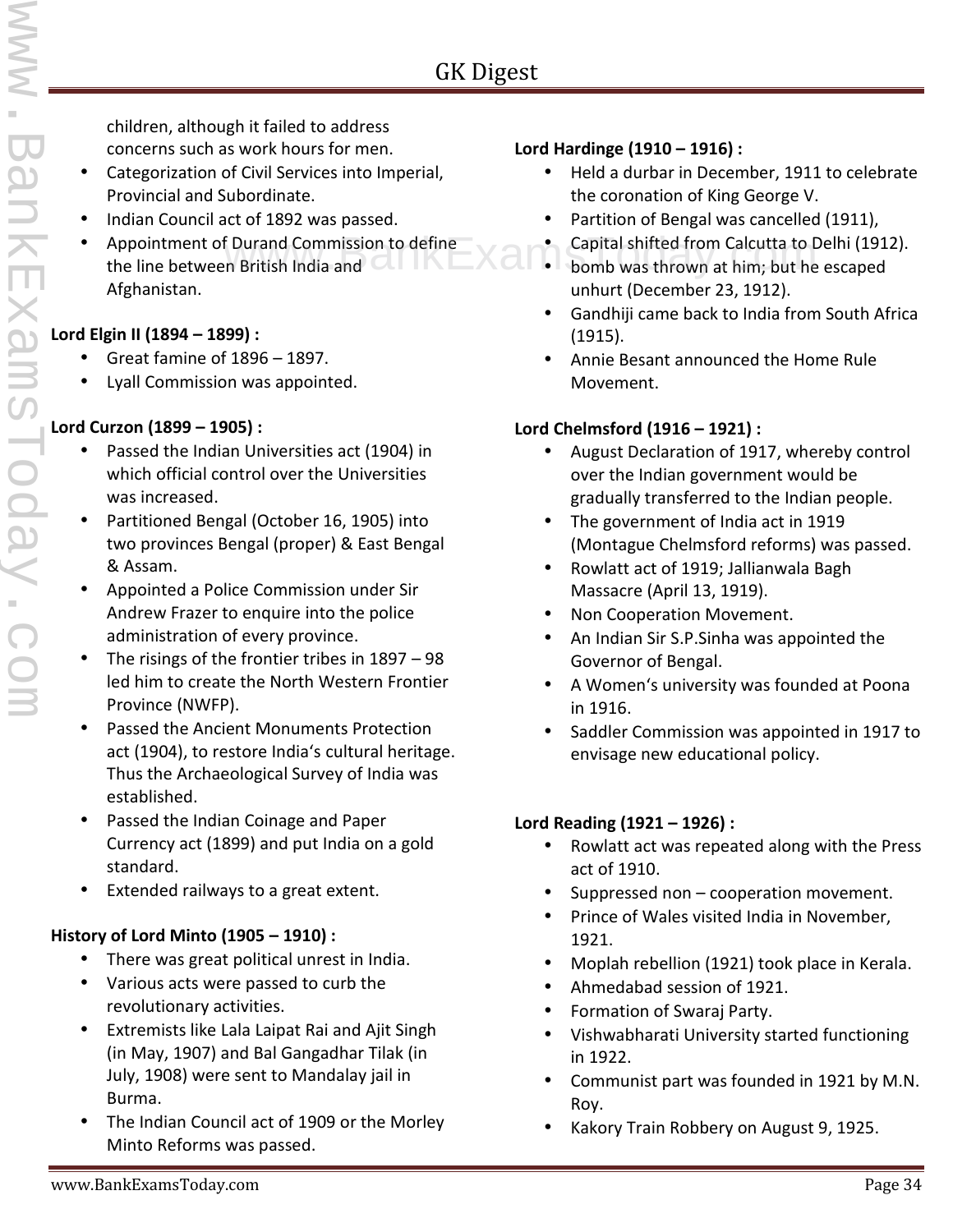Communal riots of 1923 – 25 in Multan, Amritsar, Delhi, etc. Swami Shraddhanand, a great nationalist and a leader of the Arya Samajists, was murdered in communal orgy.

#### **Lord Irwin (1926 – 1931) :**

- Simon Commission visited India in 1928.
- Congress passed the Indian Resolution in 1929.
- Dandi March (March 12, 1930).
- Civil Disobedience Movement (1930).
- First Round Table Conference held in England in 1930.
- Gandhi Irwin Pact (March 5, 1931) was signed and g) Civil Disobediance Movement was withdrawn.
- Martydorm of Jatin Das after 64 days hunger strike (1929).

#### **Lord Willingdon (1931 – 1936) :**

- Second Round Table conference in London in 1931.
- On his return Gandhiji was again arrested and Civil Disobedience Movement was resumed in January, 1932.
- Communal Awards (August 16, 1932) assigned seats to different religious communities. Gandhiji went on a epic fast in protest against this division.
- Third Round Table conference in 1932.
- Poona Pact was signed.
- Government of India act (1935) was passed.

#### **Lord Linlithgow (1936 – 1944) :**

 Government of India act enforced in the provinces.

#### **Lord Wavell (1944 – 1947) :**

- Arranged the Shimla Conference on June 25, 1945 with Indian National Congress and Muslim League; failed.
- Cabinet Mission Plan (May 16, 1946).
- Elections to the constituent assembly were held and an
- Interim Government was appointed under Nehru.
- First meeting of the constituent assembly was
- 1) :  $h$ ion visited India in 1928.  $\mathbb{R}$   $\mathbb{R}$   $\mathbb{R}$  and  $\mathbb{R}$  held on December 9, 1946.

#### **Lord Mountbatten (March 1947 – August 1947)**

- Last Viceroy of British India and the first Governor General of free India.
- Partition of India decided by the June 3 Plan.
- Indian Independence Act, 1947 passed by the British parliament on July 4, 1947, by which India became independent on August 15, 1947.
- Retried in June 1948 and was succeeded by C. Rajagopalachari (the first and the last Indian Governor General of free India).

#### **Important Acts**

#### **The Regulating Act, 1773**

- First attempt by the British Parliament to regulate the affairs of the Company.
- End of Dual Government.
- Provided for centralization of Administration of Company's territories in India.
- Governor of Bengal became Governor-general for all British territories in India.
- Governor General and council of 4 members appointed for Bengal.
- Bombay and Madras Presidency subordinated to Bengal presidency.
- Supreme court to be set up at Calcutta.

#### **The Pitts India Act, 1784**

- This Act gave the British government the supreme control over Company's affairs and its administration in India.
- Established dual system of governance. Court of directors consisting of 24 members was appointed to look after commercial functions.

#### **The Charter Act of 1793**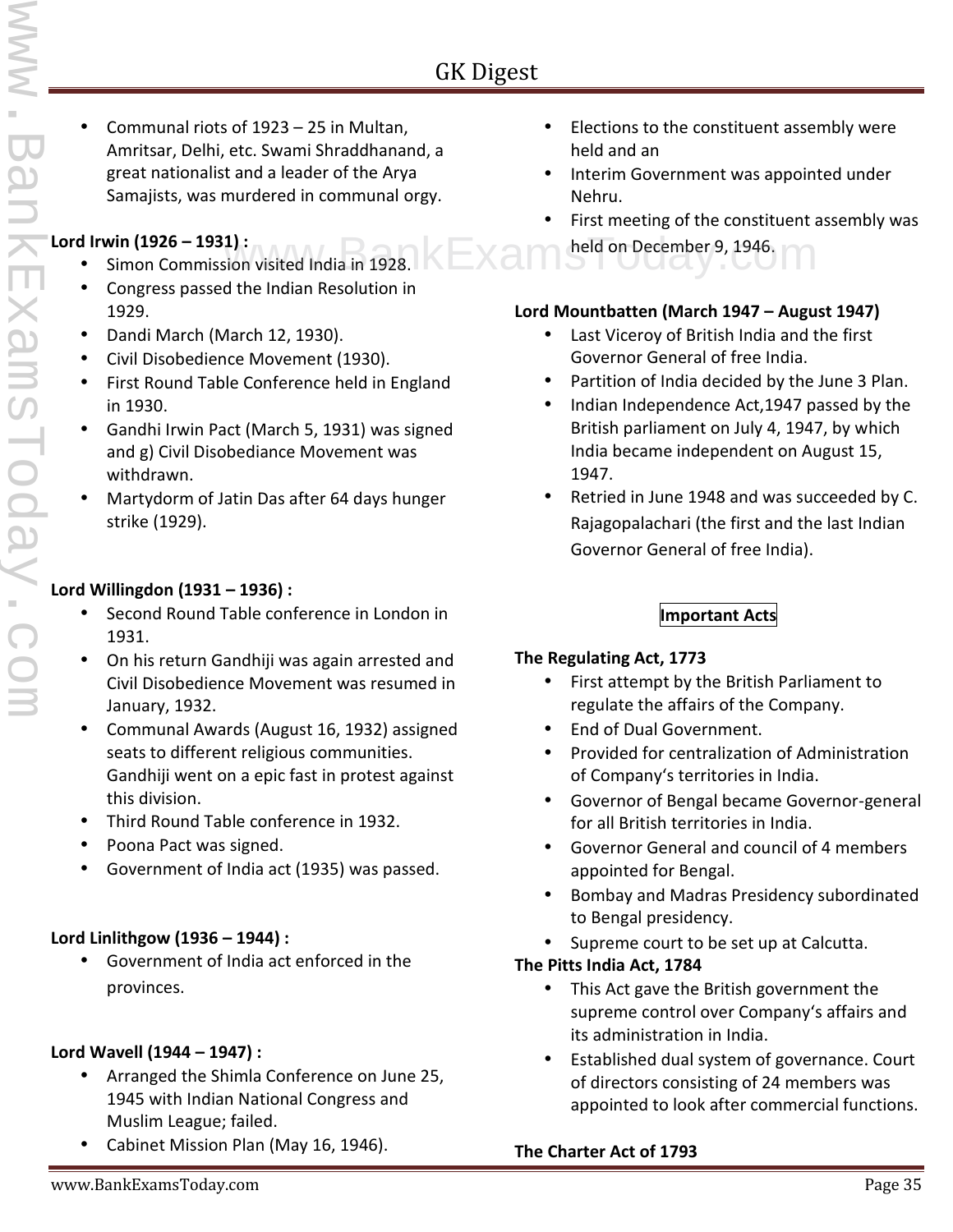- Company given monopoly of trade for 20 more years.
- Expenses and salaries of the Board of Control to be charged on Indian Revenue.
- Governor-General could override his Council.

## **The Charter Act of 1813**

- Company deprived of its trade monopoly in India except in tea and trade with China.
- All Englishmen could trade with India subject to few restrictions.
- Rules and procedures made for use of Indian revenue.
- A sum of Rs 1 lakh earmarked annually for education.

#### **The Charter Act of 1833**

- End of company's trade monopoly even in tea and with China.
- Company was asked to close its business at the earliest.
- Governor-General of Bengal to be Governor- General of India. (1st Governor-General of India-Lord William Bentinck).
- Govt. of Madras and Bombay deprived of legislative powers.
- A fourth member, law member added to council of Governor-General.
- Government Service was thrown open to the people of India.
- All laws made by Governor General-in-council henceforth to be known as Acts and not regulations.

#### **The Charter Act of 1853**

- Extended life of the Company for an unspecified period.
- First time separate legislative machinery consisting of 12 member legislative council was created.
- Law member was made a full member of the Executive Council of the Governor-General

 Recruitment to Civil Services was based on open annual competitive examination. (excluding Indians)

#### **The Govt of India Act, 1858**

- Rule of Company in India ended and that of  $www.BankExan<sup>th</sup>$  Rule of Company in India ended and The Crown began.
	- System of double Government ended. Court of Directors and Board of Control abolished.
	- Secretary of State (a member of the British Cabinet) for India was created. He was assisted by a 15-member council (Indian Council). He was to exercise the powers of the Crown.

Polity

#### **Constitutional Reforms in British India**

#### **Regulating Act, 1773:**

- End of Dual govt.
- Governor of Bengal to be the Governor General of British territories of India.
- Establishment of Supreme Court in Calcutta.
- Court of directors to be elected for 4 years
- Number of Directors fixed at 24, 1/4th retiring every year.
- In Bengal, collegiate govt was created with Governor General and 4 members of the council and were named in the act:- GG -> Warren Hastings and 4 members -> Philip Francis, Clavering, Monson, and Barwell.

#### **Amending Act of 1781:**

- Actions of public servants of the Company in their official capacity were exempted from the jurisdiction of Supreme Court.
- Jurisdiction of Supreme Court was defined. SC had to take into consideration and respect the religious and social customs and usages of the Indian while enforcing its decrees and processes.
- The rules and regulations made by GG-in- Council were not to be registered with SC.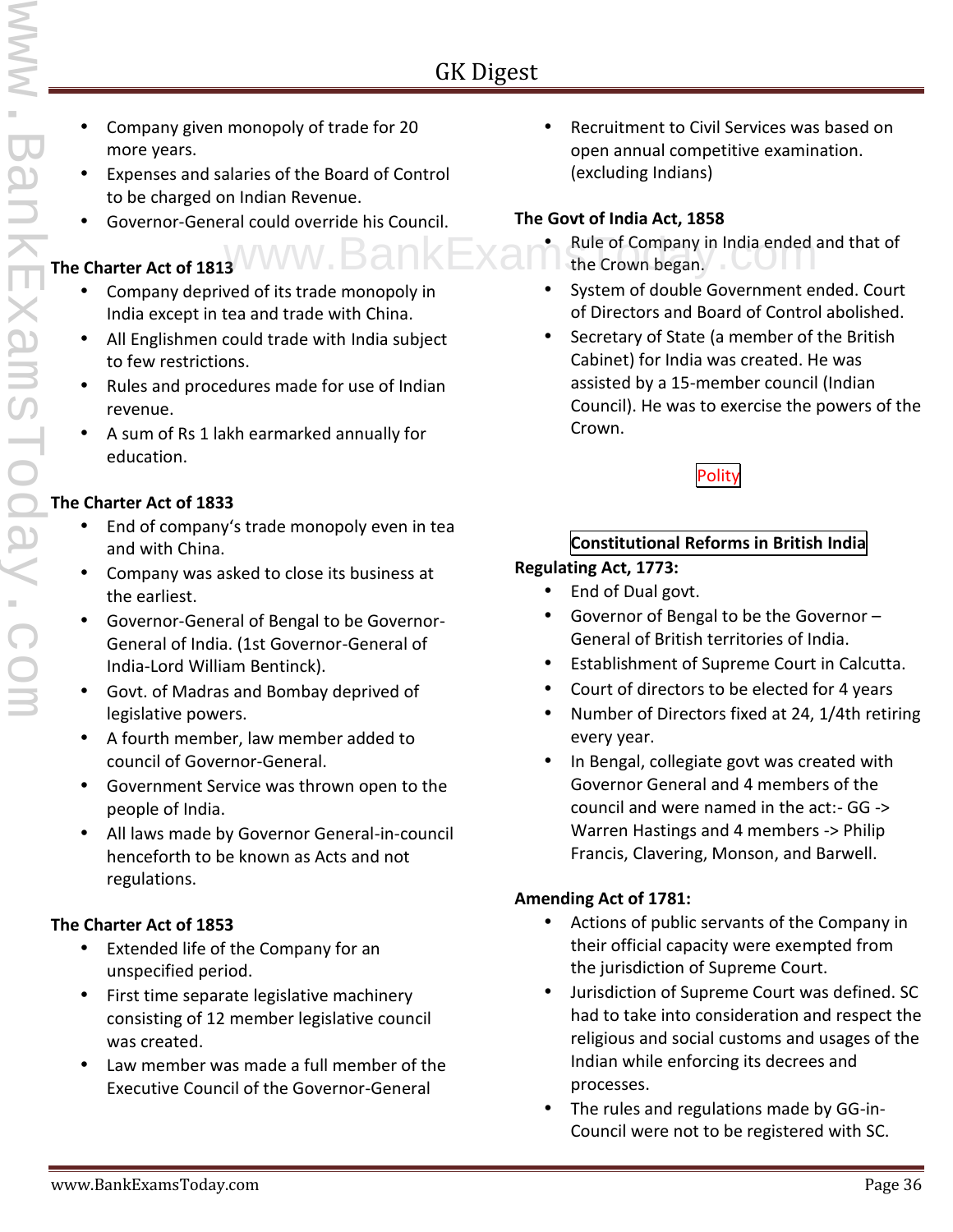#### **Pitts Act of 1784:**

- Introduced Dual System of Govt by the company and by a Parliamentary board of directors.
- gave the British Government a measure of control over the company's affairs
- company became a subordinate department of the State.
- Reduced the number of members of Executive Council of the GG to three.

#### **Act of 1786:**

 Governor General given the power to over ride the Council and was made the Commander-in-chief also to prevail upon Cornawalis to accept the GG-ship of India

#### **Charter Act of 1793:**

- Company given monopoly of trade for 20 more years.
- laid the foundation of govt. by written laws, interpreted by courts.

#### **Charter Act of 1813:**

- Company deprived of its trade monopoly in India except in tea and trade with China.
- An amount of one lakh rupees was set aside for the promotion of Education in India.

#### **Charter Act of 1833:**

- End of Company's monopoly even in tea and trade with China.
- Company was asked to close its business at the earliest.
- Governor General of Bengal to be Governor General of India
- (1st Governor General of India was Lord William Bentinck).

#### **Charter Act of 1853:**

- The Act renewed the powers of the Company and allowed it to retain the possession of Indian territories in trust of the British crown.
- Recruitment to Civil Services was based on open annual competition examination (excluding Indians).

#### **Government of India Act, 1858:**

- Rule of Company in India ended and that of the Crown began.
- A post of Secretary of State (a member of the British cabinet) for India created. He company's affairs<br>The Was to exercise the powers of the Crown.<br>The was to exercise the powers of the Crown.
	-
	- Secretary of State governed India through the Governor General.
	- Governor General received the title of Viceroy. He represented Secretary of State and was assisted by an Executive Council, which consisted of high officials of the Govt.
	- The system of double govt introduced by Pitt's Act 1784 was finally abolished

#### **Indian Council Act, 1861:**

- The Executive Council was now to be called Central Legislative Council.
- The Governor General was conferred power to promulgate ordinance.

#### **Indian Council Act, 1892:**

- Indians found their way in the Provincial Legislative Councils.
- Element of Election was introduced.

#### **Indian Council Act, 1909 or Minto-Morley Reforms:**

• It envisaged a separate electorate for Muslims.

#### **Government of India Act, 1935:**

- Provided for the establishment of All-India Federation consisting of
- British Provinces
- Princely States.
- The joining of Princely States was voluntary and as a result the federation did not come into existence as the minimum number of princes required to join the federation did not give their assent to join the federation.
- Dyarchy was introduced at the Centre (e.g. Department of Foreign Affairs and Defence were reserved for the Governor General). Provincial autonomy replaced Dyarchy in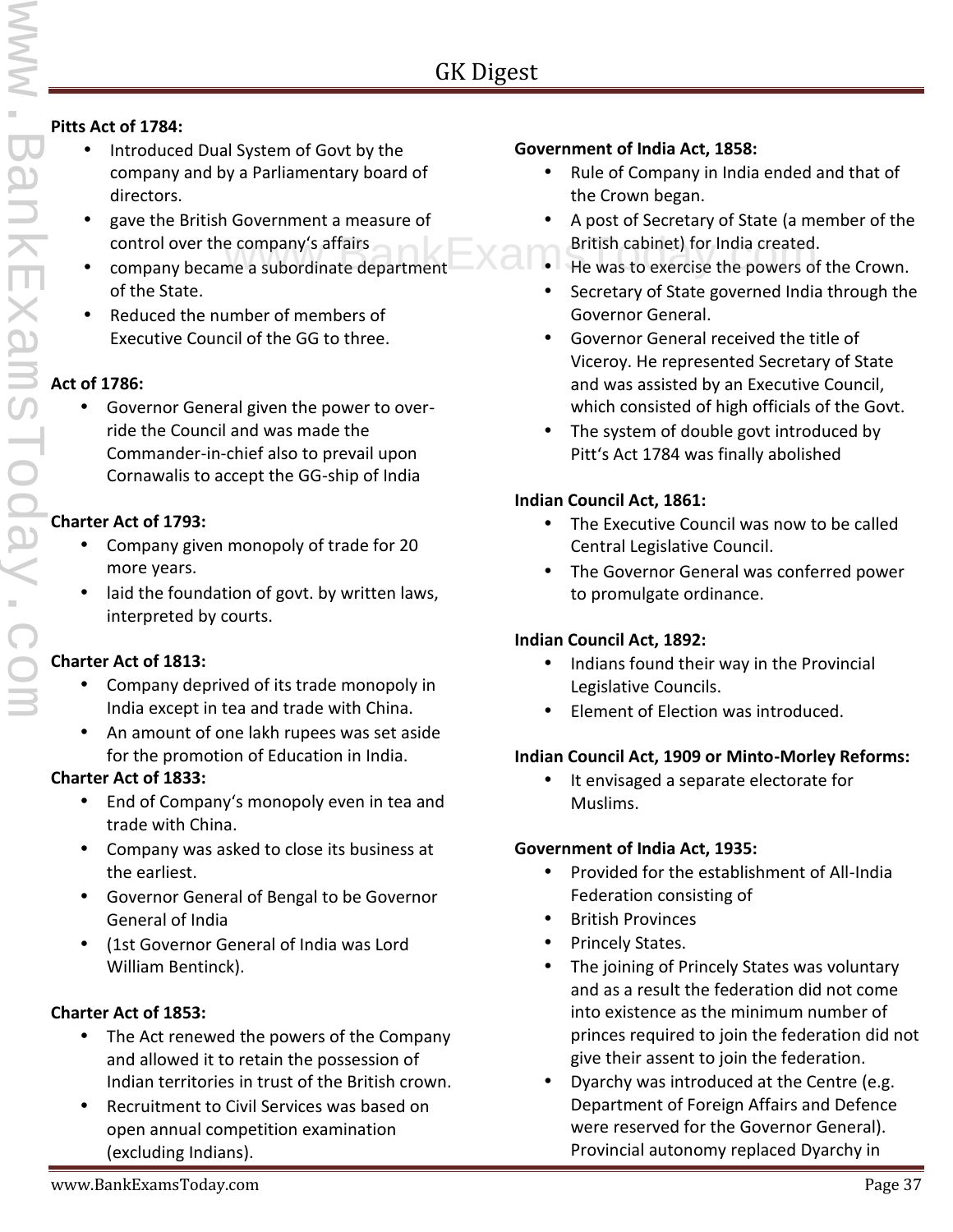www.BankExamsToday.com

provinces. They were granted separate legal identity.

Burma (now Myanmar) separated from India.

#### **PARTS OF INDIAN CONSTITUTION**

**1. Part I** Articles 1-4 Territory of India,, admission,, establishment or formation of new states

**2. Part II** Articles 5-11 Citizenship

**3. Part III** Articles 12-35 Fundamental Rights

**4. Part IV** Articles 36-51 Directive Principles of State Policy **Part IV A**Article 51-A Duties of a citizen of India. It was added by the 42nd Amendment in 1976 **5. Part V** Articles 52-151 Government at the Union level

**6. Part VI** Articles 152-237 Government at the State level

**7. Part VII** Article 238 Deals with states in Part B of the First Schedule. It was repealed by 7th Amendment in 1956

**8. Part VIII** Articles 239-241 Administration of Union **Territories** 

**9. Part IX** Article 242-243 Territories in Part D of the First Schedule and other territories. It was repealed by 7th Amendment in 1956

**10. Part X** Articles 244-244 A Scheduled and tribal areas

**11. Part XI** Articles 245-263 Relations between the Union and States

**12. Part XII** Articles 264-300 Finance,, property,, contracts and suits

**13. Part XIII** Articles 301-307 Trade,, commerce and travel within the territory of India

**14. Part XIV** Articles 308-323 Services under the Union and States Part XIV-A Articles 323A-323B Added by the 42nd Amendment in 1976 and deals with administrative tribunals to hear disputes and other complaints

**15. Part XV** Articles 324-329 Election and Election Commission

**16. Part XVI** Articles 330-342 Special provision to certain classes ST/SC and Anglo Indians

**17. Part XVII** Articles 343-351 Official languages

**18. Part XVIII** Articles 352-360 Emergency provisions **19. Part XIX** Articles 361-367 Miscellaneous provision regarding exemption of the President and governors from criminal proceedings

**20. Part XX** Article 368 Amendment of Constitution **21. Part XXI** Articles 369-392 Temporary,, transitional entritory of India,, admission, and special provisions

> **22. Part XXII** Articles 393-395 Short title, commencement and repeal of the Constitution

#### **SCHEDULES OF INDIAN CONSTITUTION**

**1. First Schedule** - List of States & Union Territories **2. Second Schedule** -Salary of President, Governors, Chief Judges, Judges of High Court and Supreme court, Comptroller and Auditor General

**3. Third Schedule-**Forms of Oaths and affirmations

**4. Fourth Schedule**-Allocate seats for each state of India in Rajya Sabha

**5. Fifth Schedule**-Administration and control of scheduled areas and tribes

**6. Sixth Schedule**-Provisions for administration of Tribal Area in Asom, Meghalaya, Tripura, Mizoram & Arunachal Pradesh

**7. Seventh Schedule-**Gives allocation of powers and functions between Union & States. It contains 3 lists- Union List (For central Govt) /States List (Powers of State Govt) /Concurrent List (Both Union & States). **8. Eighth Schedule**-List of 22 languages of India recognized by Constitution

**9. Ninth Schedule**-Added by Ist amendment in 1951. Contains acts & orders related to land tenure, land tax, railways, industries.

**10. Tenth Schedule**-Added by 52nd amendment in 1985. Contains provisions of disqualification of grounds of defection

**11. Eleventh Schedule**-By 73rd amendment in 1992. Contains provisions of Panchayati Raj.

**12. Twelfth Schedule-**By 74thamendment in 1992. Contains provisions of Municipal Corporation.

#### **Sources of our Constitution**

The Indian Constitution is borrowed from almost all the major countries of the world but has its own unique features too. Major sources are:

**1. Government of India Act of 1935** - Federal Scheme, Office of Governor, Judiciary, Public Service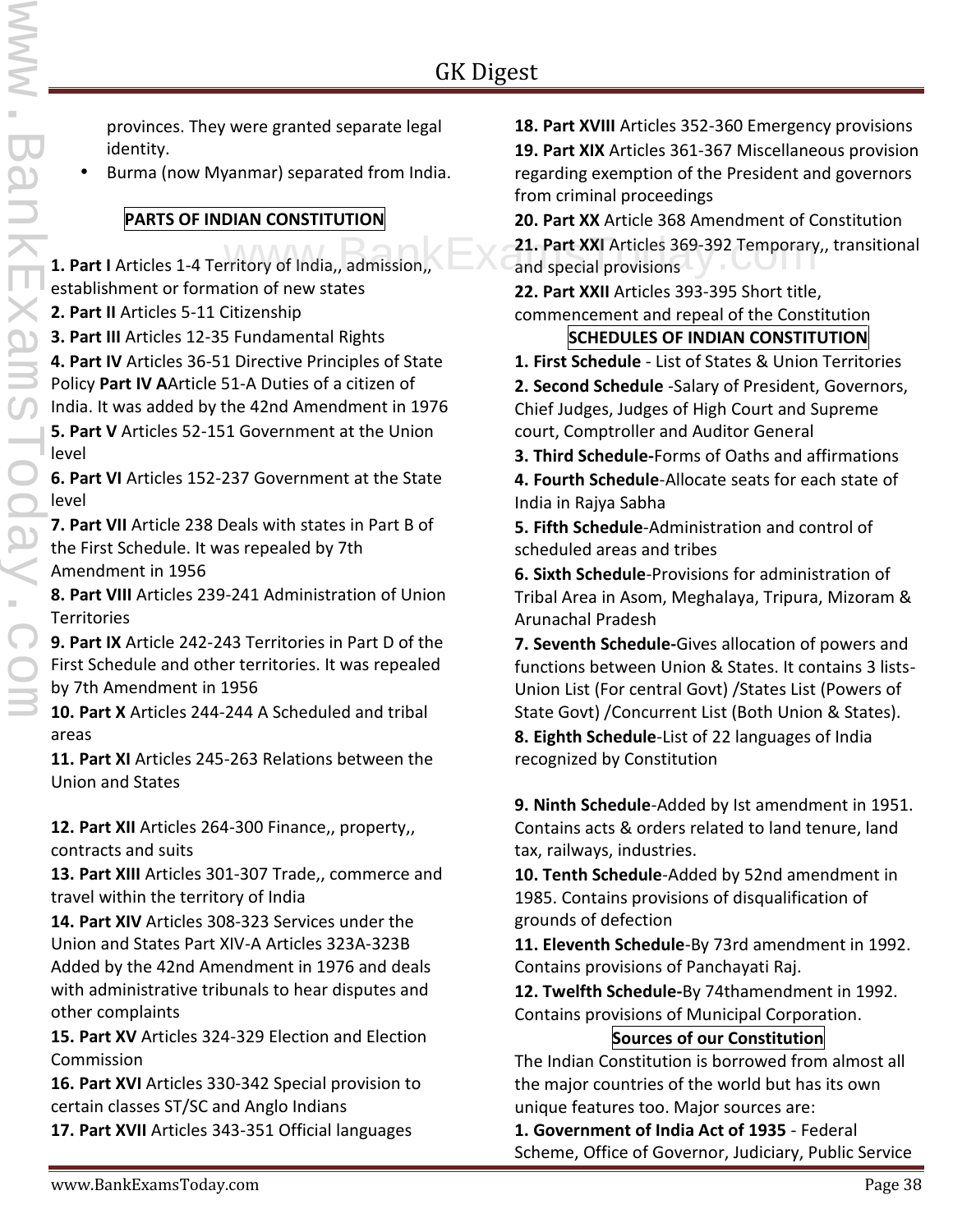Commission, Emergency provisions and administrative details.

**2. British Constitution** – Parliamentary System, Rule of law, Lagislative Procedure, Single Citizenship, Cabinet System, Prerogative Writs, Parliamentary Privileges and Bicameralism.

**3. US Constitution** – Fundamental rights, independence of judiciary, judicial review, impeachment of president, removal of Supreme court and high court judges and post of vice president.

**4. Irish Constitution-** Directive Principles of State Policy, nomination of members of Rajya Sabha and method of election of president

**5. Canadian Constitution-** Federation with a strong centre, vesting of residuary power in the centre, appointment of state Governor by the centre and advisory jurisdiction of Supreme Court.

**6. Australian Constitution-** Concurrent list, joint sitting of two houses of Parliament.

**7. Constitution of Germany-** Suspension of fundamental rights during emergency.

**8. French Constitution-** Republic and ideals of liberty, equality and fraternity in the Preamble.

**9. South African Constitution-** Procedure for amendment of the constitution and election of members of Rajya Sabha.

**10.Japanese Constitution-** Procedure established by Law.

**11.Constitution of former USSR:** Procedure of five year plan, fundamental duties, ideals of justice in Preamble.

#### **Fundamental Rights**

They are **justiciable**, allowing persons to move the courts for their enforcement, if and when they are violated.

They are defended and guaranteed by the Supreme Court. Hence, the aggrieved person can directly go to the Supreme Court. They can be suspended during the operation of a National Emergency except the rights guaranteed by **Articles 20 and 21**. More, the six rights guaranteed by Article 19 can be suspended

only when emergency is declared on the grounds of war or external aggression.

#### **Originally the Constitution provided for seven fundamental rights:**

- 1. Right to equality [Art. 14-18]
- 2. Right to freedom [Art. 19-22]
- alism.<br>  $\begin{array}{c} \text{all} \\ \text{all} \end{array}$  a. Right against exploitation [Art. 23-24].
	- 4. Right to freedom [Art. 25-28]
	- 5. Cultural and educational rights [Art. 29-30]
	- 6. Right to property [Art. 31]
	- 7. Right to constitutional remedies [Art. 32]

#### **CITIZENSHIP**

A citizen is a person who enjoys full membership of the community or State in which he lives or ordinarily lives. The State demands extra duty from its citizen which cannot be asked to non-citizens. 42nd Constitution (Amendment) Act, 1976 has inserted 10 Fundamental Duties in Article 51-A.

#### **Ways to acquire Indian Citizenship**

Constitution of India under Citizenship (Amendment) Act, 1986 provides five ways to acquire citizenship of India. These five ways are:

#### **a) Citizenship by Birth**

Every person born in India on or after 26th Jan 1950 shall be a citizen of India provided either, or both of his parents are citizens of India at the time of his birth. However, such a person shall not be a citizen of India if at the time of his birth:

- His/her father is a foreign diplomat or
- His/her father is an enemy alien.

#### **b) Citizenship by Descent**

 A person born outside India on or after 26th Jan 1950 shall be a citizen of India by descent, if his father is a citizen of India at the time of his birth.

#### **c) Citizenship by Registration**

Any person who is not a citizen of India and belongs to any of the following categories; can apply for registration as a citizen (He must have resided in India for at least 5 years):

1) Person of Indian origin who are ordinarily resident in India for 5 years immediately before making an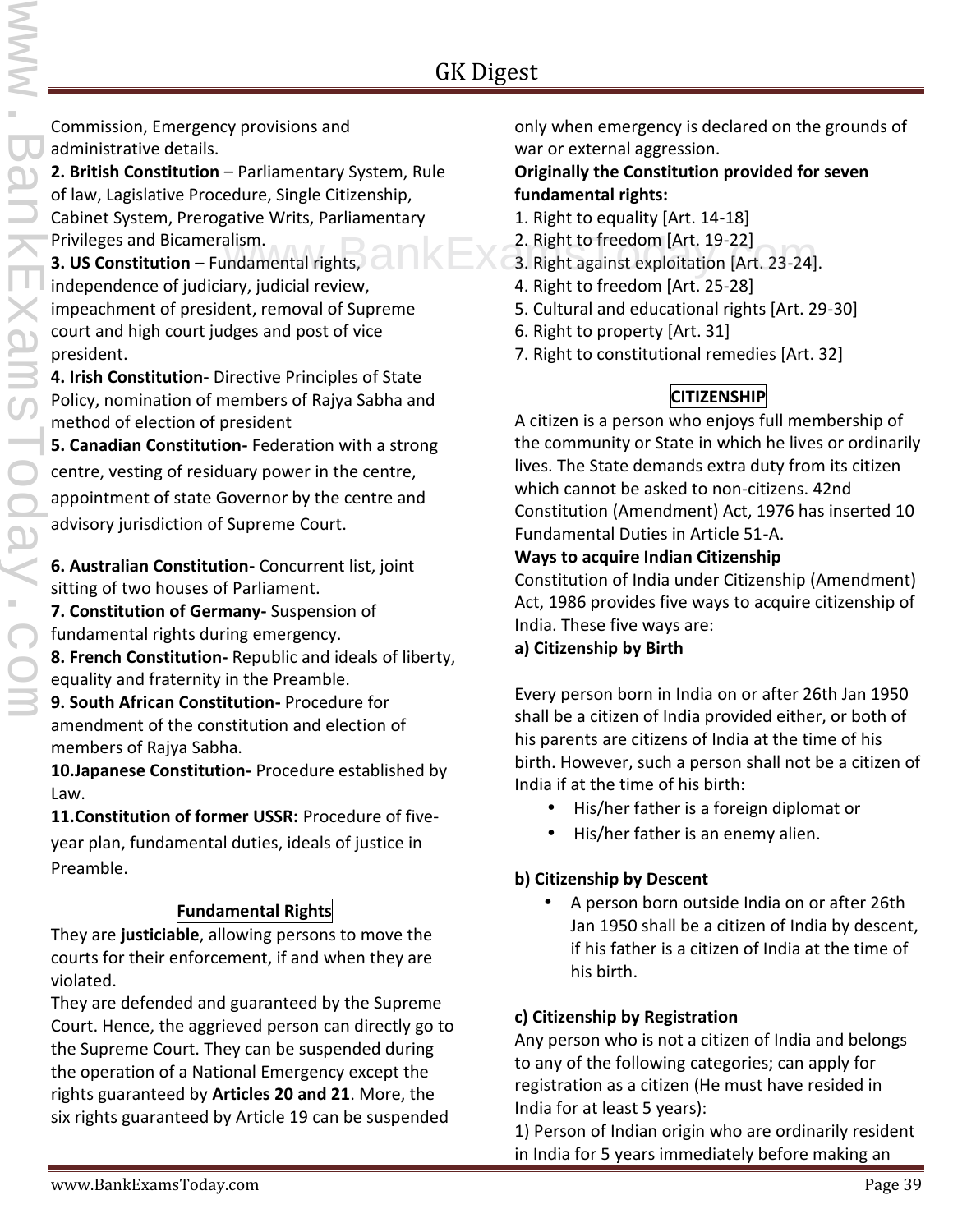application for registration. PIO who are ordinarily resident in any country or place outside India. 2) Women who are married to citizens of India. 3) Minor children of persons who are citizen of India. 4) Persons of full age and capacity who are citizens of a country mentioned in the first Schedule to the Act.

#### **d) Citizenship by Naturalization**

A foreigner, on application for naturalization can acquire Indian citizenship provided he satisfies certain conditions:

1) He is not a citizen or subject of a country where Indian citizens are prevented from becoming citizens by naturalization.

2) He renounces his citizenship of the other country.

3) He has resided and/or bears in Govt. services for 12 months immediately preceding the date of application. During 7 years prior to these 12 months, he has resided and/or been in Govt. Service for not less than 4 years.

4) He is of good character.

5) He has an adequate knowledge of a language recognized by the Constitution of India.

6) After naturalization he intends to reside in India.

7) If the Central Govt. is of the opinion that the applicant has rendered distinguished service to the cause of Science, philosophy, art, literature, world peace or human progress generally, it may waive the condition for naturalization in his case.

#### **e) Citizenship by incorporation of Territory**

If any new territory becomes a part of India, the Govt. of India shall notify the persons of that territory to be Indian citizens.

#### **The President**

**Article 52** – There shall be a President of India. **Article 53** – The executive power of the Union shall be vested in the President. He shall exercise the executive power directly or through subordinate officers in accordance with the constitution. Thus the President is:

(1) Executive head of the Republic.

(2) All the executive actions are taken in his name. The executive power vested in the President is to be exercised on the aid and advice of the Council of Ministers [Article 74(1)]. It is obligatory on the part of President to accept the advice of the council of I the first Schedule to the Act. Ministers as per the 42ndand 44th Constitutional<br>
Amendment Acts. Amendment Acts.

(3) He is the first citizen of India and occupies the first position under the warrant of precedence. Warrant of Precedence indicates the hierarchy of positions occupied by various dignitaries attending a state function.

(4) He is the Supreme Commander of Armed Forces.

#### **Qualification for election as President**

(a) He must be a citizen of India.

(b) He must have completed the age of 35 years. (c) He must be qualified for election as a Member of the House of the People.

(d) He must not hold any office of Profit under the Govt. of India or the Govt. of any State or under any local or other authority subject to the control of any of the said Govt.. However, following persons are not deemed to be holding any office of profit and hence they cannot be disqualified for election as the President: **A sitting President or Vice-President of India/Governor of any state/A minister of the Union or of any State.**

#### **Legislative powers of President**

The legislative Powers of President are as follows: 1. The President summons both the Houses of the Parliament and prorogues them. He or she can dissolve the Lok Sabha according to the advice of the Council of Ministers headed by the Prime Minister. 2. President inaugurates the Parliament by addressing it after the general elections and also at the beginning of the first session each year. 3. All bills passed by the Parliament can become laws only after receiving the assent of the President. The President can return a bill to the Parliament, if it is not a money bill or a constitutional amendment bill, for reconsideration. When after reconsideration, the bill is passed and presented to the President, with or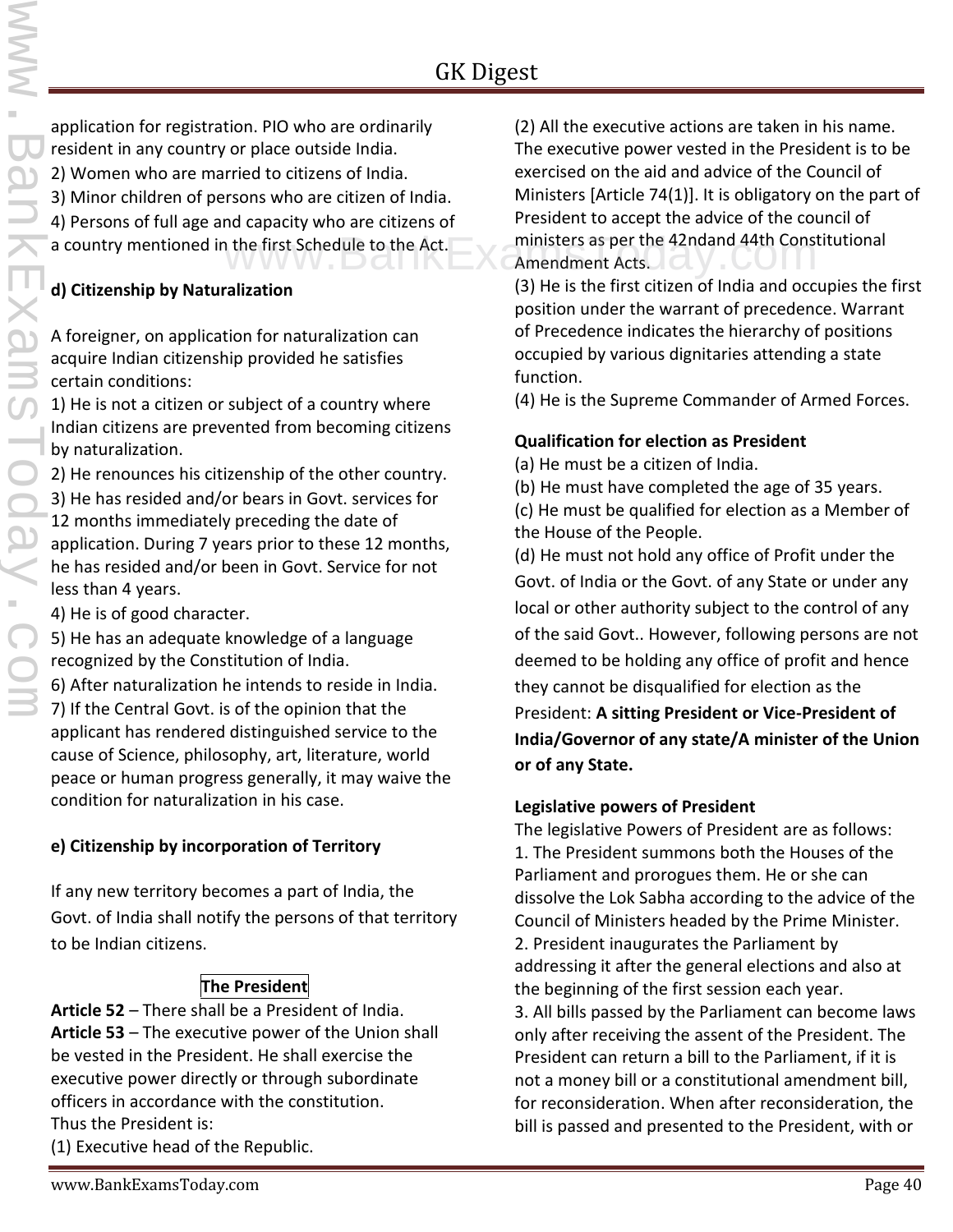without amendments; President is obliged to assent to it.

4. The President can also withhold his assent to the bill thereby exercising pocket veto.

5. When both Houses of the Parliament are not in session and if Govt. feels the need for immediate action, President can promulgate ordinances which have the same force and effect as laws passed by Parliament. Powers and functions of Prime Minister.<br>
Powers and functions of Prime Minister<br>
Powers and functions of Prime Minister

#### **Vice President of India**

The Vice-President is elected by an electoral college consisting of members of both Houses of Parliament, in accordance with the system of proportional representation by means of the single transferable vote and the voting in such election is by secret ballot. The Electoral College to elect a person to the office of the Vice-President consists of all members of both Houses of Parliament.

The Vice-President should not be a member of either House of Parliament or of a House of a Legislature of any state. If a member of either House of Parliament or of a House of a Legislature of any state is elected as Vice-President, he is deemed to have vacated his seat in that House on the date he/she enters his office as Vice-President.

#### **A person cannot be elected as Vice-President unless she/he-**

is a citizen of India has completed the age of 35 years is qualified for election as a member of the Council of **States** 

(Rajya Sabha). He holds any office of profit under the Govt. of India or a State Govt. or any subordinate local authority.

#### **PRIME MINISTER**

In the scheme of parliamentary system of government provided by the Constitution, the President is the nominal executive authority and Prime Minister is the real executive authority. The President is the head of the State while Prime Minister is the head of the government. **Appointment of the Prime Minister**

Article 75 says that the Prime Minister shall be appointed by the President. The President appoints the leader of the majority party in the Lok Sabha as the Prime Minister. But, when no party has a clear majority in the Lok Sabha, then the President may exercise his personal discretion in the selection and appointment of the Prime Minister.

The powers and functions of Prime Minister can be studied under the following heads:

 He recommends persons who can be appointed as ministers by the President.

 He can recommend dissolution of the Lok Sabha to the President at any time.

 He is thechairman of the Planning Commission, National Development Council, National Integration Council, Inter-State Council and National Water Resources Council.

#### **Central Council of Minister**

As the Constitution of India provides for a parliamentary system of government modelled on the British pattern, the council of ministers headed by the prime minister is the real executive authority is our politico-administrative system. Article 74 deals with the status of the council of ministers while Article 75 deals with the appointment, tenure, responsibility, qualification, oath and salaries and allowances of the ministers.

#### **Note:**

The total number of ministers, including the Prime Minister, in the Council of Ministers shall not exceed 15% of the total strength of the Lok Sabha. [91st Constitutional Amendment Act, 2003] The council of ministers shall be collectively responsible to the Lok Sabha. A person who is not a member of either House can also become a minister but he cannot continue as minister for more than six months unless he secures a seat in either House of Parliament (by election/nomination). [Art. 75(5)]

#### **PARLIAMENT OF INDIA The House of the People (Lok Sabha)**

The Lok Sabha is the popular house of the parliament because its members are directly elected by the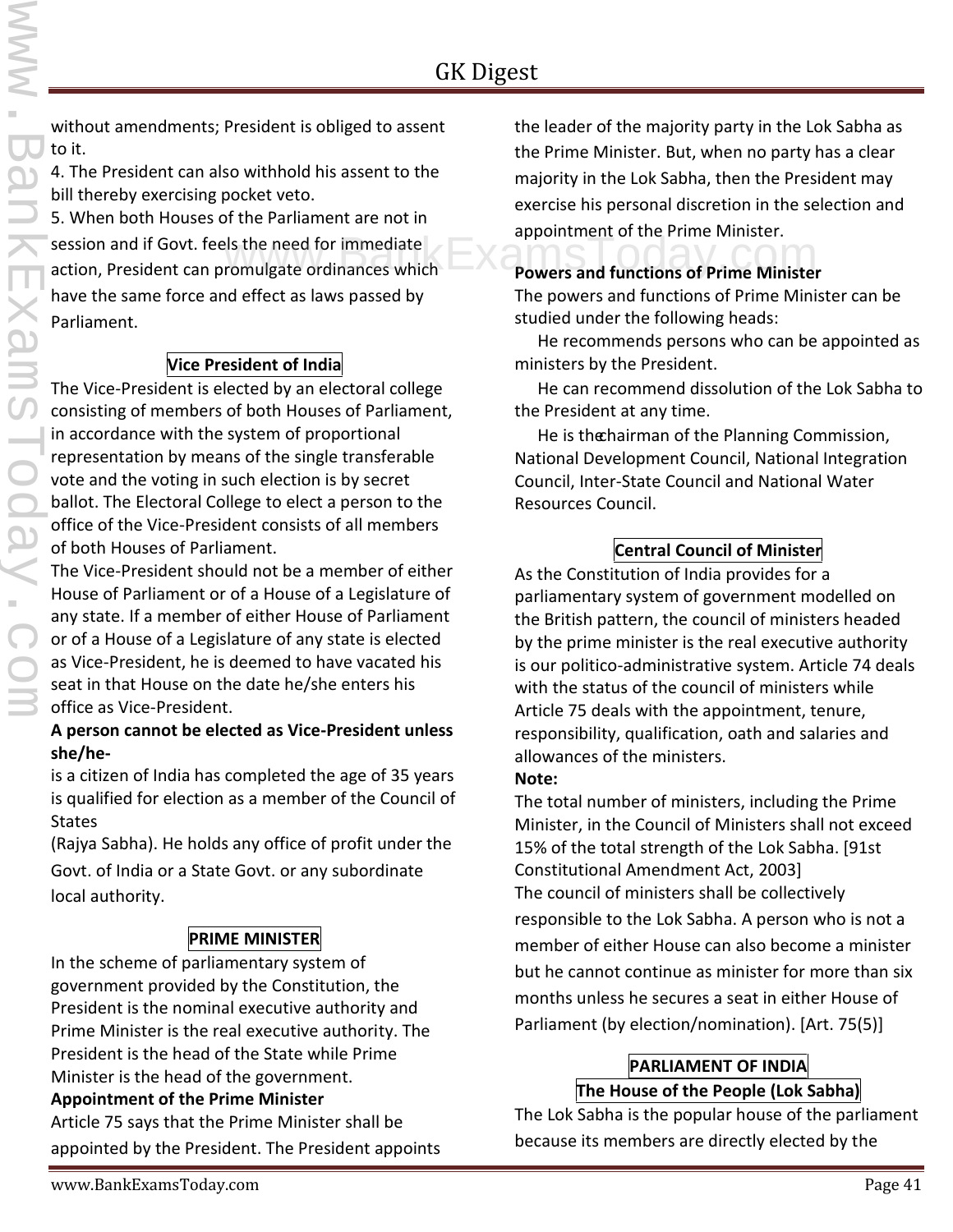common electorates of India. All the members of this House are popularly elected, except not more than two from the Anglo-Indian community, who can be nominated by the President. In the Constitution, the strength of the Lok Sabha is provisioned under Art. 81 to be not more than 552 (530 from the States, 20 from the Union Territories and 2 may be nominated from the Anglo-Indian community). Recently again, the Govt. has extended this freeze in the Lok Sabha seats till the year 2026 by Constitution (84th Amendment Act, 2001).

#### **Special Powers of the Lok Sabha**

There are certain powers, which are constitutionally granted to the Lok Sabha and not to the Rajya Sabha. These powers are-

1. Money and Financial Bills can only originate in the Lok Sabha.

2. In case of a Money Bill, the Rajya Sabha has only the right to make recommendation and the Lok Sabha may or may not accept the recommendation. Also, a Money Bill must be passed by the Upper House within a period of 14 days. Otherwise, the Bill shall be automatically deemed to be passed by the House. Thus, the Lok Sabha enjoys exclusive legislative jurisdiction over the passage of the Money Bills.

#### **RAJYA SABHA**

The Rajya Sabha (RS) or Council of States is the upper house of the Parliament of India. Membership is limited to 250 members, 12 of whom are nominated by the President of India for their contributions to art, literature, science, and social services. The remainder of the body is elected by the state and territorial legislatures. Members sit for six-year terms, with one third of the members retiring every two years. The Rajya Sabha meets in continuous sessions and, unlike the Lok Sabha, the lower house of Parliament, is not subject to dissolution. The Vice President of India (currently, Hamid Ansari) is the ex officio Chairman of the Rajya Sabha, who presides over its sessions. The Deputy Chairman who is

elected from amongst the RS's members, takes care of the day-to-day matters of the house in the absence of the Chairman.The Rajya Sabha held its first sitting on 13 May 1952.

#### **Leader of the House**

Besides the Chairman (Vice-President of India) and the Deputy Chairman (Vice-President of India) and<br>1552 (530 from the States, 20 the Deputy Chairman, there is also a function called Leader of the House. This is a cabinet minister - the prime minister if he is a member of the House, or another nominated minister. The Leader has a seat next to the Chairman, in the front row.

#### **MEMBER**

A person in order to be elected to the Rajya Sabha must

- (a) be a citizen of India,
- (b) be 30 years of age on more,

(c) not be holding any office of profit under the central or state Govt. or local body and (d) posses all other qualification prescribed by the act of parliament from time to time.

#### **Powers of Rajya Sabha**

So far as powers of Rajya Sabha is concerned it enjoys co-equal power with the Lok Sabha in respect of all bills other than money bill. In case of Money Bills Rajya Sabha has no powers Money Bills can only be introduced in the Lok Sabha. When it comes to the Rajya Sabha after being passed by the Lok Sabha, the former can keep it maximum for a period of 14 days only after which it is deemed to be passed.

#### **Governor**

The Governor is merely appointed by the President which really means, by the Union Council of Ministers. The Governor holds office during the pleasure of the President, there is no security of his tenure. He can be removed by the President at any time. There is no impeachment process for removal of Governors as prescribed in constitution in the case of President.

**The powers of Governors Executive Powers**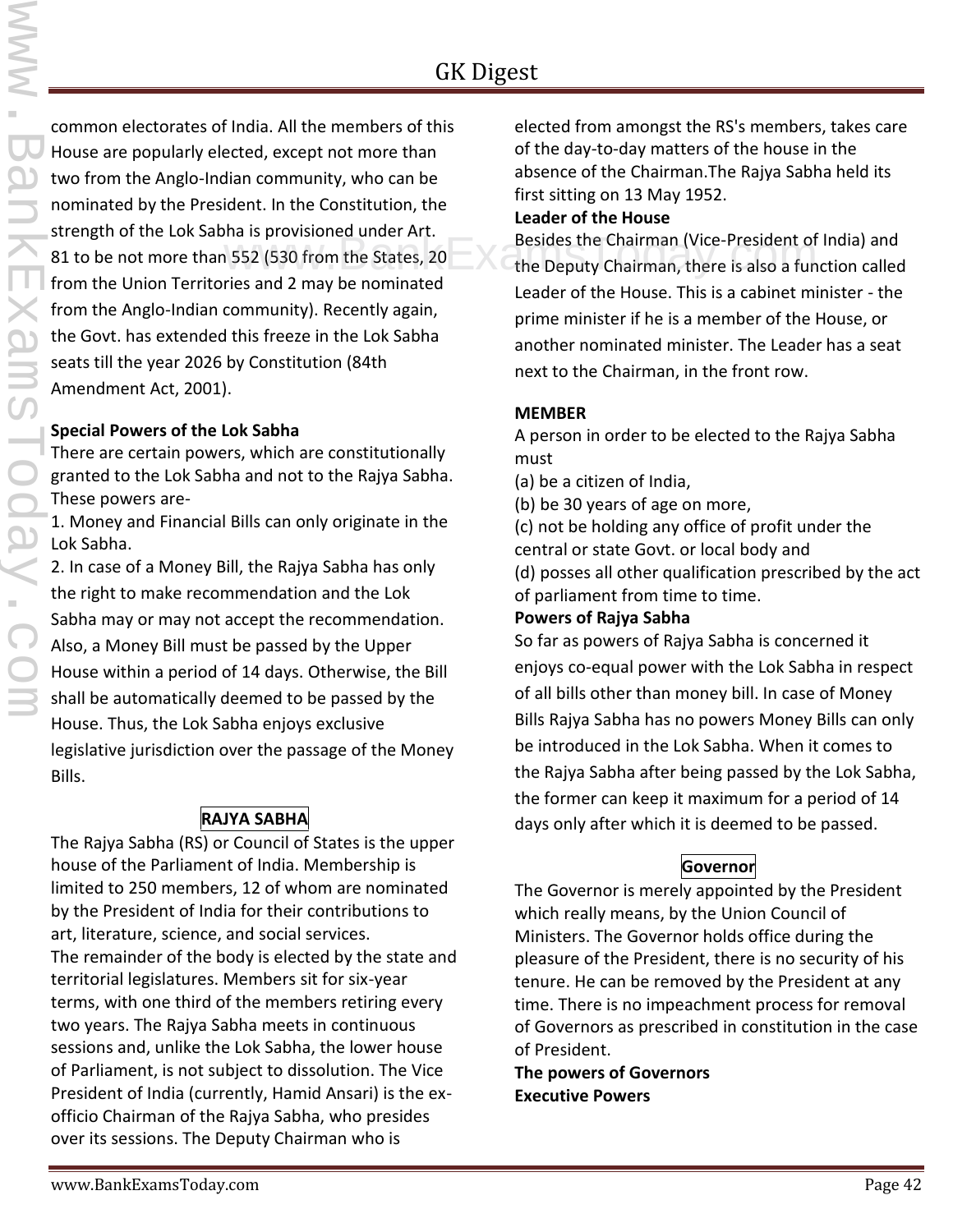The Governor appoints the Chief Minister who enjoys the support of the majority in the Vidhan Sabha.

The Governor also appoints the other members of the Council of Ministers and distributes portfolios to them on the advice of the Chief Minister. He/she also appoints the Advocate General and the chairman and members of the State Public Service Commission.

The Governor appoints the judges of the District Courts.

#### **Legislative Powers**

The Governor summons the sessions of both houses of the state legislature and prorogues them.

The Governor inaugurates the state legislature by addressing it after the assembly elections and also at the beginning of the first session every year.

The Governor can even dissolve the Vidhan Sabha. These powers are formal and the Governor while using these powers must act according to the advice of the Council of Ministers headed by the Chief Minister.

#### **Supreme Court of India**

Supreme Court of India is the highest judicial forum and final court of appeal. According to the Constitution of India, the role of the Supreme Court is that of a federal court and guardian of the Constitution.

#### **Composition of Supreme Court**

Under Article 124(1) the constitution originally provided for 1 Chief Justice of India and not more than 6 other judges. The constitution authorizes the Parliament to provide by law in fixing the Strength of the judges of the Supreme Court.

The Parliament passed the Supreme Court (Number of Judges) thus accordingly, a Constitutional Amendment Act in 2008 has increased the strength of Supreme Court to 31 (1 Chief Justice + 30 other judges).

#### **Qualification to be a judge of Supreme Court**

1. A person must be a citizen of India

2. He/she must have been, for at least five years, a Judge of a High Court or of two or more such Courts in succession

3. Or an Advocate of a High Court or of two or more such Courts in succession for at least ten years

the Chief Minister. 4. Or the person must be, in the opinion of the headvocate General and the service of the computer of the Advocate General and the service of the service of the service of the Advocate General and the s President, a distinguished jurist.

#### **Removal of judges of Supreme Court**

Article 124(4) provides for the removal of a judge of the Supreme Court. He is removed by the President upon an address by both the Houses of the Parliament supported by a majority of not less than 2/3rd of members present and voting and a majority of total strength of the House on the ground of misbehavior or incapacity.

**The President shall pass the order of removal in the same session in which the Parliament passed the resolution.** Article 124(5) confers the power on the Parliament to provide by law for the procedure for the Presentation of an address and for the investigation for proof of misbehavior or incapacity of a judge. Accordingly the Parliament passed Judges (Inquiry) Act 1968 which states that a resolution seeking the removal of a judge of

Supreme Court can be introduced in either House of Parliament.

It should be supported by not less than 100 member of Lok Sabha.

If it is to be introduced in Rajya Sabha it should be supported by no less than 50 members of Rajya Sabha.

#### **Some Important Points on SC**

**1.** The first woman judge of the Supreme Court was Justice Fatima Beevi in 1987. However, there has been no female Chief Justice

**2.** Ad hoc Judges:

a) Ad hoc Judges are non-Supreme Court judges who sit in the Supreme Court when there is insufficient quorum to perform the judicial duties.

b) Ad hoc Judges are appointed by the Chief Justice after obtaining consent from the President.

c) Serving(HC) and retired(SC & HC) judges of the Supreme Court (and High Courts) can sit and act as ad hoc Judges of the Supreme Court.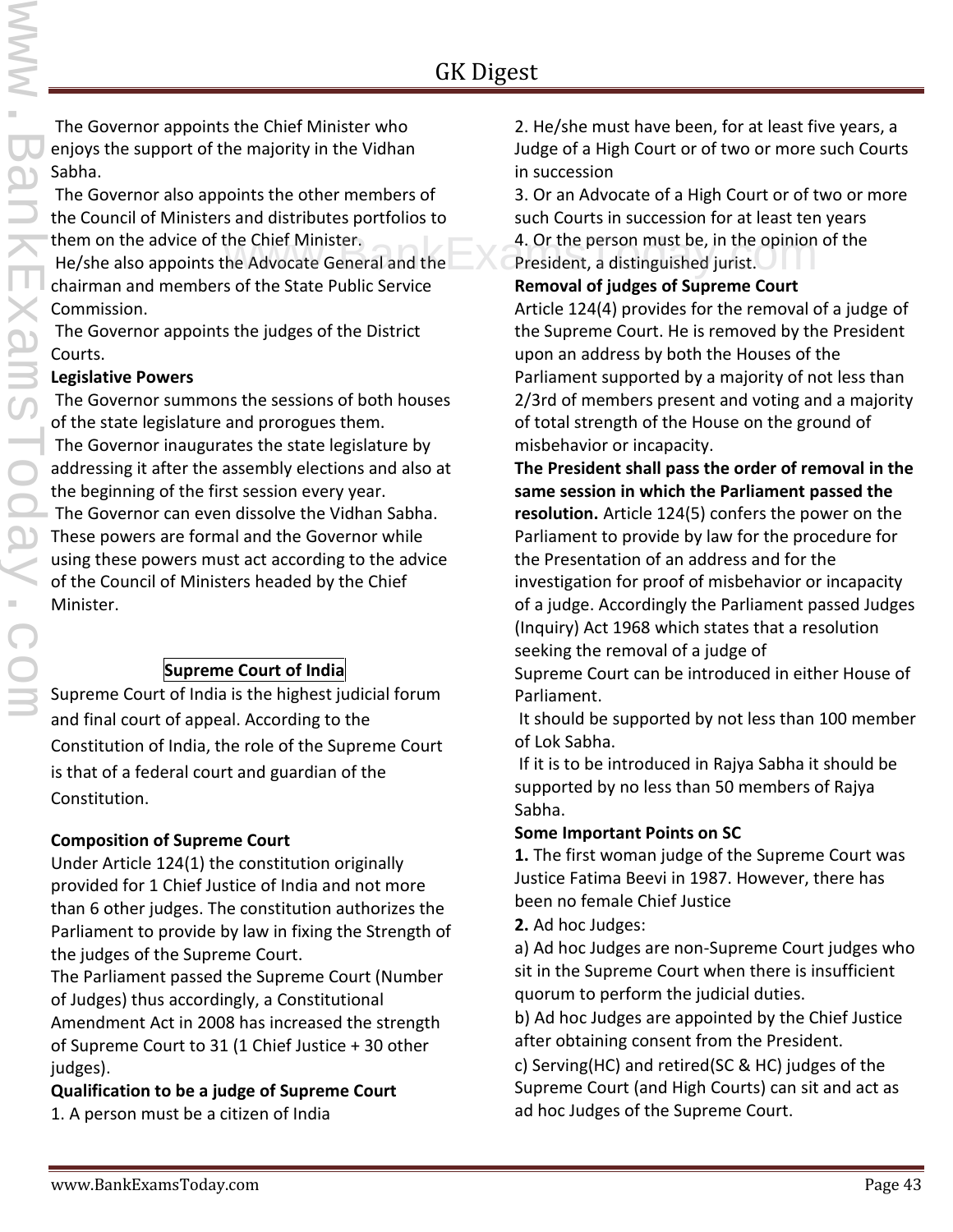d) Only such persons can be appointed as ad hoc Judges who are qualified to be appointed as a regular Judge of the Supreme Court

**3.** The Chief Justice administers the oath infront of the President.

**4.** The first Chief Justice of India was H J Kania (1950 – 1951).

**5.** The shortest tenure was for K N Singh (Nov 1991 – Dec 1991, UP)

**6.** The longest tenure was for Y V Chandrachud (1978 – 1985, Bombay)

#### **Geography**

#### **THE EARTH**

#### **Nebular Theory**

There are many ideas about the formation and evolution of the Solar System. The accepted idea is that 4.6 billion years ago, there was a very big cloud of gas in our area of space, known as a nebula. The Nebula eventually became so big that gravity pulled all the gas to the center. Eventually because of all the gas it became so hot there that some hydrogen atoms fused together to make helium. As they did this a lot of energy was let out. All this energy eventually made the Sun. The leftover gas and dust made the planets, their moons, asteroids and all other objects in the Solar System. Scientists think now that solar systems are created out of a huge cloud of gas. The process by which the solar sytems are created is called the Nebular Theory.

#### **THE ORIGIN OF EARTH**

The formation of Earth occurred as part of the formation of the Solar System. It started as a large rotating cloud of dust and gas.

This cloud, the solar nebula, was composed of hydrogen and helium produced in the Big Bang, as well as heavier elements produced in supernovas. Then, about 4.68×109 years ago, the solar nebula began to contract, rotate and gain angular momentum.

This may have been triggered by a star in the region exploding as a supernova, and sending a shock wave through the solar nebula.

As the cloud rotated, it became a flat disc perpendicular to its axis of rotation. Most of the mass concentrated in the middle and began to heat up. e of India was H J Kania (1950 concentrated in the middle and began to heat up.<br>Meanwhile, the rest of the disc began to break up into rings, with gravity causing matter to condense around dust particles. Small fragments collided to become larger fragments, including one collection about 150 million kilometers from the center: this would become the Earth.

#### **THE LAST 2½ BILLION YEARS OR SO**

As soon as the oxygen was produced by photosynthesis it was taken out again by reacting with other elements (such as iron).This continued until about 2.1 billion years ago when the concentration of oxygen increased markedly. As oxygen levels built up and then . . . . . . The ozone layer was formed which started to filter out harmful ultraviolet rays. This allowed the evolution of new living organisms in the shallow seas.

#### **Earth Solar System**

Earth solar system consists of :

• The Sun • The Planets

• Dwarf Planets and countless fragments of left – overs called asteroids, meteors, comets and satellites of the planets (Called small solar system Bodies).

#### **Solar System Some Facts**

- Biggest Planet : Jupiter
- Smallest Planet : Mercury
- Nearest Planet to Sun : Mercury
- Farthest Planet from Sun : Neptune
- Nearest Planet to Earth : Venus
- Brightest Planet : Venus
- Brightest star after Sun : Sirius
- Planet with maximum satellites: Jupiter
- Coldest Planet : Neptune
- Hottest Planet : Venus
- Heaviest Planet : Jupiter
- Red Planet : Mars
- Biggest Satellite : Gannymede
- Smallest Satellite : Deimos
- Blue Planet: Earth
- Morning/Evening Star : Venus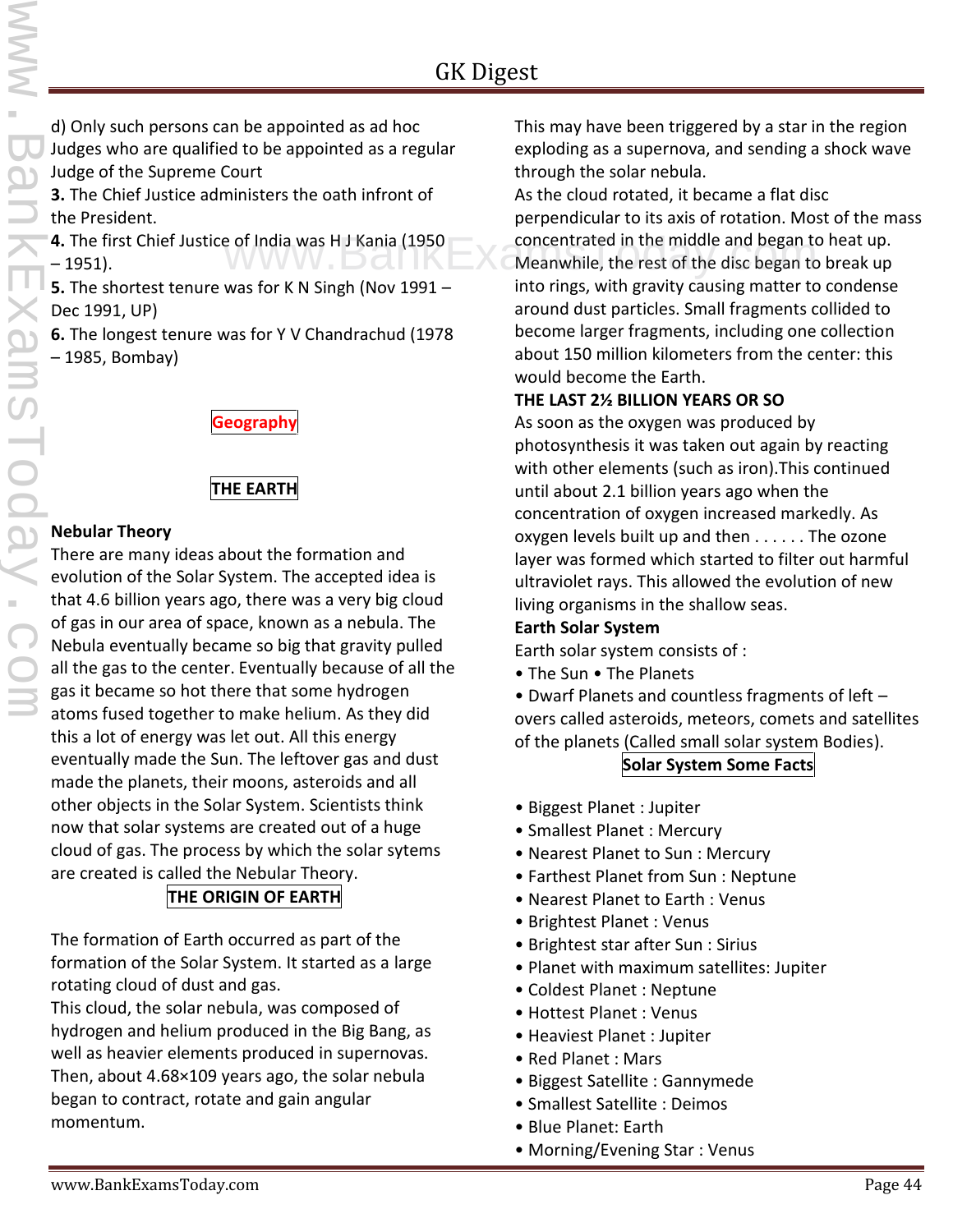- Earth's Twin : Venus
- Green Planet : Neptune
- Planet with a big red spot : Jupiter
- Lord of the Heavens : Jupiter
- Greatest Diurnal Temperature: Mercury

#### **Important Parallels of Latitude**

**1. The Tropic of Cancer :**It is in the northern hemisphere at an angular distance of 23 1/2° (23°30'N) from the equator.

**2. The Tropic of Capricorn :**It is in the southern hemisphere at an angular distance of 23 1/2° (23°30'S) from the equator.

**3. The Arctic Circle :**It lies at a distance of 66 1/2° (66°30'N) north of the equator.

**4. The Antarctic Circle :**It lies at a distance of 66 1/2° (66°30'S) south of the equator. There are two solstices each year, called the Summer Solstice and the Winter Solstice.

**Summer Solstice :**The day of 21st June when the sun is vertically overhead at the Tropic of Cancer (23°30'N).

**Winter Solstice :**The day of 22nd December when the sun is vertically overhead at the Tropic of Capricorn (23°30'S).

#### **Meridians of Longitude**

The semi-circles running from pole to pole or from north to south are known as meridians of longitude and distance between them is measured in degrees of longitude. Greenwich Meridian or Prime Meridian with a value of 0° longitude serves as a common base for numbering meridians of longitude lying on either side of it  $-$  east as well as west. There are 360 meridians including Prime Meridian. Each degree of a longitude is divided into sixty equal parts, each part is called a minute. Each minute is again divided into sixty equal parts, each part being called a second.

**Local Time :**Local time of any place is 12 noon when the sun is exactly overhead. It will vary from the Greenwich time at the rate of four minutes for each degree of longitude.

**Greenwich Mean Time :**The time at 0° longitude is called Greenwich Mean Time. It is based on local

time of the meridian passing through Greenwich near London.

**Indian Standard Time :**It is fixed on the mean of 82 1/2°E Meridian, a place near Allahabad. It is 5

1/2hours ahead of Greenwich Mean Time.

#### **Facts about earth**

 $www.BankEx$  Facts about earth of all planets.

- **Earth Circumference**: 40,232 Kilometers.
- **Earth Area**: 510 million Square Kilometers
- **Average distance from sun:** 149 million Kilometers.

• **Earth Perihelion:** Nearest position of earth to sun. The earth reaches its perihelion on January 3 every year at a distance of about 147 million-Kilometers.

• **Aphelion:** Farthest position of earth from sun. The earth reaches its aphelion on July 4, when the earth is at a distance of 152 million Kilometers.

• The shape of the earth is oblate spheroid or oblate ellipsoid (i.e. almost spherical, flattened a little at the poles with a slight bulge at the centre).

#### **Types of Earth Movements:**

1. Rotation or daily movement.

2. Revolution or annual movement.

#### **Earth Rotation**

• Spins on its imaginary axis from west to east in 23 hrs, 56 min and 40.91 sec.

• Rotational velocity at equator is 1667 Kilometers/h and it decreases towards the poles, where it is zero. **Earth's rotation results in**

i. Causation of days and nights;

ii. A difference of one hour between two meridians which are 15° apart;

iii. Change in the direction of wind and ocean currents; Rise and fall of tides everyday.

iv. The longest day in North Hemisphere is June 21, while shortest day is on 22 Dec (Vice-versa in S.Hemisphere).

• Days and nights are almost equal at the equator. **Earth Revolution**

• It is earth's motion in elliptical orbit around the sun. Earth's average orbital velocity is 29.79 Kilometers/s.

• Takes 365 days, 5 hrs, 48 min and 45.51 sec. It results in one extra day every fourth year.

**Earth Eclipses Earth Lunar Eclipse**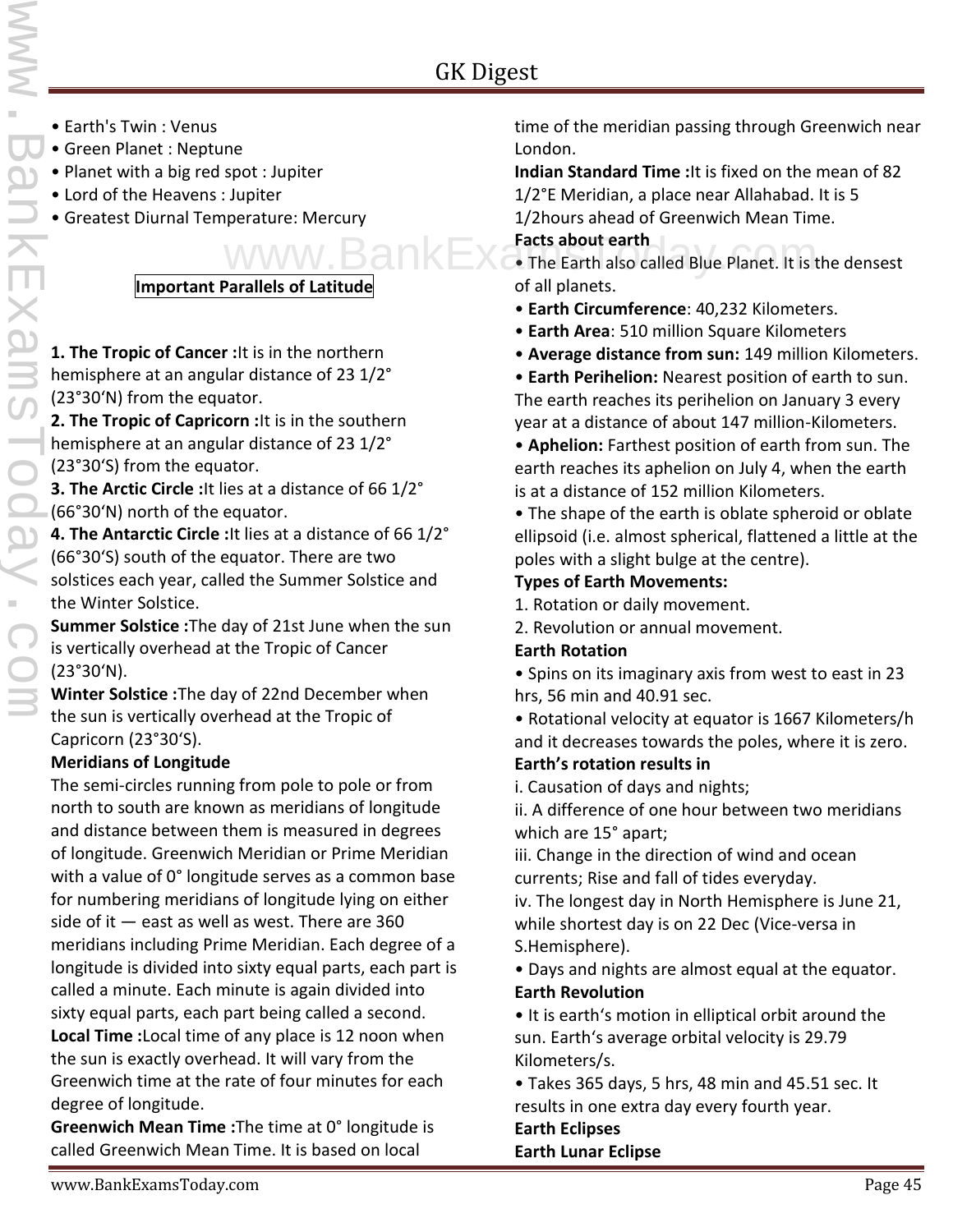· When earth comes between sun and moon.

· Occurs only on a full moon day. However, it does not occur on every full moon day because the moon is so small and the plane of its orbit is tilted about 5° with respect to the plane of the earth's orbit. It is for this reason that eclipses do not occur every month. · This light is red because the atmosphere scatters the other colors present in sunlight in greater amounts than it does red.

#### **Earth Solar Eclipse**

A **solar eclipse** is a type of eclipse that occurs when theMoon passes between the Sun and Earth, and the Moon fully or partially blocks ("occults") the Sun. This can happen only at new moonThe layering of Earth is categorized as Lithosphere, Asthenosphere, Upper mantle, Lower mantle, Outer core, and the Inner core.

The earth's interior has three different layers; they are

(i) the crust (ii) mantle and (iii) the core.

#### **a) Earth's Crust:**

All of the Earth's landforms (mountains, plains, and plateaus) are contained within it, along with the oceans, seas, lakes and rivers. There are two different types of crust: thin oceanic crust that underlies the ocean basins and thicker continental crust that underlies the continents. These two different types of crust are made up of different types of rock. The boundary between the crust and the mantle is Mohorovicic Discontinuity.

**b) Earth's Mantle:** It is the thick, dense rocky matter that surrounds the core with a radius of about 2885 km. The mantle covers the majority of the Earth's volume. This is basically composed of silicate rock rich in iron and magnesium. This layer is separated from the core by Gutenberg-Wiechert Discontinuity. The outer and the inner mantle are separated by another discontinuity named Repetti discontinuity. **c) Earth's Core:** Earth's Core is thought to be composed mainly of an iron and nickel alloy. The core is earth's source of internal heat because it contains radioactive materials which release heat as they break down into more stable substances.

#### **ATMOSPHERE**

Atmosphere is a thick gaseous envelope that surrounds the earth and extends thousands of kilometers above the earth's surface. Much of the life on the earth exists because of the atmosphere otherwise the earth would have been barren. S do not occur every month.<br>Se the atmosphere scatters and Oxygen comprise 99% of the total<br>Notice of the atmosphere. volume of the atmosphere.

#### **Structure of the Atmosphere**

The atmosphere consists of almost concentric layers of air with varying density and temperature.

#### **a) Troposphere:**

• Lowest layer of the atmosphere.

• The height of troposphere is 16 km thick over the equator and 10 km thick at the poles.

• All weather phenomena are confined to troposphere (e.g. fog, cloud, frost, rainfall, storms, etc.)

• Temperature decreases with height in this layer roughly at the rate of 6.5° per 1000 metres, which is called **normal lapse rate.**

• Upper limit of the troposphere is called **tropopause** which is about 1.5 km.

#### **b) Stratosphere:**

• The stratosphere is more or less devoid of major weather phenomenon but there is circulation of feeble winds and cirrus cloud in the lower stratosphere.

• Jet aircrafts fly through the lower stratosphere because it provides perfect flying conditions.

• Ozone layer lies within the stratosphere mostly at the altitude of 15 to 35 km above earth's surface.

• Ozone layer acts as a protective cover as it absorbs ultra-voilet rays of solar radiation.

• Depletion of ozone may result in rise of temperature of ground surface and lower atmosphere.

• Temperature rises from -60°C at the base of the stratosphere to its upper boundary as it absorbs ultra-voilet rays.

• Upper limit of the Stratosphere is called **stratopause.**

#### **c) Mesosphere**

- Mesosphere extends to the height of 50-90 km.
- Temperature decreases with height. It reaches a
- minimum of -80°C at an altitude of 80-90 km
- The upper limit is called **mesopause**.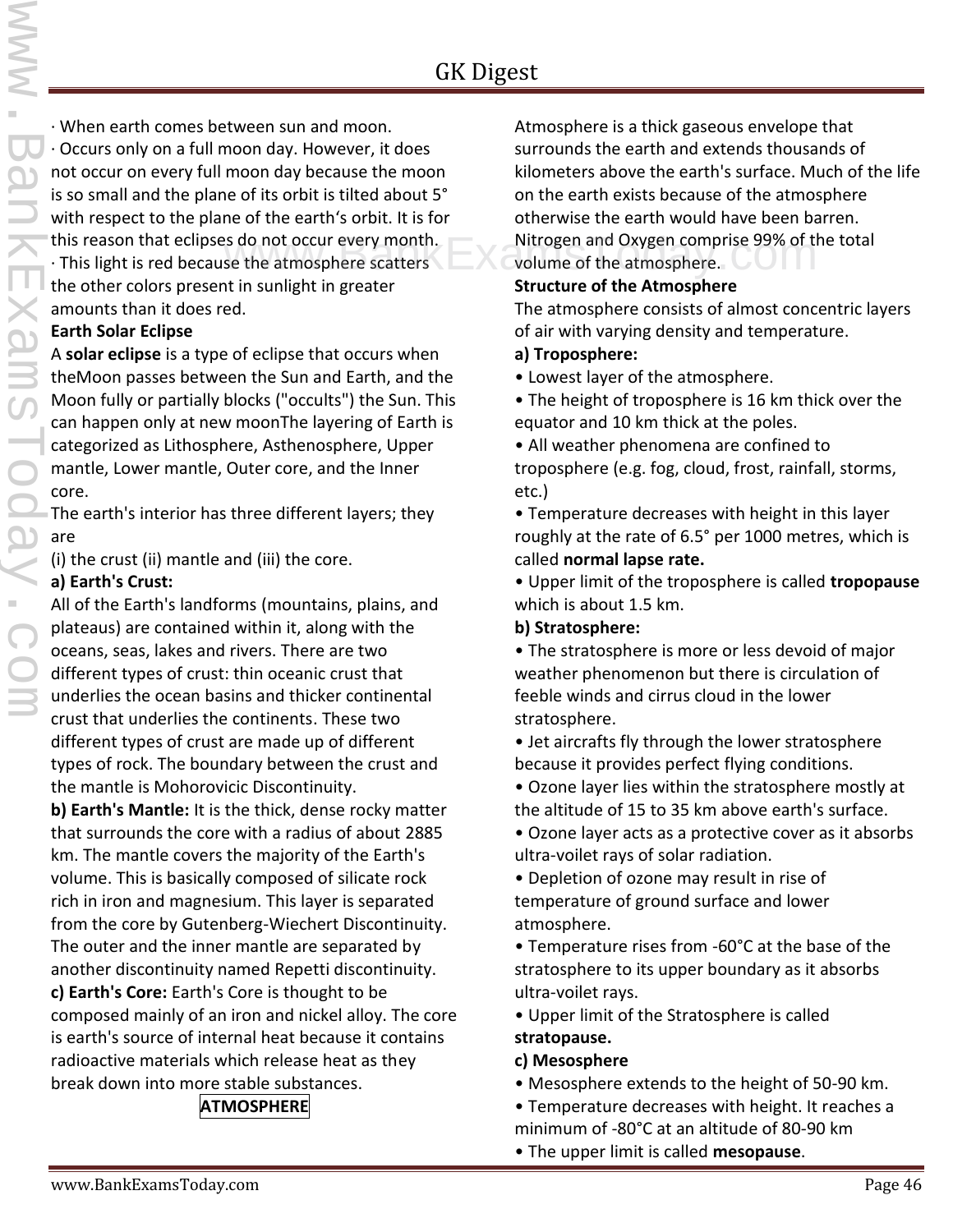#### **d) Thermosphere**

- It lies at 80 km to 640 km above the earth's surface.
- It is also known as ionosphere.

• Temperature increases rapidly with increasing height.

• It is an electrically charged layer. This layer is produced due to interaction of solar radiation and the chemicals present, thus disappears with the sunset.

• There are a number of layers in thermosphere e.g. D-layer, E-layer, F-layer and G-layer.

• Radio waves transmitted from earth are reflected back to the earth by these layers.

#### **e) Exosphere**

• This is the uppermost layer of the atmosphere extending beyond the ionosphere.

• The density is very low and temperature becomes 5568°C.

• This layer merges with the outer space.

#### **About Ionosphere**

At heights of 80 km (50 miles), the gas is so thin that free electrons can exist for short periods of time before they are captured by a nearby positive ion. This portion of the atmosphere is ionized and contains plasma which is referred to as the ionosphere. The Ultraviolet (UV), X-Ray and shorter wavelengths of solar radiation ionizes the atmosphere. The ionosphere is broken down into the D, E and F regions.

#### **PRESSURE AND WIND BELTS**

Air pressure is thus defined as total weight of a mass of column of air above per unit area at sea level. The amount of pressure exerted by air at a particular point is determined by temperature and density which is measured as a force per unit area.

**• Aneroid Barometer-**It is the most common type barometer used in homes.

#### **OCEANS**

**Arctic Ocean--** The Arctic Ocean is the smallest of the world's five oceans. The Northwest Passage (US and Canada) and Northern Sea Route (Norway and Russia) are two important seasonal waterways. It is a body of water between Europe, Asia, and North America, mostly north of the Arctic Circle. **Lowest point:** Fram Basin

**Major chokepoint** is the Southern Chukchi Sea

**Ports and harbors:** Churchill (Canada), Murmansk (Russia), Prudhoe Bay (US)

**Atlantic Ocean--** The Atlantic Ocean is the second largest of the world's five oceans. The Kiel Canal (Germany), Oresund (Denmark-Sweden), Bosporus (Turkey), Strait of Gibraltar (Morocco-Spain), and the arged layer. This layer is (Turkey), Strait of Gibraltar (Morocco-Spain), and the<br>ction of solar radiation and Saint Lawrence Seaway (Canada-US) are important strategic access waterways.

> It is a body of water between Africa, Europe, the Southern Ocean, and the Western Hemisphere. **It includes** includes Baltic Sea, Black Sea, Caribbean Sea, part of the Drake Passage, Gulf of Mexico, Mediterranean Sea, and other tributary water bodies.

> **Lowest point:**Milwaukee Deep in the Puerto Rico Trench

**Major chokepoints** include the Dardanelles, Strait of Gibraltar, access to the Panama and Suez Canals. The **Equator** divides the Atlantic Ocean into the North Atlantic Ocean and South Atlantic Ocean. **Kiel Canal and Saint Lawrence Seaway** are two important waterways.

#### **Indian Ocean**

The Indian Ocean is the third largest of the world's five oceans. Four critically important access waterways are the Suez Canal (Egypt), Bab-el Mandeb (Djibouti-Yemen), Strait of Hormuz (Iran- Oman), and Strait of Malacca (Indonesia-Malaysia). **It is a** body of water between Africa, the Southern Ocean, Asia, and Australia. It includes Andaman Sea, Arabian Sea, Bay of Bengal, Flores Sea, Gulf of Aden, Gulf of Oman, Java Sea, Red Sea, Strait of Malacca, Timor Sea, and other tributary water bodies.

#### **Pacific Ocean**

The Pacific Ocean is the largest of the world's five oceans. Strategically important access waterways include the La Perouse, Tsugaru, Tsushima, Taiwan, Singapore, and Torres Straits.

It is body of water between the Southern Ocean, Asia, Australia, and the Western Hemisphere. It includes Bali Sea, Bering Sea, Coral Sea, East China Sea, Gulf of Alaska, Philippine Sea, Sea of Japan, Sea of Okhotsk, Tasman Sea, and other tributary water bodies.

**Lowest point:** Challenger Deep in the Mariana Trench.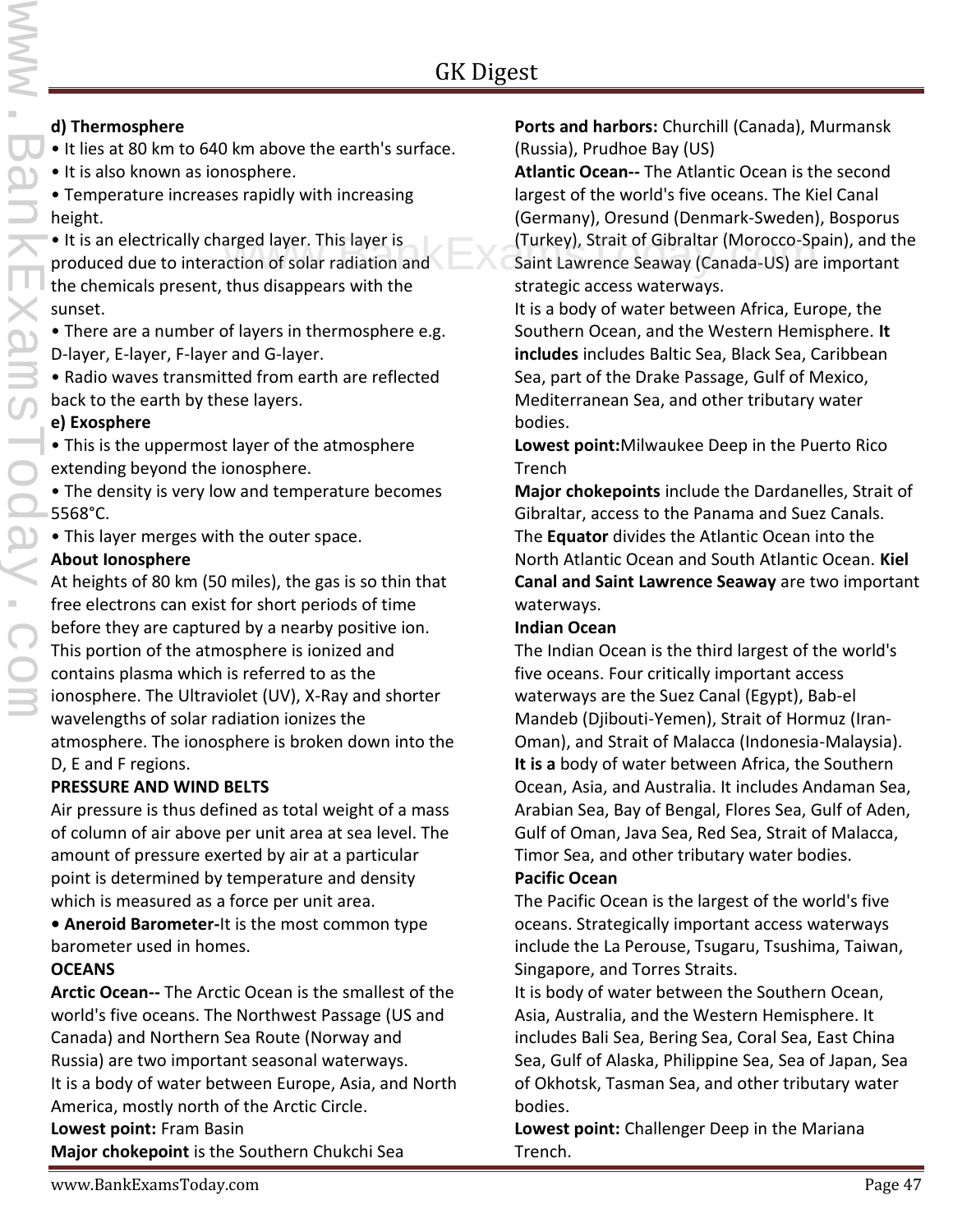The **major chokepoints** are the Bering Strait, Panama Canal, Luzon Strait, and the Singapore Strait; the Equator divides the Pacific Ocean into the North Pacific Ocean and the South Pacific Ocean. **Ports and harbors:** Bangkok (Thailand), Los Angeles (US), Manila (Philippines), Pusan (South Korea), San Francisco (US), Seattle (US), Shanghai (China), Singapore, Sydney (Australia), Vladivostok (Russia). **SOUTHERN OCEAN--**The Southern Ocean is the fourth largest of the world's five oceans. It is a body of water between 60 degrees south latitude and Antarctica. It includes Amundsen Sea, Bellingshausen Sea, part of the Drake Passage, Ross Sea, a small part of the Scotia Sea, Weddell Sea, and other tributary water bodies. es), Pusan (South Korea), San<br>(US), Shanghai (China), **Website Limbus System and A**lternative Communist

**Lowest point:** southern end of the South Sandwich Trench.

**The major chokepoint** is the Drake Passage between South America and Antarctica.

**Ports and harbors:** McMurdo, Palmer, and offshore anchorages in Antarctica.

#### **TIDES**

The tide is the periodic rise and fall of the sea levels caused by the combined effects of the gravitational forces exerted by the Moon and Sun and rotation of the earth. Most places in the ocean usually experience two high tides and two low tides each day (semidiurnal tide), but some locations experience only one high and one low tide each day (diurnal tide). The times and amplitude of the tides at the coast are influenced by the alignment of the Sun and Moon, by the depth of the ocean, and by the shape of the coastline and near-shore bathymetry. When the moon exerts gravitational force on the earth the tidal bulge moves out and causes high tide. Simultaneously on the side

opposite to that place on the earth i.e. just at 180° to it, also experiences the tidal bulge due to reactionary force (centrifugal) of the gravitational (centripetal) force. Thus two tides are experienced twice at every place on the earth's water surface within 24 hours. Due to the cyclic rotation of the earth and moon, the tidal cycle is 24 hours and 52 minutes long.

## **RIVERS OF INDIA**

In India, the rivers can be divided into two main groups:

**Himalayan Rivers--**1) Indus 2) Ganga 3) Bhramputra **Peninsular Rivers--**1) East flowing 2) West flowing **HIMALAYAN RIVERS OF INDIA**

It has a total length of 2880 km (709 km in India). Rises in Tibet (China) near Mansarovar Lake. In Jammu and Kashmir, its Himalayan tributaries are: Zanskar, Dras, Gartang, Shyok, Shigar, Nubra, Gilgit, etc. Its most important tributaries, which join Indus at various places, are: Jhelum, Chenab (1800 km), Ravi, Beas & Satluj.

**Sources:** Jhelum from Verinag (SE Kashmir), Ravi from Kullu Hills near Rohtang Pass in Himachal Pradesh, Beas from a place near Rohtang Pass in Himachal Pradesh and Satluj from Mansarovar – Rakas lakes in W. Tibet.

#### **THE GANGA SYSTEM**

It is 2525 km long of which 1450 km is in Uttarakhand and UP, 445 km in Bihar and 520 km in West Bengal. The Ganga, thehead stream is constituted of two main rivers – Bhagirthi and Alaknanda, which combine at Devprayag to form Ganga.

**Sources:** Bhagirthi from Gaumukh, Alaknanda from Badrinath, Mandakini from Kedarnath (all from Uttarakhand).

Yamuna (1375 km) is its most important tributary (on right bank). It rises at the Yamunotri glacier in Uttarakhand. It runs parallel to Ganga for 800km and joins it at Allahabad. Important tributaries of Yamuna are Chambal, Betwa (480 km) and Ken (all from south).

Apart from Yamuna, other tributaries of Ganga are Ghaghra (1080 km), Son (780 km), Gandak (425 km), Kosi (730 km), Gomti (805 km), Damodar (541 km). Kosi is infamous as \_Sorrow of Bihar', while Damodar gets the name \_Sorrow of Bengal' as these cause floods in these regions. Hooghli is a distributory of Ganga flowing through Kolkata.

#### **THE BRAHMAPUTRA SYSTEM**

It has a total length of 2900 km. It rises in Tibet (from Chemayungdung glacier), where it is called Tsangpo, and enters the Indian territory (in Arunachal Pradesh) under the name Dihang. Important Tributaries: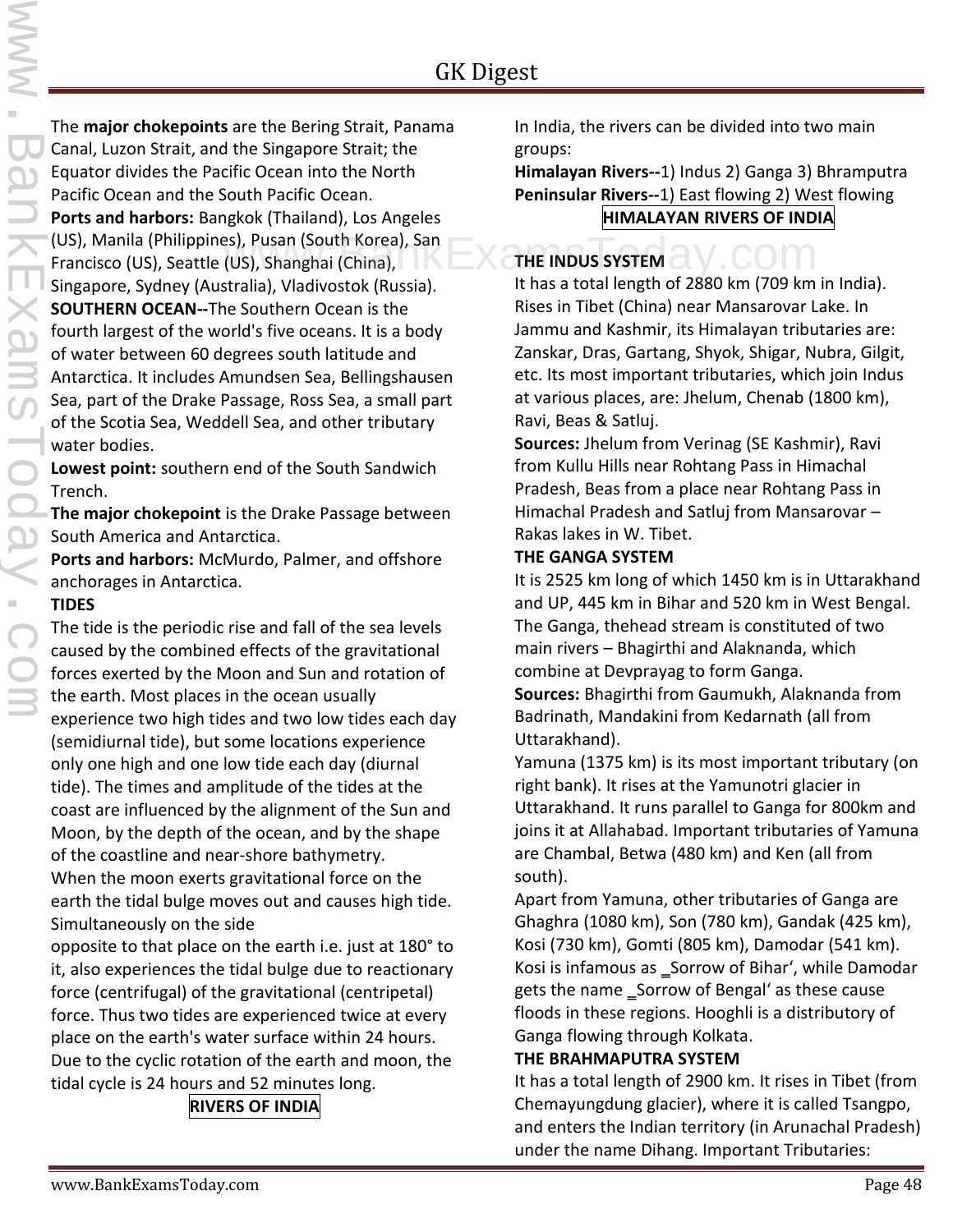Subansiri, Kameng, Dhansiri, Manas, Teesta. In Bangladesh, Brahmaputra is known by the name of Jamuna while Ganga gets the name Padma. Their combined stream is known as Padma only. Meghna is the most important distributory before it enters the Bay of Bengal.

The combined stream of Ganga and Brahmaputra forms the biggest delta in the world, the Sundarbans, covering an area of 58,752 sq. km. Its major part is in Bangladesh.

On Brahmaputra is the river island, Majuli in Assam, the biggest river island in the world.

**Brahmaputra, or the Red River,** is navigable for a distance of 1384 km up to Dibrugarh and serves as an excellent inland water transport route.

#### **RIVERS OF THE PENINSULA IN INDIA**

#### **A. EAST FLOWING RIVERS OF INDIA (OR DELTA FORMING RIVERS)**

**Mahanadi River (858 km)** : Rises in Raipur distt. in Chhatisgarh. **Godavari River (1465 km)** : Also called Vriddha Ganga or Dakshina Ganga. It is the longest peninsular river. Rises in Nasik. Main tributaries: Manjra, Penganga, Wardha, Indravati, Wainganga, etc.

**Krishna River (1327 km)** : Rises in Western Ghats near Mahabaleshwar. Main tributaries: Koyna, Dudhganga, Panchganga, Malprabha, Bhima, Tungabhadra, etc.

**Cauvery River (805 km)** : It is the largest peninsular river (maximum amount of water). Infact, it is the only peninsular river which flows almost throughout the year. Known as the Ganga of the South'. It rises from the Brahmagir range of Western Ghats. Main tributaries: Hemavati, Lokpawni, Shimsa.

**Swarnarekha River (395 km) and Brahmani (705 km)** : Rises from Ranchi Plateau.

#### **B. WEST FLOWING RIVERS IN INDIA**

**Narmada River (1057 km)** : Rises in Amarkantak Plateau and flows into Gulf of Khambat. It forms the famous Dhuan Dhar Falls near Jabalpur. Main tributaries: Hiran, Burhner, Banjar, Shar, Shakkar, Tawa, etc.

**Tapti River (724 km)** : Rises from Betul distt in Maharashtra. Also known as twin or handmaid of Narmada. Main tributaries: Purna, Betul, Arunavati, Ganjal, etc.

**Sabarmati River (416 km)** : Rises from Aravallis in Rajasthan.

**Mahi River (560 km)** : Rises from Vindhyas in Maharashtra.

Maharashtra.<br> **Luni River (450 km)** : Rises from Aravallis. Also called Salt River. It is finally lost in the marshy grounds at the head of the Rann of Kuchchh.

**Sharavati** is a west flowing river of the Sahyadris. It forms the famous Jog or Gersoppa or Mahatma Gandhi Falls (289 m), which is the highest waterfall in India.

**Note:** The largest man-made lake in India is Indira Sagar Lake, which is the reservoir of Sardar Sarovar Project, Onkareshwar Project and Maheshwar Project in Gujarat-MP.

Chilka Lake (Orissa) is the largest brackish water lake of India. Otherwise also, it is the largest lake of India. Wular Lake (J & K) is the largest fresh water lake of India. Dul Lake is also there in J & K. From Sambhar and Didwana Lake (Rajasthan), salt is produced. Other important lakes are Vembanad in Kerala and Kolleru & Pulicat in Andhra Pradesh.

The three important Gulfs in the Indian Territory are: **Gulf of Kuchch (west of Gujarat)** : Region with highest potential of tidal energy generation

**Gulf of Cambay or Gulf of Khambat (Gujarat)** : Narmada, Tapti, Mahi and Sabarmati drain into it. **Gulf of Mannar (south east of Tamil Nadu)** : Asia's first marine biosphere reserve.

#### **IMPORTANT RIVER VALLEY PROJECTS IN INDIA**

- **Bhakhra Nangal Project:** On Satluj in Punjab. Highest in India. Ht 226 m. Reservoir is called Gobind Sagar Lake \
- **Mandi Project:** On Beas in H.P
- **Chambal Valley Project:** On Chambal in M.P & Rajasthan. 3 dams are there: Gandhi Sagar Dam, Rana Pratap sagar Dam and Jawahar Sagar dam
- **Damodar Valley Project:** On Damodar in Bihar.
- **Hirakud:** On Mahanadi in Orissa. World's longest dam: 4801 m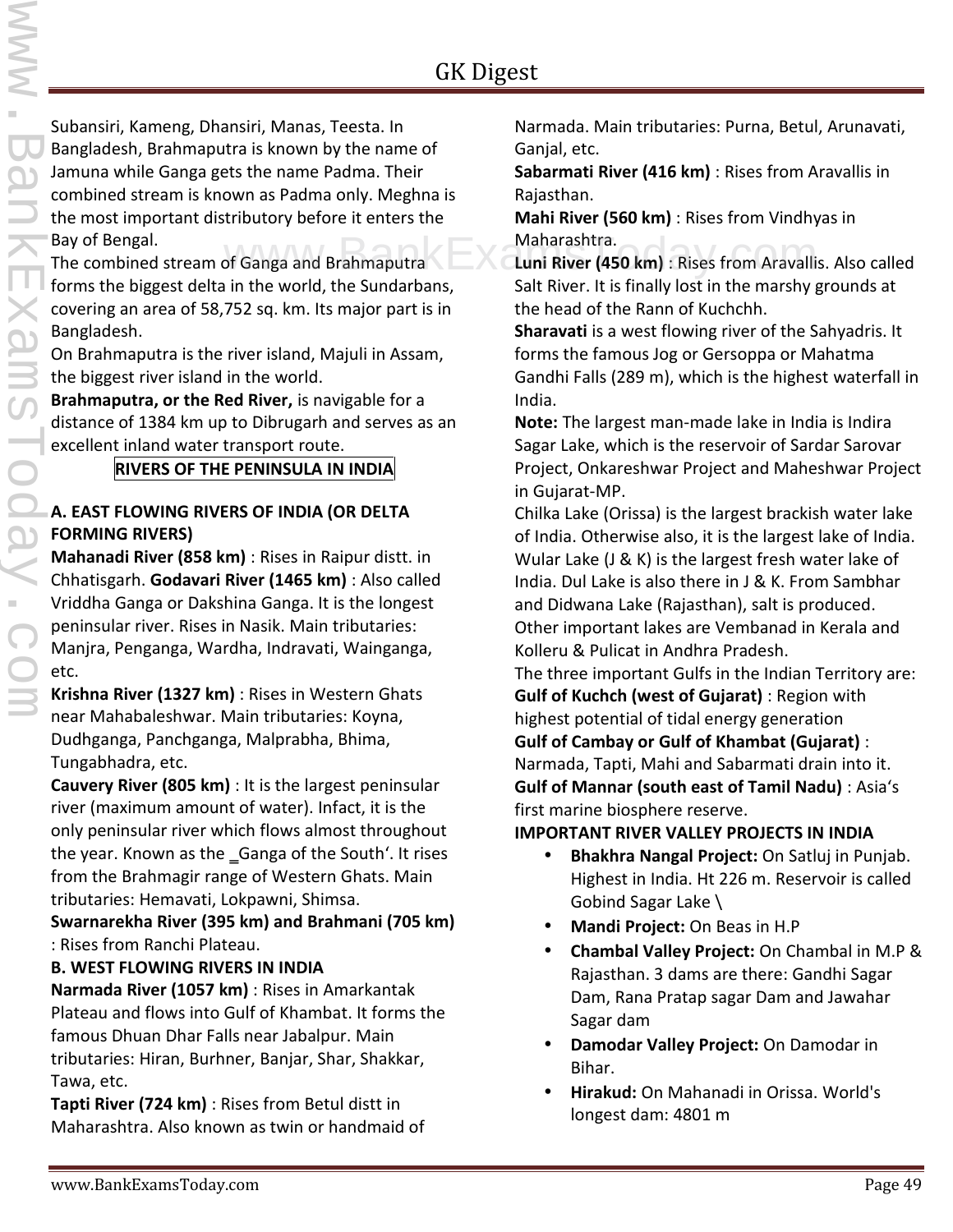- **Rihand :**On Son(river) in Mirzapur. Reservoir is called Govind Vallabh Pant reservoir
- **Mayurkashi Project :** On Mayurkashi in W.B
- **Kakrapara Project :** On Tapi in Gujarat
- **Nizamsagar Project:** On Manjra in A.P
- **Nagarjuna Sagar Project :** On Krishna in A.P
- **Farakka Project:** On Ganga in W.B. Apart from power and irrigation it helps to remove silt for easy navigation

#### **Climate of INDIA**

India has tropical monsoon type of climate. **CLIMATE SEASONS IN INDIA**

In India, the year can be divided into four seasons, resulting from the monsoons which occur mainly due to the differential heating of land and movement of the sun's vertical rays.

The highest temperature experienced in South is in April while in North it is in May and June. **'Cherry Blossoms'** are there in Karnataka, beneficial to coffee plantation and **'Mango showers'** in elsewhere South India, which are beneficial to mango crops.

The south – west monsoon enters the country in two currents, one blowing over the Bay of Bengal and the other over the Arabian Sea. This monsoon causes rainfall over most of the country (except Tamil Nadu and Thar Desert area).

The Bay of Bengal branch after crossing the deltaic region enters the Khasi valley in Meghalaya and gets entrapped in it due to funnel shape of the region. It strikes Cherrapunji in a perpendicular direction causing heavies rainfall in Mausryam (Approx. 1400 cm). From mid-Sept to mid-Dec, the monsoon retreats. As the sun's vertical rays start shifting towards the Tropic of Capricorn, the low pressure area starts moving south and winds finally start blowing from land to sea. This is called **north-east monsoon.** The withdrawal of monsoon is a much more gradual process than its onset. It causes rainfall in Tamil Nadu as the winds pick some moisture from Bay of Bengal. This explains the phenomenon why Tamil Nadu remains dry when the entire country receives rain and why it gets rain when practically the entire country is dry. **CLIMATIC REGIONS OF INDIA**

#### **India can be divided into a number of climatic regions.**

**Tropical Rain Forests in India** : Found in the west coastal plains, the Western Ghats and parts of Assam. Characterised by high temperatures throughout the year. Rainfall, though seasonal, is **heavy- about the year. Rainfall, though seasonal, i.**<br>In Project : On Krishna in A.P. **The axamsToday-about 200 cm annually during May-**November.

**Tropical Savanna Climate** : In most of the peninsula region except the semi-arid zone in the leeward side of the Western Ghats. It is characterized by long dry weather throughout winter and early summer and high temperature (above 18.2 Deg.c); annual rainfall varies from 76 cm in the west to 150 cm in the east. **Tropical Semi-Arid Steppe Climate** : It prevails in the rain-shadow belt running southward from Central Maharashtra to Tamil Nadu in the leeward side of the Western Ghats and the Cardamom Hills. It is characterized by low rainfall which varies from 38 cm to 80 cm, high temperature between 20 and 30. **Tropical and Subtropical Steppes** : Large areas in Punjab, Haryana and Kutch region. Temperature varies from 12-35 Deg.

**Soils**

#### 1. **Alluvial Soil**:

In India it covers about 40 per cent of the total land area. It is very fertile and contributes the largest share of agricultural wealth. Found mostly in the Northern Plains, starting from Punjab in the west to West Bengal and Assam in the east. The northern parts and the coastal areas of Gujarat also have some deposits of alluvial soil.

The fine particles of sand, silt and clay are called alluvium. The alluvial soil can be divided into a. Old alluvium, called bangar b. New alluvium, called khadar.

**Alluvial soil** is most suited to irrigation and can produce bumper crops of rice, wheat, maize, sugarcane, tobacco, cotton, jute, oilseeds, etc.

#### 2. **Black Soil**:

The black soil is locally called regur, a word derived from Telugu word \_reguda'. It is also called the Black Cotton Soil, as cotton is the most important crop grown in this soil. The black soil is mostly found in the Deccan Trap, covering large areas of Maharashtra,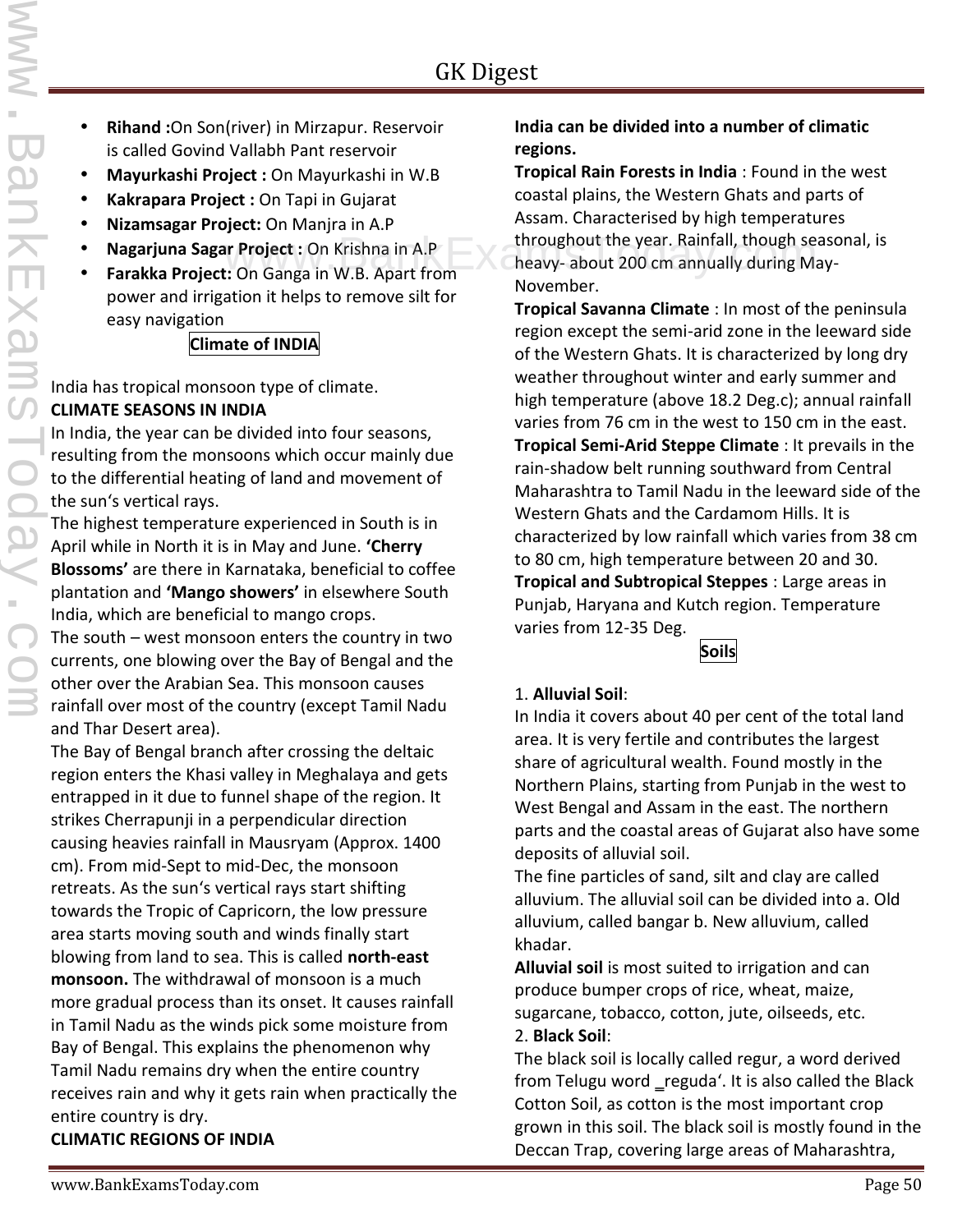www.BankExamsToday.com

Gujarat and western Madhya Pradesh. The black soil is well-known for its capacity to hold moisture. Black soil is widely used for producing cotton, wheat, linseed, millets, tobacco and oilseeds.

#### 3. **Red Soil:**

The red soil occupies about 10 per cent area of India, mostly in the south-eastern part of the Peninsular India. The red soil is found in Tamil Nadu, parts of Karnataka, southeast Maharashtra, eastern parts of Andhra Pradesh, Madhya Pradesh, Orissa and Jhark hand. The red colour is due to the high percentage of iron contents. bout 10 per cent area of India, ether potash, phosphorus and lime.<br>stern part of the Peninsular and Canada Canadayan region wheat, maize, barley and

#### 4. **Laterite Soil:**

The word laterite' has been derived from a Latin word meaning brick'. It is mainly found on the summits of the Western Ghats, Eastern Ghats, Rajmahal Hills, Vindhyas, Satpuras and Malwa plateau. It is well- developed in southern Maharashtra, and parts of Orissa, West Bengal, Karnataka, Andhra Pradesh, Kerala, Bihar, Assam and Meghalaya. Such climatic conditions promote leaching of soil. Leaching is a process in which heavy rains wash away the fertile part of the soil. The laterite soil is red in colour and composed of little clay and much gravel of red sandstones. Due to intensive leaching, the laterite soil generally lacks fertility and is of low value for crop production. But when manured and timely irrigated, the soil is suitable for producing plantation crops like tea,

coffee, rubber, coconut, arecanut, etc.

Maharashtra has 36 Wildlife Sanctuaries (maximum in India).

#### **CROPPING SEASONS IN INDIA Kharif Crops of India**

Sown in summers between May and July, and harvested after the rains, in September and October. Eg: Rice, Jowar, Bajra, Maize, Cotton, Jute,

Sugarcane, Tobacco, Groundnut, Pulses, etc.

#### **Rabi Crops of India**

Sown at the beginning of winter and harvested before the onset of the summer season, between Feb and April.

Eg: Wheat, barley, oilseeds, gram, potatoes, etc.

#### **Zaid Crops**

They are raised between April and June.

E.g. : Melon, watermelon, cucumber, toris, leafy and other vegetables.

#### 5. **Mountain Soil:**

The mountain soil is generally found on the hill slopes covered with forests. This soil is also found in the Western and Eastern Ghats and in some parts of the Peninsular India. This soil is rich in humus, but poor in potash, phosphorus and lime.

temperate fruits are grown on this soil. This soil is especially suitable for producing plantation crops, such as tea, coffee, spices and tropical fruits in Karnataka, Tamil Nadu and Kerala.

#### 6. **Desert Soil:**

The desert soil is found mostly in the arid and semi arid regions, receiving less than 50 cm of annual rainfall. Such regions are mostly found in Rajasthan and the adjoining areas of Haryana and Punjab. The Rann of Kachchh in Gujarat is an extension of this region. The desert soil has sand (90 to 95 per cent) and clay (5 to 10 per cent). Desert soil can produce a variety of crops, such as wheat, millets, barley, maize, pulses, cotton, etc.

#### **NATIONAL PARKS AND WILD LIFE SANCTUARIES**

There are 96 National Parks and 510 Wildlife Sanctuaries in India.

Madhya Pradesh and Andaman and Nicobar Islands have the maximum number of National Parks (9 each) while Andaman and Nicobar Islands has 96 and

#### **Cash Crops of India (Commercial Crops)**

Grown mainly for the market, only a small portion of the product is consumed by the farmers themselves (cotton, sugarcane etc.)

#### **RAILWAYS IN INDIA**

Indian railway system is the largest in Asia and the fourth largest in the world. It is the biggest departmental public undertaking in the country. The first train ran in India between Bombay and Thane, a stretch of 34 km. on April 16th 1853. The second train ran between Howrah and Hooghly in 1854.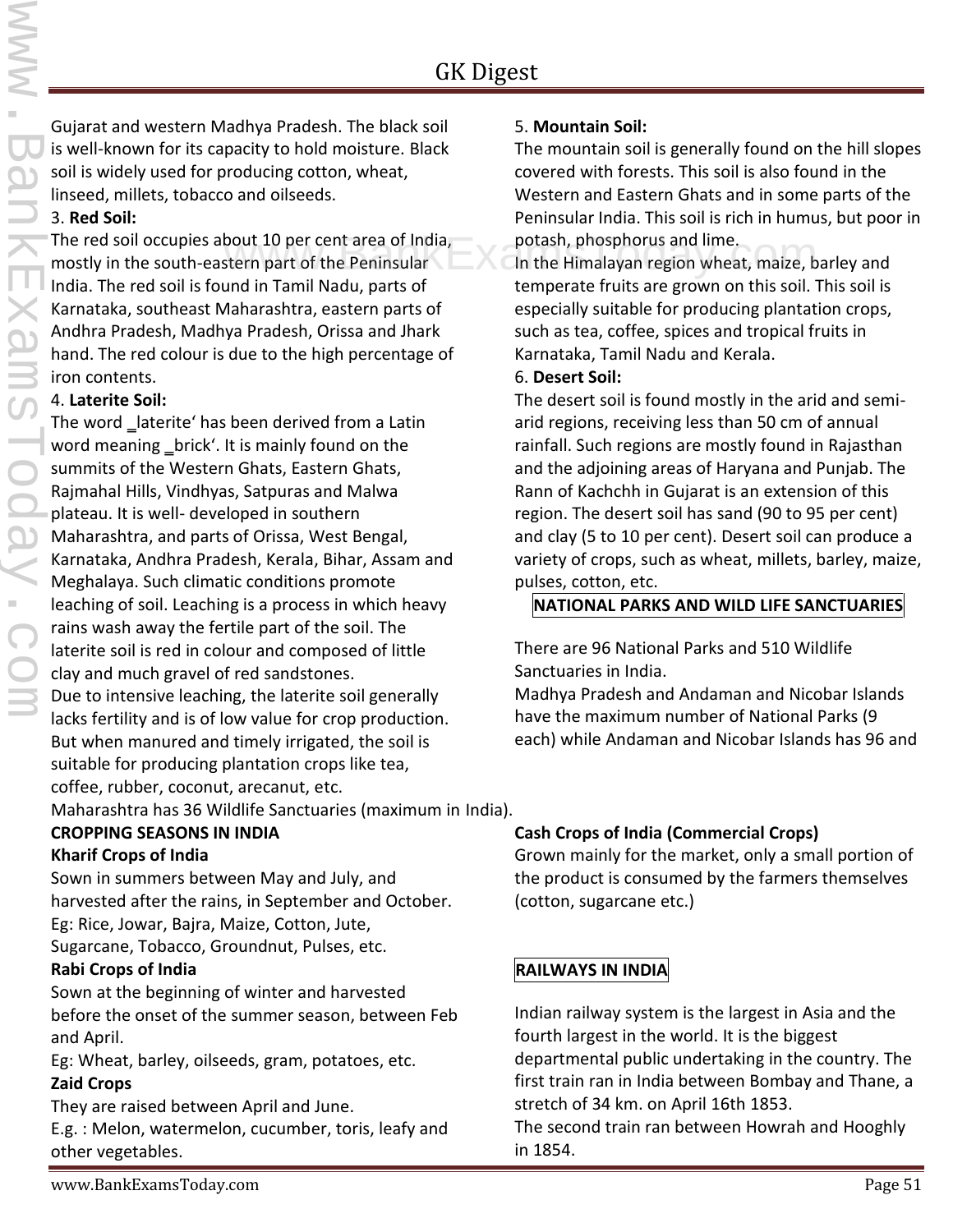www.BankExamsToday.comKHXan **LSU** 

The headquarters of Indian Railway is in New Delhi. The first electric train in India was \_Deccan Queen'. It was introduced in 1929 between Bombay and Poona. Indian Railways has the second biggest electrified system in the world after Russia.

The fastest train in India is the Shatabadi Express whose maximum speed is 140 km/hr. The total route covered is approx 63,000 km. The total number of railway stations in India is 7,100. The longest railway platforms are: Gorakhpur railway station, Uttar Pradesh, India:1,366.33 m (4,483 ft) (longest in the world).

Mumbai is the destination where maximum number of trains in India head for.

The first Metro Rail was introduced in Kolkata (W.Bengal) on October 24, 1984. The two stations connected were Dumdum and Belgachhia.

**Konkan Railways India** : It is a project to shorten the a is the Shatabadi Express<br>distance between Maharashtra, Goa and Karnataka. The total route length is 786 km between Apta (Maharashtra) and Mangalore (Karnataka).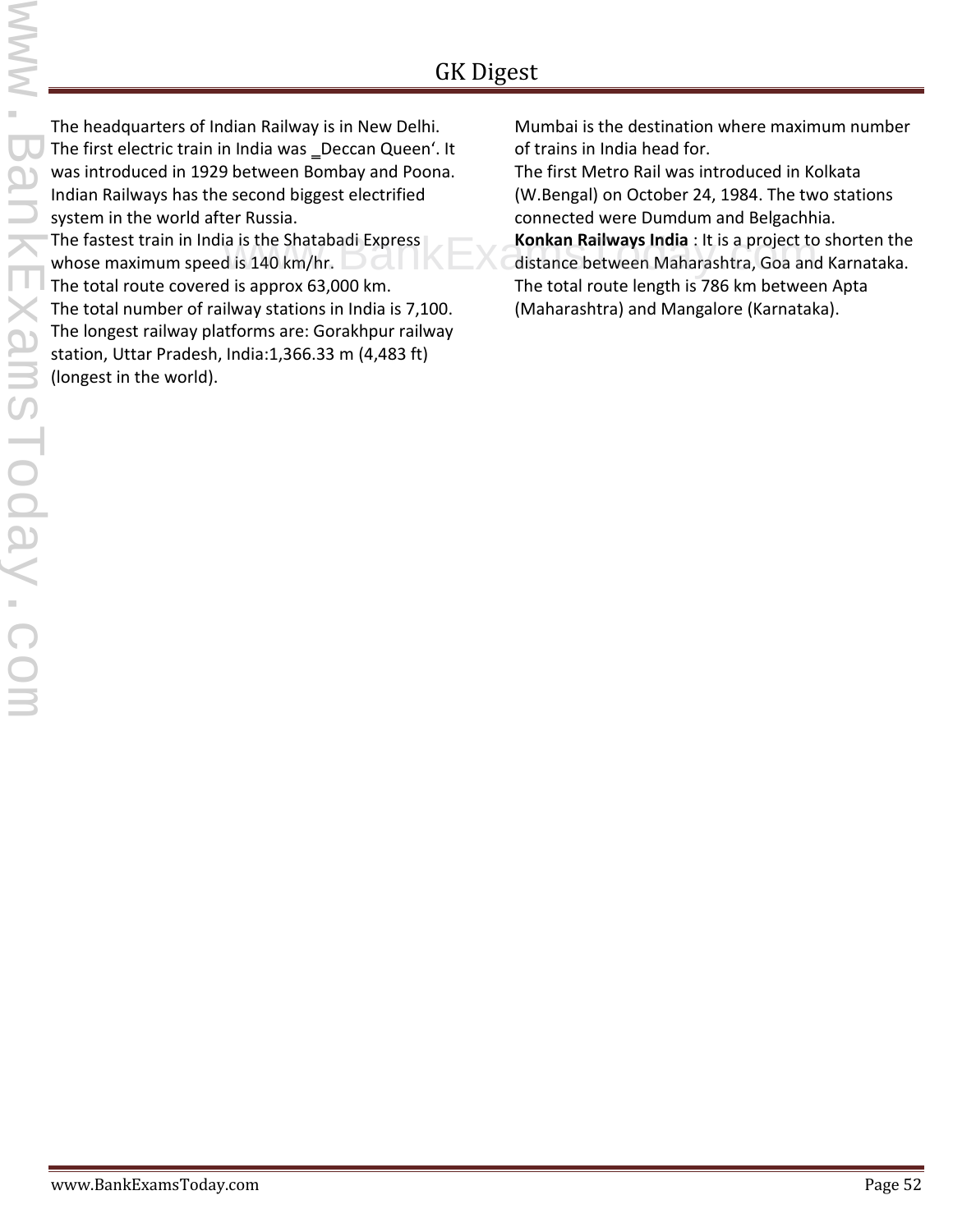#### **BOUNDRY LINES**

MacMohan Line India & China Radcliffe Line VIAN India & Pakistan

**LINES** Durand Line Pakistan & Afghanistan Maginot Line France & Germany Oder Niesse Line Germany & Poland Hindenberg Line Poland & Germany (at the time of First World War) 38th Parallel North & South Korea

49th Parallel USA & Canada

**Area Geography & Boundaries OF INDIA**

1. India stretches 3,214 km from North to South & 2,933 km from East to West. 2. Geography Area of India : 32,87,263 sq. km. Accounts for 2.4% of the total world area and roughly 16% of the world population.

3. Mainland India has a coastline of 6,100 km. Including the Lakshadweep and Andaman and Nicobar Islands, the coastline measures about 7516.6 km.

4. In India, of the total land mass:

- Plains Geography: 43.3%
- Plateaus: 27.7% Hills: 18.6%
- Mountains Geography: 10.7%

5. In the South, on the eastern side, the Gulf of Mannar & the Palk Strait separate India from Sri Lanka.

6. Total land neighbours: 7 (Pakistan, Afghanistan, China, Nepal, Bhutan, Bangladesh and Myanmar).

7. India's Islands include the Andaman & Nicobar Islands in Bay of Bengal and Lakshadweep, Minicoy & Amindive Islands in the Arabian Sea.

## **INDIA FACTS**

- Highest Award-Bharat Ratna
- Highest Gallantry Award-Param Vir Chakra
- Longest Tributary river of India- Yamuna
- Largest Lake-Wular Lake, Kashmir
- ne India & China<br>
Www.Mindia & Pakistan Lake, Orrisa Caline Water)-Chilka<br>
Transa & Carmeny Valley Lake, Orrisa Lake, Orrisa
	- Largest Man-Made Lake-Govind Vallabh Pant Sagar (Rihand Dam)
	- Highest Lake-Devtal Lake, Gadhwal (Uttarakhand)
	- Highest Peak-Karkoram-2 of K- 2(8,611 meters)
	- Largest Populated City-Mumbai
	- Largest State(Area)-Rajasthan
	- Largest State(Population)-Uttar Pradesh
	- Highest rainfall-Cherrapunji (426 inches per annum)
	- State wise largest area under forest-Madhya Pradesh

Largest DeltaSunderbans Delta Longest River BridgeMahatma Gandhi Setu, Patna Biggest Cave templeEllora Longest RoadGrand Trunk Road Longest Canalndira Gandhi Canal or Rajasthan Canal (Rajasthan) Largest MuseumIndia Museum at Kolkata Longest DamHirakud Dam (Orrisa) Highest DamTehri Dam (260 meters, 850 ft ) Largest DistrictKutch district Longest Highway NH44 (NH-7) which turns from Varanasi to Kanyakumari Smallest State (Population)Sikkim Smallest State (Area)Goa Largest State (Area)Rajasthan Largest State (Population)Uttar Pradesh

- Largest Cave Temple Kailash Temple,
- Ellora (Maharastra) Largest PortMumbai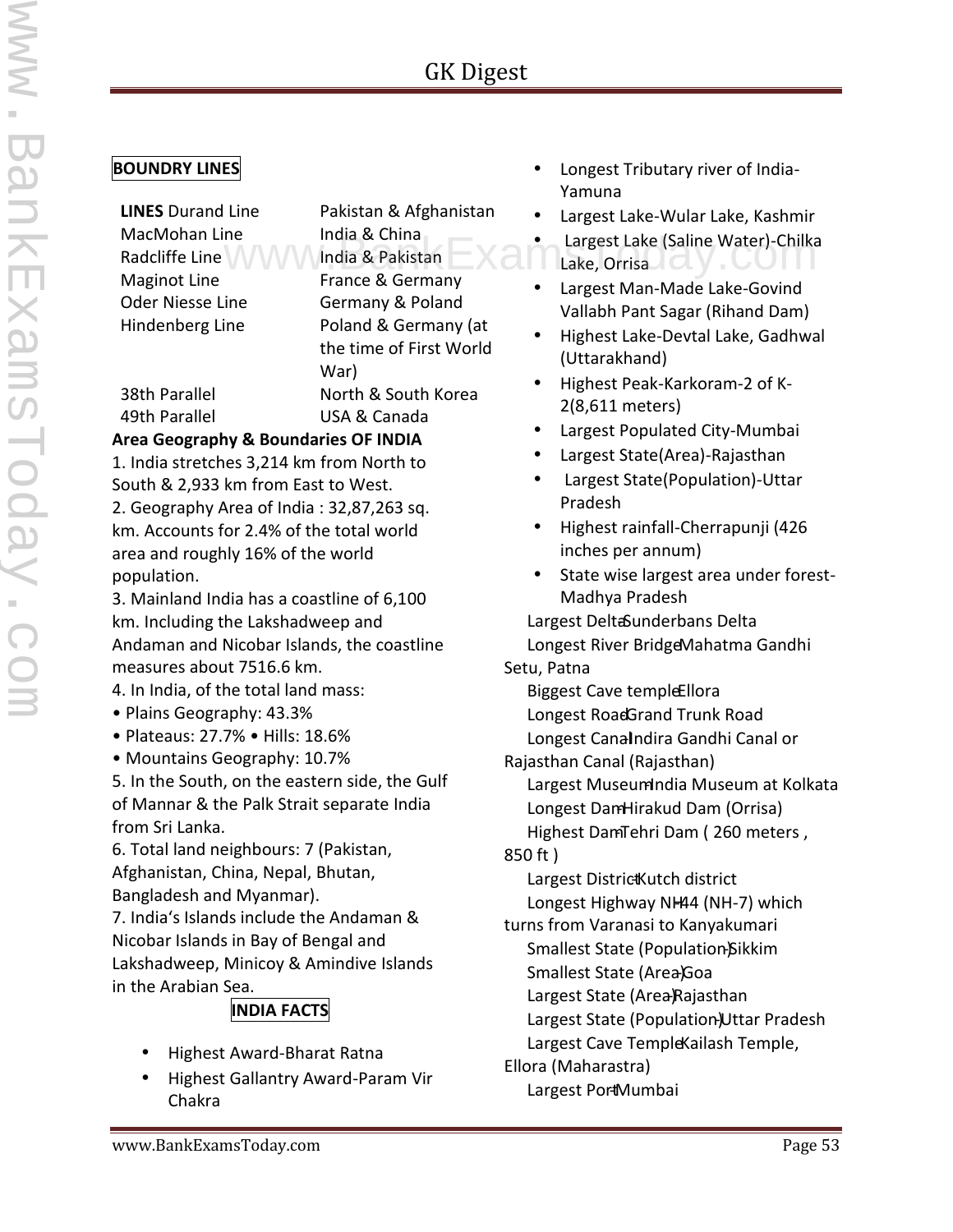Largest Church-Saint Cathedral (Goa) Longest BeachMarina Beach, Chennai Highest Arport-Leh (Laddakh) Largest River IslandMajuli (Brahmaputra River, Asom)

> **Continents of the World World Continents**

· Asia, Africa, North America, South America, Europe, Australia and Antarctica are the seven continents of the world. · These seven continents were believed to be part of Pangaea which was a single landmass around 250 million years ago. · Due to the tectonic movement, the landmass broke up and the component continents separated and moved away to its present position. All these took around 1 million years to complete.

#### **The Continents of the World,**

- · Asia Continents Countries
- · Africa Continents Countries
- · North America Continents Countries
- · South America Continents Countries
- · Europe Continents Countries
- · Australia Continents Countries
- · Antarctica Continents Countries



1) Area: 44,485,900 sq Kms

2) Straits Strait of Malacca, Bering Strait.

#### **3) Mountains**

Pamir Knot, Himalayas, Karakoram, Kunlun, Tien Shan, Altai, Hindu Kush, Elburz, Pontic, Sulaiman, Zagros, Taurus, Urals,Yablonovoi, Stanovoi.

4) Highest Point Everest (8,848 m)

5) Lowest Point Dead Sea (396.8 m)

6) **Islands-**--Kurile, Sakhalin, Honshu, Hokkaido, Taiwan, Borneo,Sumatra, Java, Celebes, New Guinea, Philippines, Sri Lanka, Bahrain, Cyprus.

7) **Rivers-**Eupharates, Tigris, Indus, Ganga, Brahmaputra, Hwang-Ho, Yang-tse, Si-kiang, Amur, Lena-Yenisei, Ob, Irrawady, Salween, Mekong.

8) **Plateaus**--Anatolia Plateau, Plateau of Iran, Plateau of Arabia, Plateau Of Tibet, Iran, Plateau of Arabia, Plateau Of Tibet,<br>WWW.BankExamsTorim Basin, Plateau of Mongolia, Plateau of Yunnan, Deccan Plateau.

9) **Peninsulas—**Kamchatka Peninsula, Peninsula of Korea, Peninsula of Indo-China, Malay Peninsula. Indian Peninsula, Arabian Peninsula.

10) Deserts-Arab, Thar

#### **Africa**

1 Area 30,259,680 sq Kms

2 Straits--Strait of Bab-el-Mandeb, Straits of Gibraltar

3 Mountains-- Atlas, Drakensberg, Kilimanjaro

4 Highest Point- Kilimanjaro (5,894 m)

5 Lowest Point-Lake Assai (-156.1 m.)

6 Islands--Madagascar, Cape Verde Islands,

The Comoros, Mauritius, Seychelles

7 Plateaus--The whole continent is a plateau

8 Deserts-- Kalahari, Sahara Namib **North America**

1 Area-- 24,235,280 sq Kms

2 Straits-- Bering Strait

3 Mountains-- Rockies, Appalachain, Brooks, Kuskolkwim, Alaska Range, Cascade Range, Coastal Range, Sierra Nevada, Sierra Madre

4 Highest Point-- Mckinley (6,194 m.) 5 Lowest Point--Death Valley(-85.9 m) 6 Islands--Greenland, Baffin, Victoria, Newfoundland, Cuba, Jamaica, Haiti 7 Rivers--Mississippi, Missourie, St. Lawrence, Mackenzie, Colorado, Hudson, Potomac, Ohio 8 Plateaus-- Columbia Plateau, Colorado Plateau, Mexican Plateau, Canadian Shield.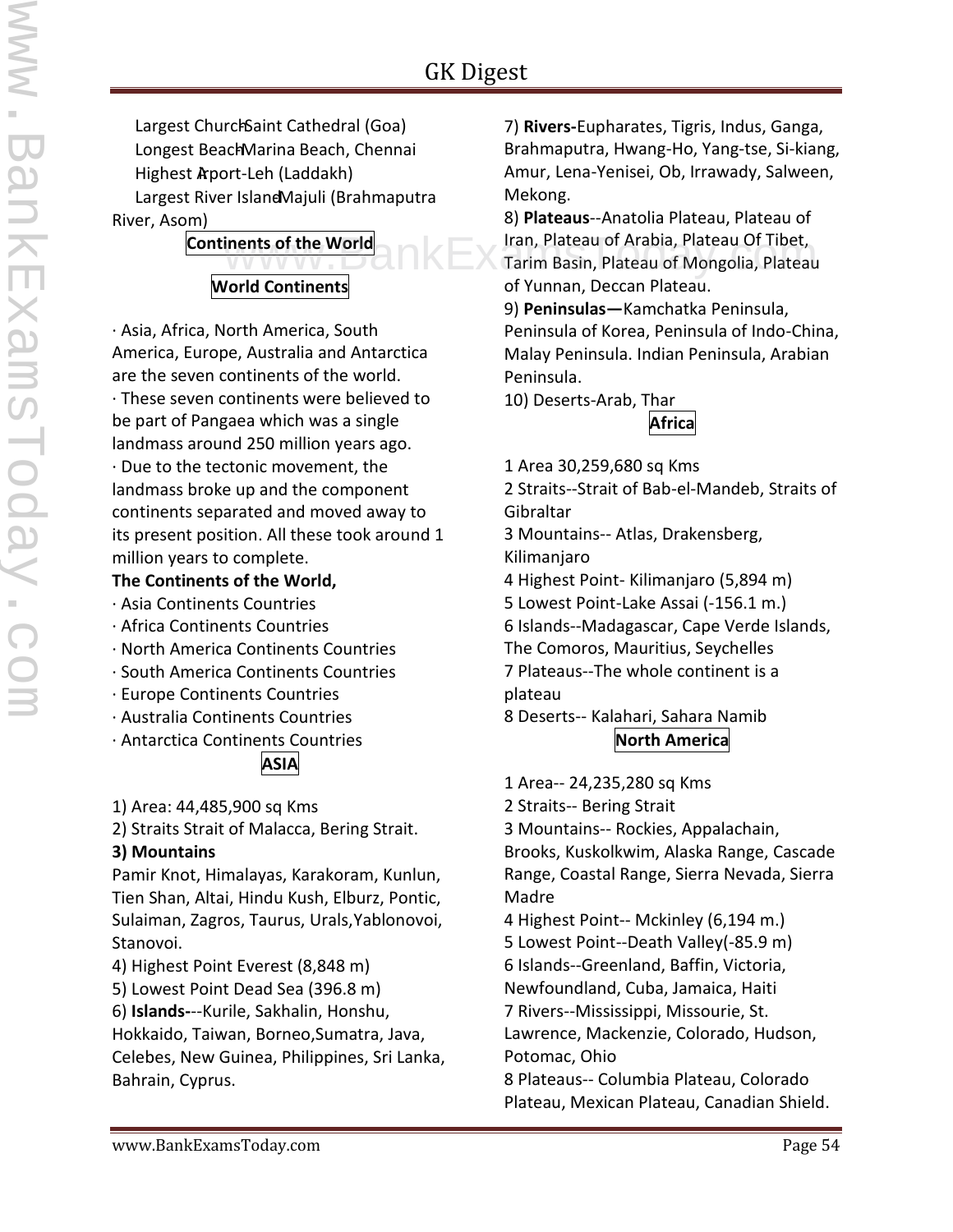9 Deserts--Chihuahuan, Colorado, Mujave, Sonoran

#### **South America**

1 Area-- 17,820,770 sq Kms 2 Straits-- Straits of Magellan 3 Mountains-- Andes 4 Highest Point- Aconcagua (6,960 m) 5 Lowest-Point Valdes Penin (-39.9 m) 6 Islands-Galapagos, Falkland, Tierra del Fuego. 7 Rivers--Amazon, Orinoco, Paraguay, Parana, Uruguay 8 Plateaus-- Plateau of Bolivia, Plateau of Equador 9 Deserts-- Atacama, Pantagonia **Europe** 1 Area -- 10,530,750 sq Kms 2 Straits-- Straits of Gibraltar

3 Mountains-- Alps, Pyrenes, Appenines, Dinaric Alps, Carpathians, Transylvanian Mountains, Balkans, Caucasus, Urals 4 Highest Point-- Elbrus (5,663 M.) 5 Lowest Point--Caspian Sea (-28.0 m) 6 Islands--British Isles, Iceland, Sardinia, Sicily,Crete.

7 Rivers--Volga, Danube, Rhine, Po, Dnieper, Don, Vistula, Elbe, Oder, Seine, Loire, Garrone, Douro, Tagus, Ural 8 Plateaus--Plateau of Bohemia, Plateau of Spain, Central Massif

#### **Australia**

1 Area-- 7,830,682 sq Kms 2 Straits-- Bass Strait 3 Mountains-- Great Dividing Range 4 Highest Point-- Kosclusko (2,228 m.) 5 Lowest Point-- Lake Eyre (-15.8 m.) 6 Islands-- Tasmania 7 Plateaus-- Western Plateau 8 Deserts-- Gibson Desert, Great Sandy Desert, Great Victoria Desert, Simpson Desert.

#### **Important mountain ranges**

Andes -- South America Rockies -- North America Atlas --- Africa Kilimancharo --- Africa ts of Magellan  $\mathsf{BallM}\boxtimes \mathsf{All}$  Kilimancharo --- Africa  $\mathsf{y}$  COM Ural ---Europe Alps ---Europe Karpathyan ---Europe Mount Eribus --- Antartica Himalayam --- Asia **LAKES**

#### **Important Lakes**

Superior -- North America Ladol --Europe Caspian -- Asia Victoria --Africa Ayar --Australia Marakkoiba -- South America Vozthok --Antartica Azad --Syria Nazar --Egypt • Land of ten thousand lakes --Minazotta

- Land of thousand lakes -- Finland
- Oldest lake, Deepest lake -- Baikkal (Russia)
- Largest Island Lake -- Manitollin
- Largest freshwater lake --Superior
- Largest salt water lake -- Caspian sea
- Largest artificial lake -- Volta (Ghana)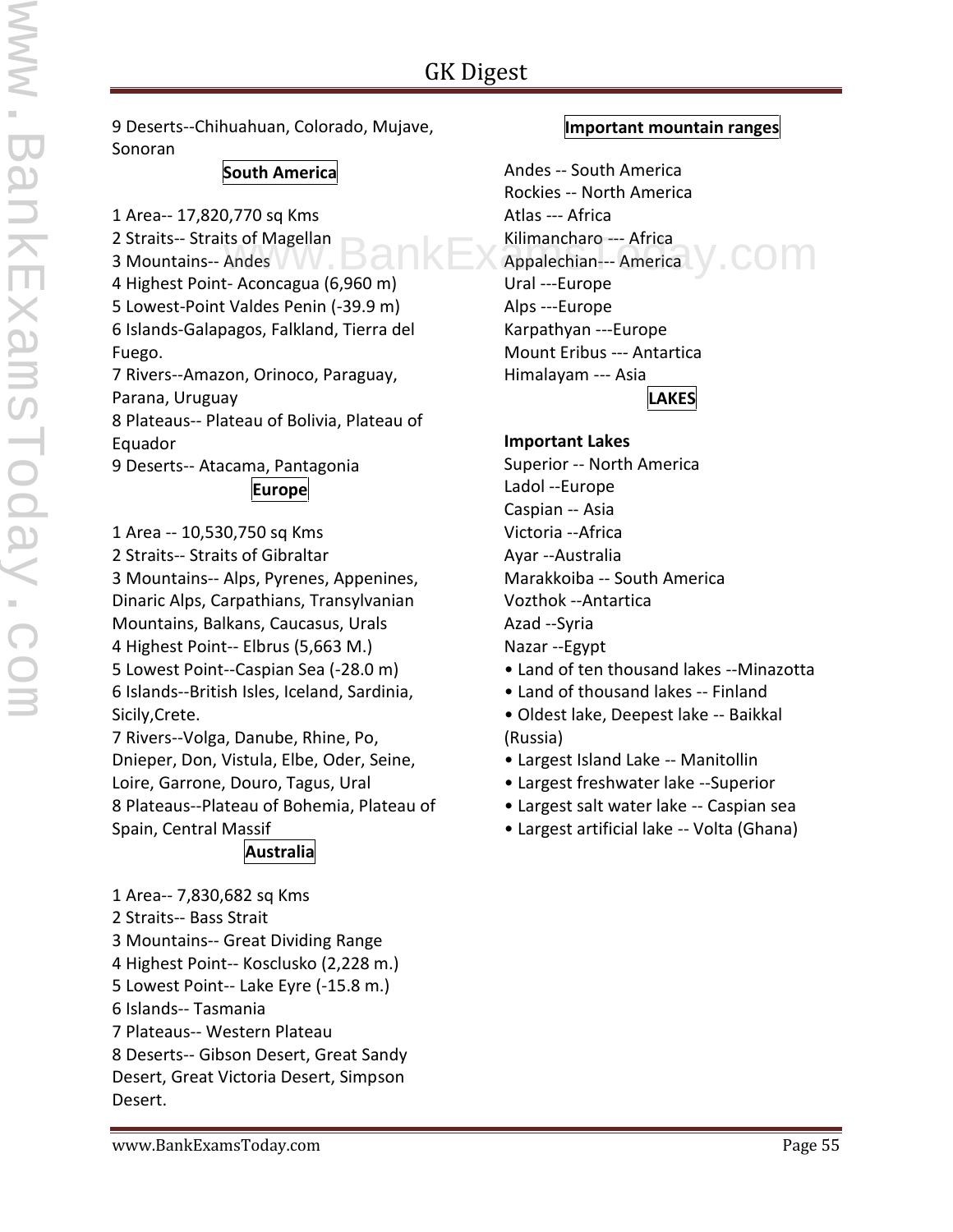#### **General Science**

#### **Newton's first law**

 When a car or train starts suddenly, the passengers bends backward. **Kepler's laws of planetary motion:**<br>
Mail planets move around the sun in

 When a running horse stops suddenly, the rider bends forward.

 When a coat/blanket is beaten by a stick, the dust particles are removed.

#### **Newton's second law**

 It is easier for astrong adult to push a full shopping cart than it is for a baby to push the same cart. Also, it is easier for a person to push an empty shopping cart than a full one.

 Train wreck. If a train hits another train of equal force and speed, they will both go the same distance and feel the same force. But if the first train is hooked to a second, the single train will go twice the distance of the double train and will feel twice the force.

 A bowling ball and a marble dropping at the same time.

#### **Newton's third law**

 When a bullet is fired from a gun with a certain force (action), there is an equal and opposite force exerted on the gun in the backward direction (reaction).

 When a man jumps from a boat to the shore, the boat moves away from him. The force he exerts on the boat (action) is responsible for its motion and his motion to the shore is due to the force of reaction exerted by the boat on him.

 The swimmer pushes the water in the backward direction with a certain force (action) and the water pushes the swimmer in the forward direction with an equal and opposite force (reaction).

The value of G is  $6.67 \times 1011$  Nm2/kg2. The acceleration produced in a body due to force of gravity is called acceleration due to gravity (denoted as g) and its value is 9.8 m/ s2

 All planets move around the sun in elliptical orbits, with the sun being at rest at one focus of the orbit

 The position vector of the planet with sun at the origin sweeps out equal area in equal time i.e. The areal velocity of planet around the sun always remains constant.

Speed of a planet is maximum when it is at perigee and minimum when it is at apogee.

The orbital speed of a satellite revolving near the surface of earth is 7.9 km / sec.

For earth, escape velocity =  $11.2 \text{ km/s}$ .

For moon, escape velocity =  $2.4 \text{ km/s}$ .

#### **MAGNETISM**

**Magnetic Substance :**On the basis of magnetic behavior, substances can be divided into three categories.

**Diamagnetic substance:** Diamagnetic substances are such substances which when placed in a magnetic field, acquire feeble magnetism opposite to the direction of magnetic field.

**Examples :**Bismuth, Zinc, Copper, Silver, Gold, Diamond, Water, Mercury, Water etc.

**Paramagnetic Substance :**Paramagnetic substances are such substances which when placed in a magnetic field acquire a feeble magnetism in the direction of the field. **Examples :**Aluminum, Platinum, Manganese, Sodium, Oxygen etc.

**Ferromagnetic substance :**Ferromagnetic substances are those substance, which when placed in a magnetic field, are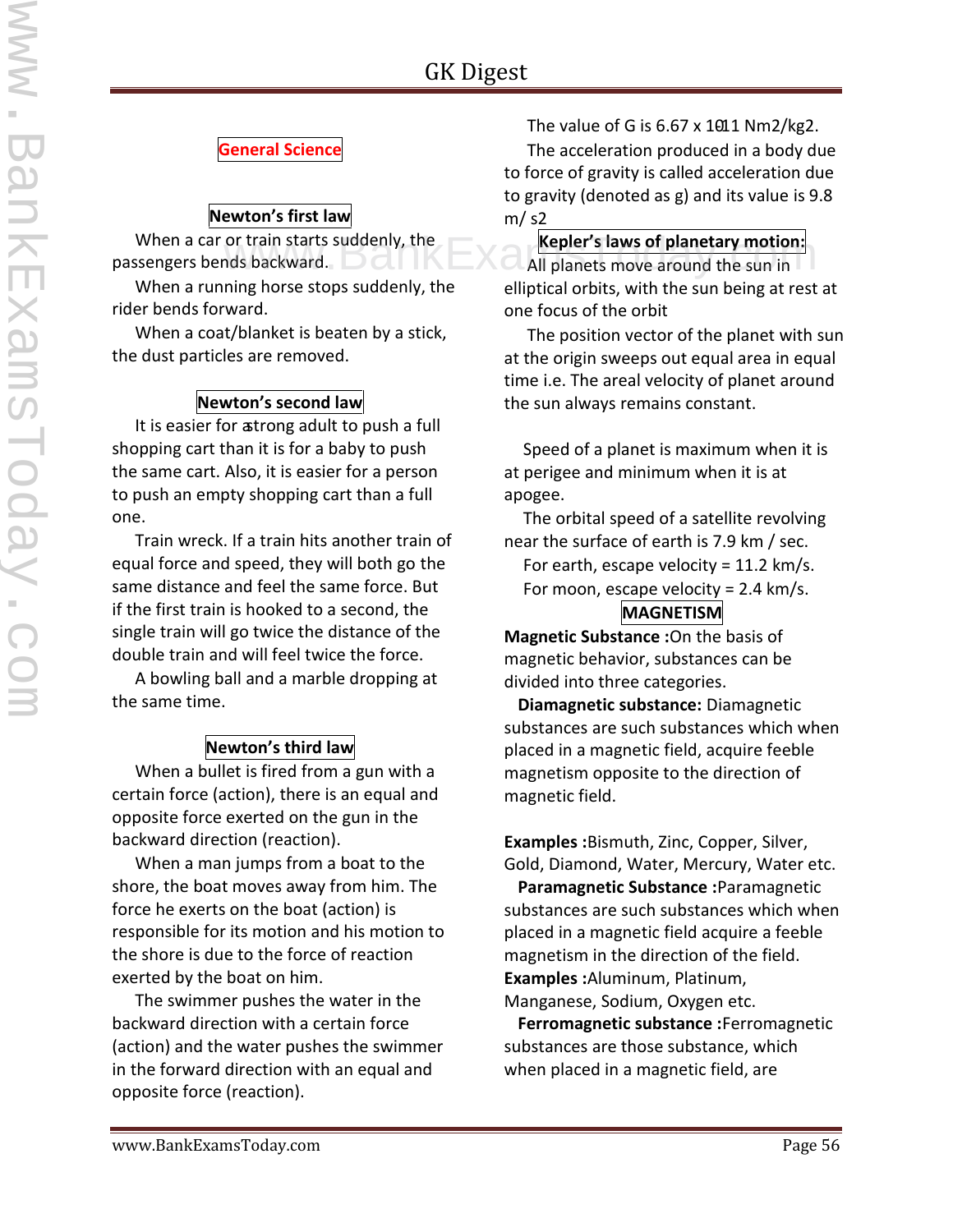strongly magnetized in the direction of field.

**Examples :**Iron, Cobalt, Nickel etc.

**COALS:**

**Bituminous** : Black, hard, smoky, flame, domestic fuel

**Lignite :**High moisture content burns easily, low calorific value.

**Peat :**Low grade coal produces less heat & more smoke & ash

**Anthracite :**Superior quality, hardest form, high calorific value

#### **Compounds of metal and non-metal and their uses :**

**Ferrous oxide (FeO)**:In green glass, Ferrous salt.

**Ferric oxide (Fe304)** : In electroplating of ornaments and formation of ferric slat **Ferrous sulphate (FeSO4. 7H20) :**In dye industry, and Mohr's salt

**Ferric hydroxide [(Fe(OH)3)] :** In laboratory reagent and in making medicines.

**Iodine (I2):**Antiseptic, In making tincture of iodine.

**Bromine (Br2):**In dye industry, laboratory reagent

**Chlorine (Cl2) :**Mustard gas, Bleaching powder.

**Hydrochloric acid (HCl) :**In the formation of aquaregiaand dyes

**Sulphuric acid (H2SO4) :**As a reagent ,In purification of petroleum,In lead storage battery.

**Sulphur dioxide (SO2) :**As oxidants & reductants , bleaching agent

**Hydrogen Sulphides (H2S)** : In qualitative analysis of basic radical (group separation) **Sulphur (S) :**Antiseptics, vulcanization of rubber, gun powder, medicine.

**Ammonia (NH3) :**As reagent in ice factory. **Nitrous oxide (N20) :**Laughing gas, Surgery. **Carbon dioxide (CO2) :**Soda water, Fire extinguisher.

**Carbon monoxide (CO) :**In phosgene gas **Graphite** : As electrodes.

**Diamond :**Ornaments, Glass cutting, Rock drilling.

**Alum [K2SO4 Al2 (SO4)3. 24 H2O]** : (i) Purification of water (ii) Leather industry.

#### **SOME IMPORTANT FACTS ABOUT BIOLOGY**

- Many short branched parts called **dendrites**.
- Father of Biology and Zoology Aristotle
- Father of Botany Theophrastus
- Father of Taxonomy Carolus Linnaeus
- Father of Medicine Hippocrates
- Euglena is an organism which exhibits the characteristic of both plants and animals .
- The Cell was firstly invented by an English Scientist Robert Hook in 1665.
- Cell Theory- The cell theory was jointly propounded by a botanist Schleden and a Zoologist Schwan in 1838-1839.
- Lysosome destroys itself in such a process so it is called suicide vesicle (bag) of the cell
- Mitochondria is called Power House of the cell.
- Ribosome is called the factory of protein.
- Chloroplast is called Kitchen of cell.
- The smallest cell is Mycoplasma Gallosepticum, while the largest cell is Ostrich's egg .
- Cell -wall is completely developed and which is composed of cellulose.
- The blue- green algae is a special type of bacteria which are called cyanobacteria.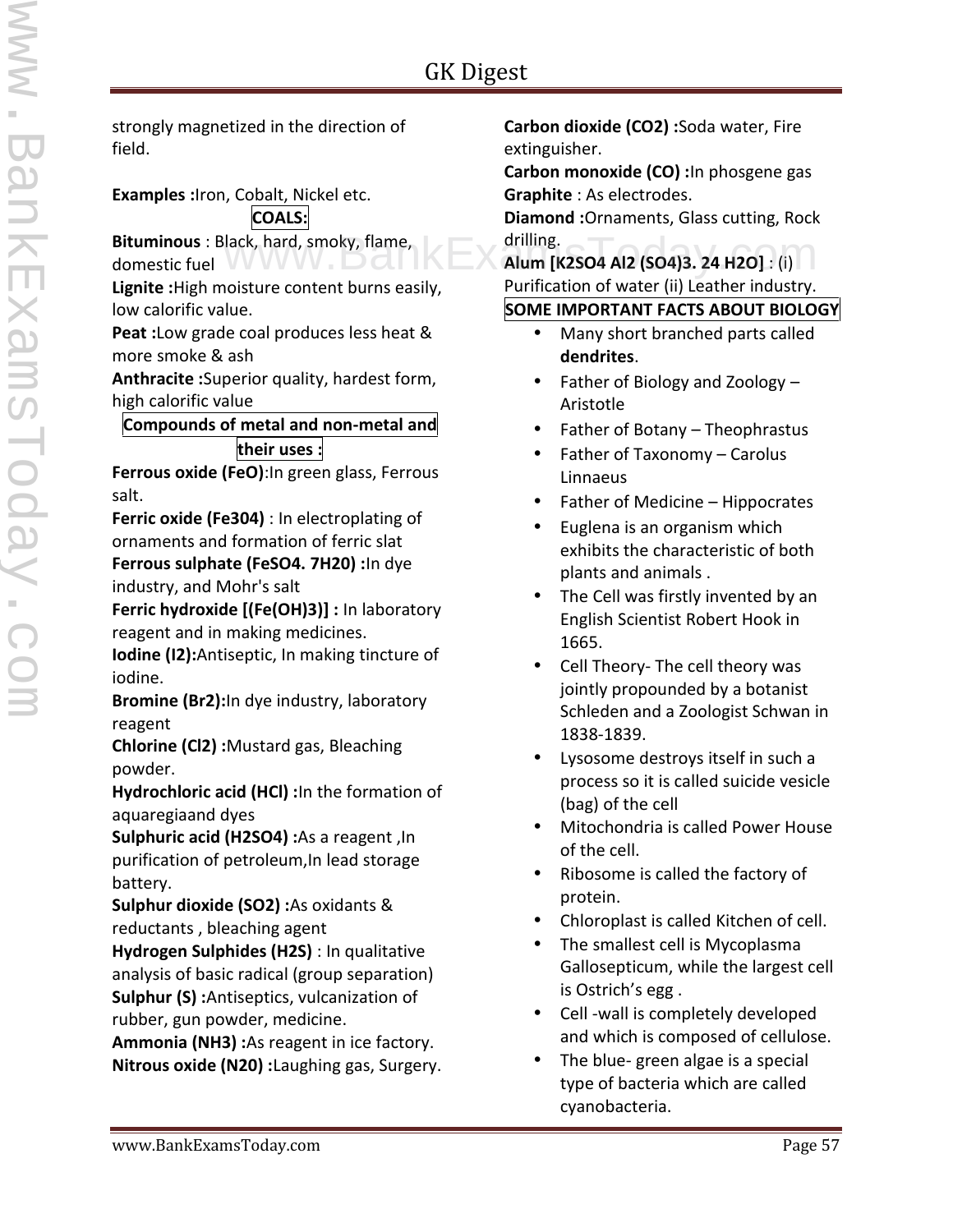- Lichen is a micro-organism which co exist between cyanobacteria and fungi.
- Lichens are the indicators of the air pollution and for the maximum pollution there exist no lichens.
- The algae which appear on the ice are called Cryptophytes,while which appear on the rock are called Lithophytes.
- The Largest banyan tree of Indian Botanical Garden, Shivpur (Howarah)
- Pitcher plant leaves accommodate to trap the insects and modified themselves in the form of bags.
- The metal magnesium is found in the chlorophyll of plant leave and in the nucleus of the chlorophyll the atom of magnesium exists.

#### **WORK AND ENERGY**

†**Work :**In physics work is defined if force applied on objectdisplaces the object in direction of force. We define the work as Product of the force and displacement in the directionof applied force or Product of displacement and force in the

direction of displacement.

 $W =$  Force  $\times$  displacement

†**Unit of Work :**The SI unit of force is a newton and the unitof length is a metre (m). So the SI unit of work is newtonmeter which is written as Nm. This unit (Nm) is also calledjoule  $(J)$ , i.e. 1 joule = 1 newton. 1 metre

Abbreviated, this is  $1 J = 1 Nm$ 

When a force of 1 newton moves a body through a distanceof 1 metre in its own direction the work done is 1 Joule.

†**Energy :**Anything which has the capacity to do work issaid to possess energy. This implies that work can be done only at the expense (cost) of energy i.e., to do work, we needto spend energy,

whatsoever be its form.

In there exist no lichens.<br>ae which appear on the ice **Unit of Energy** : Same as that of work i.e., Joules(J)Relation between kinetic energy and momentum:

 $p = 2mk$ 

where  $p =$  momentum,  $k =$  kinetic energy, m = mass

**(i) For same momentum :**

K-energy varies inversely as the mass K 1

**(ii) For same K-energy**

Momentum varies directly as the square root of mass of the

body. pμ m

**Power :**The time rate of doing work is defined as power (P).

If equal works are done in different times, power will bedifferent. More quickly work is done, power will be more.

**Unit of Power :**The unit of power is the joule per secondand this is called the watt (W). When large amounts of power are involved, a more convenient unit is the kilowatt (kW)

where 1 kW = 1000 W.

1 Megawatt = 106 watt

Power was also measured earlier in a unit called horse power.

Even these days, the unit of horse power is in common use.

1 horse power = 746 watt

The unit kilowatt-hour means one kilowatt of power suppliedfor one hour. It is, therefore, the unit of energy.

 $1$  KWh =  $(1000 \text{ J/s}) \times 60 \times 60 \text{s} = 3.6 \times 106 \text{ J}$ 

**MORE ABOUT SOLID, LIQUID AND GASES**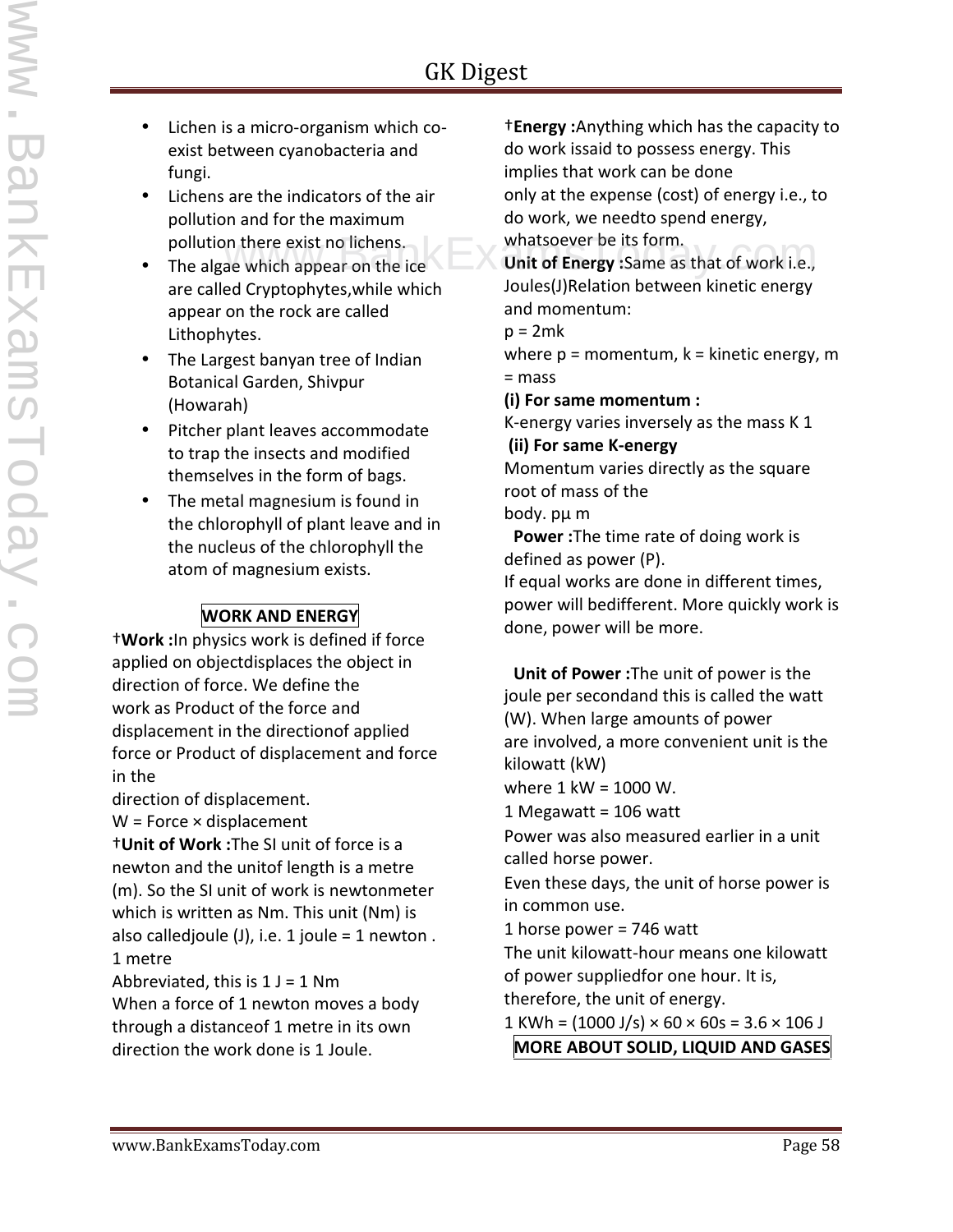†**Surface Tension :**A molecule of the liquid near the surfaceis attracted by fewer molecules of the liquid (there is only air on one side) then molecule deep inside. Therefore, themolecule of the free surface has less attractive force than the deeper one, and so it is energetically unfavaourable fora liquid to have a surface. This property of liquid surface is called surface tension.

†When the water touches the glass, it 'rises up' the glasssurface then forms a concave meniscus.

†Mercury behaves in a different manner. Mercury moleculesare attracted more strongly to other mercury molecules than they are attracted to glass molecules. Here, the cohesiveforce is stronger than adhesive force. That is why, whenmercury touches the glass surface, it 'rises down' the glassforming a convex meniscus.

†**Pascal Law :**When pressure is applied to an enclosed fluid,it is transmitted equally to all parts of the fluid. This is

called Pascal's law.Pascal's law holds, both for liquid and gases.

†**Buoyancy :**Every liquid exerts an upwards force on objectsimmersed in it. This upward force is called Buoyant forceand this phenomenon is called Buoyancy.

†**Archimedes' Principle** states that the buoyant force is equalto the weight of this displaced liquid. The buoyant force exerted by a liquid, therefore, depends on the volume of theobject immersed on it. †When a body is wholly or partially immersed in a liquid,there is apparent loss in weight of the body, which is equalto the weight of the displaced liquid by the body.The rise or depression of liquids in small diameter tubes iscalled capillarity. †The faster the air, the lower the pressure.

#### **REFRACTION**

Whenever a wave is bounced back into same medium at an interface reflection is said to have occurred. Transmission of a wave into the second medium at an interface is called refraction. av.com

• Twinkling of stars, appearance of sun before actual sunriseand after actual sunset etc. are due to atmospheric refraction. †**Rainbow :**Rainbows are generated through refraction andreflection of light in small rain drops. The sun is always behind you when you face a rainbow, and that the center ofthe circular arc of the rainbow is in the direction opposite tothat of the sun. The rain, of course, is in the direction of therainbow i.e. rain drops must be ahead of you and the anglebetween your line-of-sight and the sunlight will be40° – 42°.

#### †**Moon is seen red during total lunar eclipse**

Solar radiation will be refracted when passing through theearth's atmosphere. Therefore part of the sunlight can stillreach the shadow of the earth. Besides, the earthatmosphere scatters most of the blue light , so there will bemore red light reaching the moon. The red light will bereflected back to earth. That is the reason why you can seea red moon rather than total darkness.

#### **ELECTRICITY**

†The electrical devices we encounter most often in modernlife such as computers, lights and telephones involvemoving charges which we call electric currents. †**Electric Current :**We define the electric current, or simplythe current, to be the net amount of positive charge passingper unit time across any section through the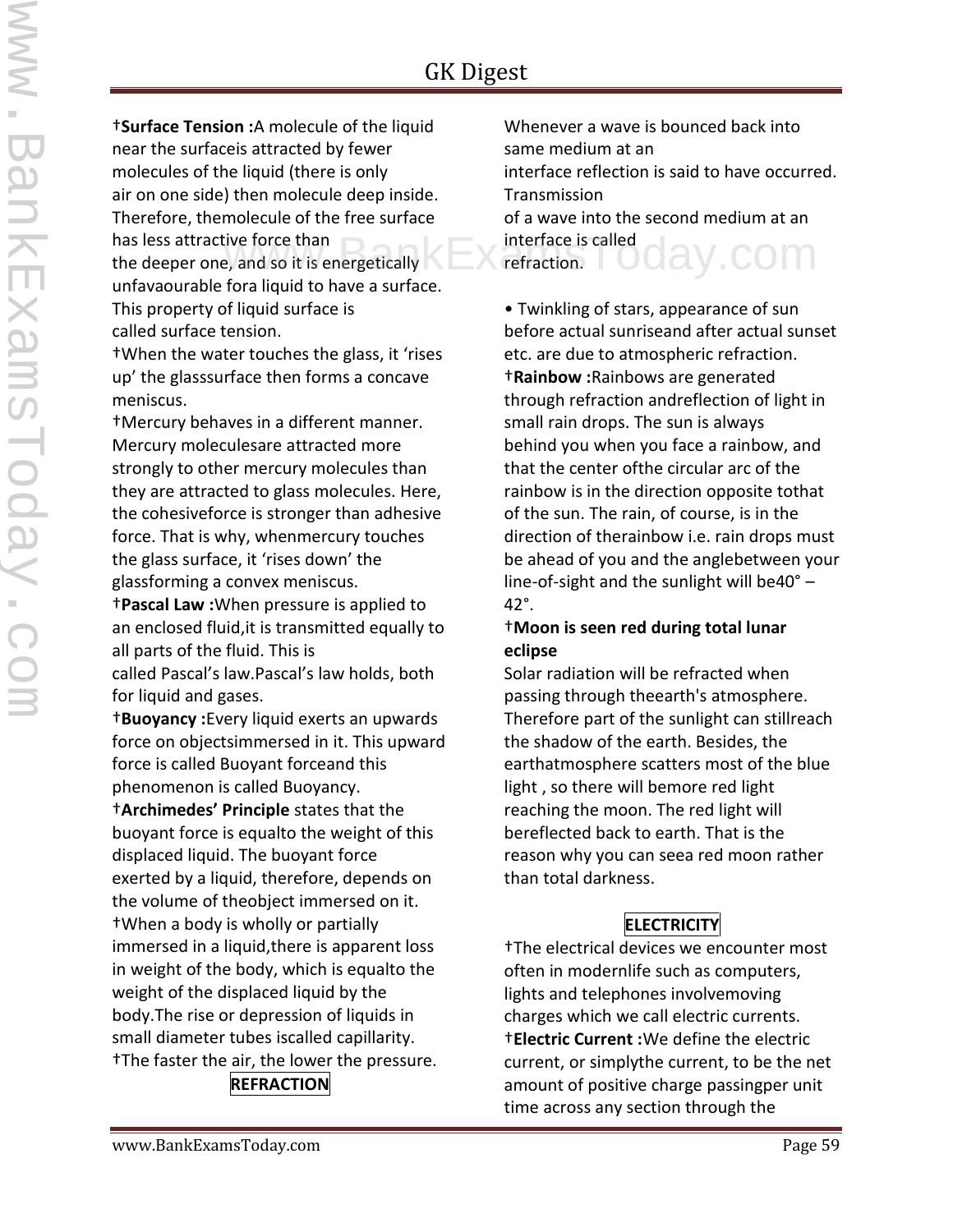conductor inthe sense from the positive toward the negative terminal. †The SI unit of current is the ampere (A), where  $1A = 1 C/sthat is$ , 1A of current is equivalent to 1C of charge passingthrough the surface in 1s. In practice, smaller units of currentare often used, such as the milliampere  $(1mA = 10-3 A)$  and the microampere ( $1\mu$ A =  $10-6$  A) Is. In practice, smaller units<br> **EXAMPLE ARE IS A METALE ARE SERVING METAL CONDUCT** Metals are generally ductile. They can be

#### **METAL & NON-METAL**

1. All the materials found in the earth's crust are made up ofchemical elements. 2. All these elements can be broadly divided into two classes:**Metals** and **Non-metals Note :**Out of 117 elements 83 are naturally occuring. Out oftotal 117 elements about 24 are non-metals and rest aremetals.

#### 3. **Physical Properties of Metals**

• Metals, in their pure state, possess a shining surface(metallic lustre). Freshly cut metals have a bright metalliclustre.

• Metals are solid at room temperature. Mercury is theonly metal that is liquid at room temperature.

• Metals are generally hard and strong. But metals likesodium and potassium are exceptionally very soft andcan be cut with a knife.

• Metals have high melting and boiling points. Sodium,potassium, gallium and mercury have low melting andboiling points.

• Metals are good conductors of heat. Silver, followedby copper and aluminium, is the best conductor ofheat. These days, cooking vessels and other utensilsare made up of copper and aluminium.

• Metals are also good conductors of electricity. Silver,followed by copper, gold and aluminium, is the bestconductor of electricity. Copper and aluminums areused for making electrical wires.

• Metals are sonorous. They make a ringing sound whenstruck.

• Metals are usually malleable. They can be hammeredinto thin sheets and rolled into different shapes withoutbreaking. Gold and silver are the most malleable metals.

easily drawninto wires. Gold and silver are most ductile metals.Copper wires are used for electrical purposes.

• Metals have high tensile strength, i.e. they can holdheavy loads without breaking.

• Metals have high densities i.e. they are heavy innature. Sodium and potassium metals are exceptionsas they have low densities and float on water.

4. **Corrosion** is the process of slowly eating away of metaldue to attack of atmospheric gases and water on the surfaceof metal. The most common example of corrosion is the**rusting of iron**.

#### **SOAPS AND DETERGENTS**

#### **Soaps**

Sodium or potassium salts of long chain fatty acids, *e.g.,* stearicoleic and palmitic acids. Soaps containing sodium salts are formed

by heating fat (*i.e.,* glyceryl ester of fatty acid) with aqueoussodium hydroxide solution. This process is called

#### **saponification**.

• Soaps do not work in hard water. Hard water contains Ca+2and Mg+2 ions. These ions form insoluble calcium andmagnesium soaps respectively when sodium or potassiumsoaps are dissolved in hard water. These insoluble soapsseparate as scum in water and are useless as cleansingagent.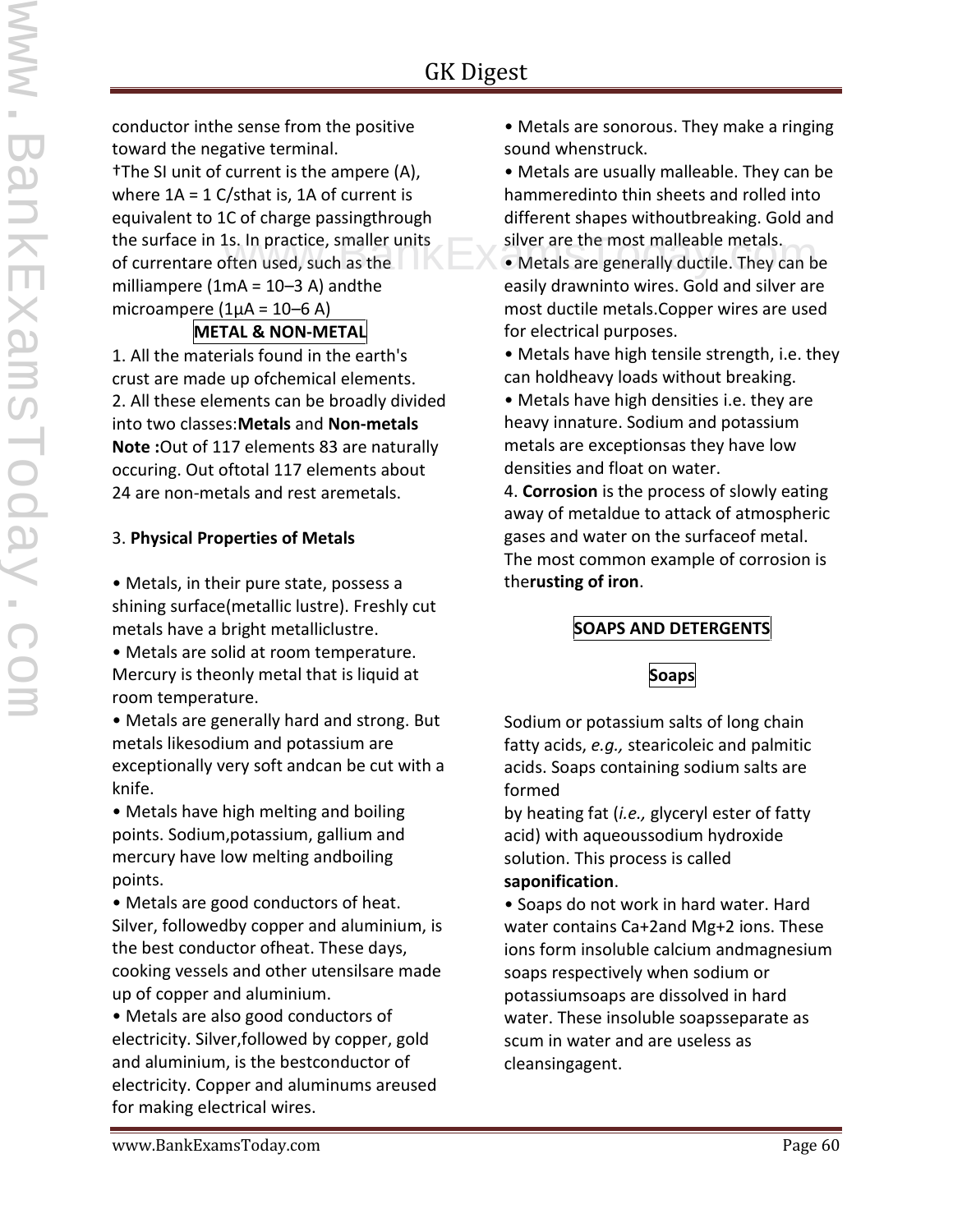#### **Synthetic Detergents**

Sodium salts of alkylbenzene sulphonic acids. They are bettercleansing agents than soap. These are of three types:

(a) **Anion detergents** are those detergent which contain largepart of anion. (i) For preparing anionic detergent, long chain alcoholsare first treated with concentrated H2S, giving alkyl hydrogen sulphates. These are neutralized with alkalito give anionic detergent. (ii) They are also effective in slightly acidic solutions. Inacidic solution, they form alkyl hydrogen sulphatewhich is soluble in water whereas soaps form insolublefatty acids.

(b) **Cationic detergents** are mostly acetates or chlorides ofquaternary amines. These detergents have germicidal

properties and are extensively used as germicides.

(c) **Non-ionic detergents** are esters of high molecular mass.

#### **LIST OF SCIENTIFIC INSTRUMENT**

**1.** An instrument used in aircrafts for measuring altitudes is called - **Altimeter 2.** An instrument used to measure the strength of an electric current is called - **Ammeter**

**3.** An instrument to measure the speed, direction and pressure of the wind is called- **Anemometer**

**4.** An intrument used to measure difference in hearing is called - **Audiometer**

**5.** An instrument to measure atmospheric pressure and conditions is called -

#### **Barometer**

**6.** An intrument used to measure potential difference between two points is called - **Voltmeter**

**7.** An optical instrument used for magnified view of distant objects is called-**Binoculars 8.** An instrument used to measure the diameters of wire, tube or rod is called- **Callipers**

**9.** An instrument used to measure **gents** are those detergent<br>
argepart of anion. **Example 2018** An instrument used to measure<br>
quantities of Heat is called - **Calorimeter 10.** An apparatus used for charging air with petrol vapours in an internal combustion engine is called – **Carburettor 11.** An instrument used for measuring the temperature of the human body is called-

#### **Thermometer**

**12.** A device which converts mechanical energy into electrical energy is called- **Dynamo**

**13.** An instrument used for measuring electrical potential differences is called- **Electrometer**

**14.** An instrument used for detecting the presence of electric charge is called- **Electroscope**

**15.** An instrument used for measuring Electric Current is called - **Galvanometer 16.** An instrument used for measuring depth of the ocean is called - **Fathometer 17.** An instrument used for relative density of liquids is called - **Hydrometer 18.** An instrument used for relative density of milk is called - **Lactometer 19.** An instrument used for magnified view of very small objects is called - **Microscope 20.** An apparatus used in submarines for viewing objects lying above the eye level of the observer is called - **Periscope 21.** An instrument used for comparing the luminous intensity of two sources of light is Called - **Photometer**

**22.** An instrument used to measure high temperature is called - **Pyrometer**

**23.** An instrument used to measure Rainfall is called - **Rain Gauge**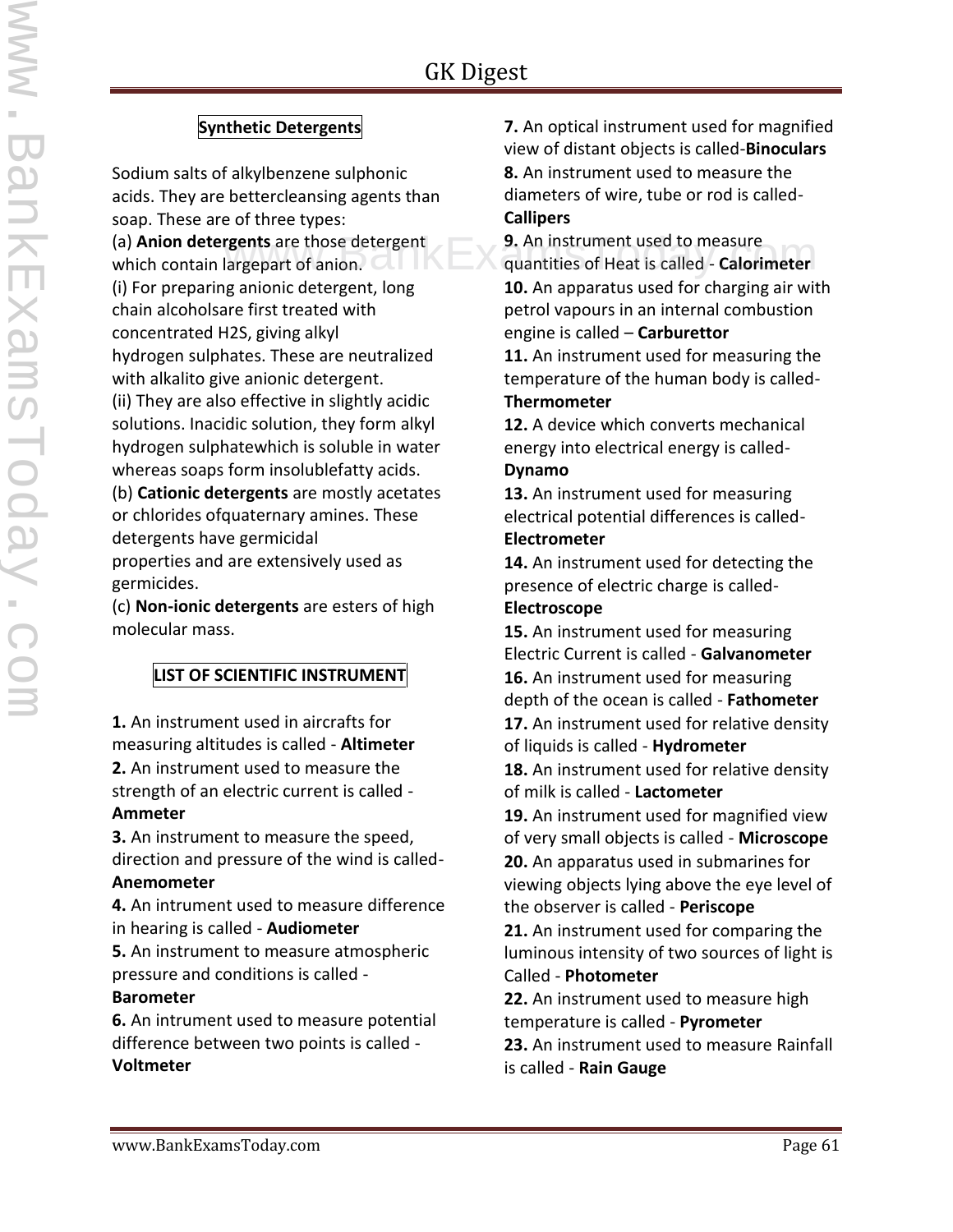www.BankExamsToday.com**LAHARAME** 

**24.** An instrument used for recording the intensity and origin of earthquakes shocks is called – **Siesmograph**

**25.** An instrument used for measuring angular distance between two objects is called - **Sextant**

**26.** An instrument used for measuring speed of the vehicle is called - **Speedometer 27.** An apparatus used for converting high voltage to low and vice-versa is called-

#### **Transformer**

**28.** An instrument that continuously records a barometer's reading of atmospheric pressure. - **Barograph**

**29.** An instrument used to measure infrared, or heat, radiation. - **Bolometer 30.** An instrument used for measuring growth in plants.-**Crescograph 31.** An instrument used for tracing movement of heart.-**Cardiograph 32.** A clock that keeps very accurate time and determines longitude of a vessel at sea.

#### - **Chronometer**

**33.** An instrument used to examine internal parts of the body. - **Endoscope**

**34.** A glass tube for measuring volumes changes in the chemical reactions between gases -**Eudiometer**

**35.** A machine for reproducing recorded sound. - **Gramophone**

**36.** An instrument used to measure the moisture content or the humidity of air or any gas. - **Hygrometer**

**37.** A microphone designed to be used underwater for recording or listening to underwater sound.-**Hydrophone**

**38.** A device used to measure atmospheric pressure - **Manometer**

**39.** A device which converts sound waves into electrical signals. - **Microphone**

**40.** An instrument attached to the wheel of a vehicle, to measure the distance traversed. - **Odometer**

**41.** An instrument used for reproducing sound.-**Phonograph**

**42.** An instrument used for measuring Solar radiation is called - **Pyrheliometer 43.** An instrument used for taking angular

t<br>
ent used for measuring **the set of altitude in astronomy and set of altitude in astronomy and set of altitude in astronomy and** navigation is called - **Quadrant**

**44.** An instrument for measuring a Refractive Index of a substance is called - **Refractometer**

**45.** An instrument used for Spectrum analysis is called- **Spectroscope 46.** An instrument for measuring blood pressure is called - **Sphygmomanometer 47.** An instrument for measuring and indicating temperature is called -

#### **Thermometer**

**48.** A medical instrument used for hearing and analysing the sound of Heart is called - **Stethoscope**

#### **Vitamins and Minerals**

**Balance Diet:**- It means a diet which contains right amount and types of foods and drink to provide essential nutrients and energy required for proper development of the body cells, tissue and organs. Balance diet should contain right amount of vitamins and minerals for overall development of the body.

**Vitamins:**Vitamins are organic compounds required in small quantities for optimal health. It enhances the metabolism of proteins, carbohydrates and fats. Vitamins are required for growth in children, formation of hormones, blood cells, tissues and bones. Vitamins cannot be synthesised/produced by the human body, thus, our diet must contain vitamins.

#### **Important Scientific Laws and Theories:**

**1. Archimede's principle -** It states that a body when wholly or partially immersed in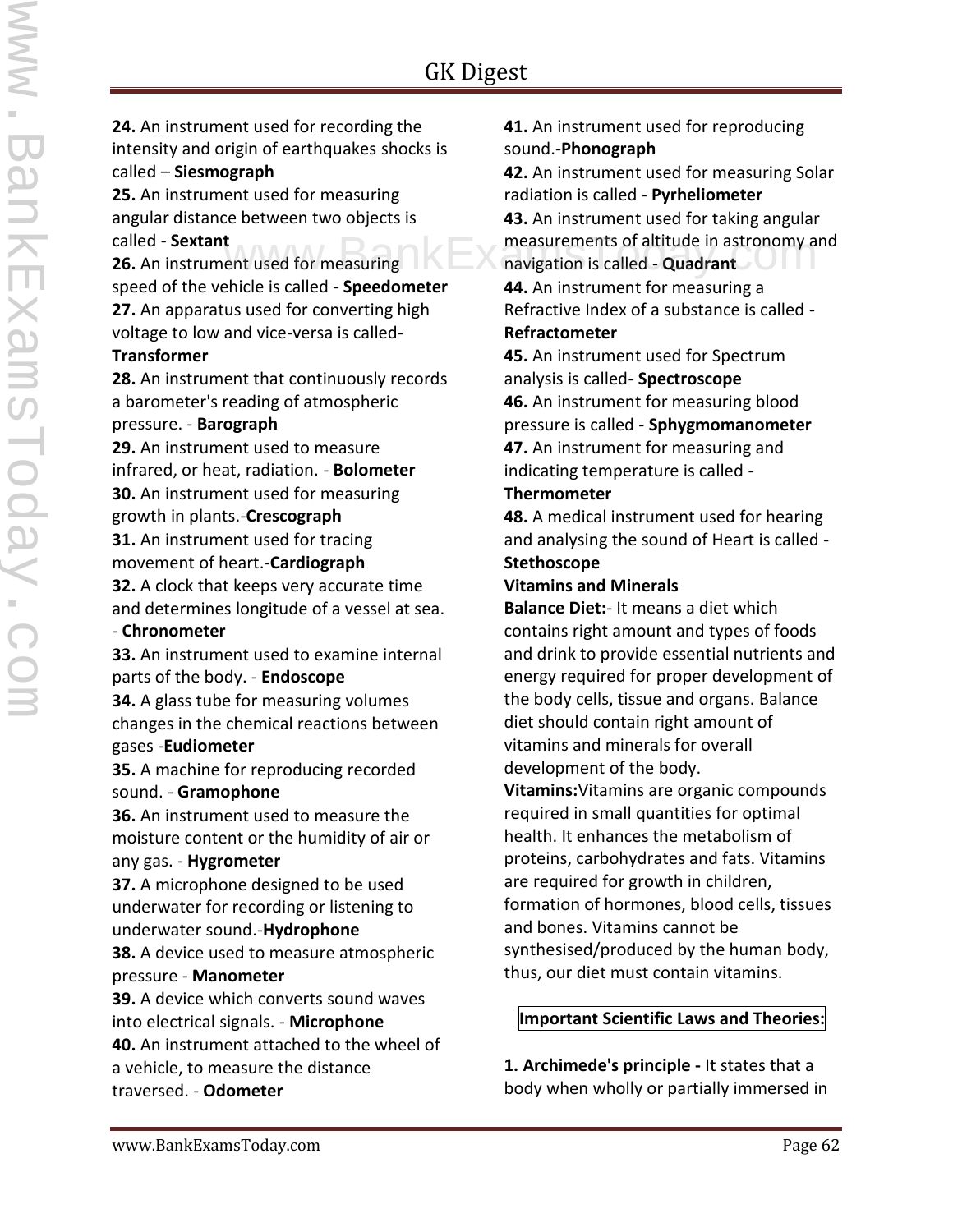a liquid, experiences an upward thrust which is equal to the weight of the liquid displaced by it. Thus, the body appears to lose a part of its weight. This loss in weight is equal to the weight of the liquid displaced by the body.

**2. Aufbau principle -** It states that in an unexcited atom, electrons reside in the lowest energy orbitals available to them. **3. Avogadro's Law -** It states that equal volumes of all gases under similar conditions of temperature and pressure contain equal number of molecules.

**4. Brownian motion -** It is a zigzag, irregular motion exhibited by small solid particles when suspended in a liquid or gas due to irregular bombardment by the liquid or gas molecules.

**5. Bernoulli's principle -** It states that as the speed of a moving fluid, liquid or gas, increases, the pressure within the fluid decreases. The aerodynamic lift on the wing of an aeroplane is also explained in part by this principle.

**6. Boyles's Law -** It states that temperature remaining constant, volume of a given mass of a gas varies inversely with the pressure of the gas. Thus,

 $PV = K (constant)$ , where,  $P =$  Pressure and V = Volume.

**7. Charles's Law -** It states that pressure remaining constant, the volume of a given mass of gas increases or decreases by 1/273 part of its volume at 0 degree celsius for each degree celsius rise or fall of its temperature.

**8. Coulomb's Law -** It states that force of attraction or repulsion between two charges is proportional to the amount of charge on both charges and inversely proportional to the square of the distance between them.

**9. Heisenberg principle (uncertainty principle) -** It is impossible to determine with accuracy both the position and the momentum of a particle such as electron simultaneously.

#### **10. Gay-Lussac's Law of combining**

**volumes -** Gases react together in volumes which bear simple whole number ratios to<br>
one another and also to the volumes of the one another and also to the volumes of the products, if gaseous — all the volumes being measured under similar conditions of temperature and pressure.

> **11. Graham's Law of Diffusion -** It states that the rates of diffusion of gases are inversely proportional to the square roots of their densities under similar conditions of temperature and pressure.

## CURRENT AFFAIRS

#### **International**

 Los Angeles became the first city to declare homelessness as a "state of Emergency".

The city officials in L.A have declared homelessness to be a state of emergency.The declaration came as response to the increasing number of people who have been completely shut out from benefits.

Nepal adopted the new constitution.

Nepal has adopted new Constitution marking the country's transition to a secular and democratic republic. The new Constitution was unveiled by Nepalese President Ram Baran Yadav at a special ceremony held in Parliament at Kathmandu.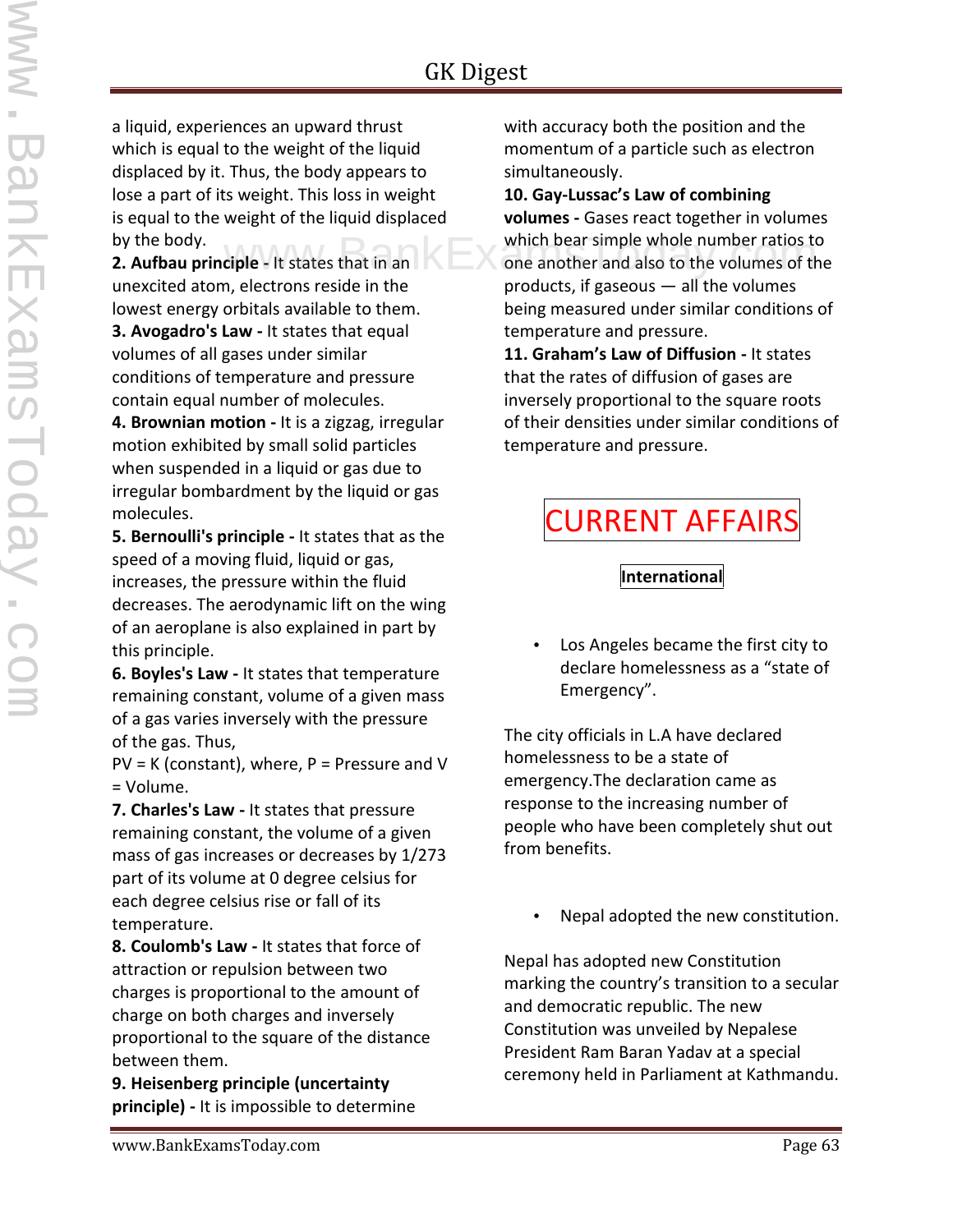Malcolm Turnbull sworn in as the 29th Prime Minister of Australia.

Turnbull was sworn in as Australia's 29th prime minister after a surprise ballot of his conservative Liberal Party colleagues voted  $\mathsf{Exam}^\mathsf{Delhi.}\mathsf{coday.com}$ 54-44 to replace Tony Abbott only two years after he was elected.

 G-20 finance ministers and Central Bank Governers conference was held at Turkey.

It was attended by Finance Minister Arun Jaitely .Next G20 will be held in China.

 Sherrif Ismail sworn in as Egypt's new PM.

This government, headed by former Petroleum Minister Sherif Ismail, formed after an investigation against former PM Ibrahim Mehlaab.

 Abdel Fateh Al Sissi sworn in as new President of Egypt.

President Abdel-Fattah el-Sissi has sworn in a new government in Egypt. El-Sissi is the former general and defence minister of Egypt.

• Highest mountain peak in North America Mt. McKinley renamed as Denali.

President Barack Obama will officially change the name of North America's tallest mountain peak from Mount McKinley to Denali, the White House declared.

- Russia rejected French proposal to limit Veto Power of UNSC's Permanent Members.
- SAARC countries conference on Disaster Mitigation was held at New Delhi.

Disaster Mitigation conference of member counties of South Asian Association on Regional Cooperation (SAARC) has begun in New Delhi on 3 September 2015.

- Bala Tripura Sundari Devi Temple was inaugurated under India-Nepal Economic Program.
- Jeremy Corbyn was elected as the leader of opposition Labour Party in United Kingdom.
- Hungary declared state of emergency citing migrant crisis.
- Burkina Faso (African Country) faced military coup.
- Alexis Tsipras returned as Prime Minister of Greece
- Haj Pilgrimage crushed more than 700 died.

#### **National**

- India will host G-20 summit in 2018.
- Aadhar became most widely held identity card.
- TRI declared 112 as single emergency number.
- Ministry of Railway launched Knowledge portal.
- India Sri Lanka combined military practice Mitra Shakti begin in Pune.
- Time's top 800 contains 17 Indian institutes.
- RBI cut down the REPO Rate by 0.50 Basis points.
- Google to set up WI-Fi at 500 Indian Railway Stations.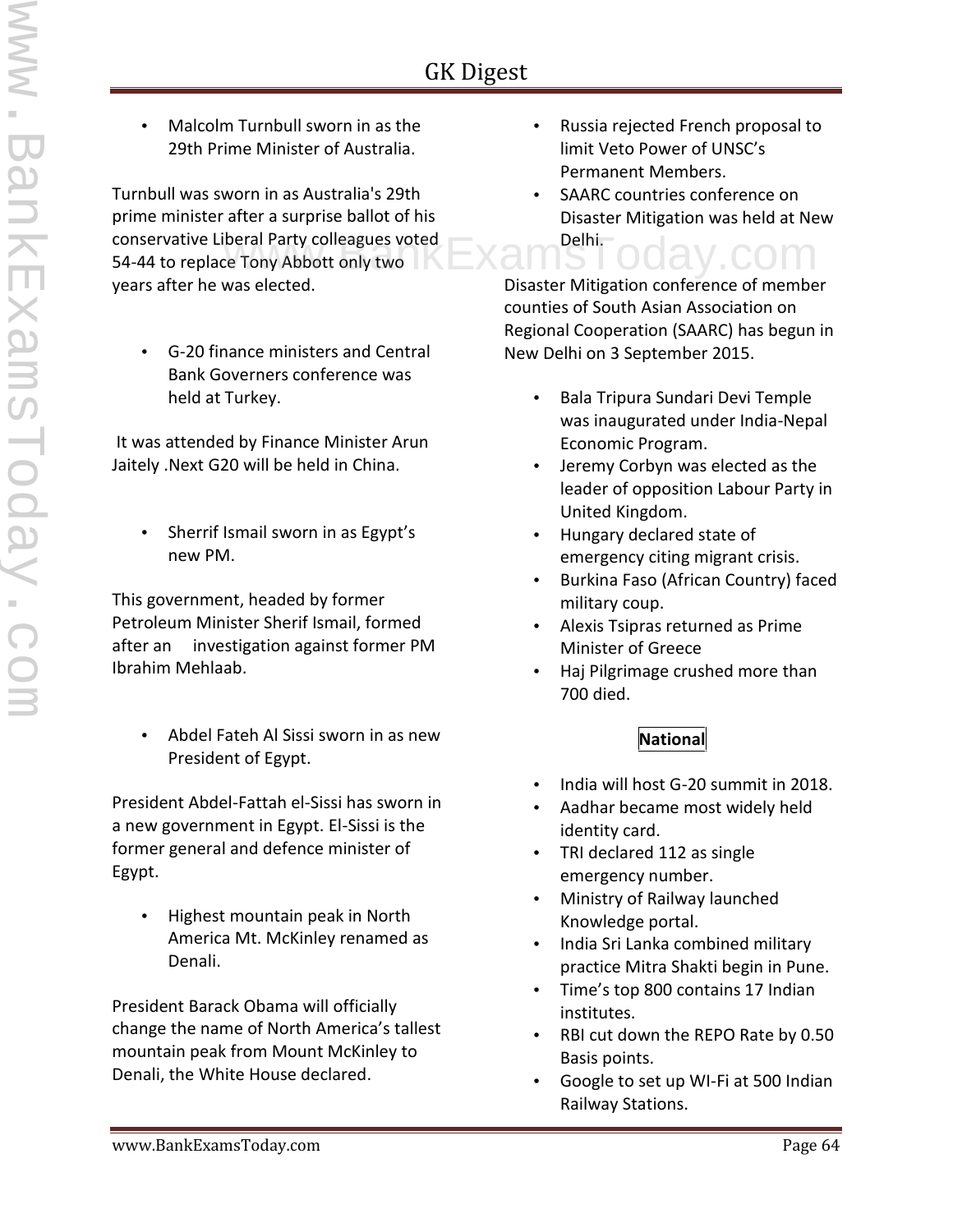- NALCO will invest 65000 crore in new projects.
- ECI has released a specific symbol for NOTA
- Union Government will auction 60 small and marginal oil fields taken from ONGC and Oil India to Private firms
- Ahmed Javed is appointed as the new police commissioner of Mumbai Police. He replaced Rakesh Maria
- Prime Minister Narendra Modi attended a high-level peacekeeping summit at United Nations held in New York.
- Prime Minister Narendra Modi hosts G4 summit with German Chancellor Angela Merkel, Japanese PM Shinzo Abe, Brazilian president Dilma Rousseff.
- Narendra Modi visited Silicon Valley and met with 350 CEO's including those of google,facebook , Microsoft.
- Manipur's Governor Mr Syed Ahmed passed away in Mumbai.
- Nitin Gadkari Launched the Green Highway policy 2015.
- Andhra Pradesh Chief Minister Sh. N. Chandrababu Naidu is heading Niti Aayog committee of Chief Ministers.
- Gurgaon will observe a car-free day every Tuesday.
- Prime Minister Narendra Modi launched the ambitious Integrated Power Development Scheme (IPDS) , It is meant to provide 24X7 electricity to households in India.
- Prime Minister launched the Pradhan mantra Khanij Kshetra Kalya Yojana for welfare of the

people affected by mining related operations.

- India was ranked 81 out of 141 countries in Global innovation Index
- West Bengal Government declassifies files on Netaji Subhash declassifies files on Netaji Subhash declassifies files on Netaji Subhash<br>NGC and Oil India to Private Chandra Bose
	- Indian Railways has fitted and tested new Hybrid Vacuum toilet in Dibrugarh Rajdhani.
	- Mahesh Rangrajan resigned from Nehru Memorial museum and Library
	- Ibrahimpatnam near Vijaywada was the village where water of Godavari was released In Krishna to mark the linking of 2 rivers.
	- Tamil Nadu have announced that all high rise buildings need to have solar power generation facility
	- Hormusji N Cama is the new chairman of Press Trust of India.
	- Haryana banned the sale of gutka, pan masala and other similar products containing Tobacco
	- West Central Railway Zone has become the first zone to eliminate all unmanned level crossings.
	- India Won the UNESCO Excellence Award 2015 for conserving Sree Vadakkunnathan Temple.
	- V Shanmuganathan sworn in as new governor of Manipur.

#### **Sports**

- Shashank Manohar elected as new President of BCCI.
- Hangzhou to host 2022 Asian games.
- Lewis Hamilton won Japanese GP.
- Footballer Prashant Sinha died.
- Ajay Jadeja resigned as Delhi Ranji coach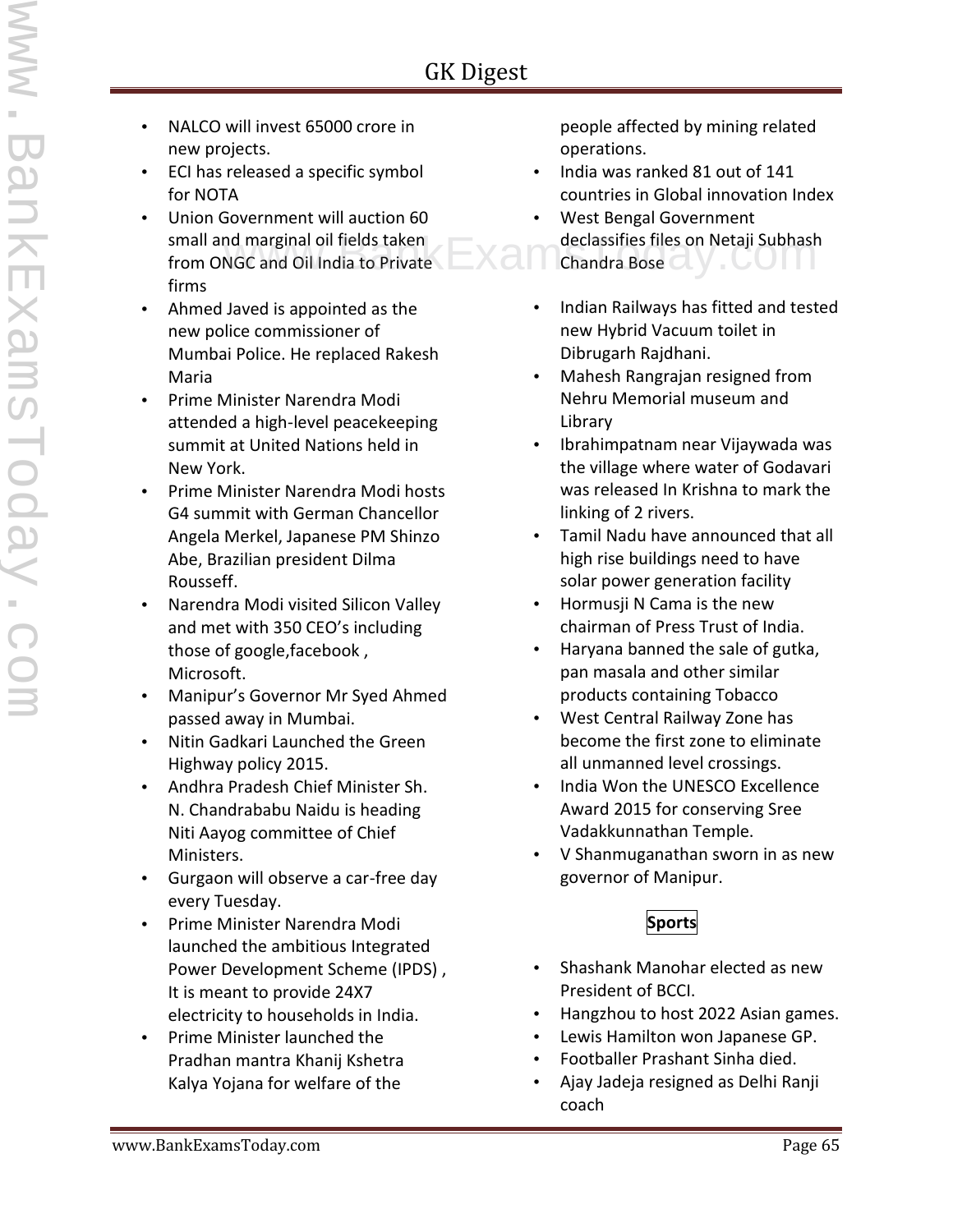- India lose Davis Cup to Czech Republic
- Ajay Jayram became first Indian to win Silver at Korean open.Chen Long defeated Ajay jayaram to win Korea Open
- President of BCCI Jagmohan Dalmiya passes away
- Former Indian captain Sourav Ganguly elected as the president of Cricket Association of Bengal after the death of Jagmohan Dalmiya.
- Sania Mirza and Martina Hingis of Switzerland wins the Guangzhou Open Title which is the sixth title of the duo together.
- Virat Kohli Becomes the youngest Indian Captain to win a series away from India
- Indian Boxer Vikas Krishan wins silver at the Asian Boxing championship. He defeated Bektemir Melikuziev of Uzbekistan
- Australian cricketer Shane Watson announced his retirement from Test Cricket
- Indian Tennis Star Leander Paes and Swiss player Martina Hingis wins the US Open Mix doubles title.
- Indian Tennis Star Sania Mirza and Swiss player Martina Hingis wins the US Open Women doubles title.
- Flavia Pennetta wins US Open Women Title. She is from Italy
- Novak Djokovic wins his second US Open Title.
- Bangladesh has been selected for ICC Champion Trophy for the first time since 2006.
- Pankaj Advani wins the IBSF world's billiards Championship in Adelaide.
- Yogi berra, one of the greatest baseball players passed away on 22nd Sep 2015.
- Robert Lewandowski, Bayern Munich footballer scored 5 goals in first 9 minutes against Bundesliga<br>Match. Camera Match. Camera Camera Stock and Stock and Stock and Stock and Stock and Stock and Stock and Stock<br>Today.com Match. UUC
	- Belgium entered into the final of Davis cup after 111 years
	- Ferrari's Sebastian Vettel clinched Singapore GP.
	- Anriban Lahiri became the first Indian Golfer to qualify from Presidents Cup.

#### **Banking, Economic & Business**

- Matthias Muller has been appointed as the chairman of Volkswagen. He was previously the Chairman of Porsche. He has replaced Martin Wintercorn.
- SEBI imposed a fine of Rs7269crs on PACL for fraudent mobilization of funds from the public
- Gujarat conferred as the best state in India to do business by World Bank.
- Cyrus Poonawalla purchased the iconic 'Lincoln House' in Mumbai for Rs750cr
- RBI gave in principle approval for 10 small finance banks. These were
- 1. AU Financers
- 2. Capital Area Local Bank
- 3. Disha Microfin
- 4. Equitas Holdings
- 5. ESAF Microfinance
- 6. Ujjivan Financial Services
- 7. Utkarsh Micro Finance
- 8. Janalakshmi Financial Services
- 9. RGVN(North East) Micro Finance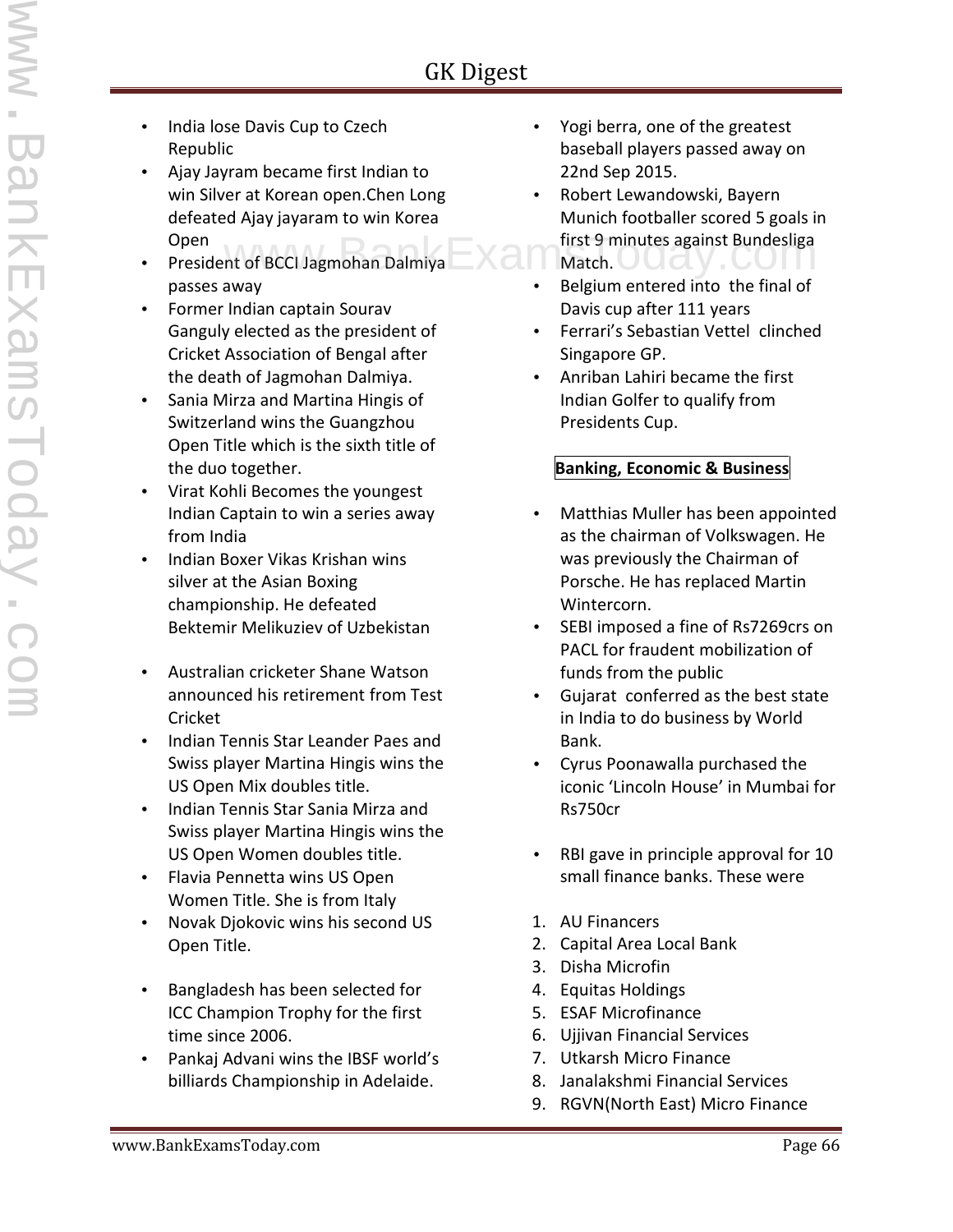- 10. Suryoday Micro Finance
- Mudra Scheme was launched on 25th September 2015 i.e. birth Anniversary of Pandit Deen Dayal Upadhyay.
- SBI and ICICI were conferred as the Domestic Systemically Important banks by RBI
- Certificate of Sahara India Financial Corporation Limited has been cancelled as NBFC
- Commemorative Coins of Rs125 and Rs100 were released in honour of Former President Dr. S. Radhakrishna.
- Union Cabinet approved the spectrum trading guidelines which will allow telecom companies to buy and sell spectrum.
- lamSMEofIndia signed MOU with MCX Ltd.
- LC Goyal was appointed as CEO of India Trade Promotion Organization.
- Tejender Pal Singh has been named Australian of the Day by Commonwealth Bank
- Vinod Dasari Appointed the president of Society of Indian Automobile Manufacturers
- Intellectual Property Rights Facilitation Centre for MSMEs was launched in Lucknow by PHDCCI
- AK Jha is the new chairman of NTPC
- Ratan P Watal was appointed as the Union Finance Secretary

#### **Technology**

- Indian MARS mission has completed 1 year in space
- India's first space observatory ASTROSAT was successfully

launched into orbit by PSLV from Sriharikota, Andhra Pradesh.

- NASA scientists have found evidence of water on the surface of Mars.
- ay.<br>ICICI were conferred as the  $\Box$   $\Box$   $\Box$  Google will provide free Wi-Fi Facility to 500 railway stations in India.
	- Office 2016 was launched by Microsoft .

#### **Deaths**

- Admiral Radhakrishna Hariram Tahiliani – FormerNavy Chief
- Edida Nageswara Rao Renowned Telugu Cinemaproducer
- Gajanan Pendharkar Chairman, Vicco Group ofCompanies
- Gamal al-Ghitani Acclaimed Egyptian novelist(Zayni Barakat)
- Henning Mankell Renowned Swedish crime writer
- KSL Swamy Kannada Film Maker (Jamboo Savari)
- Lord Gulam Noon Britain's Curry King
- Manorama Legendary Tamil actress (Guinnessrecord holder)
- Maureen O'Hara Irish-American star actress(Hunchback of Notre Dame)
- N. Ramani Renowned Flautist
- PatWoodell Actress (Petticoat Junction)
- Pijush Ganguly Bengali Actor (Goynar Baksho,Autograph)
- Ravindra Jain Veteran Music Director
- Jagmohan Dalmiya, BCCI president died.
- Singer Jackie Collins died.
- Malyalam Singer Radhika Thilak died.

Books & Authors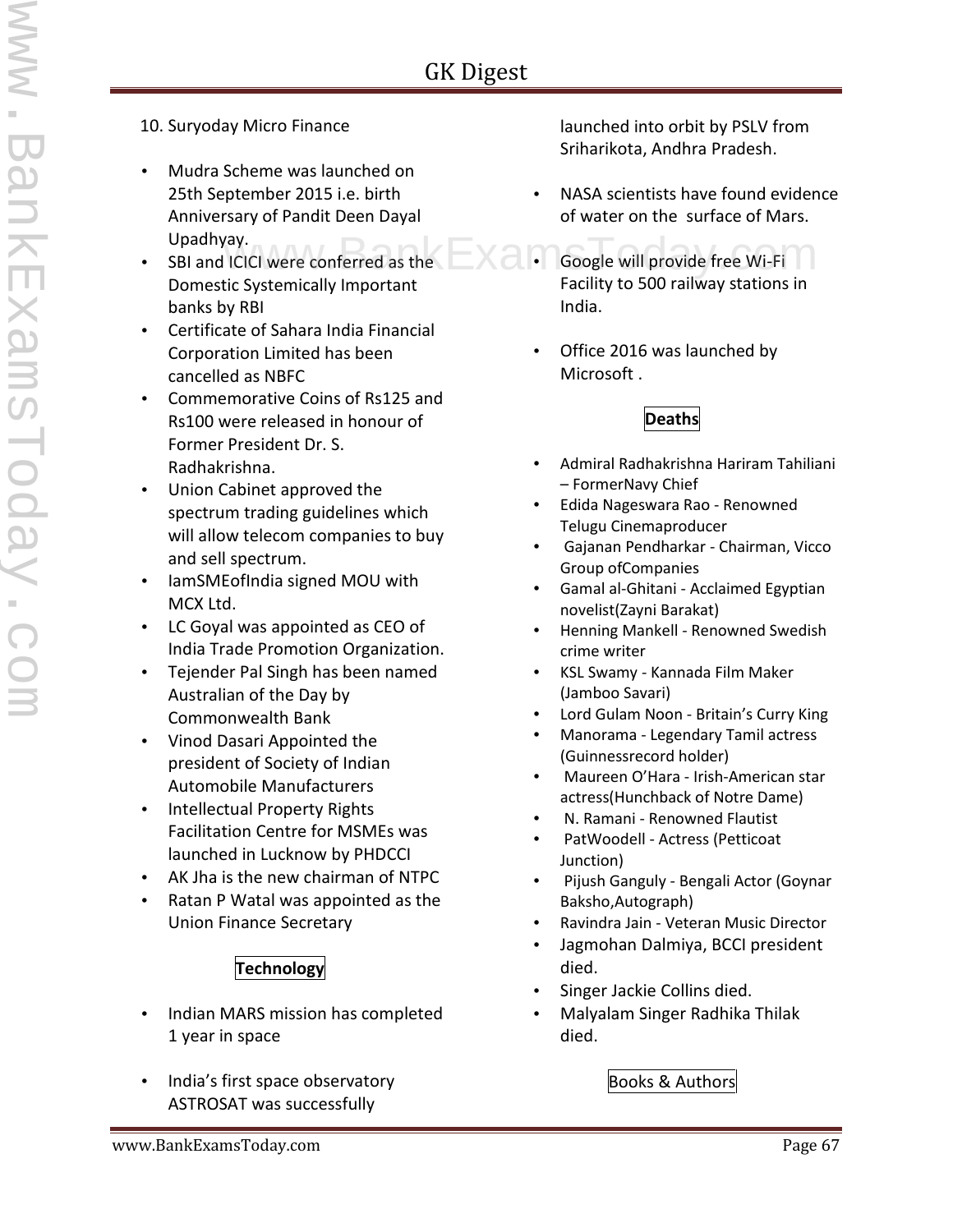- Sanjeev Sohata was among 6 writers short-listed for prestigious Man Booker prize 2015
- Starve and Immolate by Banu Bargu
- Book written by Congressman Jairam Ramesh "To the brink and Back: India's 1991 story"<sup>2</sup> Ramesh "To the brink and **Exams** Security Advisor (NSA), Pakistan<br>In Tomid Kordestani - Executive

#### **Appointments**

- Alok Rawat 1st Male Member, National Commission forWomen
- Anup K. Pujari CMD, SAIL (Steel Authority of India Limited)
- Ashish Bahuguna CEO, FSSAI (Food Safety and Standards Authority of India)
- Baichung Bhutia Advisor, AIFF (All India Football Federation)
- Brett McGurk Special Presidential Envoy, Global Coalition to Counter ISIL
- Hoesung Lee Chairman, IPCC (Inter governmental Panel for Climate Change)
- Jack Dorsey CEO, Twitter
- Jioji Konrote President, Fiji
- Justice Reva Khetrapal New Lokayukta, Delhi
- Justin Trudeau Prime Minister, Canada
- KP Sharma Oli Prime Minister, Nepal
- Kundhavi Kadiresan Assistant Director, FAO (Food and Agriculture Organization)
- Kundhavi Kadiresan Assistant Director-General, Food and Agriculture Organization (FAO)
- Leo Puri Chairman, Association for Mutual Funds in India (AMFI)
- M.K. Surana CMD, Hindustan Petroleum Corp Ltd
- Mani Rangarajan CFO, Housing.com
- Nasser Khan Janjua National
- Omid Kordestani Executive Chairman, Twitter
- Onsari GhartiMagar First woman speaker, Nepal
- P S Jayakumar MD and CEO, Bank of Baroda
- R Chandak Director, Centre for DNA Fingerprinting and Diagnostics (CDFD)
- Ranganath DMavinakere CFO, Infsys
- S. Mookerjee Financial Commissioner (FC), Railways
- Samardeep Subandh Chief Marketing Officer (CMO), Flipkart
- Samiran Chakraborty Chief Economist, Citibank India
- Sarat Kumar Acharya CMD, NLC (Neyveli Lignite Corporation Limited).
- Sekhar Basu Chairman, AEC (Atomic Energy Commission)
- V Shanmuganathan has been appointed as Manipur's new governor.
- Volkswagen Names Matthias Muller as CEO
- US President Barack Obama names three Indian-Americans to advisory body
- Ganguly appointed as CAB president
- Present secretary (west) in MEA, Navtej Sarna, will be India's next high commissioner to London, Anil Wadhwa, secretary (east), will go to Rome.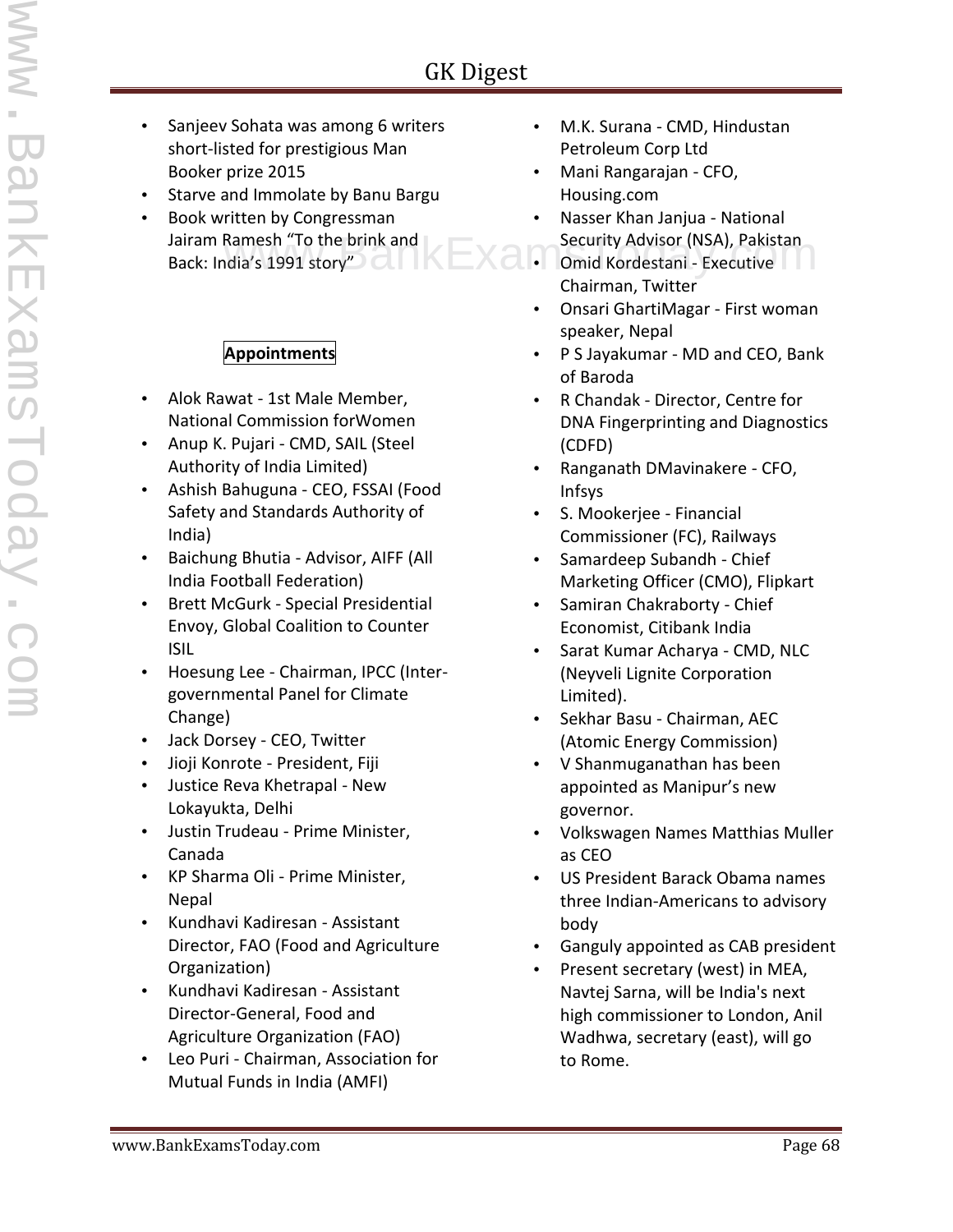- Syed Akbaruddin to take over as India's permanent representative at the UN
	- Gautam Bambawale appointed as high commissioner to Pakistan
	- Vikram Pawah will be the new MD of Harley Daidson India
	- Shashank Manohar elected as new BCCI president.

#### **Awards**

- A R Rahman Hridaynath Mangeshkar Award
- A.R. Rahman Cultural Ambassador, **Seychelles**
- Amancio Ortega World's Richest Man (\$79.8billion)
- An Old Dog's Diary Best short film award, LondonFilm Festival (LFF) 2015
- Arun Jaitley Finance Minister of the Year, Asia
- Cristiano Ronaldo 4th Golden Boot for Real Madridgoals
- DRDO Missile Complex, Hyderabad Renamed afterAbdul Kalam
- I.V. Sasi J.C. Daniel Award
- K Chockalingam Paul H Appleby Award 2015
- Kailash Satyarthi Harvard Humanitarian of the Year
- Award 2015 (1st Indian)
- Kartik Chandran 2015MacArthur Fellow Award
- Marlon James (Jamaican writer) 2015 Man BookerPrize for Fiction
- Prasoon Joshi Bank of Baroda's Maharaja SayajiraoBhasha Samman
- Ratan Tata UK city of Coventry Award
- Robert Mugabe Confucius Peace Prize 2015(China's Nobel Peace Prize)
- Seong Jin Cho 17th international Frederic Chopinpiano competition
- Shah Rukh Khan Honorary Pawah will be the new MD of<br>Daidson India and Cambridge Manuscript Boctorate, university of Edinburgh Scotland
	- Shashi Kapoor Lifetime Achievement award atJagran Fest
	- Subhash Chandran (Manushyanu Oru Aamukham) -Vayalar Rama Varma Literary Award
	- Trichy Municipal Corporation Skoch Award forEffective SolidWaste Management
	- Urvashi Rautela Miss Diva 2015
	- Zenia Bhumgara Merlin Award

PEN Pinter Prize 2015Winners

- Raif Badawi (Saudi Blogger)
- James Fenton (British Poet)

Right Livelihood Awards 2015

- Sheila Watt-Cloutier (Canada), for promoting In livelihoods and culture
- Kasha Jacqueline Nabagesera (Uganda), for herstruggle for gay rights and sexual minorities
- Gino Strada (Italy), for providing medical assistanceto victims of war.
- Forbes India Leadership Awards- 2015

#### *Nobel Prize for Physiology /Medicine 2015Winners*

- **Youyou Tu**
- **From** : China

**Currently working at** : China Academy of Traditional Chinese Medicine, Beijing, China **Prize Share** : 1/2

EukExame